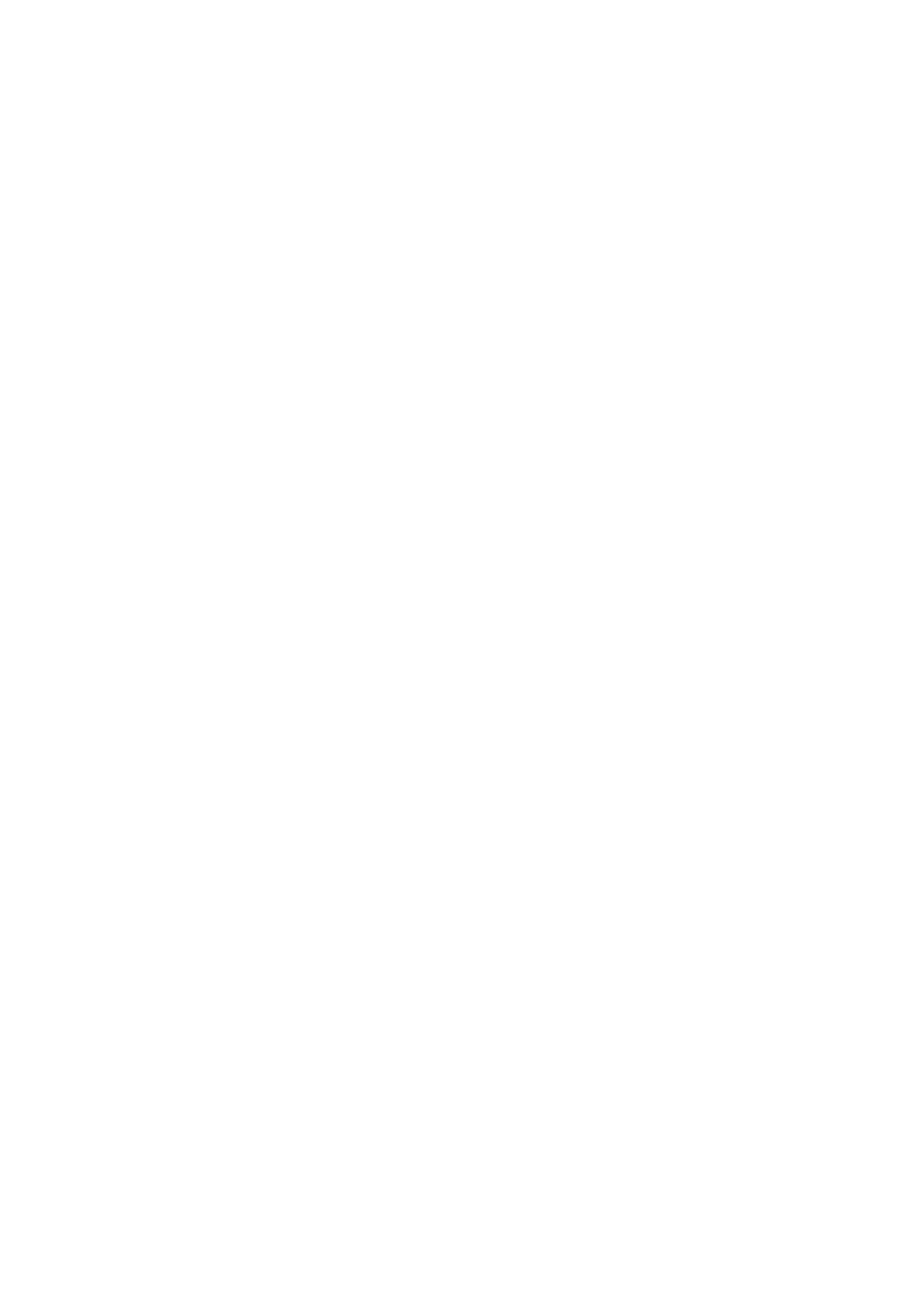#### **Russia and the Caucasus**

*R. Craig Nation* \*

#### **Introduction**

l

Russian influence in the South Caucasus region has a long history. Czar Ivan IV initiated construction of the Tarki fortress on the Caspian Sea as early as 1559. In the subsequent centuries Russia gradually extended control over the surrounding area, culminating with the 1829 Treaty of Turkmenchay that established the Aras River as the expanding empire's boundary with Persia.<sup>1</sup> Russian policy toward the region has been dominated by the goal of maintaining a position of influence ever since.

Challenges to Russian control have arisen from both internal and external sources. Between 1817 and 1863 Russia fought what it calls the Caucasian War against coalitions of local tribes led by the famous Imam Shamil, eventually prevailing in an armed conflict that was "prosecuted with incredible savagery."<sup>2</sup> Modern ethnic nationalism emerged in a Caucasus subjected to czarist control, with local identities conditioned by the status of Russia as a foil for resentment.<sup>3</sup> A tradition of armed resistance to Russian control can be traced from the Caucasian War to the present. Against the background of the Russian Revolutions of 1917, the peoples of the Caucasus launched unsuccessful attempts to consolidate independent states, and during the 1920s and 1930s there were numerous local uprisings in defiance of Soviet power.<sup>4</sup> The tradition of militant opposition to Russian domination has reemerged in the post-Soviet period and remains an important source of regional instability.

The greater Caucasus has also been a subject of geopolitical competition between external actors. During the Crimean War (1853–1856) Ahmed Pasha led Ottoman armies into the Caucasus with the goal of pushing Russia north of the Terek and Kuban Rivers, a campaign whose logic (and unsuccessful outcome) was replayed by Ottoman forces under Enver Pasha during the First World War. The Caucasus was also the target of an offensive by Hitler's Wehrmacht during the Second World War, who were beaten

<sup>\*</sup> R. Craig Nation is a Professor of Strategy and Director, Russian and Eurasian Studies at the U.S. Army War College in Carlisle, Pennsylvania. 1

V.V. Rogushchiva and Zh.A. Gordon, eds., *The Caucasus and Russia (Kavkaz i Rossiya)* (St. Petersburg, 2006).<br><sup>2</sup> Charles King The

Charles King, *The Ghost of Freedom: A History of the Caucasus* (Oxford: Oxford University Press, 2008), 18. For a substantial Russian history of the war, see Mark Bliev, *Russia and the Highlanders of the Greater Caucasus on the Way to Civilization* (*Rossiia i gortsy bol'shogo Kavkaza na puti k tsivilizatsii*) (Moscow: Mysl', 2004). 3

On this phenomenon, cf. Iver B. Neumann, "Russia as Central Europe's Constituting Other," *East European Politics and Society* 7:2 (1993): 349–369. 4

Firuz Kazemzadeh, *The Struggle for Transcaucasia, 1917-1921* (Westport, CT: Hyperion, 1991); and Alex Marshall, *The Caucasus Under Soviet Rule* (London: Routledge, 2010), 147– 174.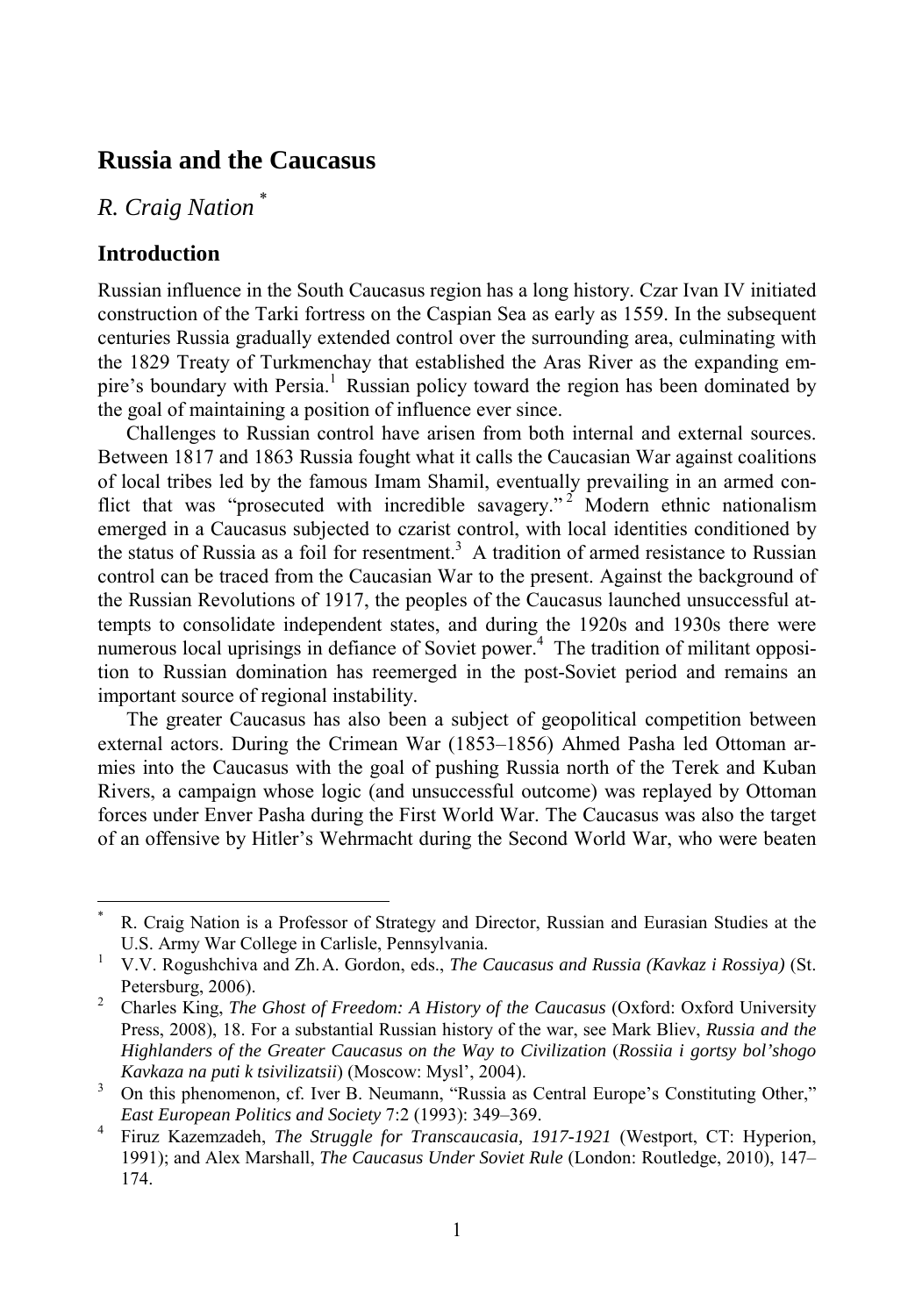l

back by the Soviet armed forces at great cost.<sup>5</sup> Parvin Darabadi characterizes these episodes as part of a larger struggle waged on the global chessboard to control a "great Eurasian Central-Eurasia megazone" including the Black and Caspian Seas.<sup>6</sup> Today's conflicts for influence in the Caucasus region between the U.S. and its Western allies and the Russian Federation fit neatly into this tradition.

The promise of a new beginning offered by the dismantling of the Soviet Union has not been fulfilled. Between 1994 and 1996 Boris Yeltsin's Russia fought the First Chechen War in an attempt to squelch separatism in the Russian North Caucasus, with catastrophic results. In the Second Chechen War (1999–2009) Russia achieved greater success, but armed resistance in the region has not been eliminated. Against the background of the Soviet collapse Armenia and Azerbaijan waged war over the enclave of Nagorno-Karabakh, while Georgia lost control over the rebellious provinces of South Ossetia and Abkhazia, giving rise to protracted or "frozen" conflicts that remain unresolved.<sup>7</sup> Since the accession of Vladimir Putin to power in the Kremlin in 2000, Russia has committed to a long-term effort to restore something like its traditional dominant status. When the Georgian government of Mikhel Saakashvili sought to regain control over South Ossetia in 2008, Russia responded with a devastating invasion that seemed to make its goals, and the capacity that it possessed to pursue them, crystal clear.<sup>8</sup>

Russia pursues an assertive regional policy in the Caucasus consistent with its historical traditions, which portray the region as "an inalienable part of the history and fate of Russia," as well as its contemporary geostrategic interests.<sup>9</sup> Meanwhile, its longstanding role as a major player in the region continues to shape its perceptions and priorities. Russia's policy toward the South Caucasus is also aligned with a larger vision for post-Soviet Eurasia, which is viewed as the crucible within which Russia will eventually be able to reassert itself as a great world power  $-$  a dynamic exposed once again by Russian reactions to the conflict that has been unfolding in Ukraine since 2013. The goals of the Russian Federation in the Caucasus set it at odds with the Western security community in an area where both sides have important interests at stake. Managing these aspirations represents an important security challenge.

<sup>5</sup> A.A. Grechko, *The Battle for the Caucasus* (*Bitva za Kavkaz*) (Moscow: Voennoe Izdatel'stvo Ministerstva Oborony SSSR, 1971).<br><sup>6</sup> Parvin Darabadi *Caucasus and th* 

Parvin Darabadi, *Caucasus and the Caspian in the World History and the 21<sup>st</sup> Century Geopolitics* (*Kavkaz i Kaspii v mirovoi istorii i geopolitika XXI veka*) (Moscow: Izdatel'stvo Ves' Mir, 2010), 13.<br> $7\frac{p}{\pi}C_{\text{min}}$  Mation "Pro

R. Craig Nation, "Protracted Conflict in the Caucasus," in *Caspian Security Issues: Conflicts, Cooperation and Energy Supplies*, ed. Marco Valigi (Rome: Edizioni Epoké, 2014), 27–46. 8

Ronald Asmus, *A Little War that Shook the World: Georgia, Russia and the West* (New York: Palgrave Macmillan, 2010).

K.S. Gadzhiev, *The Great Game in the Caucasus: Yesterday, Today, Tomorrow* (*Bol'shaia igra' na Kavkaze: Vchera, segodnia, zavtra*) (Moscow, Mezhdunarodnye otnosheniia, 2010), 318.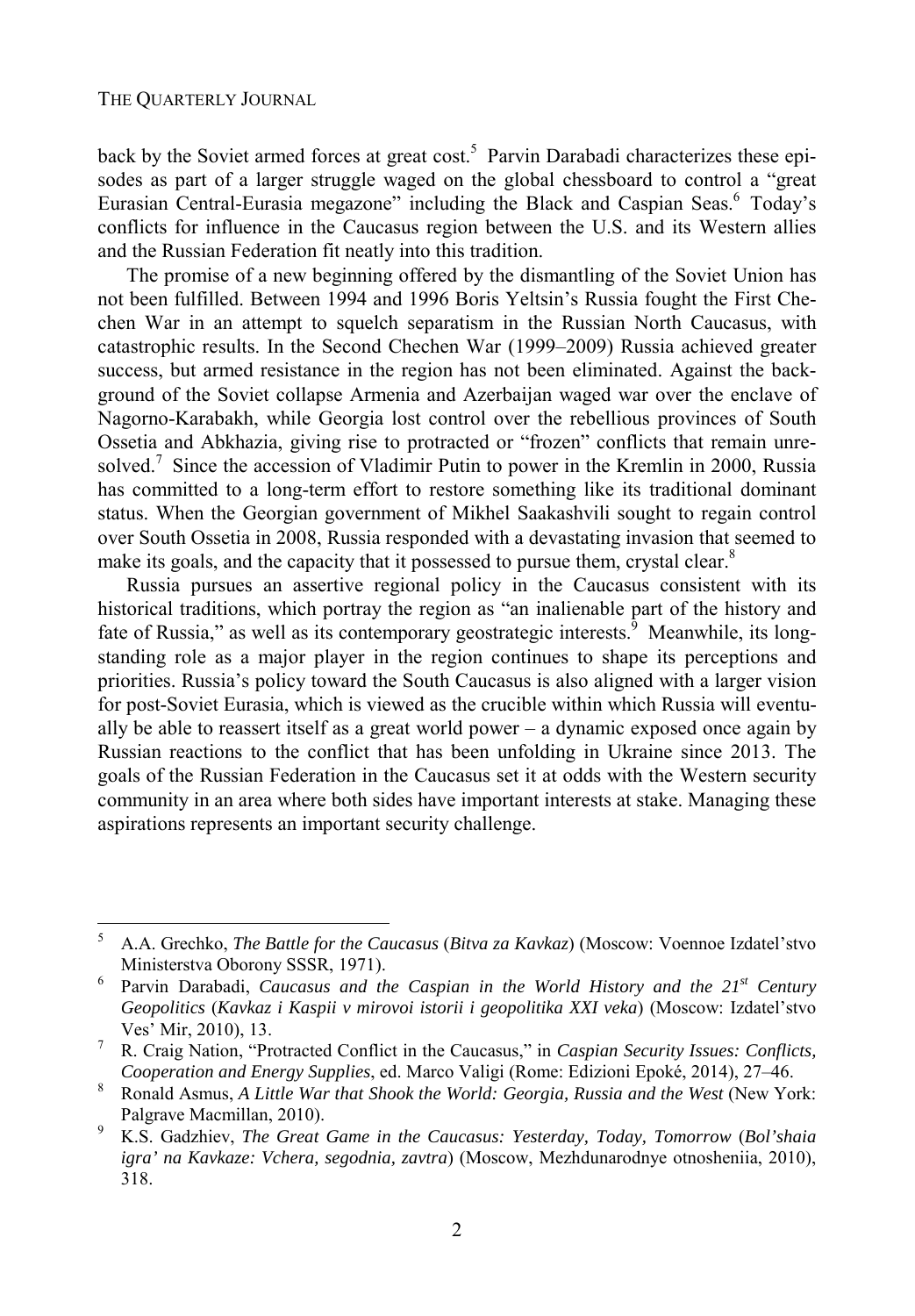#### **Russian Interests in the Region**

The Caucasus region is inherently fragile. Ethnic rivalry and frustrated nationalism remain significant sources of instability. The Russian North Caucasus includes more than 40 living languages and nearly 100 distinct ethnic communities. Despite post-Soviet migration patterns that have reduced diversity, all the states of the South Caucasus have significant minority populations. The region continues to struggle with the challenges of modernization and development, a process that post-Soviet conflict has slowed down. The imposed geopolitical rivalries in particular create dangerous polarization.

Russia has always regarded the Caucasus as "a zone of existential (*zhiznenno vazhnykh*) interests" that is of "strategically critical significance for Russian national security," but in the first years of the post-Soviet period these priorities were subordinated to what proved to be a quixotic effort to affect a "strategic partnership" with the West. At the conclusion of the Soviet era the region was accorded only marginal importance in Western perspective.<sup>10</sup> That perception changed following the "deal of the century" in 1994, when a consortium of oil companies signed an agreement with Azerbaijan to develop the hydrocarbon reserves of the Caspian Basin.<sup>11</sup> U.S. interest in the region expanded following the terrorist attacks of 11 September 2001. The Caucasus was now an area of concern in the so-called Global War on Terror, and after 2004 it became part of a transport corridor for the U.S. and ISAF expeditionary force in Afghanistan. For many of the same reasons—with Vladimir Putin directing Russian policy from 2000 onward, waging a new war to repress Chechen separatism, and committing to a revival of Russian power and influence in its "near abroad"—the Caucasus region regained its traditional salience in the spectrum of Russian security concerns.

During the first decade of the new millennium the Caucasus became an apple of discord in what began to be called a new "Great Game" played for regional hegemony.<sup>12</sup> The contest for influence soon took on an ideological veneer. For some in the West the Black and Caspian Sea region had become the "frontier of freedom," where a contest between Western democratic values and Russian authoritarianism was underway.<sup>13</sup> Moscow interpreted Western "penetration" of the region as an assault on a traditional sphere of influence and the "Russian Idea" of an integrated Eurasia that inspired it. $14$  Both sides began to describe their interaction in the Caucasus as a zero-sum competition that made compromise in search of negotiated solutions more difficult to achieve.

 $\frac{10}{11}$  Ibid., 7, 200.

<sup>11</sup> Sonni Efrom, "Western Oil Firms Sign Deal for Drilling in Caspian Sea," *Los Angeles Times*, 21 September 1994, available at http://articles.latimes.com/1994-09-21/business/fi-41153\_1\_caspian-sea. 12 Alex Rasizade, "The Great Game of Caspian Energy: Ambitions and Realities," *Journal of* 

*Southern Europe and the Balkans* 7:1 (2005): 1–17. 13 Ronald D. Asmus and Bruce P. Jackson, "The Black Sea and the Frontiers of Freedom," *Pol-*

*icy Review* 125 (2004), available at www.hoover.org/research/black-sea-and-frontiers-freedom. 14 Marlène Laruelle, *L'idéologie eurasiste russe ou comment penser l'empire* (Paris: l'Harmattan, 1999).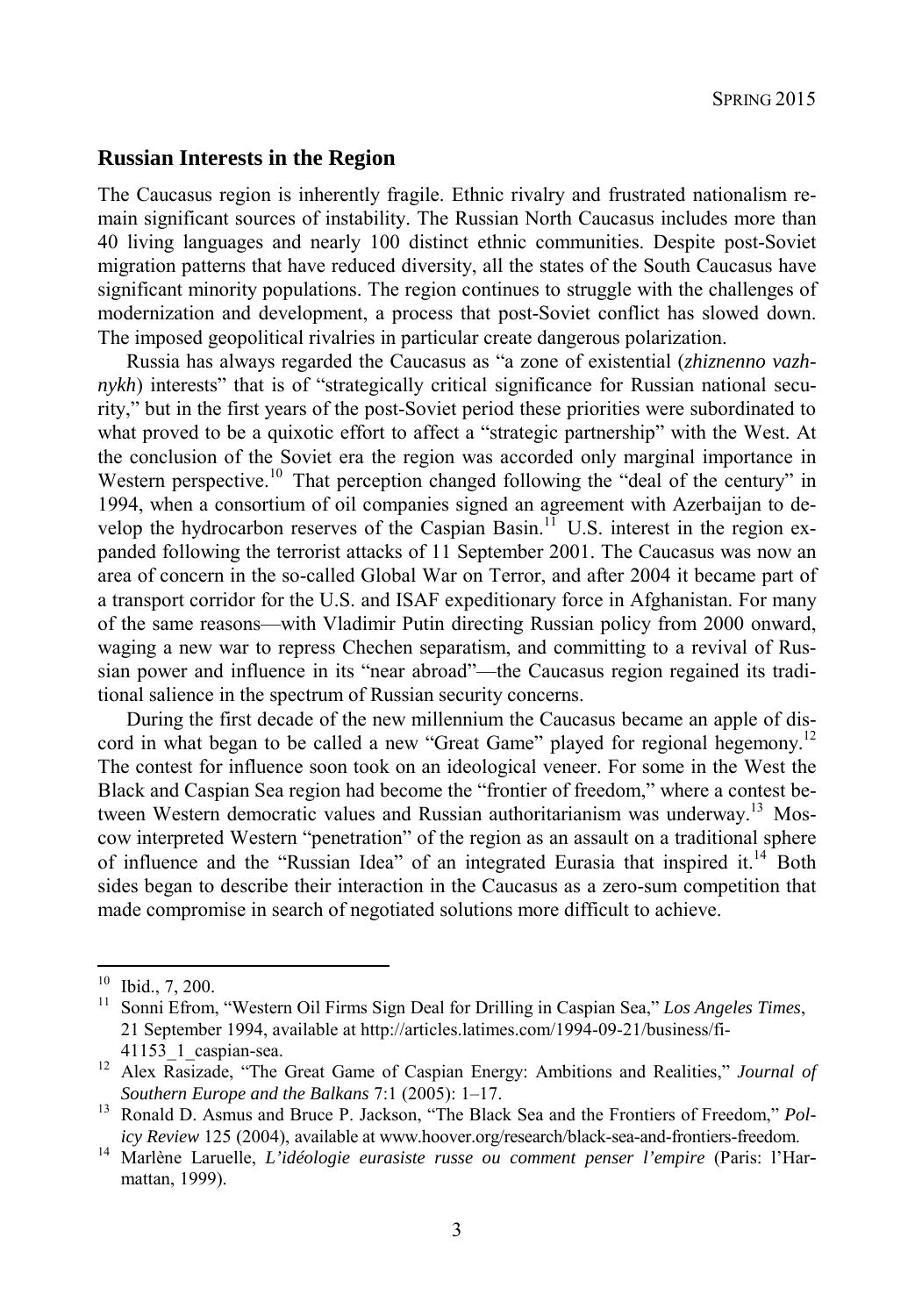l

Energy security was an important driver of rivalry. The Caspian region's relevance as an energy producer and the Caucasus' status as a corridor for the transshipment of hydrocarbons to Western markets made them a focal point for geopolitical competition. According to an influential strain of Russian analysis, from the mid-1990s U.S. policy consistently sought "the submission to its control of the energy resources of the Caucasus-Caspian region."<sup>15</sup> Washington rejects this interpretation, arguing that expanding access to Caspian resources works to everyone's advantage and is in no way anti-Russian in spirit. But U.S. sources do not deny that there is something at stake. The U.S. Energy Information Administration has recently described the Caspian Basin as "an increasingly important source of global energy production" with a significant capacity to expand offshore natural gas production.<sup>16</sup>

The Russian Federation inherited a virtual monopoly of access to Caspian hydrocarbon reserves from the USSR, but its control has been challenged. The Baku-Tbilisi-Ceyhan pipeline, in operation from 2006, has been described as an "umbilical cord" tying Azerbaijan and Georgia more closely to the West.<sup>17</sup> The 2009 Russia-Ukraine dispute over gas prices, which led to the temporary interruption of supplies to European customers in mid-winter, added force to calls for diversification. The Caspian region is now viewed by the European Union as a "fourth axis" for natural gas supply (after Norway, Russia and Africa), capable of supplying up to 20 percent of the continent's needs.<sup>18</sup> The complicated attempt to create a Southern Corridor for the transport of natural gas from the Caspian Basin to European markets seems to have come to closure with a commitment to the construction of a Trans-Anatolia Pipeline (TANAP) from the second phase of the Shah Deniz natural gas field in Azerbaijan, utilizing the existing South Caucasus pipeline, and transiting Greece and Albania to link with a new Trans-Adriatic Pipeline (TAP) extending to Italy and beyond. Though this is a much-reduced version of Europe's original, ambitious *Nabucco* project, it remains a challenge to Russia. Moscow's South Stream project, planned to bring natural gas from Russia and the Caspian Basin into European markets via the Black Sea and the Balkans, was cancelled in December 2014 in view of Bulgarian and EU opposition occasioned by the Ukraine cri-

<sup>&</sup>lt;sup>15</sup> Gadzhiev, *The Great Game*, 170, and S. Cherniavskii, "Washington's Caucasian Strategy," *Mezhdunarodnaia zhizn'* 1, 22–25.<br><sup>16</sup> "Oil and Natural Gas Production is Growing in Caspian Sea Region," U.S. Energy Information

Administration, 11 September 2013, available at www.eia.gov/todayinenergy/detail.cfm?id= 12911. 17 Frederick Starr and Svante E. Cornell, eds., *The Baku-Tbilisi-Ceyhan Pipeline: Oil Window to* 

*the West* (Washington DC: Central Asia-Caucasus Institute and Silk Road Studies Program, 2005), 17. 18 *Communication from the Commission to the European Parliament, the Council, the European* 

*Economic and Social Committee and the Committee of the Regions: Energy Infrastructure Priorities for 2020 and Beyond – A Blueprint for an Integrated European Energy Network*. COM(2010)677 final, Brussels, 17 November 2010, available at http://ec.europa.eu/danmark/ documents/alle\_emner/energi/101117\_energi-infra\_en.pdf.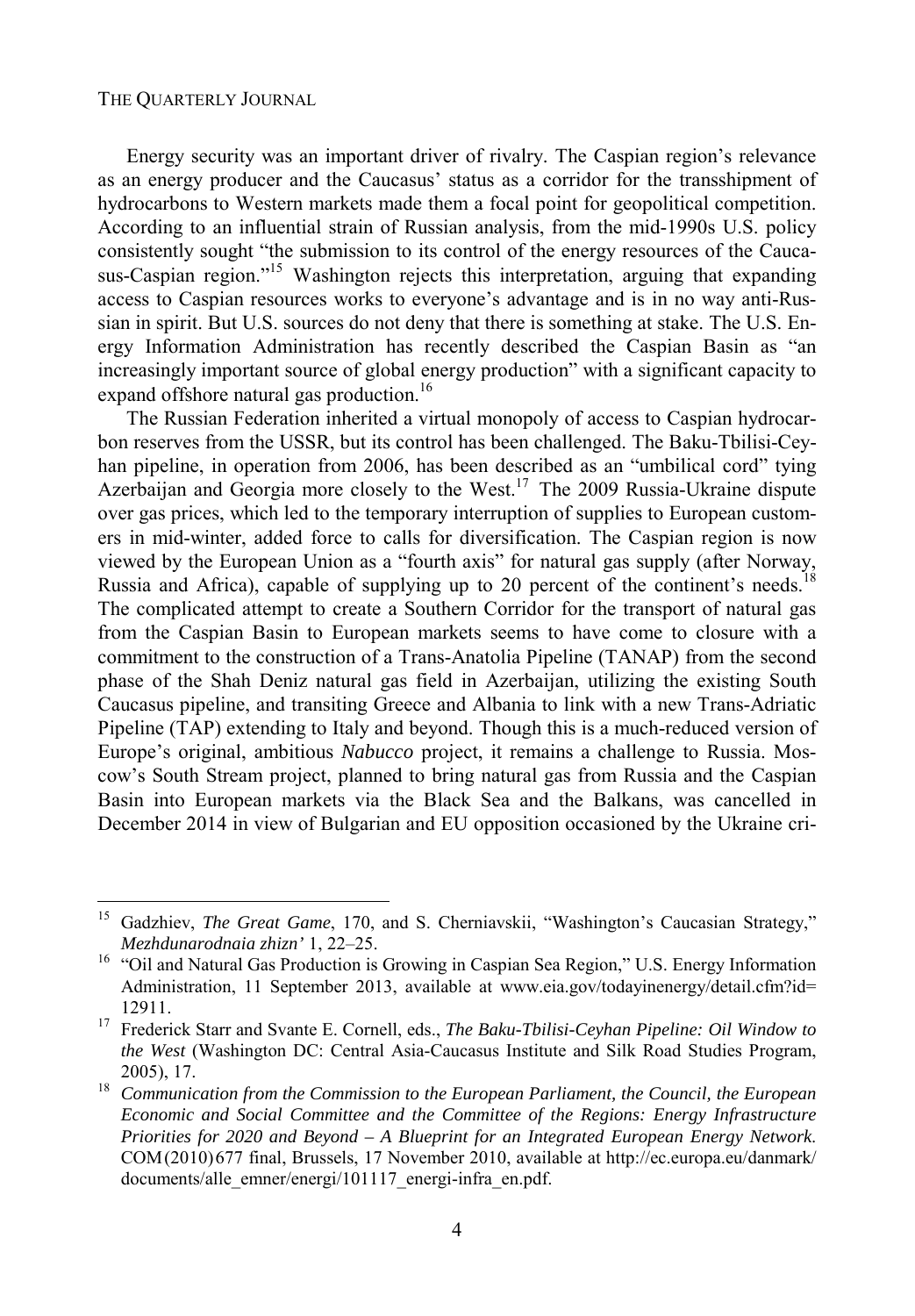sis.<sup>19</sup> It has been replaced by a more modest variant, intended to move natural gas via Turkey into Greece, once again potentially eliminating the role of Ukraine as transit country. The project remains a major strategic initiative that Russia is pursuing at some cost – a measure of what is perceived to be at stake in the "war of pipelines" in the Caspian Basin. Moscow believes that its interests are being challenged by the West's efforts to secure gas supplies by building alternative transit infrastructure. Geopolitical competition in the energy sector remains intense.

The southern flank of the Russian Federation also covers a Huntingtonian "fault line" between Christian and Islamic civilizations. The Caucasus region is plagued by local conflicts with a sectarian dimension and has become an arena for embedded terrorism. Russia's relative success in counter-insurgency operations in Chechnya, ironically but not surprisingly, has had the effect of pushing armed resistance into the larger North Caucasus region. The Caucasus Emirate organization, pledged to the use of terrorism to secure the creation of an Islamic state in the Caucasus and beyond, represents a shift in the focus of resistance from the cause of national liberation to a variant of Islamic radicalism, or "Wahhabism" in Russian parlance. The Caucasus Emirate has been described by Gordon Hahn as "part of a global jihadi revolutionary movement or alliance, which includes but is not reducible to AQ [Al Qaida]."<sup>20</sup> This makes it, in principle at least, a threat to both Russia and the West – an assertion that seems to have been confirmed by the involvement of two U.S. citizens of North Caucasian extraction (Tamerlan and Dzhokhar Tsarnaev) in the Boston Marathon bombing in April 2013.<sup>21</sup> Russian concern with the implications of Islamic extremism on its southern flank should not be underestimated. It is a challenge for which Moscow still seeks an effective solution. Administrative repression in response to the phenomenon may in fact only be expanding the problem. $^{22}$ 

Russia's most important motives for engagement in the region are geopolitical. Moscow views the Caucasus region as a unified whole, encompassing the North and South Caucasus as well as Russia's Krasnodar and Stavropol Krai. The intensity of anti-Russian sentiment in the region, coupled with the costs of maintaining control over an impoverished and socially convulsed area, have led to calls from Russian civil society

<sup>&</sup>lt;sup>19</sup> Claire Gatinois, "Le gazoduc South Stream, 'patate chaude' de la champagne électorale bulgare*,*" *Le Monde*, 4 October 2014, available at www.lemonde.fr/europe/article/2014/10/ 04/le-

gazoduc-south-stream-patate-chaude-de-la-campagne-electorale-bulgare\_4500598\_3214.html. 20 Gordon M. Hahn, *Getting the Caucasus Emirate Right* (Washington, D.C.: Center for Strategic and International Studies, 2011), 2.<br><sup>21</sup> Though sources from the region have rejected the idea of a connection, arguing that the Tsar-

naev brothers' violence was a product of American culture, the link with their native Caucasus seems manifest; cf. "Chechnya's leadership distances itself from Boston's 'badness': they have

been brought in America," *Novosti Rossii*, 19 April 2013.<br>See Geraldine Fagan, "A Word of Justice: Islam and State Repression in the North Caucasus," *Central Asian Survey* 33:1 (2014): 29–46.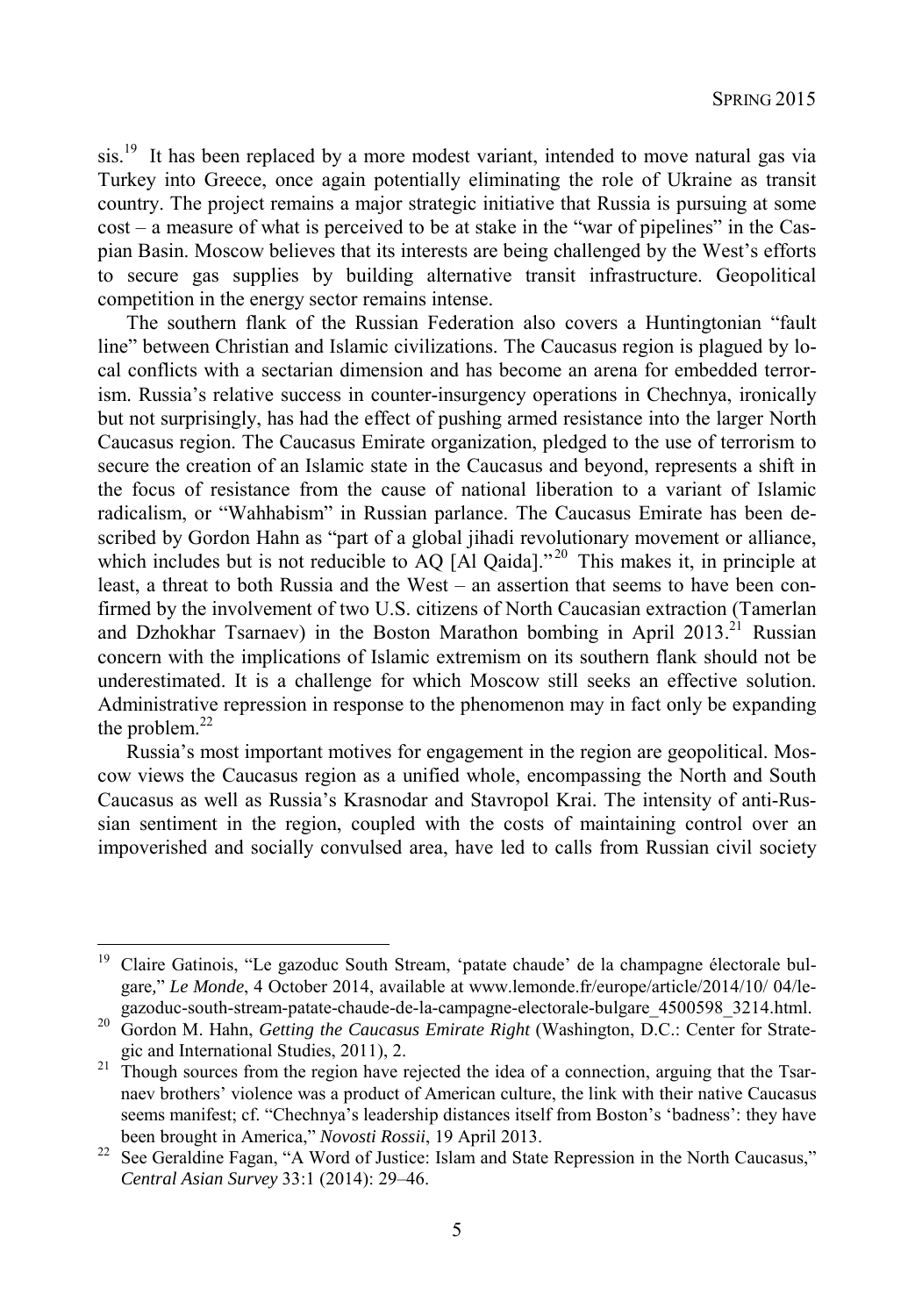for disengagement, but these calls have had no apparent effect on elite perception.<sup>23</sup> Russian elites do not view the Caucasus as a peripheral region, but rather as a critical Eurasian land bridge linking the Black, Azov and Caspian Seas and, more broadly, the larger European world with Central Asia, the Silk Road and South and East Asia.<sup>24</sup> Stature in the region is considered critical to Russia's capacity to project influence into Central Asia and the Greater Middle East. Political violence in the North Caucasus makes Moscow particularly sensitive to social and economic trends and the potential for instability to "spill over" to the north.

The U.S. represents its policy as a benign attempt to encourage the emergence of secure, stable and independent states that are aligned with the West. In the dominant Russian view this disguises a long-term campaign to penetrate, destabilize and ultimately separate the region from Russia, part of a grand strategy intended "to accelerate the political and economic isolation of former Soviet republics from Moscow" and to subvert the Russian Federation itself.<sup>25</sup> The U.S. agenda for NATO enlargement, extended to the new independent states of Georgia and Ukraine following the "Color Revolutions" of 2003 and 2004, and in some interpretations renewed by U.S. support for Ukraine's Maidan Revolution in 2013–2014, has strengthened this perception.<sup>26</sup> Russia interprets U.S. actions as aggressive. Its own motives are portrayed as defensive, but they are not exclusively so. Promoting multilateral association in the former Soviet Union has become an important pillar of the Putin leadership's foreign policy, including ambitious plans to construct an enlarging Eurasian Economic Union and, beyond that, a Eurasian Union with political and security functions. Often downplayed or mocked in Western analysis, the project is being pursued by Moscow in deadly earnest. The states of the Southern Caucasus will be courted to align with their neighbor to the north, and coerced if they resist, if not for the economic advantages that association might bring them as a means to reduce or curtail Western influence.<sup>27</sup> In geopolitical terms, Moscow is locked into a zero-sum approach to the region that allows little space for reasonable accommodations.

#### **The Limits of Russian Power**

l

The Caucasus is a high-priority area for Russian foreign and security policy and its aspirations in the region are unambiguous. Whether it possesses the means to address them effectively is unclear.

<sup>23</sup> Zaurbek Shakhmurzaev, "Why Caucasus – this is Russia?" *Blog "RIA Kabardino-Balkariia,*"

<sup>31</sup> March 2014, available at http://kavpolit.com/blogs/zaurbek/2486. 24 Vladimir Papava, *The Central Caucasus: Fundamentals of Geopolitical Economy* (*Tsentral'naia Kavkaziia: Osnovy geopoliticheskoi ekonomii*) (Tbilisi: Analytical Notes of the

Georgian Foundation of Strategic and International Studies, 2007). 25 S.S. Zhil'tsov, I.S. Zoni and A.M. Ushkov, *Geopolitics of the Caspian Region* (*Geopolitika* 

*kaspiiskogo regiona*) (Moscow: Mezhdunarodnye otnosheniia, 2003), 110. 26 Dmitri Trenin, "Russia in the Caucasus: Reversing the Tide," *The Brown Journal of World Affairs* 15:2 (2009): 131–142. 27 "The Other EU: Why Russia Backs the Eurasian Union," *The Economist*, 23 August 2014.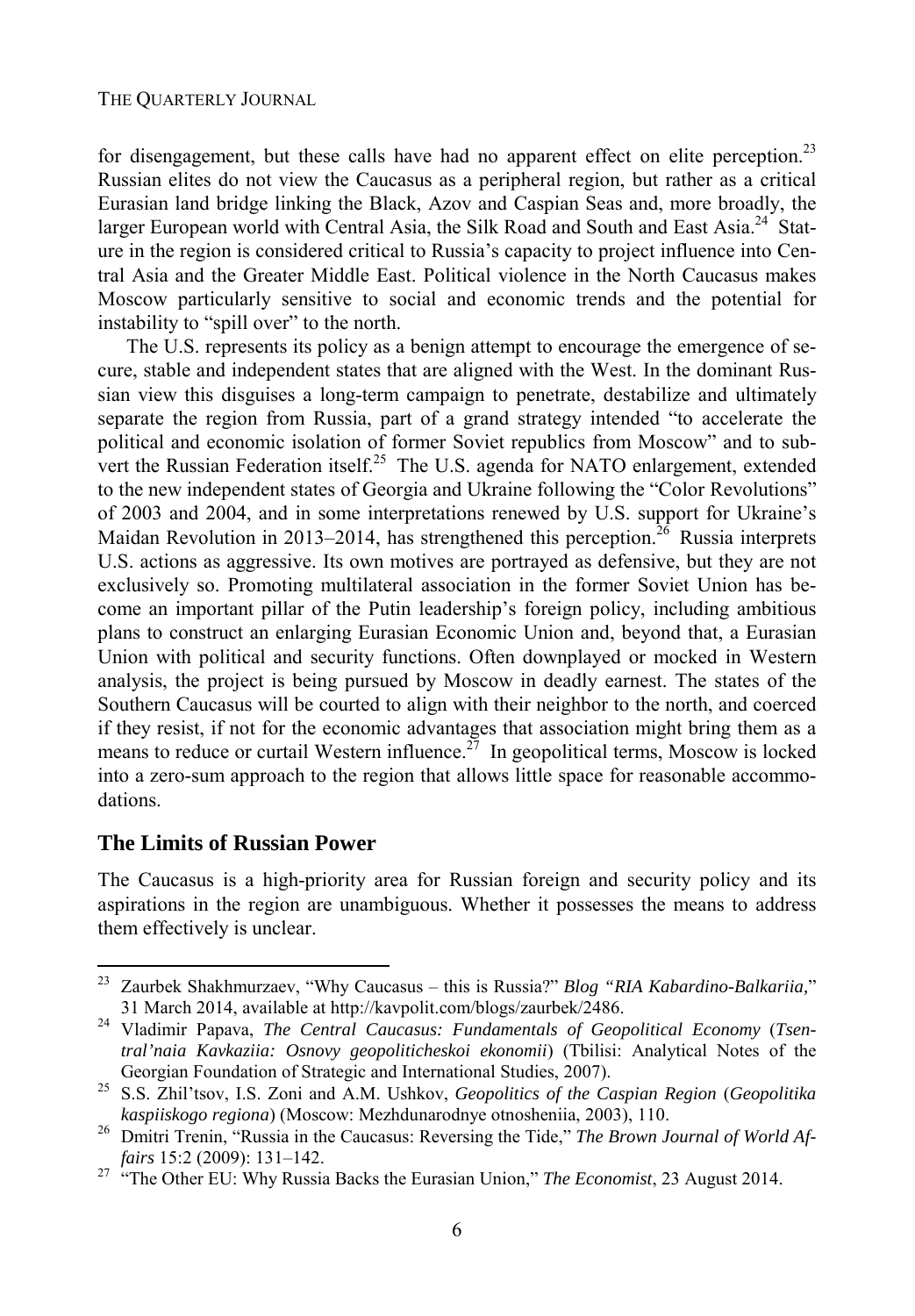The Five-Day War of August 2008 seemed to re-establish Russia's position as a dominant regional power. Georgia's armed forces, unprepared for a conflict on the scale they were forced to confront, had no choice but to fall back on their capital, exposing large parts of the country to occupation. Significant Western assistance was not forthcoming.28 Russia demonstrated the will to engage militarily when its interests were challenged, along with the capacity to do so successfully. The lack of a meaningful Western response seemed to indicate an asymmetry of interests that worked to Russia's advantage. Other fragile polities bordering on the Russian Federation could only be sensitized to their exposure and more ready to accommodate with Russia as a result. On 28 August 2009 Moscow unilaterally recognized the independence of the Republics of Abkhazia and South Ossetia, throwing down the gauntlet in what has been described as an act of "deferred punishment for the recognition of Kosovo by the U.S. and many EU states."<sup>29</sup>

Russian military forces are now permanently stationed in both Abkhazia and South Ossetia together with Federal Security Service (FSB) personnel and the lines of division from Georgia are being reinforced. The enclaves are fully dependent upon Russia for economic investment and tourist revenues, transportation links, the issuance of (Russian) passports allowing for international travel and political support. Forward presence gives Russia significant leverage over events in the larger region. Perhaps most importantly, Georgian movement towards NATO has been derailed.

The setback encouraged "a steep and tangible loss of Western interest in Eastern Europe in general, and the South Caucasus in particular," which to some extent remains in place.30 Russian sources interpret Georgia's "aggression" against South Ossetia as the product of the new Great Game, an inevitable consequence of "the programmed, direct expansion of the West into the geopolitical space of the former USSR."<sup>31</sup> According to its own justifications, by intervening in Georgia Russia demonstrated its reemergence as an independent strategic actor prepared to defend its interests—at arms, if need be—wherever they might be challenged.

The longer-term consequences of the war do not appear to be quite so benign. Certainly Russia's tactical successes have not served to overcome the structural weaknesses that plague its attempt to craft and sustain an effective regional policy.

Russia's actions in August 2008 left it substantially isolated. Only a handful of states reciprocated the gesture of according the breakaway entities diplomatic recognition (Nauru, Nicaragua and Venezuela – offers of recognition by Tuvalu and Vanuatu were subsequently withdrawn). Of special note was the refusal to accord recognition by the

<sup>28</sup> Mike Bower, "The War in Georgia and the Western Response," *Central Asian Survey* 30:2

<sup>(2011): 197–211. 29</sup> Manfred Quiring, *Pulverfass Kaukasus: Konflikte am Rand des russischen Imperiums* (Bonn:

Bundeszentrale für politische Bildung, 2009), 41.<br>
<sup>30</sup> Svante E. Cornell, "The Caucasus in Limbo," *Current History* 110:738 (2011): 283.<br>
<sup>31</sup> V.A. Zakharov and A.G. Areshev, *Caucasus after 08.08.08: Old Players in the Layout* (*Kavkaz posle 08.08.08: Starye igroki v novoi rasstanovke sil*) (Moscow: Kvadrila, 2010), 6.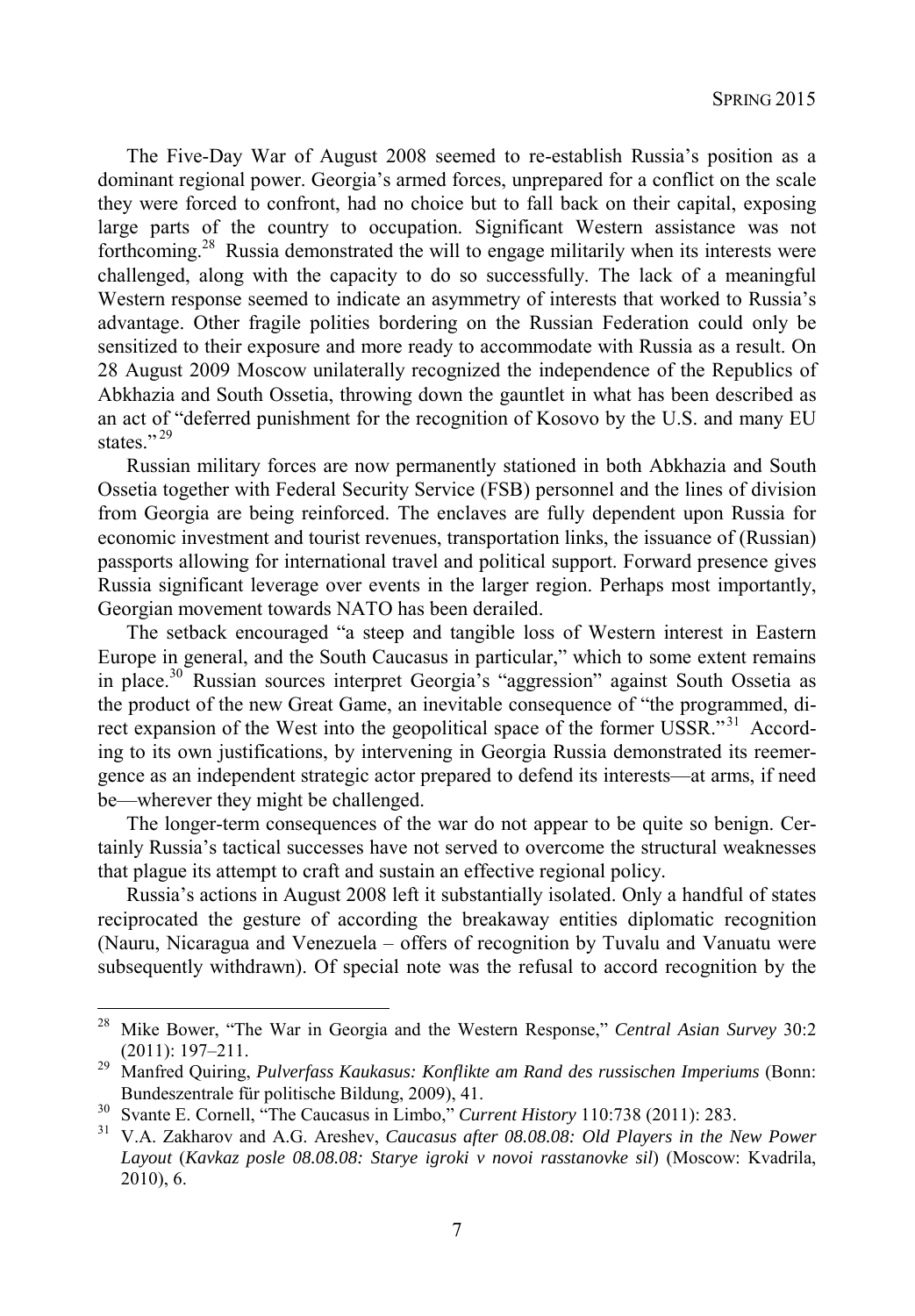l

member states of the Shanghai Cooperation Organization and Collective Security Treaty Organization, Russia's key multilateral Eurasian forums.

In October 2012 the Georgian Dream Coalition, founded and financed by the eccentric millionaire Bidzina Ivanishvili, defeated Saakashvili's United National Movement by a comfortable margin in a parliamentary contest. Giorgi Margvelashvili won the presidential election of October 2013 on behalf of Georgian Dream, an outcome driven in part by Saakashvili's presumed responsibility for the failure of Georgian operations in South Ossetia. In power, Georgian Dream has sought to normalize relations with Russia, renouncing the use of force to recoup its lost territories on behalf of a strategy of "engagement through cooperation." 32 Economic exchange with the Russian Federation has been revived. But Tbilisi has neither acknowledged the legitimacy of the occupied territories, nor turned away from the desire to integrate with the West and eventually associate with the EU and NATO. Russian military deployments may be considered a deterrent to a renewal of hostilities, but they are regarded as threatening by Tbilisi, which has reconstructed its armed forces to greater strength and effectiveness than prewar levels. Force modernization continues, including a move toward an all-professional army compatible with NATO standards.<sup>33</sup> Historically, Georgians were viewed by Russia as a sympathetic population. Today an atmosphere of alienation and enmity prevails that makes it difficult if not impossible for the Russian Federation to employ soft power resources in pursuit of national goals. This situation is not likely to change anytime soon.

Russia has used its status as defender of the breakaway enclaves involved in "frozen" conflicts in the South Caucasus (Abkhazia, South Ossetia and the Nagorno-Karabakh enclave disputed between Armenia and Azerbaijan) to prolong regional influence. Recognition of Abkhazia and South Ossetia has reduced tensions on one level by creating a *fait accompli*, but it also allows Moscow to hold the future geopolitical evolution of Georgia hostage.

The case of Nagorno-Karabakh is more ambiguous, and also more dangerous. Together with France and the U.S., Russia is a charter member of the Minsk Group, charged with mediating a peaceful resolution to the conflict. It is also an important arms supplier to both belligerents, and the biggest diplomatic supporter of Armenia, a primary party to the conflict. Armed clashes, sniping and ceasefire violations are frequent occurrences along the line of contact that surrounds Nagorno-Karabakh and the adjacent occupied territories. Both Armenia and Azerbaijan are engaged in costly military buildups, and provocations on both sides provide an occasional *casus belli*. President Ilham Aliyev and other high-ranking Azerbaijani officials have repeatedly asserted that Azerbaijan reserves the prerogative to resort to force to resolve the dispute if diplomatic

<sup>32</sup> Government of Georgia, *State Strategy on Occupied Territories: Engagement through Cooperation* (Tbilisi, January 2010).<br>33 Giorgi Menabde, "Georgian Defense Minister Unveils Plans to Create Entirely Professional

Army Compatible with NATO Forces," *Eurasian Daily Monitor* 10:7 (2013): 3.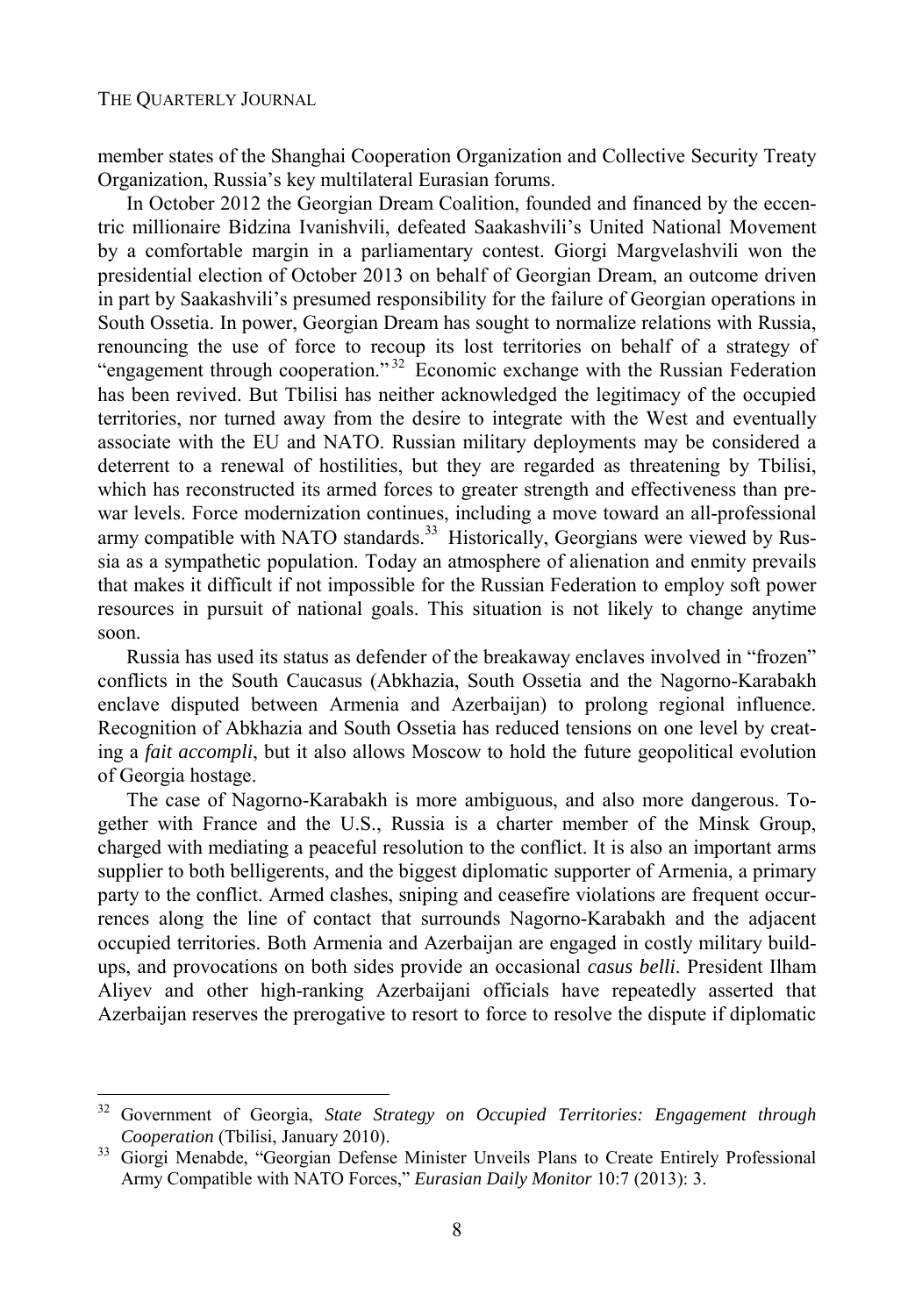options are exhausted.34 Russia poses as a mediator pledged to a peaceful resolution of the conflict, most recently in August 2014 when Putin sponsored a face-to-face meeting between his Armenian and Azerbaijani counterparts Serzh Sargysian and Aliyev in the Russian resort of Sochi following a major surge in fighting that took over forty lives.<sup>35</sup> Yet Russian interests do not necessarily encourage the aggressive promotion of conflict resolution. Writing in the *New York Times* in the wake of Russia's annexation of Crimea, a former advisor to Azerbaijan's state-run oil company characterized Nagorno-Karabakh as "the next front in Russia's efforts to rebuild its lost empire." 36 This may overstate, but there is no doubt that Moscow views the status of the Armenian enclave as a means to enhance its regional posture. To this end, the "frozen" status quo serves its purposes most effectively by perpetuating dependence and ensuring some degree of leverage over all regional actors, including Azerbaijan itself.

Russia's strongest base of support in the South Caucasus is its bilateral relationship with Armenia. The two states have significant historical and cultural ties, and their positions on most international issues are closely aligned. As long as Armenia feels threatened by Azerbaijan it will remain strategically dependent upon Moscow. This is reflected by Armenian membership in the Collective Security Treaty Organization, a robust bilateral security treaty, and a significant Russian military presence keyed to the 102nd Military Base located in Gyumri, Armenia's second-largest city. On several occasions Russian officials have hinted that if Azerbaijan opts to use military force against Armenia, Russia will intervene on its behalf.<sup>37</sup> Armenia is dependent upon Russian economic support, including trade and energy transfers at attractive prices. Russia has purchased controlling interest in large sectors of the national economy including railways, extractive industries, telecommunications and energy infrastructure. Given the extent of dependency, it is no surprise that in September 2014 Yerevan opted to refuse the EU's offer of an Association Agreement in favor of membership in the Russian sponsored Eurasian Economic Union.<sup>38</sup> Some analysts perceive an emerging strategic division in the Caucasus as a whole, with a Russia-Armenia-Iran axis juxtaposed against a Turkey-Georgia-Azerbaijan alternative, but this scenario almost certainly overstates the degree of coherence within the putative blocs. It is the bilateral relationship between Moscow and Yerevan that has real strategic weight.

<sup>&</sup>lt;sup>34</sup> "Azerbaijan Never Ruled Out Military Settlement of Karabakh Conflict," *News from Azerbai-*<br>jan, 28 May 2013, available at http://www.news.az/articles/official/80066.

*jan, 28 May 2013, available at http://www.news.az/articles/official/8006686. Alexander Kolyandr, "Putin Mediates Talks between Armenia, Azerbaijan on Nagorno-Kara*bakh Conflict," *The Wall Street Journal*, 10 August 2014, available at www.wsj.com/articles/

putin-mediates-talks-between-armenia-azerbaijan-on-nagorno-karabakh-conflict-1407686523. 36 Brenda Shaffer, "Russia's Next Land Grab," *The New York Times*, 9 September 2014, available at http://www.nytimes.com/2014/09/10/opinion/russias-next-land-grab.html?\_r=0. 37 Iurii Belousov, "Russia's Southern Outpost (Iuzhnyi forpost Rossii)," *Krasnaia zvezda*, 10

October 2013. 38 "Armenia Allowed in the Euroasian Union (Armeniiu vpustili v Evraziiskii soiuz)," *Novaia gazeta*, 1 September 2014.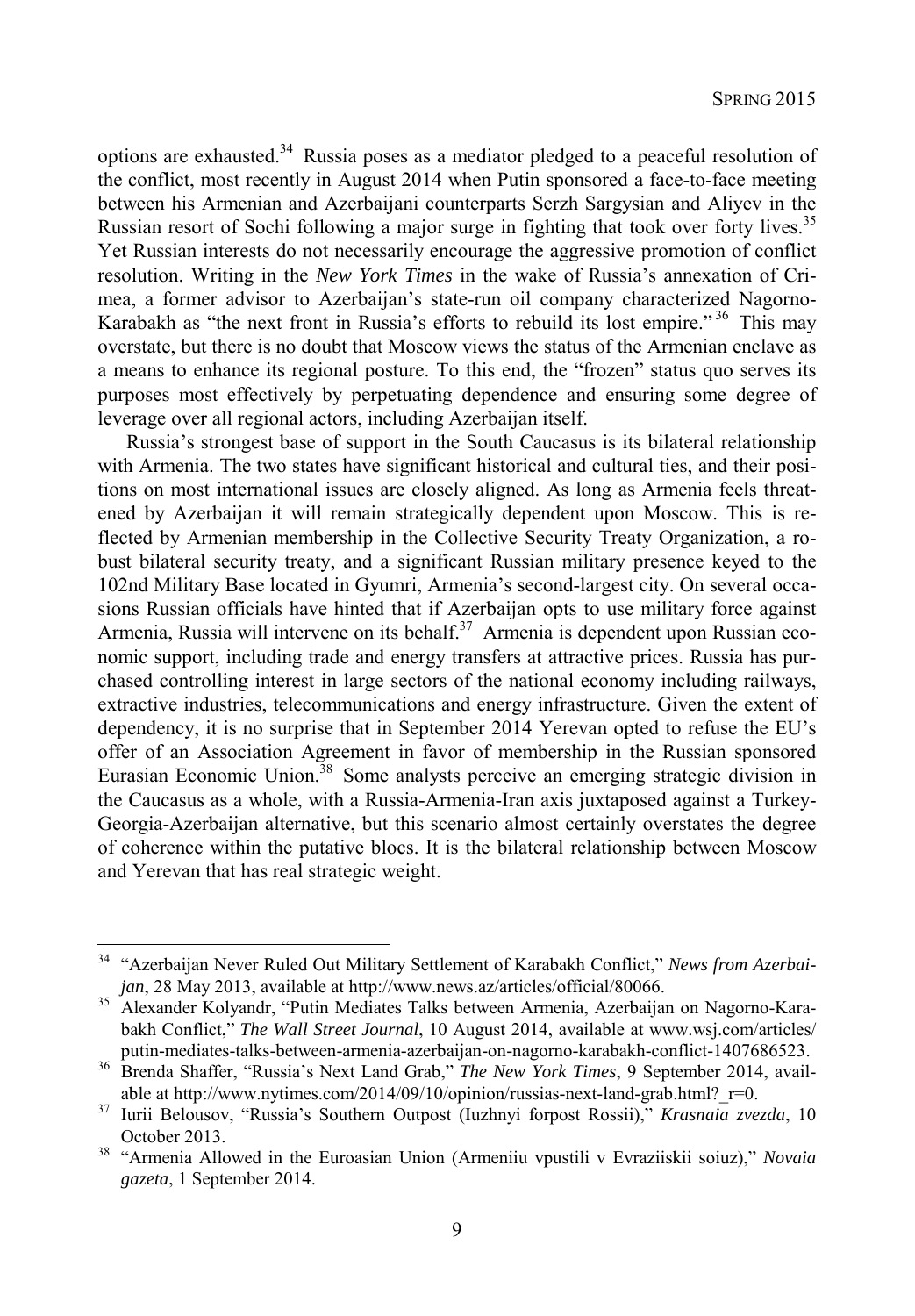Oil-rich Azerbaijan is the strongest and most populous state in the South Caucasus. Its relative wealth and special relationship with neighboring Turkey give it leeway to pursue a balanced and multi-vector foreign policy that includes stable relations with the Russian Federation. After the failure to renew the lease for Russia's early-warning radar facility at Gabala, Azerbaijan no longer hosts Russian military facilities. It has no significant Russian-controlled economic assets that could be used as a foundation for external influence. Although Baku exports natural gas to Russia, the momentum of its energy policy is toward the West. Commercial relations are growing, but Baku's economic interaction with the EU and Turkey is considerably more important. Though Russia's special relationship with Armenia is an irritant, Russia remains an important arms supplier, and in other ways the policies of the two countries are aligned. Moscow poses no challenge to Baku's authoritarian political tradition, as has been the case with the U.S. Azerbaijan is not threatened by Russia, and rather courted as a much-desired potential member of the Eurasian Economic Union. It is a courtship, however, that is unlikely to come to fruition. Azerbaijan's interests dictate a policy of strict non-alignment.

There is a sense in which relations between Russia and Azerbaijan reflect the large contradictions that plague Russian policy in the Caucasus as a whole. Russia is too weak economically to serve as a significant point of attraction, and certainly not as an alternative to engagement with the West. The case of Armenia, constrained by security dependency, is an exception. Russian soft power assets fail to impress – its social and political model is unattractive. Cultural convergence is in decline as the diverse people of the region reassert their distinctive identities. Despite Russia's long history as a part of the region, the words of General Aleksei Ermolov, expressed almost two hundred years ago, still contain a grain of truth – Russian policy in the Caucasus inevitably trips over the collision between "two completely different cultures."<sup>39</sup> Russia can use armed force to pursue its interests against the background of local instability but the leverage that military power provides is limited. A restoration of hegemonic status is beyond its means. The Putin leadership will continue to cultivate regional influence, oftentimes as an end in itself, but there is a chronic risk, characteristic of Russian policy as a whole, of ending in a situation where "ambition is not matched by capability." $40$ 

#### **A New Cold War?**

Ukraine's "Maidan Revolution" of February 2014, and its violent aftermath, has exerted and will continue to exert considerable influence upon Russia's relations with the West and its policies in the Caucasus and Black and Caspian Sea regions. The conflict is far from resolved but its enduring impacts can already be discerned. All of them are disturbing, and some profoundly so.

<sup>39</sup> 39 Aleksei Petrovich Ermolov, *Notes* (*Zapiski*)*, 1798-1826* (Moscow: Vysshaia Shkola, 1991), 384–385. 40 James Nixey, *The Long Goodbye: Waning Russian Influence in the South Caucasus and Cen-*

*tral Asia* (London: Chatham House Briefing Papers, June 2012).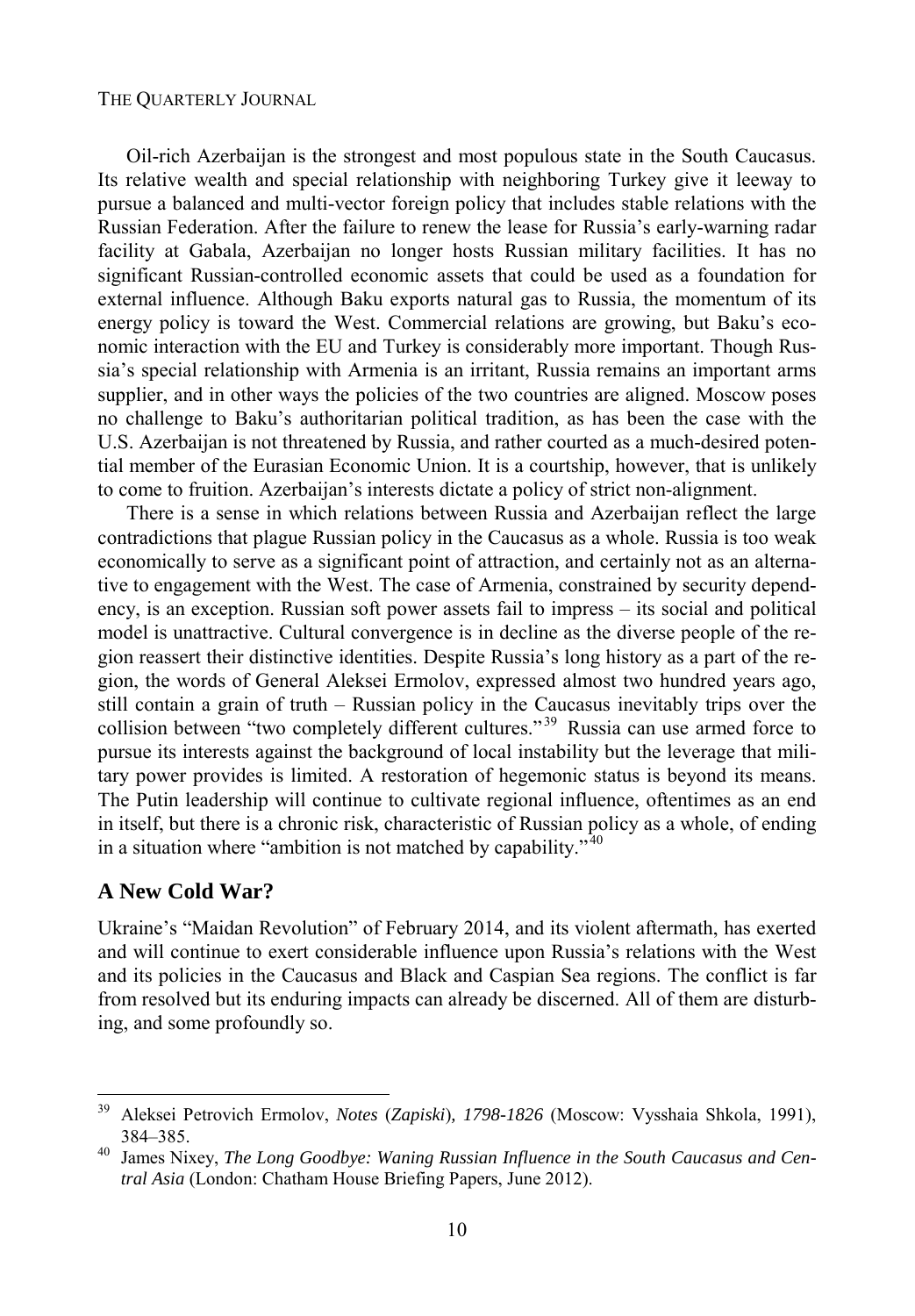The Putin leadership has been firm in the conviction that U.S. policy toward Russia is inveterately hostile. It describes the ousting of president Viktor Yanukovich as a U.S. sponsored putsch designed to impose anti-Russian leadership on Kiev, committed to association with the West, including full membership in the NATO alliance, an outcome that the Kremlin has repeatedly described as unacceptable. Russia's responses, including the annexation of Crimea and support for a separatist movement in Eastern Ukraine, have confirmed to the U.S. and its allies that Putin is operating on the basis of a grand design to restore the lost empire or "Russian World" around an ideology imbued by traditional nationalism – an initiative that must be countered. Western economic sanctions, originally intended as a deterrent to further aggression, have become punitive in spirit, and if protracted will have the effect of reversing the trend toward Russia's economic integration with the world economy that has been one of the most promising dynamics of the entire post-Soviet period. Hostile rhetoric has encouraged enemy images that will be difficult to erase. The capacity to function cooperatively with the Russian Federation as a security partner in areas of shared mutual interests would seem to have been lost, perhaps irretrievably. Russia's initiatives in Ukraine have achieved some tactical advantages (securing its naval facilities in Sevastopol, expanding access to Black Sea resources, maintaining some leverage over Ukraine's future geopolitical orientation), but at very great cost. And the conflict is far from over – the worst may be yet to come.

In the Caucasus, fallout from the Ukrainian conflict will almost certainly strengthen the most uncooperative and belligerent dimensions of Russian policy. Hopes to promote a more cooperative relationship between Russia and NATO as a foundation for benign enlargement have been shattered. Moscow's dogged opposition to Georgia's association with the Alliance has been reinforced. Worst-case scenarios concerning the Kremlin's approach to the region's protracted conflicts may become self-fulfilling prophecies, while Moscow's conviction to "never reconcile itself to the thought that the Soviet Empire has been lost" has been reinforced. $41$  Under these circumstances the effort to build a real security community in the greater Caucasus and a context where priorities may be shifted toward the pressing challenges of modernization, development and cultural harmony will be put off to the Greek Calends.

The Caucasus remains a shatterbelt, where Russian interests are defined in such a way as to make them incompatible with the vision of the region's future that is dominant in the West. The Ukrainian conflict seems to be exaggerating the degree of incompatibility. Russia's ability to pursue its interests in the region is limited, but not insignificant. If the foundations for cooperation collapse altogether, against the background of continuing rivalry over Ukraine, it could become a most dangerous contender.

<sup>41</sup> Cited from Eldar Ismailov and Vladimer Papava, *Rethinking Central Eurasia* (Washington, D.C.: The Johns Hopkins University Central Asia and Silk Road Institute, 2010), 10.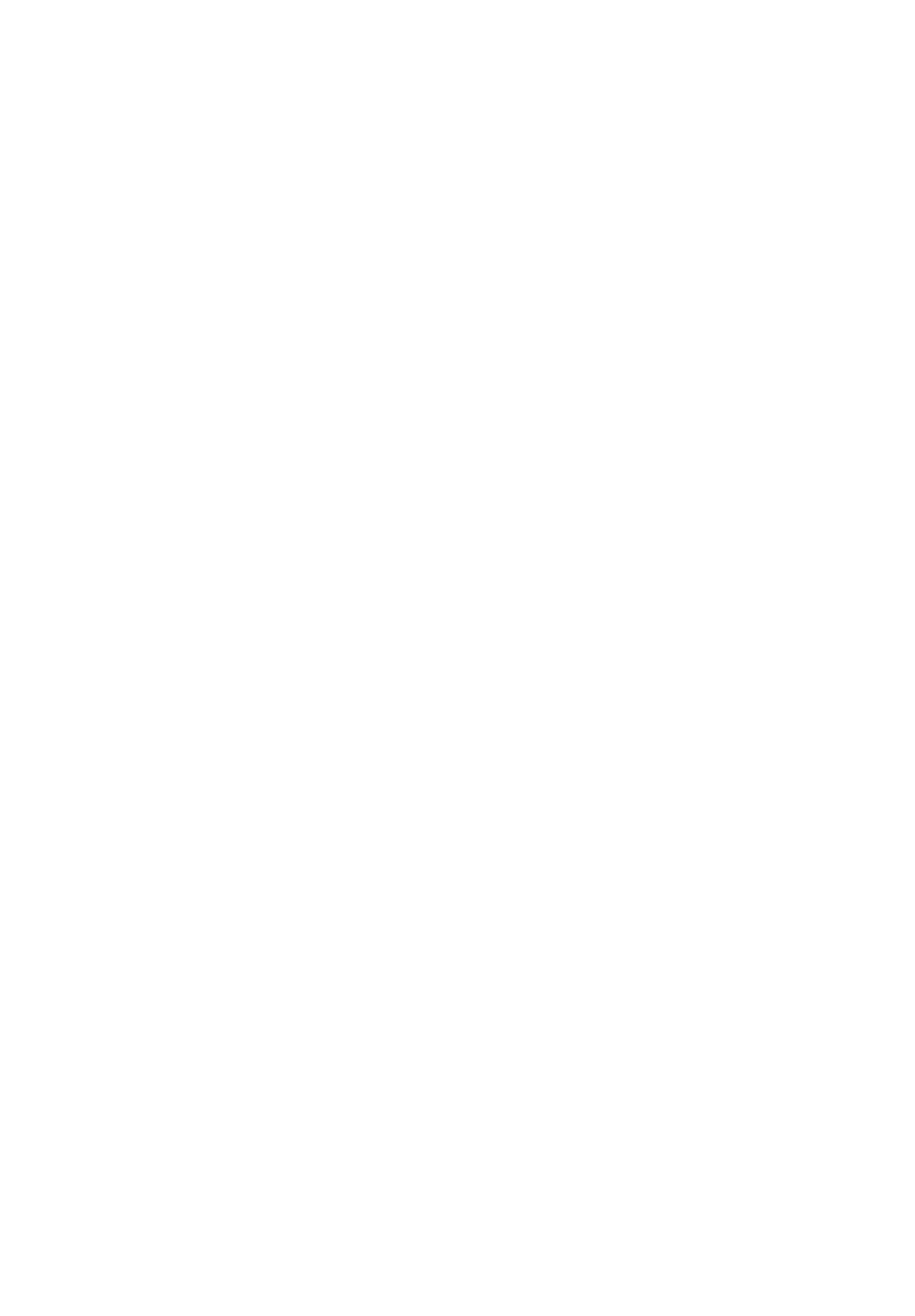### **Norms versus Interests: The Ambiguous Nature of NATO's Democratic Conditionality in Armenia**

#### *Shalva Dzebisashvili* \*

This article represents a part of a larger study that examines the relevance of the Western (NATO) standards to the process of Armenian defense transformation. In particular, it pays close attention to the democratic values of the Alliance and the degree of their practical application by the partner country within the respective cooperation agenda. The interplay of strategic mutual interests as the motivating force for NATO's conditionality and Armenia's compliance is reviewed closely, as are the relevance of the language of communication and the varying interpretations of cooperation mechanisms. The article is an attempt to evaluate the status of democratic progress and, in particular, to assess the degree of democratic control over the armed forces in Armenia. The search for motives and reasons for democratic deficit or failure remains outside of the scope of this analysis.

#### **Introduction**

l

The brief review of the normative foundation of the Alliance as well as the context of its gradual development makes it possible to conclude that the mere intention of cooperation with NATO, let alone membership, preconditions a certain degree of national compliance, i.e. institutional transformation of a partner country in a number of defense related areas. A country entering into a partnership relationship with NATO would face fundamental requirements similar to the principles of Security Sector Reforms (SSR) that are predominantly focused on a deep democratic transformation of defense and military institutions.

Sharing the claim that the Alliance consistently promotes norms of transparency and democratic control of the armed forces, we still struggle to find the deep and coherent elaboration of political criteria, whereas the practical-military dimension of criteria is better structured under the concept of "force interoperability" with the mechanisms provided by The Partnership for Peace (PFP) and the Individual Partnership Programme

<sup>\*</sup> Shalva Dzebisashvili received an EU Commission doctoral fellowship (GEM) in September 2012 and currently is a PhD researcher at the Institute for European Studies (IEE-ULB) and the University of Bielefeld (Germany). He is member of the Civil Council on Defense and Security (CCDS), a nongovernmental organization founded in Georgia. Shalva Dzebisashvili is a former MOD Official. He graduated from the Catholic University of Eichstaett (Germany) in the field of International Relations and Law in 2003 and entered the government service as a senior specialist of defense policy in the planning department. In 2008–2009 he successfully completed a Master of Arts in Strategic Security Studies at NDU (Washington, D.C.) and subsequently took over the position of Senior Civilian Representative of Geo-MOD (Defense Advisor) to the Georgian Mission to NATO. E-mail: kartweli@yahoo.de.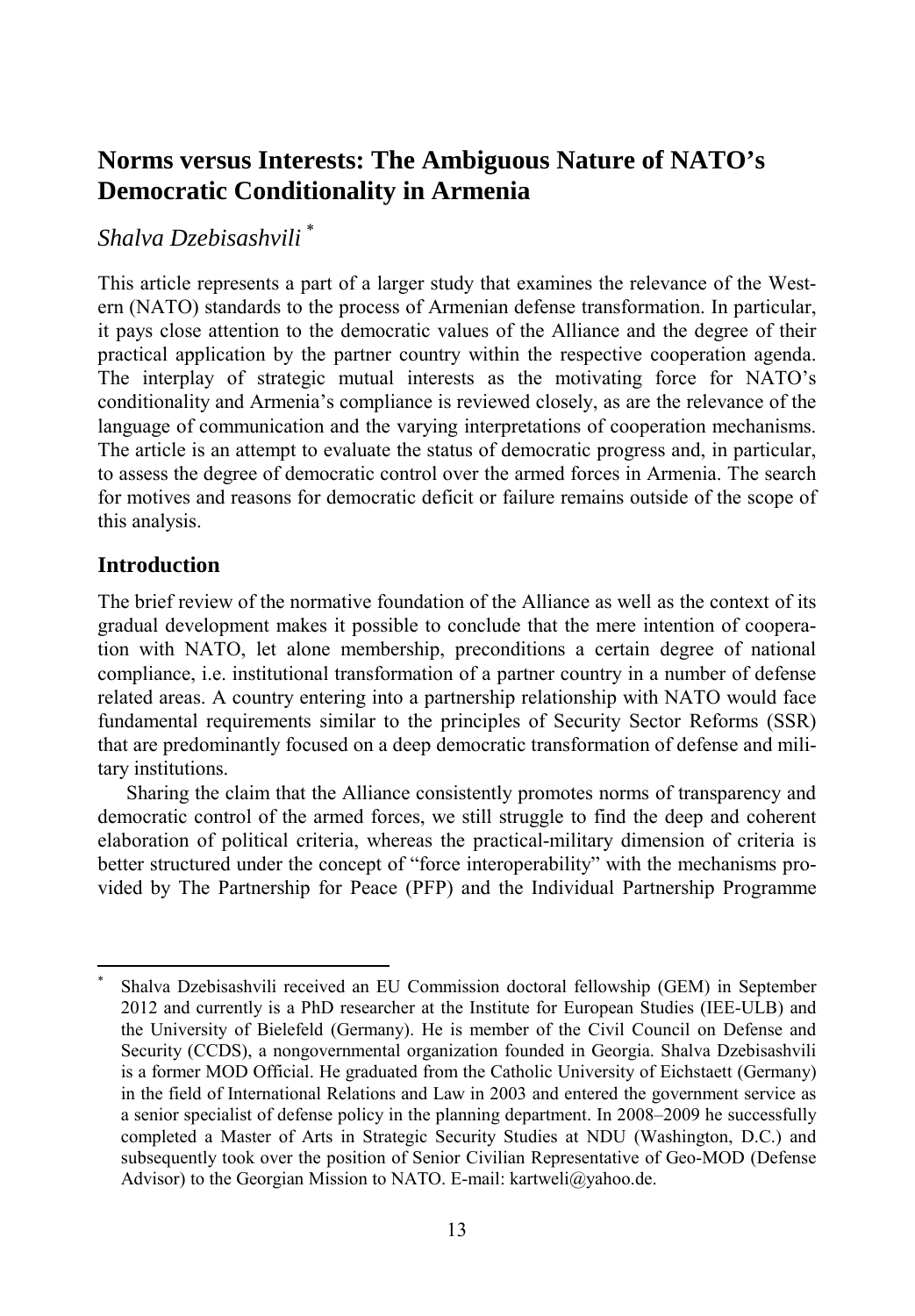l

 $(IPP).$ <sup>1</sup> Generally, NATO requirements and standards are better defined politically than practical-procedurally and are based on the common acknowledgement of the major role of democratic institutions in running the country. Applied to the field of defense and military, it essentially rests upon the primacy of the democratic control of military forces and the wide application of SSR to establish Western standards of governance in defense field.

Though the Alliance possesses the mechanisms of monitoring and evaluating the degree of national compliance via the Planning and Review Process (PARP) and MAP (ANP) progress reports, the existing framework of cooperation and partnerships (PFP) still leaves enough space for national authorities to decide for themselves on the speed and depth of cooperation and does not rule out actions that run against the spirit of compliance (free riding). This ambiguity, generated from the very first steps of launching a partnership framework, is in fact an inherent challenge of its normative nature with a high likelihood of practical repercussions. The feature of "hollowed conditionality" might be explained by the desire of "founding fathers" to assist countries that aspired to NATO membership, but also to create architecture perfectly suitable to those countries that do not seek membership and would like to "contribute to Euro-Atlantic security without compromising their own distinct foreign and security policies."<sup>2</sup> The conditions for the second category of countries theoretically must be the same as for those countries that, despite their desire to join the Alliance, did not get the explicit guarantees of imminent accession.

The example of the South Caucasus countries speaks for the existence of two sets of partner nations for NATO: those interested in full membership (Georgia), and those interested in maintaining some kind of cooperation with the Alliance due to various internal or external interests (Armenia and Azerbaijan).<sup>3</sup> Similar to other partner countries, all three Caucasian republics enjoy PFP as a major tool for developing deep political and military cooperation with NATO. Since neither country is provided the prospective of membership (Georgia was not admitted to MAP in 2008), the question of how to provide stronger incentives for cooperation becomes very hard to answer. In this case, some authors ask what added value the Alliance provides, and out of the 1600 PFP activities, they struggle to identify "carrots" other than membership (know-how, training, expertise, skills) strong enough to ensure compliance.<sup>4</sup>

<sup>1</sup> Marina Caparini, "Security Sector Reform and NATO and EU Enlargement," in *SIPRI Yearbook 2003: Armaments, Disarmament and International Security* (Oxford: Oxford University Press, 2003), 260, http://www09.sipri.org/yearbook/2003/files/SIPRIYB0307.pdf.<br><sup>2</sup> Pobert Simmons, "Ten Vegrs of the Euro Atlantic Partnership Council: A Pers

Robert Simmons, "Ten Years of the Euro-Atlantic Partnership Council: A Personal Reflection," *NATO Review – Partnerships: Old and New*, 1 April 2007, available at www.nato.int/ docu/review/2007/Partnerships\_Old\_New/10\_years\_NATO\_Atlantic\_council/EN/index.htm (accessed 9 September 2014).

Alberto Priego, "NATO Cooperation towards South Caucasus," *Caucasian Review of International Affairs* 2:1 (2008): 50. 4

Barbora Marônková, "NATO's Partnerships Before and After the Chicago Summit," in *PANORAMA of Global Security Environment*, ed. Marian Majer, Róbert Ondrejcsák and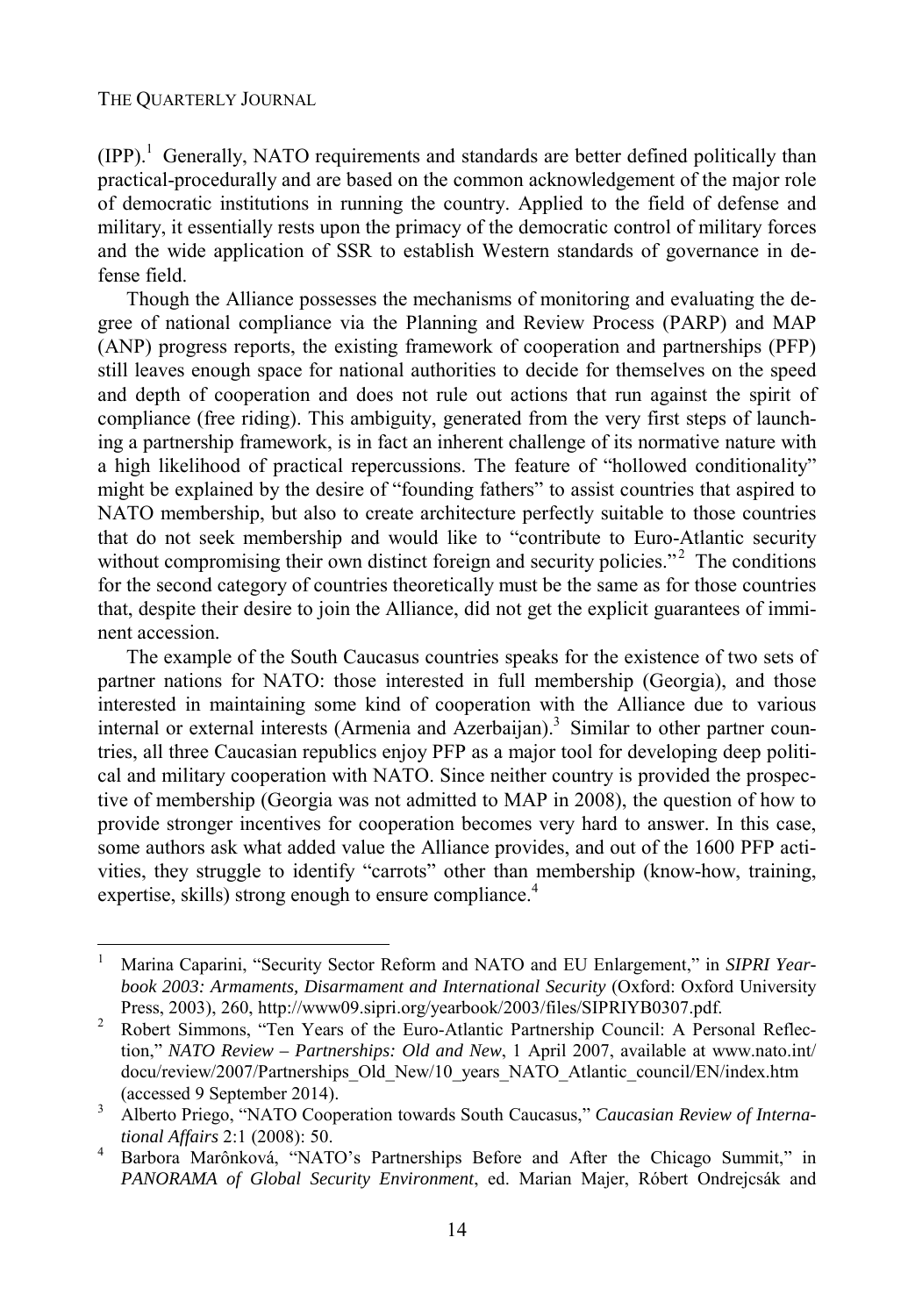Given the risk of a partner country's partial compliance or even free-riding, the unique PFP platform of practical military cooperation provides additional impetus for the creation of two-tiered armed forces: one that meets NATO standards and is interoperable, and another based on an old model and usually much larger than the former.<sup>5</sup> Consequently, if evidence of such national behavior is found, the underlying motives of states (and actors representing state and institutions) must be studied thoroughly, with specific emphasis on the convergence of strategic interests of the state and the Alliance, domestic agenda priorities and the potential benefits of rhetorical actions for local stakeholders.

#### **Basics of Influence: NATO's Interests in the Region and Mechanisms of Cooperation**

This chapter shall provide a brief overview of the complex nature of interests the Alliance pursues regarding the South Caucasus (SC) region. We stress the importance of periodic limitation to our study and concentrate on the basic events that happened within the time span of 2004–2012. The main emphasis at this stage will be placed on general political messages NATO sent to the region and a brief review of existing practical leverage to secure the declared interests of the Alliance in the region.

#### *The Alliance's Interests in the South Caucasus Region*

One of the key conclusions drawn from the analysis of the Alliance's policy of conditionality was that the success of conditionality, i.e. the degree of national compliance, is strongly contingent upon the strategic interest of the Alliance towards a partner country and, respectively, towards the credible implementation of commitments. Thus, it becomes highly relevant to know how NATO viewed the region in the aforementioned period, and what role the specific countries played within the strategic agenda of the Alliance.

In 2002, then-Secretary General Lord Robertson stated that the SC region was of no specific relevance to the Alliance.<sup>6</sup> This is understandable, given that at the time, all the SC republics were engaged in a broader PFP framework and no specific political course was identified until the Prague Summit in 2002 (Georgia voiced its desire to become a member), which would unequivocally confirm any nation's major interest to join NATO. Just one year later the same Secretary General took a comprehensive trip, during which he visited the capitals of all three countries, meeting presidents and defense

Vladimír Tarasovič (Bratislava: Center for European and North Atlantic Affairs [CENAA], 2012), 146, 148, http://cenaa.org/analysis/wp-content/uploads/2013/02/Maronkova\_final.pdf.

Caparini, "Security Sector Reform," 246.

<sup>6</sup> Martin Malek, "NATO and the South Caucasus: Armenia, Azerbaijan, and Georgia on Different Tracks," *Connections: The Quarterly Journal* 7:3 (2008): 30.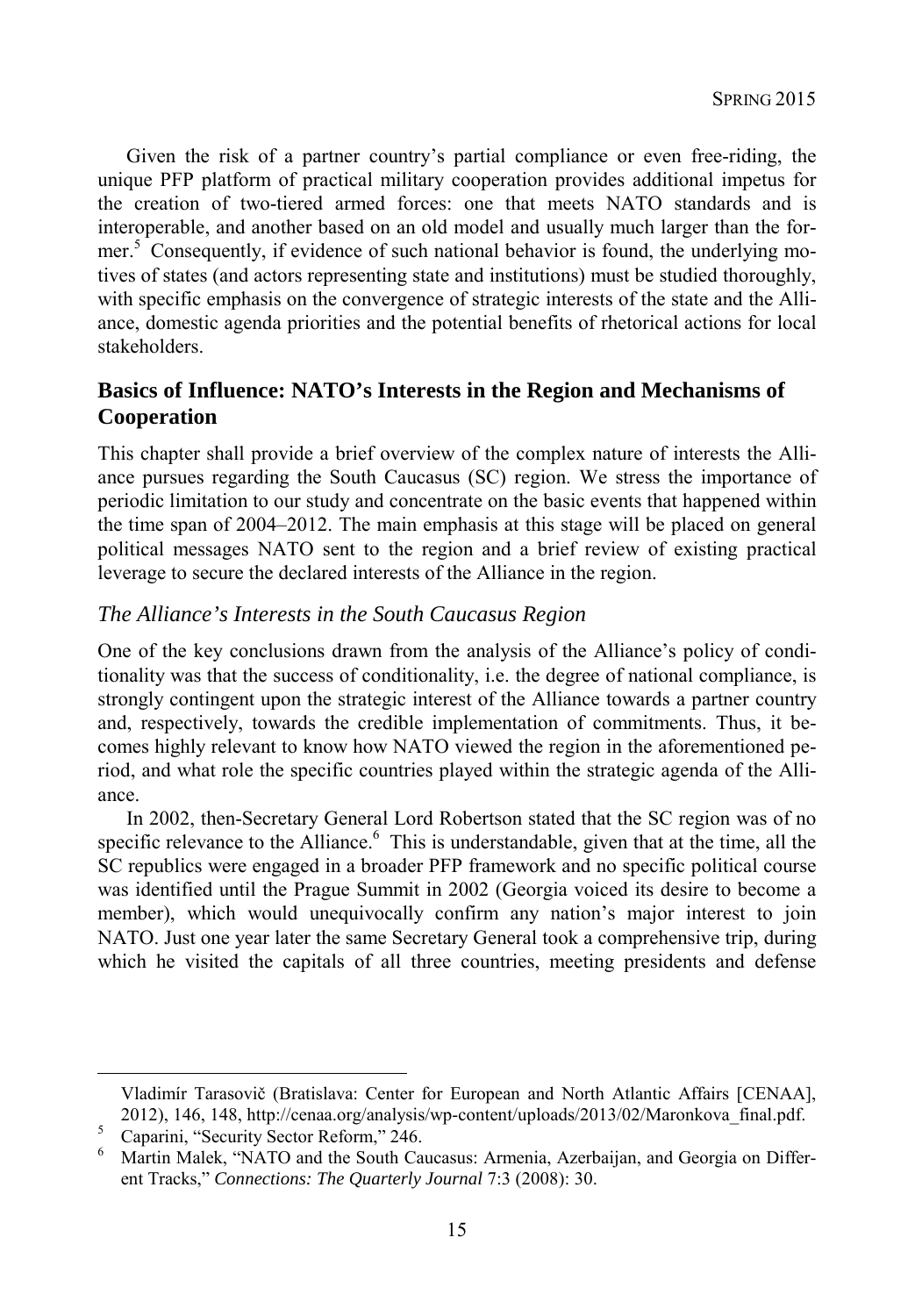l

ministers and publicly stating the importance of the region for the security of Europe.<sup>7</sup> The growing importance of the region to the Alliance should not be regarded in isolation from the global context, and the practical steps that followed speak clearly for that. The Istanbul Summit in 2004 elevated the partnerships with Caucasus and Central Asian countries to a top priority and led to the creation of the position of the Secretary General's Special Representatives in both regions.<sup>8</sup> In 2003 NATO took a major role in ISAF operations, took over the command of forces and actively invited partner nations to contribute to operations either by deploying forces or through other contributions. The U.S. Government Accountability Office (GAO) echoes this in the following statement:

The growing size and significance of NATO's operation in Afghanistan has increased both NATO's emphasis on developing PfP countries' capabilities for participating in NATO military operations and the strategic importance of the Caucasus and Central Asian PfP countries to NATO, given their proximity to Afghanistan.<sup>9</sup>

This implies that ISAF operations and the geographic proximity of SC countries to Central Asia provided an additional logistical capacity (airlift and railway) for coalition supplies to Afghanistan. Azerbaijan and Armenia's proximity to Iran also played a certain role in forming the Alliance's strategic attitude.<sup>10</sup> Politically it was accompanied by the appointment of two liaison officers in both regions, whose main mission was to work daily with local defense and other state institutions and to assist the Special Representative in developing guidelines with regard to NATO's overall strategy towards the Caucasus and Central Asia. It should also be noted that over time, all the SC countries joined the U.S. military operation in Iraq by sending troops, thus creating an additional level of bilateral military cooperation. As recognition of these efforts, the next Secretary General of NATO, Jaap de Hoop Scheffer, visited Georgia, Armenia and Azerbaijan on 4 and 5 November 2004 and specifically emphasized the importance of democratic governance in Tbilisi, whereas the prospects of peaceful resolution to the Nagorno-Karabakh con-

<sup>7</sup> Priego, "NATO Cooperation," 52–53; "NATO Secretary General to Travel to Georgia, Armenia and Azerbaijan," NATO, Press Release (2003)046 046, 13 May 2003, http://www.nato.int/ cps/en/natohq/news\_20003.htm. 8

Simon Schmidt, *NATO and the South Caucasus: An Analysis of Cooperative Activities within the IPAP Framework in the South Caucasus Partner Countries* (Yerevan: International Center for Human Development, ICHD, 2012), 2. 9 *NATO Partnerships: DOD Needs to Assess US Assistance in Response to Changes to the* 

*Partnership for Peace Program*, GAO-10-1015, Report to the Chairman, Committee on Foreign Relations, U.S. Senate (Washington D.C.: United States Government Accountability Of-

fice, 2010), 3, 17, http://www.gao.gov/assets/320/310716.pdf. 10 Svante Cornell, "NATO's Role in South Caucasus Regional Security," *Turkish Foreign Policy Quarterly* 3:2 (2004): 130; Vladimir Socor, "NATO Prospects in the South Caucasus" (contribution to "Building Stability and Security in the South Caucasus: Multilateral Security and the Role of NATO" on the occasion of the NATO Summit 2004, Central-Asia Caucasus Institute, School of Advanced International Studies, Johns Hopkins University, 2004), 2.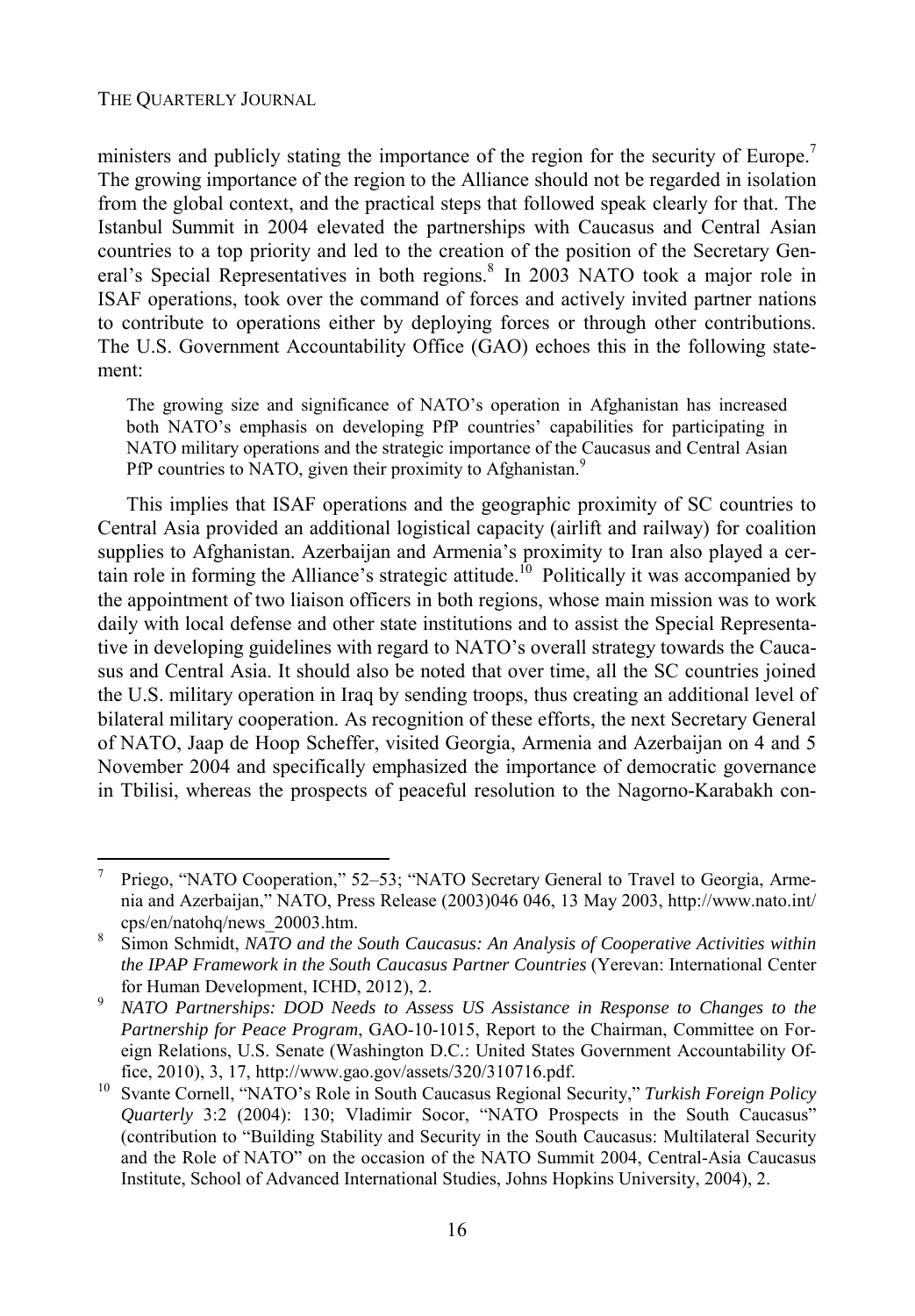flict were discussed in Baku and Yerevan.<sup>11</sup> During these visits, the growing menace of global terrorism and transnational crime was also highlighted as well as the potential contribution of the region to European energy security. Basically, the South Caucasus linked with Central Asia has been recognized as an important transit route for energy resources and "a bulwark against drug smuggling and extremist organizations." <sup>12</sup> Georgia's desire to join the Alliance created an additional dimension of political linkage to the region, which in turn pushed for stronger military reforms within commonly accepted norms of democratic governance. As the NATO Parliamentary Assembly's report states, the open door policy and the framework of military cooperation in the region had to be regarded as assistance to national armed forces to develop "in a manner consistent with democratic governance."<sup>13</sup>

Even though the primary political objective of NATO in South Caucasus has been the overall stability of the region, the potential involvement of the Alliance in the resolution of regional conflicts (Nagorno-Karabakh, Abkhazia and South Ossetia) has been vehemently denied. During the aforementioned visits, the statements and speeches of Secretary Generals have always stressed the priority of the Organization for Security and Cooperation in Europe's (OSCE) engagement in facilitating possible solutions, leaving NATO no viable option in this regard. The Riga Summit Declaration in 2006 demanded a peaceful solution of ethno-territorial conflicts in the region, yet did not explicitly define the format or desired model of said solution.<sup>14</sup> During another instance in 2006, the possibility of sending NATO peacekeeping forces to the Caucasus was explicitly ruled out by the Chairman of the Alliance's Military Committee, General Raymon Henault.<sup>15</sup> It seems that a general consensus—one that does not foresee any serious political or military action—has been reached among NATO members, aimed at increasing NATO's peacekeeping role in the region. Nonetheless, NATO was able to agree on one of the fundamental principles of conflict resolution, favoring the importance of territorial integrity, which was particularly emphasized during the Chicago Summit in 2102, causing the Armenian delegation to decrease the level of its participation.<sup>16</sup>

<sup>&</sup>lt;sup>11</sup> "Caucasus visit focuses on partnership," NATO, 3 November 2004, available at www.nato.int/ cps/en/natohq/news\_20669.htm. 12 "NATO's Role in South Caucasus Region, " Committee Report 168 DSCFC 06 E, NATO Par-

liamentary Assembly, 2006, 4, available at www.nato-pa.int/Default.asp?SHORTCUT=998.<br><sup>13</sup> Ibid., para. 4 and 5.

<sup>&</sup>lt;sup>14</sup> "Riga Summit Declaration," NATO Press Releases, 29 November 2006, para. 39 and 43, available at http://www.nato.int/docu/pr/2006/p06-150e.htm. 15 Malek, "NATO and the South Caucasus," 49.

<sup>&</sup>lt;sup>16</sup> "Chicago Summit Declaration," Press Release (2012) 062, 20 May 2012, para. 47, available at http://www.nato.int/cps/en/natohq/official\_texts\_87593.htm?mode=pressrelease; see also Richard Giragosian, Zaur Shiriyev and Kornely Kakachia, "Security Perceptions: The Views from Armenia, Azerbaijan & Georgia," in *The South Caucasus 2018: Facts, Trends, Future Scenarios* (Tbilisi: Konrad Adenauer Stiftung, 2013), 205–206, http://www.kas.de/wf/doc/kas\_ 35353-1522-35-30.pdf?130913081416.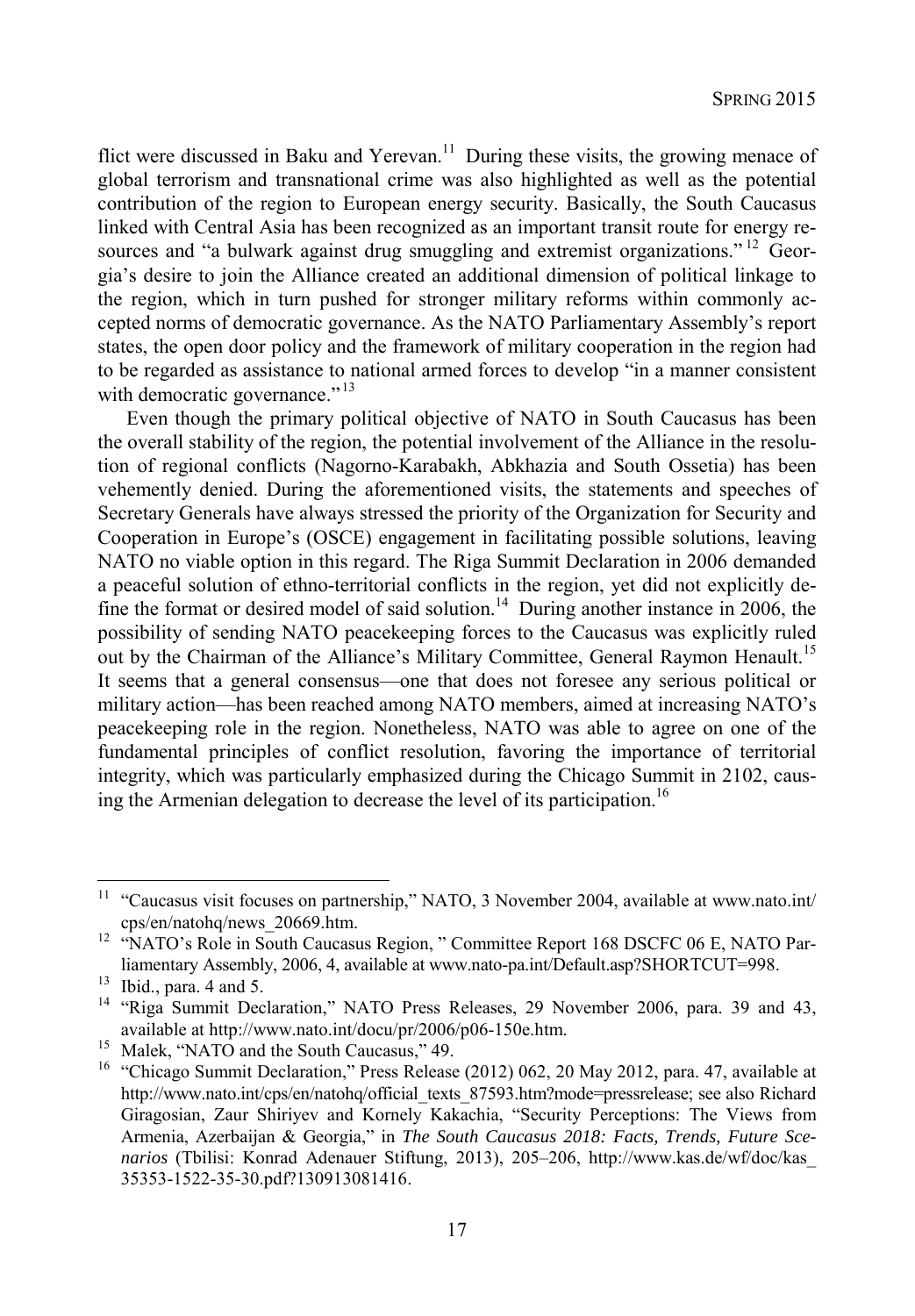The decisions made public during the Summit represent a logical continuation of the strategic policy review initiated shortly before the Lisbon Summit two years ago. The significant increase of NATO's dependency on military forces and material/financial donations of partner-nations in Afghanistan and Kosovo, in light of serious defense budget cuts by member states, forced the Alliance to assign the Partnership Concept much more weight. The Strategic Concept adopted at the Lisbon Summit in 2010 specifies the role of the partnership as preparing interested nations for membership.<sup>17</sup> Interestingly, however, it also specifies with great clarity that it will develop existing partnerships "while preserving their specificity."<sup>18</sup> The messages of the Chicago Summit in May 2012 reiterated the need for keeping flexible formats of partnerships. Most importantly, they went a step further and exemplified the areas where the flexible formats no longer posed impediments to the deepened cooperation in an operational context (including NATO Response Force – NRF), training and exercises.<sup>19</sup> Even though the declaration did not provide any specific details on Armenia and Azerbaijan (except the reiteration of Georgia's membership aspirations), the signals sent were clear enough to indicate that the military-operational dimension of cooperation lies at core of the Alliance's interest in those countries that are not pursuing membership. Evidently, Armenia and Azerbaijan fall under this category.

The U.S., representing the most potent member of the Alliance, traditionally pursued the general objectives of regional stability and the promotion of democratic transformation. Within this general pattern, U.S. interests were initially "non-country-specific."<sup>20</sup> The radical shift of American policy toward addressing the global threat of terrorism and related risks also caused changes in the national approach to the Caucasus region. As Vladimir Socor highlights, U.S. regional policy disregarded traditional (military) threats and put great emphasis on addressing international terrorism, proliferation of weapons of mass destruction (WMDs), arms and drug smuggling.<sup>21</sup> Within this context and in light of the tremendous increase of the Caspian states' capacity to export energy sources to Europe, the role of each country in the South Caucasus became much more articulated. The 2010 Report by the Congressional Research Service identifies Azerbaijan as an important energy supplier, Georgia as a model for implementing democratic reforms in post-Soviet area and a "key conduit through which Caspian Basin energy resources

<sup>17 &</sup>quot;NATO – Active Engagement, Modern Defence – Strategic Concept for the Defence and Security of the Members of the North Atlantic Treaty Organisation Adopted by Heads of State and Government in Lisbon," *NATO*, 19 November 2010, para. 29, http://www.nato.int/cps/en/ natolive/official\_texts\_68580.htm.<br><sup>18</sup> Ibid., para. 30.

<sup>&</sup>lt;sup>19</sup> "Chicago Summit Declaration," para. 22.

<sup>20</sup> James Nixey, "The South Caucasus: Drama on Three Stages," in *America and a Changed World: A Question of Leadership* (London: Robin Niblett, 2010), 126, http://edoc.bibliothek.uni-halle.de/servlets/MCRFileNodeServlet/HALCoRe\_derivate\_000051 79/CH\_16492\_us0510\_nixey.pdf. 21 Socor, "NATO Prospects in the South Caucasus," 3.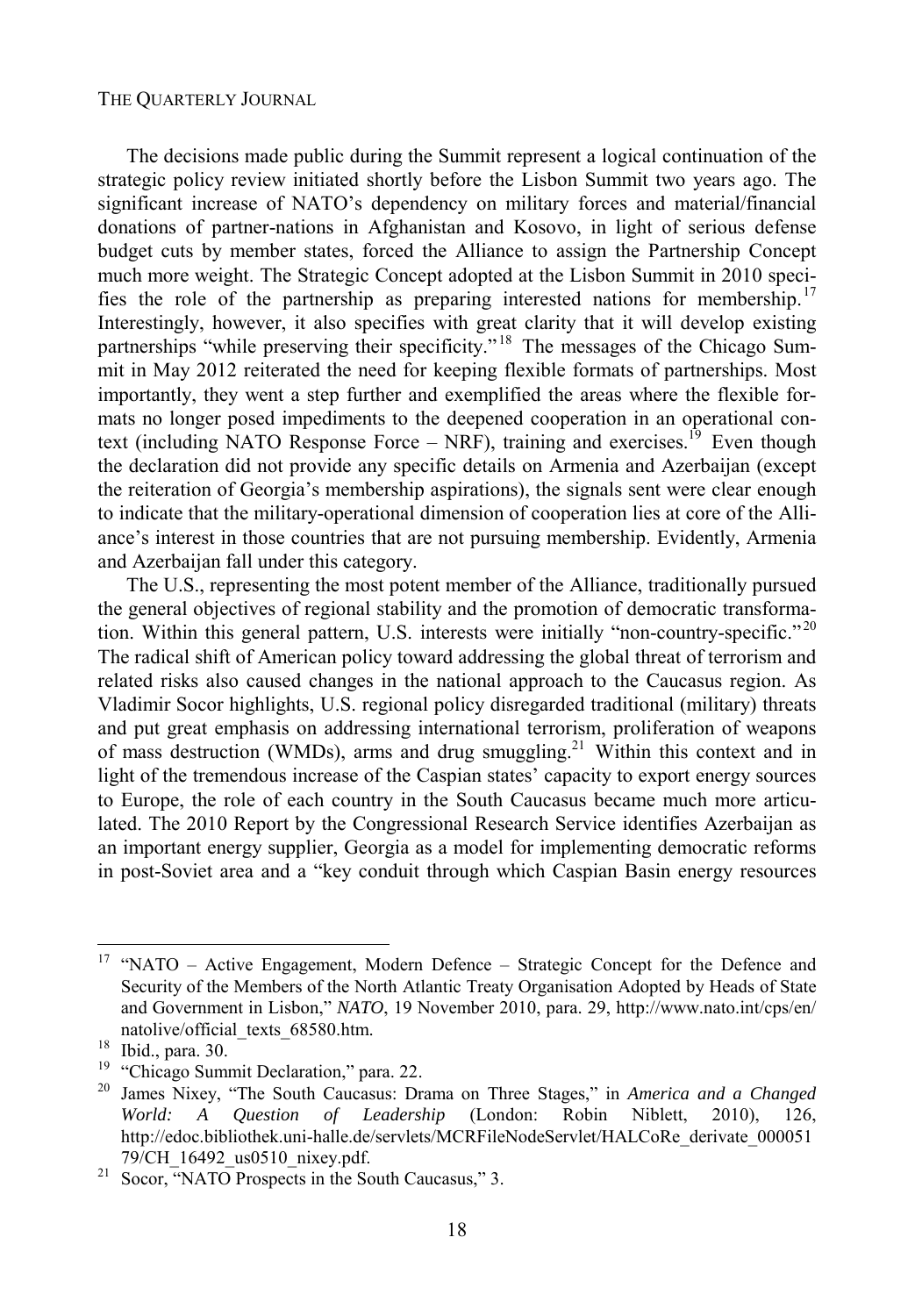flow to the West."<sup>22</sup> Armenia received comparably little recognition in the document and is mentioned within the general context of international crime, conflict resolution in Nagorno-Karabakh and the desirability of improved relations with Turkey. Naturally, the U.S. global security interests played a key role in initiating security and military cooperation with all three countries. The intensive military programs launched in the region from 2003 onwards were nevertheless intended to support the general process of domestic political reforms. As former Assistant Secretary of State Elizabeth Jones stated in 2003, the results of U.S. assistance are that "as each day passes, the countries of Central Asia and the Caucasus are becoming better equipped, better trained and better coordinated" and all efforts are integrated with programs to enhance human rights and political reforms.23 The continuity of said policy and objectives is apparent in the Congressional Budget Justification documents for foreign operations from 2004 to 2012, turning South Caucasus into the largest financial recipient of U.S. aid (about one fifth of all aid to Eurasia). $^{24}$ 

On 2 April 2009, in an article in *Der Spiegel* the German Foreign Minister, Frank-Walter Steinmeier, explained that the core of NATO interests embraced the trinity of "goods": the good for the candidate country, good for NATO and good for pan-European security.25 It is symptomatic of how fast the cancellation of the NATO-Russian Council (a reaction to Georgia-Russia War in 2008) was lifted in March 2009.<sup>26</sup> It also exemplifies how the interests of an aspiring country can be overruled by the interests of the Alliance, namely by key members of the Alliance. The German ambassador to NATO, for instance, blatantly called the decision to freeze relations with Russia "stupid."<sup>27</sup> The decision to restore the Council's work was explained by existing common interests with Russia in Afghanistan and in areas of arms control and disarmament, WMDs, terrorism, piracy and drug trafficking.<sup>28</sup> This example testifies to the existence of a significant disparity inside the wide spectrum of the Alliance's interests. It also makes clear that despite the political commitment to admit Georgia as a member, which increased NATO's political ties to the region, the importance of strategic calculation should never be underestimated.

<sup>22</sup> Jim Nichol, *Armenia, Azerbaijan, and Georgia: Security Issues and Implications for U.S. Interests*, CRS Report for Congress (Washington, D.C.: Congressional Research Service, 2010), 32–33. 23 Ibid., 31–32.

 $^{24}$  Ibid., 42.<br><sup>25</sup> Frank-W:

<sup>25</sup> Frank-Walter Steinmeier, "Germany's Foreign Minister on NATO: 'We Face New Threats and Challenges,'" *Der Spiegel*, 2 April 2009, available at www.spiegel.de/international/europe/

germany-s-foreign-minister-on-nato-we-face-new-threats-and-challenges-a-616969.html. 26 Ahto Lobjakas, "NATO Lacks the Stomach for South Caucasus Fight," *Caucasus Analytical Digest* 5 (2009): 3.<br><sup>27</sup> Ibid.

<sup>28</sup> Archil Gegeshidze, "Post-War Georgia: Resetting Euro-Atlantic Aspirations?" *Caucasus Analytical Digest* 5 (2009): 8.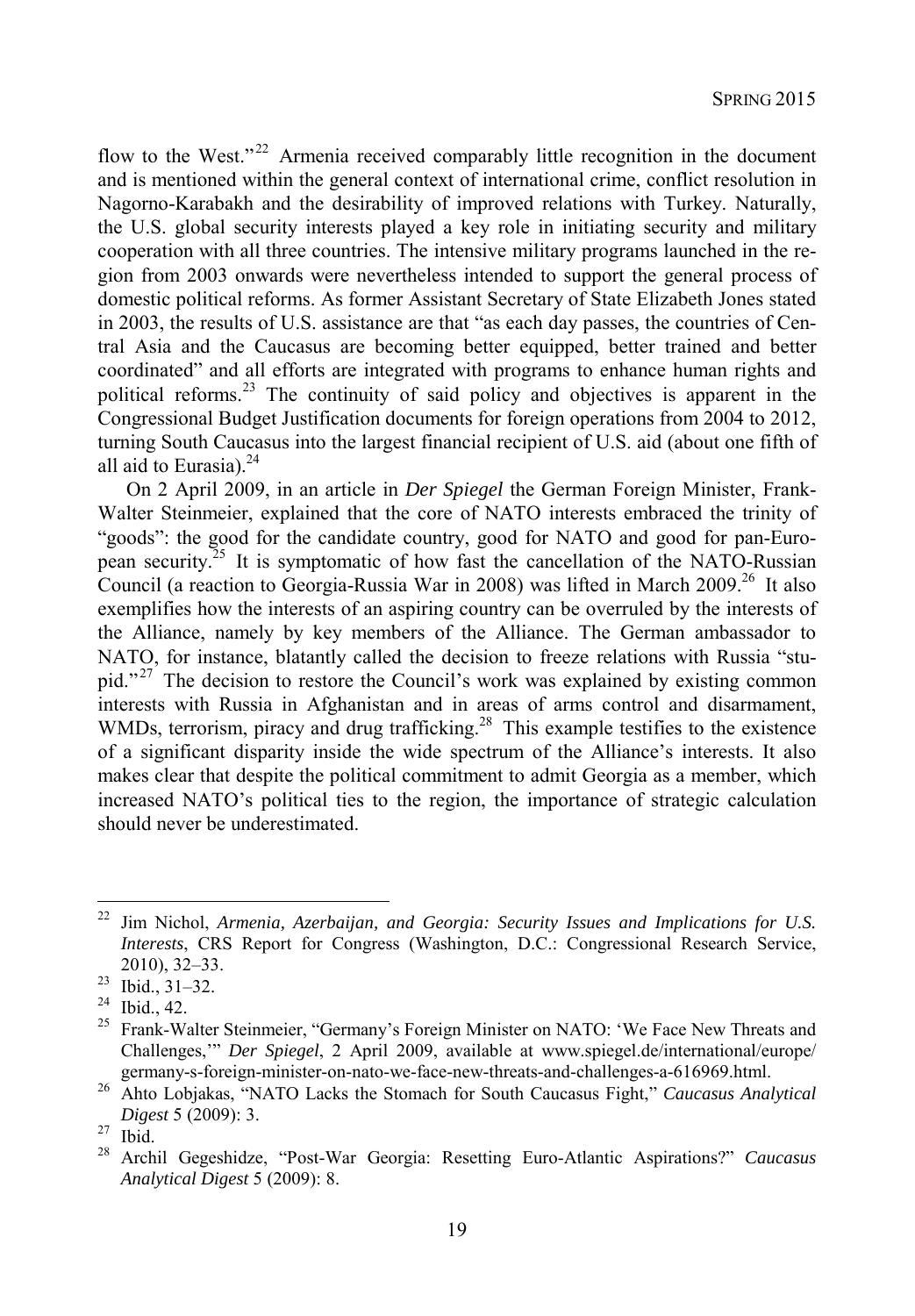As Jamie Shea argues, all partnerships can only be strengthened if shared security interests persist that further "common or at least compatible value systems."<sup>29</sup> Since the tendency of rapidly diminishing defense spending among NATO members (without prior consultations) has become a problem and gradually amounted to serious capability shortages, the integration of partners into the planning and command structures to participate in the "sharp end of operation" with the possibility of "a full seat at the NATO table" is a decision NATO leadership apparently favors for its respective partner nations.<sup>30</sup> Here, we clearly see the area of mutual benefits, where not only Georgia, but also Armenia and Azerbaijan would find serious incentives to respond to the Alliance's interests and deepen their cooperation programs.

#### *NATO and Defense Transformation in Armenia*

It has been often said that the turning point in relationships between the NATO and SC countries was the inauguration of the IPAP. Although all the countries were already engaged in PARP and IPP formats long before, the real political push and the changes on the ground only became visible in 2004 when Georgia entered the IPAP and Armenia and Azerbaijan joined the following year. At that time the overall conditions of the defense and security sectors in all three countries could largely be described as heavily affected by Soviet legacy. Many reports testify that the entire hierarchy of values was constructed in such a way that the security of the state was given much higher priority than that of the individual, while defense institutions featured

over-centralized decision-making system on strategic and even operative issues, a hierarchy which excluded civilian involvement in formulating, controlling and implementing defense missions, an arbitrary system of resource allocation, the absence of transparency to the public and public representatives, and a poor capacity to achieve medium and longterm planning. $31$ 

The appalling deficits of defense institutions and armed forces could certainly be attributed to the existing gaps in democratic governance. The tendency from 2004 to 2005 showed some signs of worsening, allowing Freedom House to attest to Armenia's weak quality of governance, the prevalence of vested interests within power structures and the insufficient level of law enforcement and monitoring.<sup>32</sup> Not surprisingly, the

<sup>29</sup> Jamie Shea, "Keeping NATO Relevant," *Carnegie Europe Policy Outlook*, 19 April 2012, available at http://carnegieendowment.org/files/keeping\_nato\_relevant.pdf.<br><sup>30</sup> Ibid.<br><sup>31</sup> Gagik Ayagyan and Duncan Hiscock Security Sector Reform in Armenia ()

<sup>31</sup> Gagik Avagyan and Duncan Hiscock, *Security Sector Reform in Armenia* (London: Safeworld, 2005), 40; Philipp Fluri and Hari Bucur-Marcu, *Partnership Action Plan for Defence Institution Building: Country Profiles and Needs Assessments for Armenia, Azerbaijan, Georgia and Moldova* (Geneva and Bucharest: Geneva Centre for the Democratic Control of Armed Forces, 2007), 5, www.dcaf.ch/content/download/35356/525929/version/1/file/bm\_pap-dib\_profiles 2007.pdf.<br><sup>32</sup> "Nations in Transit: Armenia 2004," Freedom House, 2004, available at

https://freedomhouse.org/report/nations-transit/2004/armenia.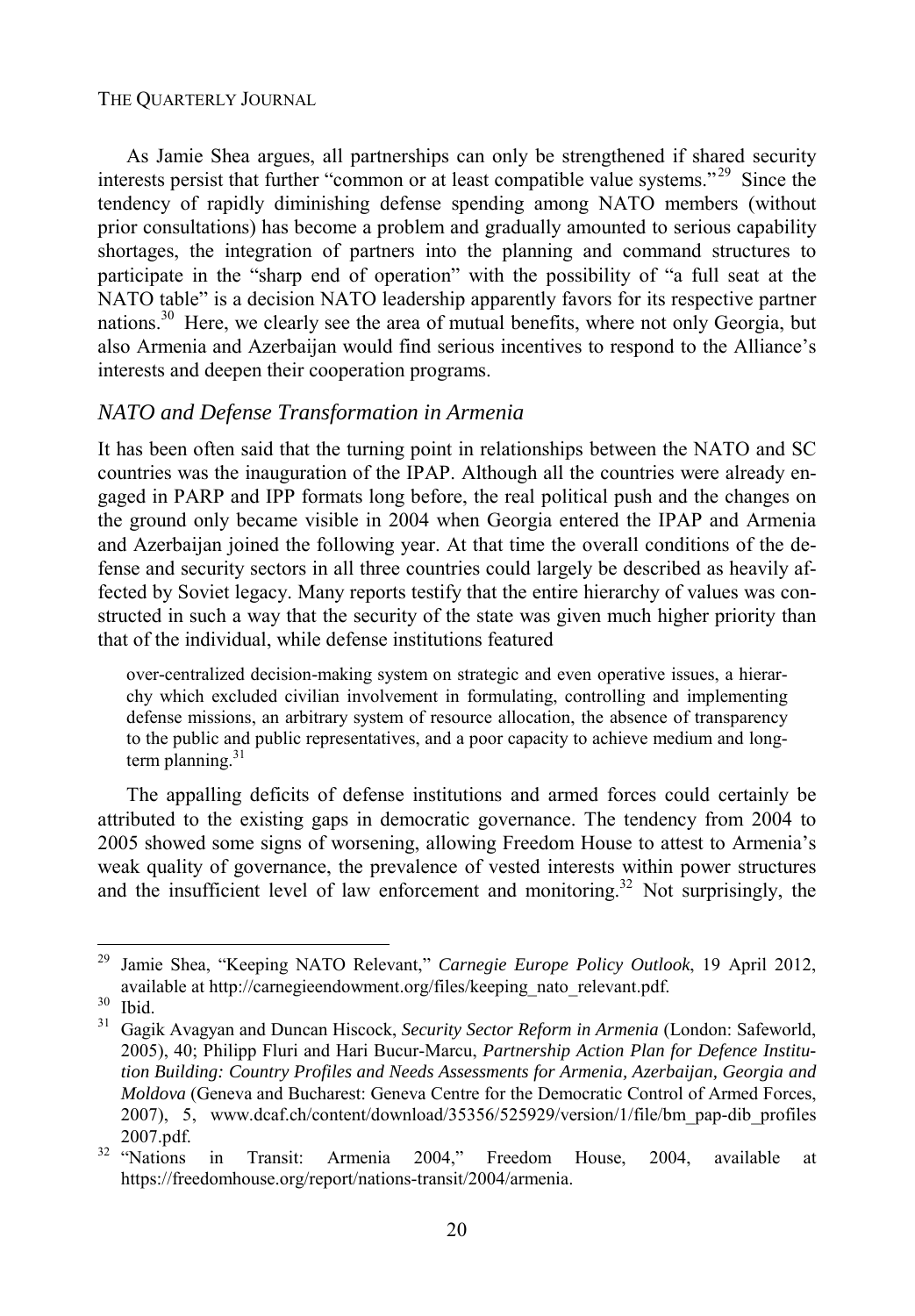political control of the armed forces, represented by the oversight function of the national parliament and the civilian leadership of the defense ministry, raised serious questions. The defense system was highly militarized and demonstrated serious signs of corruption and financial interests.<sup>33</sup>

#### **NATO in National Strategic Agenda: The Political Purpose of Cooperation and Defense Reforms**

This section aims to shed light on the degree of political influence NATO exerted in Armenia from 2004 to 2012 by assessing how successful it was in promoting Euro-Atlantic cooperation as the crucial foreign policy objective of the national agenda. Additionally, we look at how the key principles of democratic control of the defense and military were promoted and consequently reflected in reality.

#### *NATO in Armenia's Strategic Agenda*

The regional approach was a major element of the Alliance's policy towards the South Caucasus. According to First Deputy Defense Minister Davit Tonoyan, the "indivisibility of the region" developed by the Alliance is a distinctive platform that serves it well for the formulation of individual policy towards each country.<sup>34</sup> The existing security situation in the region is indeed very complex and events in any country could have a significant impact on the others. From this perspective, the effects of the Nagorno-Karabakh conflict must once again be highlighted. Said conflict heavily influenced the security culture and domestic politics in Armenia and allowed political leaders from Nagorno-Karabakh to gain power in Armenia in the late 90s, consolidate power and eventually "capture the Armenian presidency" by Robert Kocharyan (president of the Nagorno-Karabakh Republic from 1994 to 1998) in 1998.<sup>35</sup> Since then, the security of the breakaway region became even more an integral part of Armenian security policy considerations and determined the very nature of the political structure and decision making. Thus, it was no surprise that not only defense but the entire political culture was "driven by a deeper trend of insecurity and militarization," often resulting in the predominance of primitive politics.<sup>36</sup> Another factor that played a crucial role in forming Armenia's security perceptions is the traditional view that regards Turkey as the main enemy in the context of a possible confrontation with Azerbaijan. As Deputy Defense Minister Davit Tonoyan stressed in an interview, Armenia's security perceptions are strongly influenced by the (negative) role Turkey plays in the region and effectively has an impact on Armenia's policy towards NATO as well as on the relevance of the

<sup>&</sup>lt;sup>33</sup> Avagyan and Hiscock, Security Sector Reform in Armenia, 1.

<sup>&</sup>lt;sup>34</sup> Author's interview with the First Deputy Minister of Defense of Armenia Mr. Davit Tonoyan,

<sup>30</sup> July 2014. 35 Richard Giragosian, "The Political Dimension: Armenian Perspective," in *The South Caucasus 2018*, 12, http://www.kas.de/wf/doc/kas\_35353-1522-1-30.pdf?130910135923. 36 Ibid., 20.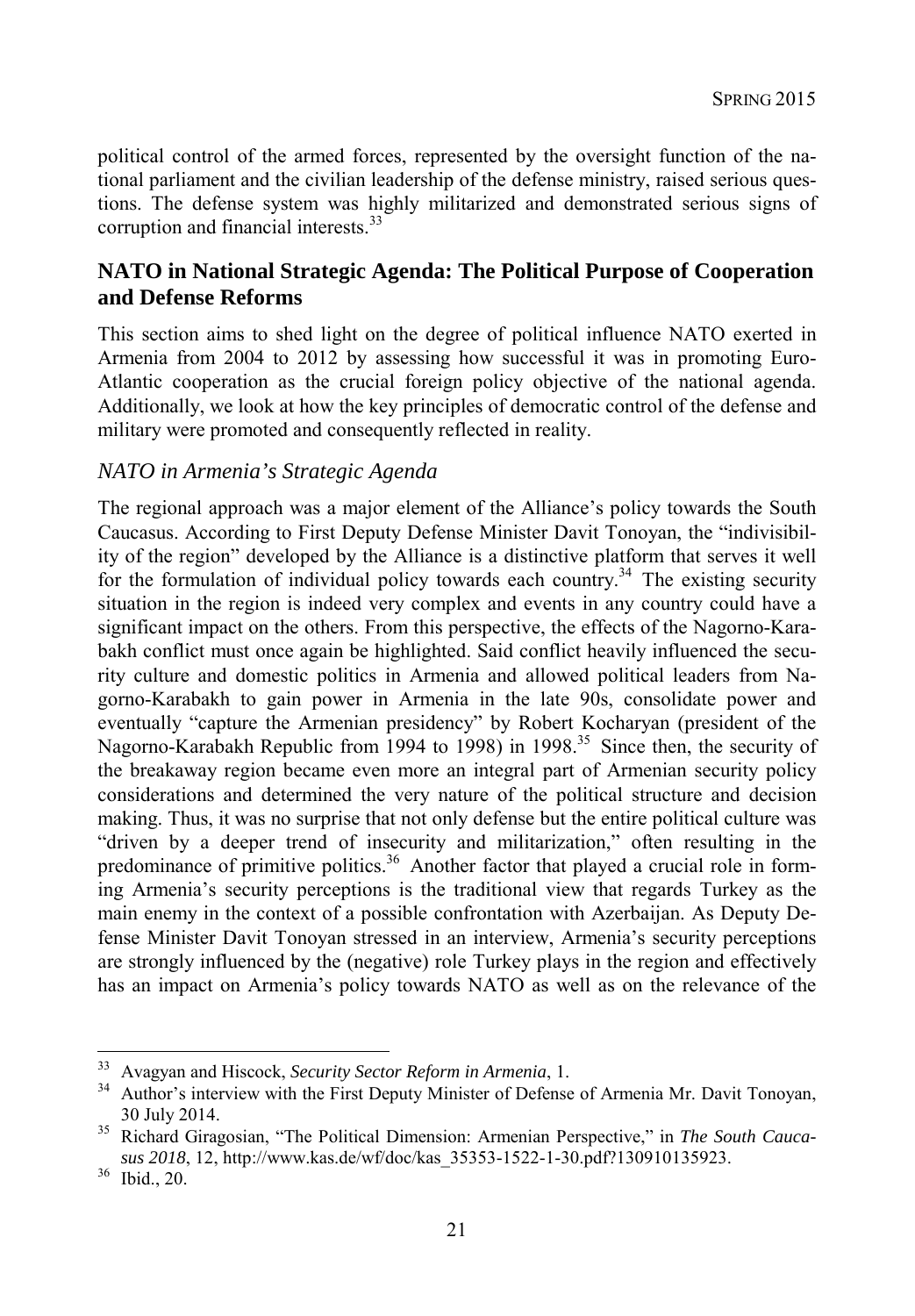Russian factor for the country.<sup>37</sup> Despite these reservations, the growing size of the Alliance and the global scale of operations it assumed raised its political relevance for Armenia and caused the policy change. Already in 2003 the Armenian foreign ministry voiced its desire to "ensure its security by developing the widest possible international ties, especially with the world's "most influential" security body." 38 Similarly, the NATO-affiliated *Baltic Defence Review* reported that although the very strategic goal of counterbalancing the Turkish-Azerbaijani alliance was met by the Russian military presence in the country, deepening cooperation with NATO was regarded as very beneficial and served the following objectives: <sup>39</sup>

- To stimulate political dialogue on international security issues
- To create units interoperable with NATO and able to participate in international peacekeeping missions
- To use PFP programs to reform the Armenian armed forces
- To enhance bilateral military-political ties with NATO member and partner countries.

It is evident that Yerevan identified that both multilateral as well bilateral frameworks of cooperation served a very practical interest of institutional reforms of defense and the military transformation along with a general interest of strategic security balance. The National Security Strategy (NSS), which is the guideline for consequent actions, formulates the intensification of cooperation with NATO as an integral part of the policy of "complementarity."<sup>40</sup> This notion is largely referred to as the ability of the country to pursue multi-vector foreign and security policies with the aim to cover all directions that promise certain potential benefits. The benefits of the complementarity policy in the context of NATO would mean better international political-military linkages and better security guarantees for Armenia. The statements of Presidents Robert Kocharyan and Serzh Sargsyan, who shared the view that "joining NATO would barely improve country's security, and affect its relations with neighboring countries," must be taken into account.<sup>41</sup> In line with these claims, some sources also argue that the European Union (EU) is much more relevant for Armenia in the long run to lessen its dependency on Russia.<sup>42</sup> However, the considerable amount of normative and policy evidence suggests that these and similar statements seem to be mostly directed towards a Russian audience and more so perform the function of rhetorical pacification of a major

<sup>37</sup>  $^{37}$  Author's interview with the First Deputy Minister of Defense of Armenia Mr. Davit Tonoyan.<br><sup>38</sup> Nighel Armenia Azerbaijan and Georgia 25

<sup>&</sup>lt;sup>38</sup> Nichol, *Armenia, Azerbaijan, and Georgia*, 25.<br><sup>39</sup> Arthur Aghabekyan, "National Security Policy and Defence Structures' Development Pro-

gramme of Armenia," *Baltic Defence Review* 3 (2003): 26.<br><sup>40</sup> "National Security Strategy," Ministry of Foreign Affairs of the Republic of Armenia, 26 January 2007, 10, http://www.mfa.am/u\_files/file/doctrine/Doctrineeng.pdf. Malek, "NATO and the South Caucasus," 31.

<sup>&</sup>lt;sup>42</sup> David S. Yost, "Armenian Perceptions of International Security in the South Caucasus," *NATO Defence College Research Paper* 32 (2007): 2–3.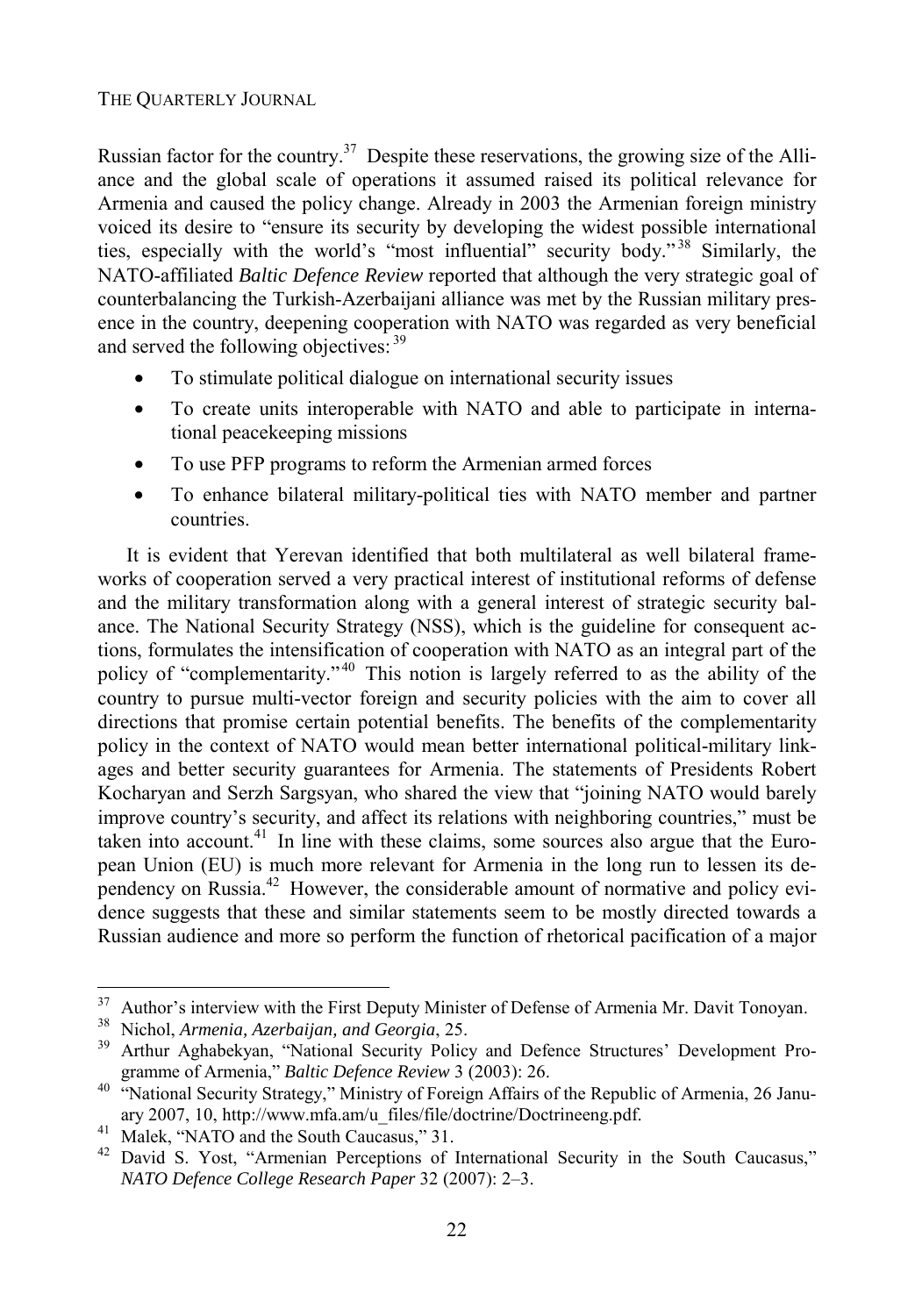ally rather than of the real policy imperative. A short excerpt from an IPAP document clarifies that the national desire of "full integration into European structures and institutions" is accepted as "Armenia's main foreign policy objective."<sup>43</sup>

It would be reasonable to recall the concerns expressed in the context of the potential added value of cooperation with NATO to those countries that do not envisage membership as the ultimate strategic goal of cooperation. This question is especially relevant in cases in which the Alliance has not identified its strategic interest and, as in the case of Armenia, seems to pay less attention to the country (whereas Azerbaijan and Georgia enjoy large energy resources and transport potential).<sup>44</sup> Potential benefits of such cooperation are generally referred to as the increased capacity of political negotiations, access to training and technical assistance programs, increased interoperability, stimulation of defense reforms and the ability to "counter external pressures from other countries."<sup>45</sup> It seems that said opportunities exactly matched the Armenian expectations, motivating the political leadership to intensify its ties with the Alliance. The NATO Parliamentary Assembly Report (NPAR) documents the official position of the Armenian authorities who reiterated the vital importance of NATO to the country's security interests.46 It becomes apparent that due to the small size and very limited resources of the country, the national authorities realized the necessity of broadening the instruments of national security policy making. According to former Armenian Foreign Minister Vardan Oskanyan (whose view is shared by many officials), with only two borders open, flexibility in foreign relations becomes critical and a sound basis for conducting foreign policy.47 Understandably, the partnership aspirations towards NATO are formulated in a way as not to endanger the existing military ties with Russia. Nevertheless, the priority of strengthening relationships with the Alliance became apparent even in the rhetoric of the country's top officials. Thus, for instance, in 2008 President Serzh Sargisyan stressed that Armenia's top foreign security priority was the friendly relations with Russia and good relations with the United States and NATO, so that the latter does not jeopardize the former.<sup>48</sup>

The period between 2007 and 2010 is marked by a significant increase of political consultations at various levels between Yerevan and Brussels. Both the president of Armenia as well as the defense and foreign ministers visited the NATO headquarters, while the Special Representative visited Yerevan for bilateral consultations at least twice

<sup>43</sup> Aghasi Yenokyan, "Country Study – Armenia," in *Defence Institution Building: Country Profiles and Needs Assessments for Armenia, Azerbaijan, Georgia and Moldova – Background Materials*, ed. Fluri Philipp and Viorel Cibotaru (Geneva: Geneva Centre for the Democratic

Control of Armed Forces, 2008), 26.<br>
<sup>44</sup> Avagyan and Hiscock, *Security Sector Reform*, 10.<br>
<sup>45</sup> *NATO Partnerships*, 13.<br>
<sup>46</sup> "NATO's Role in South Caucasus Region," para. 47.<br>
<sup>47</sup> Ibid. para. 40.

<sup>47</sup> Ibid., para. 40.

<sup>48</sup> Nichol, *Armenia, Azerbaijan, and Georgia*, 5.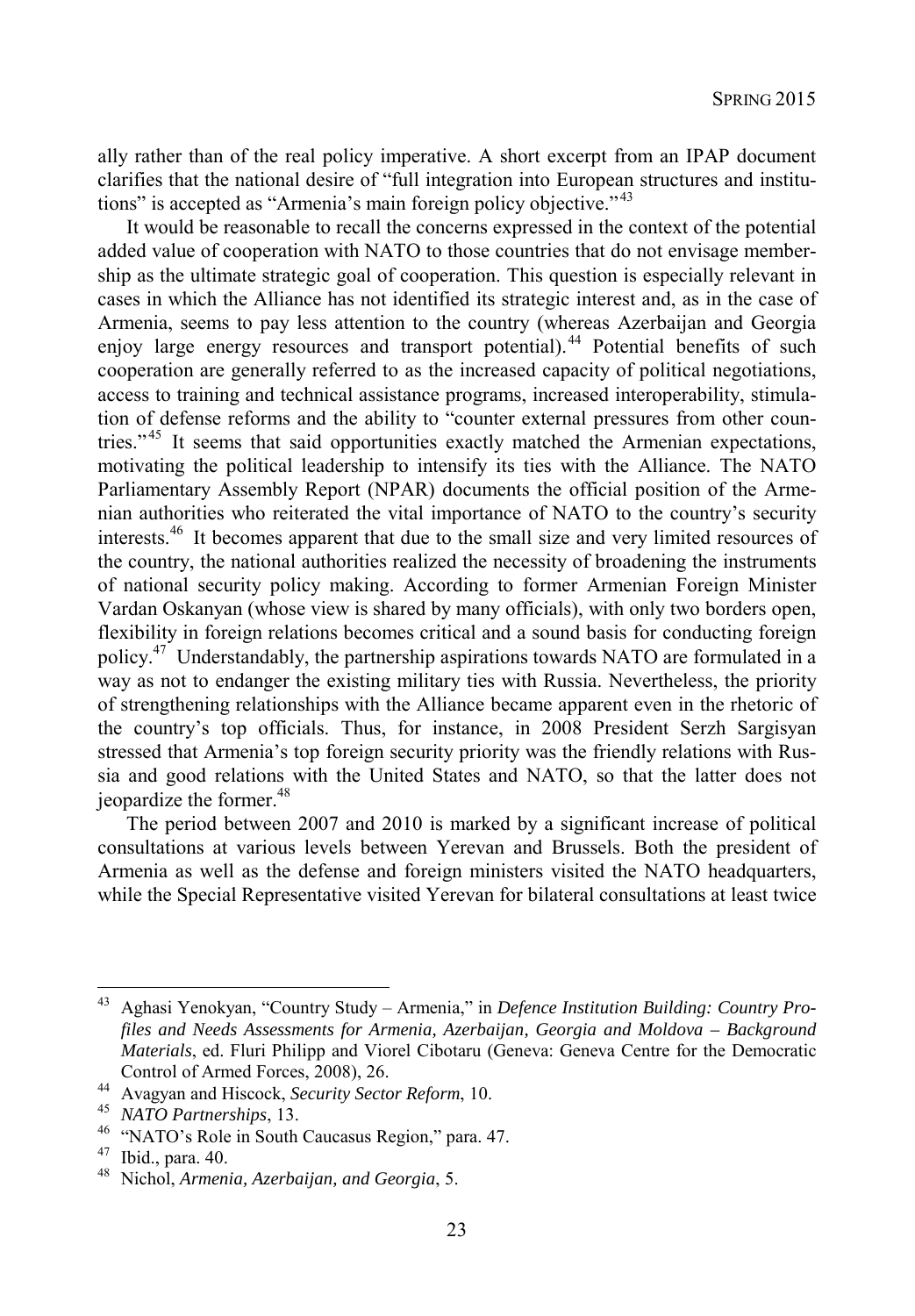a year.<sup>49</sup> The regularity of meetings on all levels has increased significantly and can be easily monitored by official sources of the respective ministries and the Alliance. According to the Armenian Mission to NATO, NATO officials conduct 9 to 12 official visits to Yerevan each year, while Armenian officials take 11 to 16 trips to Brussels.<sup>50</sup> Thus, summarizing the strategic-political aspect of the relations developed towards NATO, it can be said that the heavy reliance on Russian military guarantees and the close political linkage to Moscow did not prevent the Armenian government from seeking a beneficial cooperation with the Alliance. Further, since Russia itself had institutionalized its contacts with NATO, there was no good reason not to do the same. As some sources rightly indicate, the motivating factors for the Armenian authorities to join the PFP framework were, above all, the fear of falling behind its neighbors, Georgia and Azerbaijan, and the necessity to be informed about the material aid and training provided to Azerbaijan.<sup>51</sup>

#### *The Purpose of Cooperation and Defense Reforms*

The formulation of clear objectives, such as expected benefits from NATO's cooperation formats, has found its place in Armenia's strategic documents. For instance the National Security Strategy, adopted in 2007, pursues deeper connections to European security structures, higher compatibility of forces with NATO forces and modernization of the armed forces in "closer conformity with the defense systems of advanced states, including their forces."<sup>52</sup> On the one hand, the term "modernization" can be viewed in terms of technical upgrades and innovations, but also can refer to reforms of the general defense system and military. The latter, however, implies much deeper transformational processes (institutional, procedural, structural, etc.) than the technical aspect of modernization. For example, the stronger scope of military interoperability (PARP) was enlarged in 2005 with a stronger emphasis on institutional reforms (IPAP), while the NPAR from 2007 confirms this claim.<sup>53</sup> The evidence, however, speaks more for the prevalence of practical benefits of force interoperability and related standards. Particularly the active engagement of Armenia in NATO-led operations (in Kosovo and Afghanistan) since 2004 pushed for more intensive bilateral military cooperation with key allied nations such as the U.S., Germany, France, Greece and Italy.<sup>54</sup> This naturally

<sup>49</sup> Schmidt, *NATO and the South Caucasus*, 3; "Viewing NATO from the South Caucasus: Armenia, Azerbaijan and Georgia," Committee Report 167DSCFC07EBIS, NATO Parliamentary Assembly, 2007, para. 12, available at http://www.nato-pa.int/default.asp?

SHORTCUT=1283.<br><sup>50</sup> Author's interview with Mr. Mher Israelyan, Defence Advisor at Armenian Mission to NATO,

<sup>17</sup> March 2013. 51 Nichol, *Armenia, Azerbaijan, and Georgia*, 25. 52 "National Security Strategy," 11–12.

<sup>53 &</sup>quot;Viewing NATO from the South Caucasus," para. 35, 36.

<sup>&</sup>lt;sup>54</sup> Richard Giragosian, "Armenian Military & Security Policy: Regaining a Strategic Balance," Regional Studies Center, 6 December 2012, 1, available at http://regional-studies.org/images/ documents/publications/journals/yerevak/Yerevak\_article\_ENG\_11.12.pdf.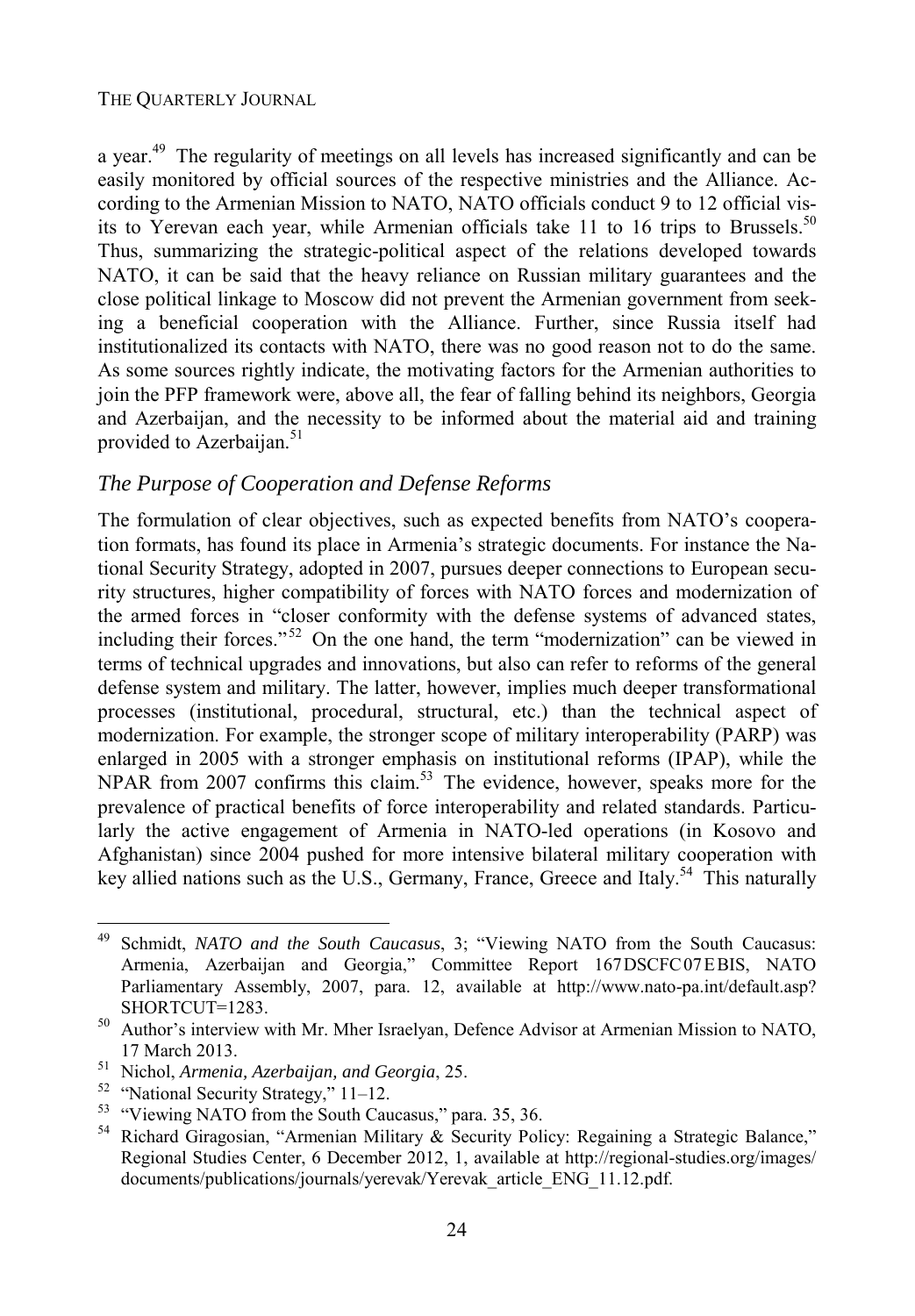brought the military-technical aspect to the forefront and overshadowed other aspects of cooperation.

Armenian authorities recognized the existing misbalance, yet it seemed that this was exactly what they were expecting. The NPAR from 2006 testifies that the NATO-PA delegation identified a broader consensus among political parties in Armenia that were more interested in the practical benefits of cooperation, such as political dialogue and achieving "certain standards."<sup>55</sup> This stance is further strengthened by Deputy Minister Davit Tonoyan, who believes that the initial weight of "democratization" of the defense sector and democratic values have been replaced by a heavier emphasis on the practical benefits of cooperation related to the national participation in NATO-led operations and the valuable expertise predominantly provided by member states and not the Alliance as an organization.<sup>56</sup> Thus, a clear distinction must be made between the value of membership and the value of cooperation for Armenia. The benefits of cooperation are tangible, identifiable and very much appreciated. Concerning the value of membership, there is no evidence of wider discussion within the government. The officials who openly support the idea of NATO membership seem to create serious discomfort for the Armenian leadership. The case of National Assembly Speaker Artur Baghdasaryan, who in a *Frankfurter Allgemeine Zeitung* interview in 2006 outlined the strategic goals of Armenian membership in the EU and NATO, is very much telling, as he was forced to step down and withdraw his party ("Orinats Yerkir") from the government.57 As long as the issue of membership is off table, the open support of cooperation activities with NATO and its key member states seems much less problematic. For instance, in July 2011, while discussing IPAP implementation, Armenian and U.S. officials agreed to hold joint exercises in 2012 and expand the "spheres of cooperation" that, according to U.S. officials, did not pose any obstacles to Armenia's military pact with Russia.58

It is crucial to understand how Armenian authorities understand the notions of defense and institutional reforms. The reasons are simple, namely, the fact that the views they share are directly reproduced into national commitments embedded in bilateral documents (IPAP or PARP). This, in turn, is acknowledged by NATO representatives as a national obligation to pursue reforms in line with agreements made with the Alliance.<sup>59</sup> As already stated, the sequential introduction of each new cooperation format was designed in a way that enlarged and complemented the existing ones, such that the cooperation seemed beneficial. Thus, it is no surprise that the PARP was increasingly used for addressing the institutional aspects of the defense reforms, and in this particular area supplemented by PAP-DIP, which itself proved instrumental in shaping the IPAP format. In fact, they are fully compatible and strengthen each other in achieving the de-

<sup>&</sup>lt;sup>55</sup> "NATO's Role in South Caucasus," para. 41.

<sup>&</sup>lt;sup>56</sup> Author's interview with the First Deputy Minister of Defense of Armenia Mr. Davit Tonoyan.<br><sup>57</sup> Malak <sup>65</sup>NATO and the South Caugasus  $^{22}$  32

 $^{57}$  Malek, "NATO and the South Caucasus," 32.<br> $^{58}$  Emil Danielvan. "Armenia Plans More NA

<sup>58</sup> Emil Danielyan, "Armenia Plans More NATO-Backed Defense Reforms," *Eurasia Daily Monitor* 8:153 (2011), available at www.jamestown.org/single/?tx\_ttnews%5Btt\_news%5D= 38299&no\_cache=1#.VBMty\_mSy08. 59 "Viewing NATO from the South Caucasus," para. 4.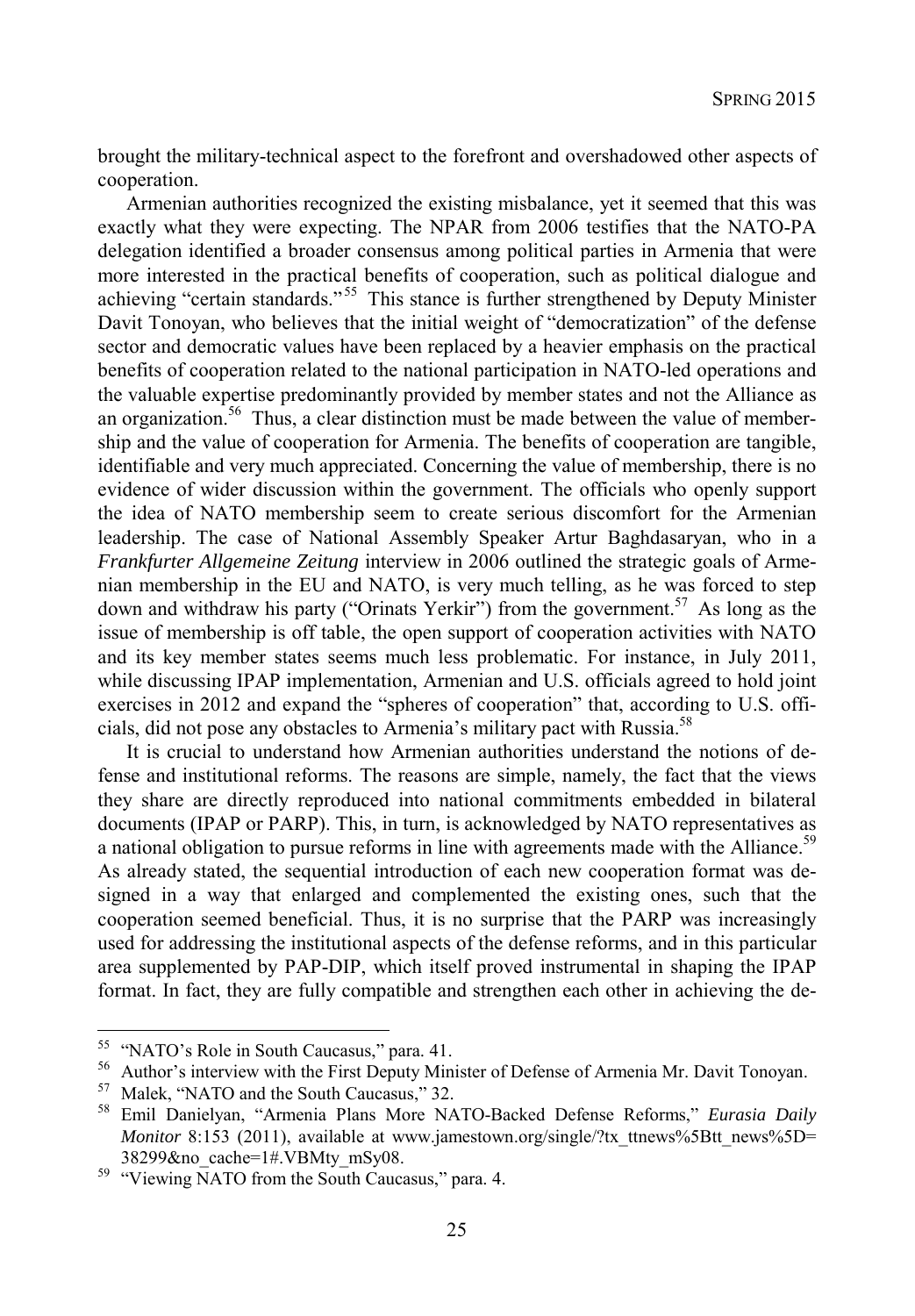fined objectives. $60$  Interestingly, the rare examples of local expertise in Armenian-NATO relations reveal a common terminological tradition of SSR and draw a kind of separating line between the notions of *democratic* and *defense* reforms. For example, a report produced by the Centre for European and North Atlantic Affairs (CENAA) mentions the Armenian IPAP as an important tool for facilitating "democratic and defence reforms." NATO is regarded here as key provider of assistance and advice in democratic, institutional and defense reforms "that would bring the Armenian armed forces into conformity with NATO standards." 61 The emphasis on armed forces and NATO standards, as well as a repetitive contextual disconnection of defense, institutional and democratic reforms, points towards a peculiar understanding (intentional or not) of defense reforms as the major means of primarily achieving military-technical interoperability of forces.

The peculiarity of the contextual understanding of IPAP's mission is further supported by the Armenian perception of the PARP, which, according to a number of documents, is the core element of cooperation with NATO, "helping to develop the ability of its forces to work with NATO forces on operations." 62 Contrary to this statement, NATO's understanding of defense reforms seems to be a bit different and attaches the notions of quality of the democratic and institutional improvement to defense reforms. Already in the very first year of Armenian participation in IPAP (2005), the requirements for institutional defense reforms stressed the need to separate general staff from the ministry proper, the establishment of a corps of civil servants and the reform of defense planning and management. $63$  The same NPAR from 2007 also clearly states that the IPAP would strengthen the institutional cooperation between Armenia and the Alliance and provide more transparency in governance. A strong mismatch of perceptions is visible here. It is also evident that a strong continuity of the selected approach is preserved on the Armenian side, as the Armenian delegation to the NATO Parliamentary Assembly frequently reiterated that various cooperation mechanisms with NATO support the modernization of the defense system, its efficiency and interoperability.<sup>64</sup> One may find different explanations for the term *modernization*, yet in general it is possible that the *modernization* in this particular context implies the recognition of the superiority of Western military thinking and technology. This stance is additionally strengthened, as the Deputy Defense Minister Davit Tonoyan pointed out in an interview, by the enhancement of the fighting capacity of armed forces as the main goal of cooperation

<sup>&</sup>lt;sup>60</sup> "Individual Partnership Action Plan 2009: Armenia," North Atlantic Treaty Alliance, 2009,

para. 1.1, 1–1, http://www.mil.am/files/IPAP%202009-2010-Unclassified-1349253637-.pdf. 61 Gayane Novikova and Sergey Sargsyan, "Chapter 1: Armenia," in *Security Sector Reform in Countries of Visegrad and Southern Caucasus: Challenges and Opportunities*, ed. Marian Majer (Bratislava: Centre for European and North Atlantic Affairs [CENAA], 2013), 17, available at http://cenaa.org/analysis/wp-content/uploads/2013/10/Chapter-1-Armenia-Novikova-Sargsyan.pdf. 62 Ibid.

<sup>&</sup>quot;Viewing NATO from the South Caucasus," para. 35–36.

<sup>64</sup> Ibid., para. 13, 14.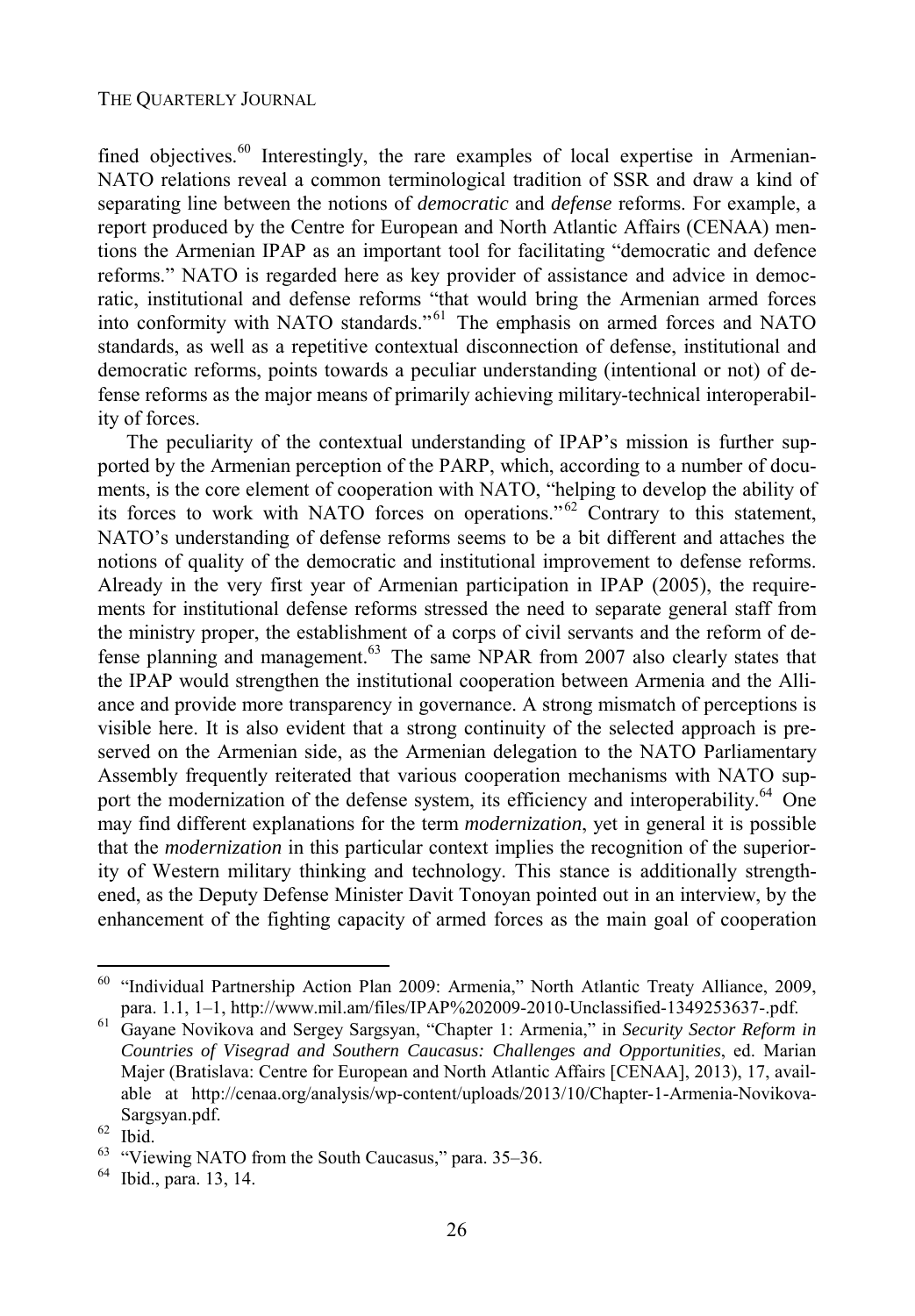with NATO.<sup>65</sup> Further analysis of the relevant documents as well as national actions provides a more telling picture of the concrete priorities in this regard.

The expected benefits may certainly differ from the actual benefits, and during the course of action may result in a significant delay of the general cooperation process. Nonetheless, the Armenian authorities' decision to link the idea of defense reforms with major assistance from NATO, rather than Russia, is an extremely interesting example in itself. It is evident that Armenia successfully established political links to a global security organization by adopting a common language of communication with international stakeholders.<sup>66</sup> There is no good reason to deny the existing differences in perceptions and expectations, which is also logical and understandable. Yet it is critical to distinguish between the differences regarding the essence of defense reforms that require deep systemic transformation and the discrepancies of views on less relevant issues of policy making. Local experts illustrate this dilemma in admitting that the military mission of armed forces depends on the effective implementation of reforms in the area of defense, which is hampered by external threats, "current circumstances" and "significant objective limitations."<sup>67</sup> Though there is no detailed explanation of the aforementioned *circumstances* and *objective limitations*, it is possible to further examine as to whether these concerns are reflected both in policy and in actions or inactions on the ground. This will shed light on the nature of said reservations and lead either to evidence that supports this claim or rather reveal the formality of such excuses, which is aimed at masking the reality. According to the DCAF Report of 2007, no critical factors were identified that impeded "a swift revision of the current practices of defense control on behalf of the electorate and implementation of required improvements."<sup>68</sup>

One may therefore conclude that the cooperation with NATO grew to become an integral part of the Armenian security agenda. Though some sources claim that the EU is much more important for the country in long run due to its "baby steps" towards human rights, rule of law and lessening its dependency on Russia, the same logic can be easily applied to NATO.<sup>69</sup> For example, according to the explicit statement of the Armenian Delegation in the NPAR, the IPAP and the European Neighborhood Policy (ENP) must be regarded as complementary.<sup>70</sup> The Alliance asks for the general compliance with norms of democratic governance of defense, offers tailored, detailed plans of cooperation and via the concepts of NATO standardization and force interoperability should, in fact, lessen the dependency of the Armenian armed forces on the Russian military. The benefits Armenia hopes to gain from the cooperation process are twofold: one is linked to the desire to establish a certain balance of global powers in its strategic policy mak-

<sup>65</sup>  $^{65}$  Novikova and Sargsyan, "Armenia," 18.<br> $^{66}$  Michela Telatin. "The Development-Sec

<sup>66</sup> Michela Telatin, "The Development-Security Nexus and Security Sector Reform" (Ph.D. diss., University of Westminster, 2011), 89, availbale at http://westminsterresearch.wmin.ac.uk/ 9571.<br><sup>67</sup> Novikova and Sargsyan, "Armenia," 11.

<sup>68</sup> Fluri and Bucur-Marcu, *Partnership Action Plan*, 12. 69 Yost, "Armenian Perceptions," 2–3.

 $70$  "Viewing NATO from the South Caucasus," para. 40.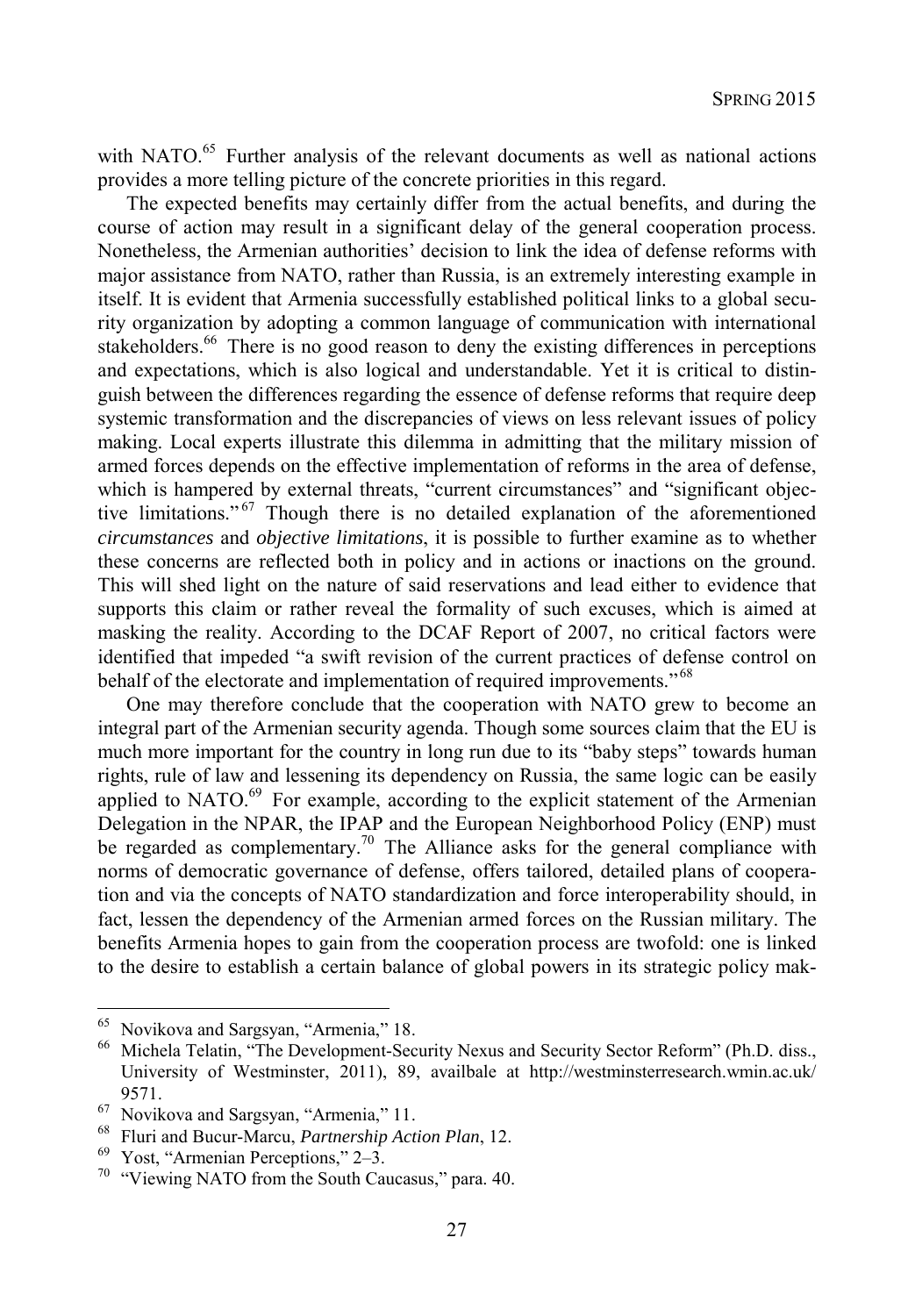ing, while the second is related to the very practical gains of military-technical cooperation contributing to the effective upgrade of its units in a Western manner. Yet there is some evidence of different interpretations of missions of major cooperation frameworks (IPAP, PARP) by NATO and Armenian officials. Whereas the Alliance increasingly regards the aforementioned mechanisms as a means to strengthen the democratic institutional pillar of defense reforms, the Armenian authorities primarily focus on developing the interoperability and general capabilities of their armed forces. Consequently, they increasingly ignore the collective format of the PFP (EAPC), initially widely welcomed and supported, and engage in favor of the "28+1" (former 26+1) format and bilateral programs (member country–partner country) that seem much more promising.<sup>71</sup>

#### *Democratic Control of the Armed Forces*

This section of the paper will focus on Armenia's performance in the field of democratic control of the armed forces. Published IPAP documents, DCAF reports as well as NATO-affiliated academic contributions and local reports will contribute to the comprehensive analysis of the achievements. Keeping in mind that IPAP documents are much more "political" than PARP and are typically based on the content of the previous IPAP cycle document (especially in the introduction), the formulation of the approved objectives and actions provide us with a sufficient degree of clarity regarding the progress in the areas of defense relevant to our study.

Democratic control of the military is usually represented by the capacity of the national parliament to control and monitor processes within its defense services, by its constitutional obligation to hold executive bodies (including the defense ministry) accountable for their actions and the proper chain of decision making between the government organs with the civilian authority at the top. The findings of the previous chapters support the claim that for Armenia's leadership, the practical aspect of defense cooperation with the Alliance appears more relevant than its "political" features, namely the democratic dimension. To a certain degree, it seems that the phase of "defense democratization" has been formally completed, allowing the parties to proceed with practical actions from which both sides can benefit. We will therefore try to prove whether the democratic requirements of the Alliance have indeed been fully met by the Armenian side, and how NATO perceives the national achievements in this field.

Some authors argue that the defense transformation process in the country can be bluntly divided into generations of reforms, with the second generation aiming for the introduction of democratic principles of civilian control of the armed forces.<sup>72</sup> Civilian control of the military refers to the governmental structure in which a civilian minister runs the defense ministry and the president or the head of state holds the highest political responsibility for a country's defense and security. The view provided by an Armenian

<sup>71</sup> <sup>71</sup> *Individual Partnership Action Plan 2009: Armenia*, Chapter 1, action 1, 2–1; *Individual Partnership Action Plan 2011–2013: Armenia*, NATO North Atlantic Council, 2011, para.2.2, http://www.mil.am/files/IPAP-2011-2013-ENG-Declassified-1349350859-.pdf. 72 Giragosian, "Armenian Military & Security Policy," 2.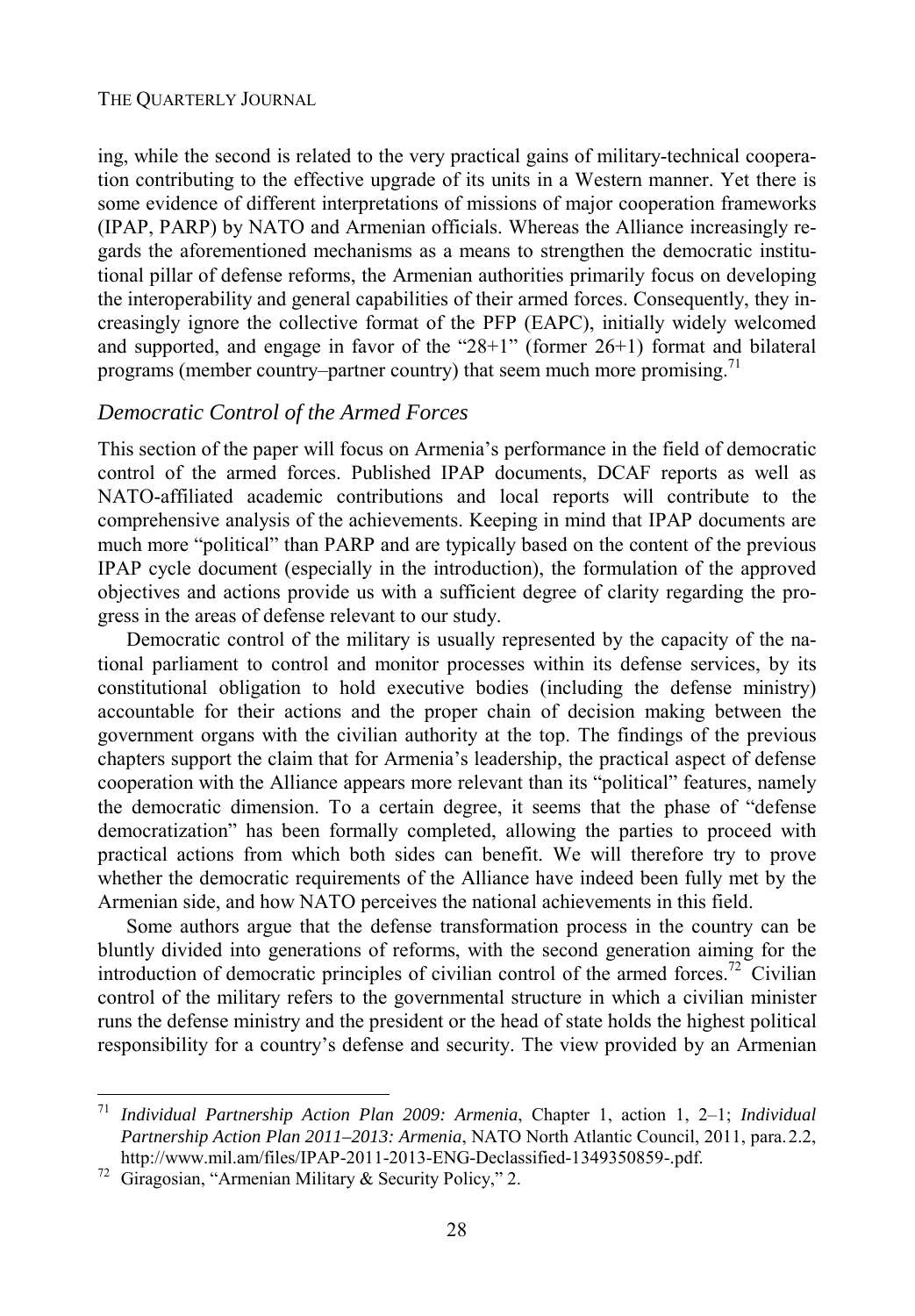representative at the NATO headquarters supports this approach, as he states that the adoption of IPAP meant a step towards higher responsibility in supporting defense reform programs focusing on a stronger Western civilian control model within the ministry and other steps to improve force capabilities in peacekeeping operations.<sup>73</sup> Again, a strong reference to the practical-military aspect of cooperation must be noted here. Still, as the civilian control of the military has turned to the major principle of democratic reforms, its implementation became vital for the general objective (mirrored in IPAP) of getting closer to standards of Western governance.<sup>74</sup> Naturally, the democratic pillar of the IPAP's requirements led to the consequent enlargement of the PARP's content in 2005, adding ten new Partnership Goals (PGs) to the 23 agreed upon in 2004. In 2007, there were 39 PGs in total.<sup>75</sup>

The NSS adopted in 2007 clearly highlights the recognition that Armenia's overall security depends on a number of key factors, among which the democratic ones enjoy higher priority. The document declares democratic principles of governance (transparent, efficient institutions and independent judiciary) as top guarantees for national security that rank above force compatibility.76 We disregard the ambiguity of the *compatibility of the armed forces* at this stage. It is crucial, however, to note that the primacy of democratic governance over other factors of national security has been formally recognized by national authorities and anchored in top strategic documents. Furthermore, within the area of domestic security, the NSS again gives institutional reforms to strengthen democratic governance (efficient public administration) priority ahead of building effective armed forces (second priority), which, according to document, must be based on civilian control and "democratic planning."<sup>77</sup> Again, we leave out the ambiguous term, *democratic planning*, which raises the general question of its utility. Yet the key point here is clearly national adherence to the democratic principles as the first priorities that must be met and ensured. For this purpose, we must briefly examine the presidential authority as the chief executive party responsible for the democratic and transparent functioning of defense institutions. Next, we must review the interplay of the executive bodies within the government and ultimately examine the status and capacity of the national parliament to execute its oversight and control functions.

Within the period of our research (2004–2012), President Robert Kocharyan was reelected for a five-year term and as a response to internal political tensions agreed to make constitutional changes in 2005 that would "distribute some power away from the presidency." 78 Despite the constitutional amendments and the active involvement of the Venice Commission, presidential authority remains substantial and the "power ministries" remained strongly under Kocharyan's personal grip. As the DCAF Report of 2008

 $73$  Author's interview with Mr. Mher Israelyan, Defense Advisor at the Armenian Mission to NATO. 74 Yenokyan, "Country Study – Armenia," 26.

<sup>75 &</sup>quot;Viewing NATO from the South Caucasus," para. 30.

<sup>76 &</sup>quot;National Security Strategy," 1.

<sup>77</sup> Ibid., 6–7.

<sup>78 &</sup>quot;NATO's Role in South Caucasus," para. 35.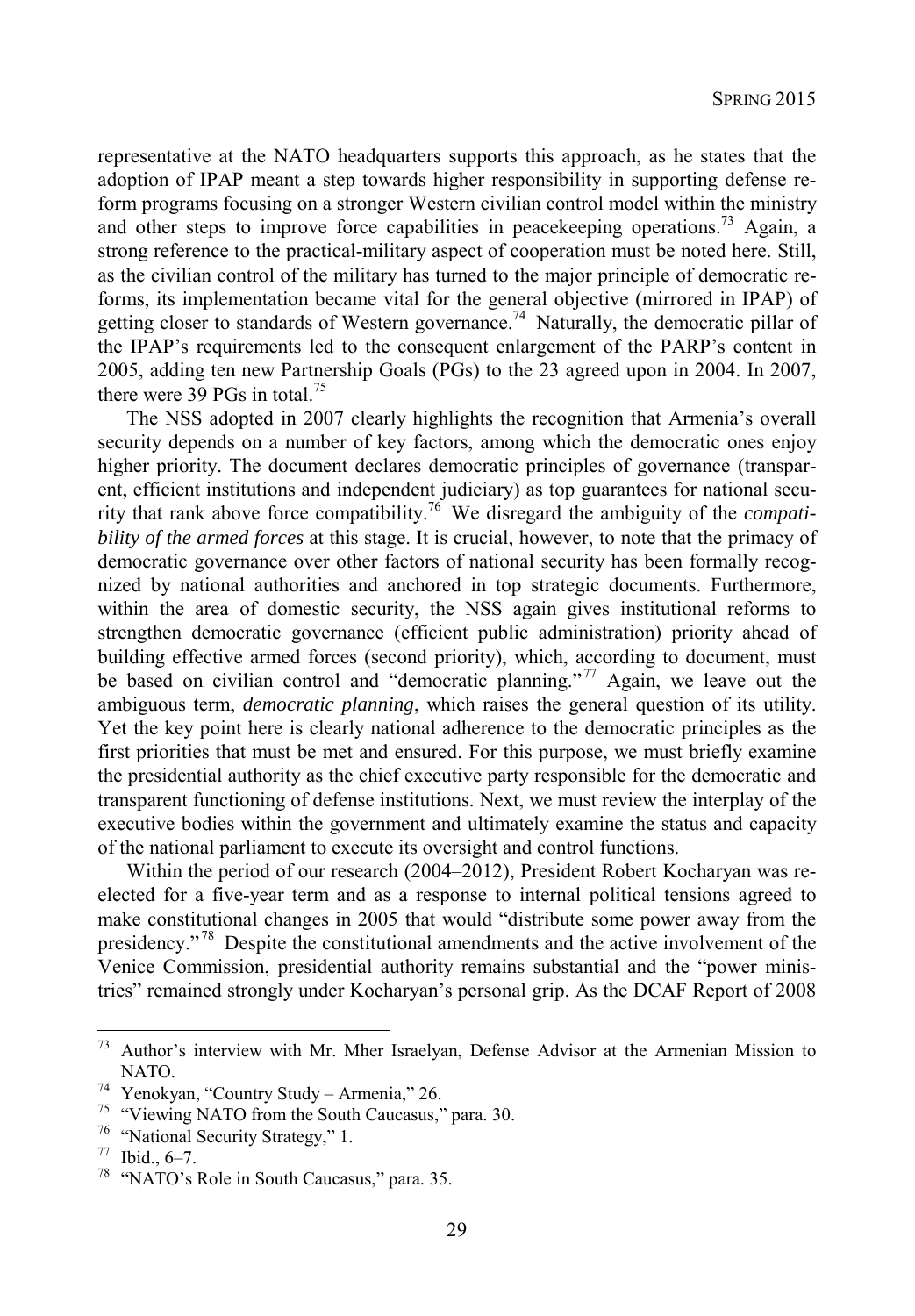states, the president continues playing a key role in foreign and security (defense) policy making, maintains the responsibility to convene government sessions on related security issues and holds the defense minister personally responsible for developing and implementing defense policy priorities.<sup>79</sup> The link between the president and the government remains strong and the defense minister clearly holds more power and authority than other members of the government. An example was the parliament's decision to withdraw already initiated changes to the Law on Compulsory Military Service in 2004 after Defense Minister Serzh Sargsyan stated that there was no intention on the ministry's side to approve the changes. In a similar vein, the minister refused to agree on the establishment of the post of a military ombudsman, although this is specifically addressed in the IPAP document.<sup>80</sup> Ultimately, as a result of the legal amendment, the post was created in 2006, yet not as a separate body, but under the Office of the Human Rights Defender.<sup>81</sup>

Understandably, NATO reports and assessments do not reflect the internal mechanisms of governmental decision-making. However, they may well address issues of intra-governmental coordination or cooperation. This aspect of governance is very much relevant, as it relates to the general process of democratic deliberation and reduces the risk of single-handed actions, especially in the field of defense. In 2005 the Alliance accepted Armenia's plan for defense reform, which also envisaged the creation of an interagency commission to oversee the military. $82$  In fact, this body acquired a more detailed mission after the Strategic Defence Review (SDR) was put on defense reform agenda as the key task to be performed. Concerning the overall coordination of the reforms and their communication to the Alliance, the close link between the Ministry of Foreign Affairs and the Ministry of Defense is clearly visible. The first IPAP document presented at the NATO headquarters and signed by Defense Minister Serzh Sargsyan was developed in strong cooperation with the Ministry of Foreign Affairs and the president's administration.<sup>83</sup> Another source claims that the coordination of ministries was managed by the National Security Council (NSC), chaired by the president and the minister of defense in the capacity as the council's secretary.84 According to the available sources, the NSC has no clear status or permanent secretariat, thus serving as an informal arena for the coordination of joint political actions. Though the constitutional changes stipulated that the NSC would become a permanent advisory structure under the president, there is no evidence of its active and continuing work on defense-related issues.<sup>85</sup> Given the circumstances, the role of president's administration in formulating national defense priorities objectively increases. It also becomes instrumental in organizing NSC meetings and defining its agenda. This view is additionally strengthened by the fact that the

<sup>79</sup> <sup>79</sup> Yenokyan, "Country Study – Armenia,"  $10-11$ .<br><sup>80</sup> Ibid. 17.20

Ibid., 17, 20.

Fluri and Bucur-Marcu, Partnership Action Plan, 23.

<sup>82 &</sup>quot;NATO's Role in South Caucasus," para. 49.

<sup>83</sup> Yenokyan, "Country Study – Armenia," 24.

<sup>84</sup> Avagyan and Hiscock, *Security Sector Reform in Armenia*, 18, 30. 85 Yenokyan, "Country Study – Armenia," 16–17.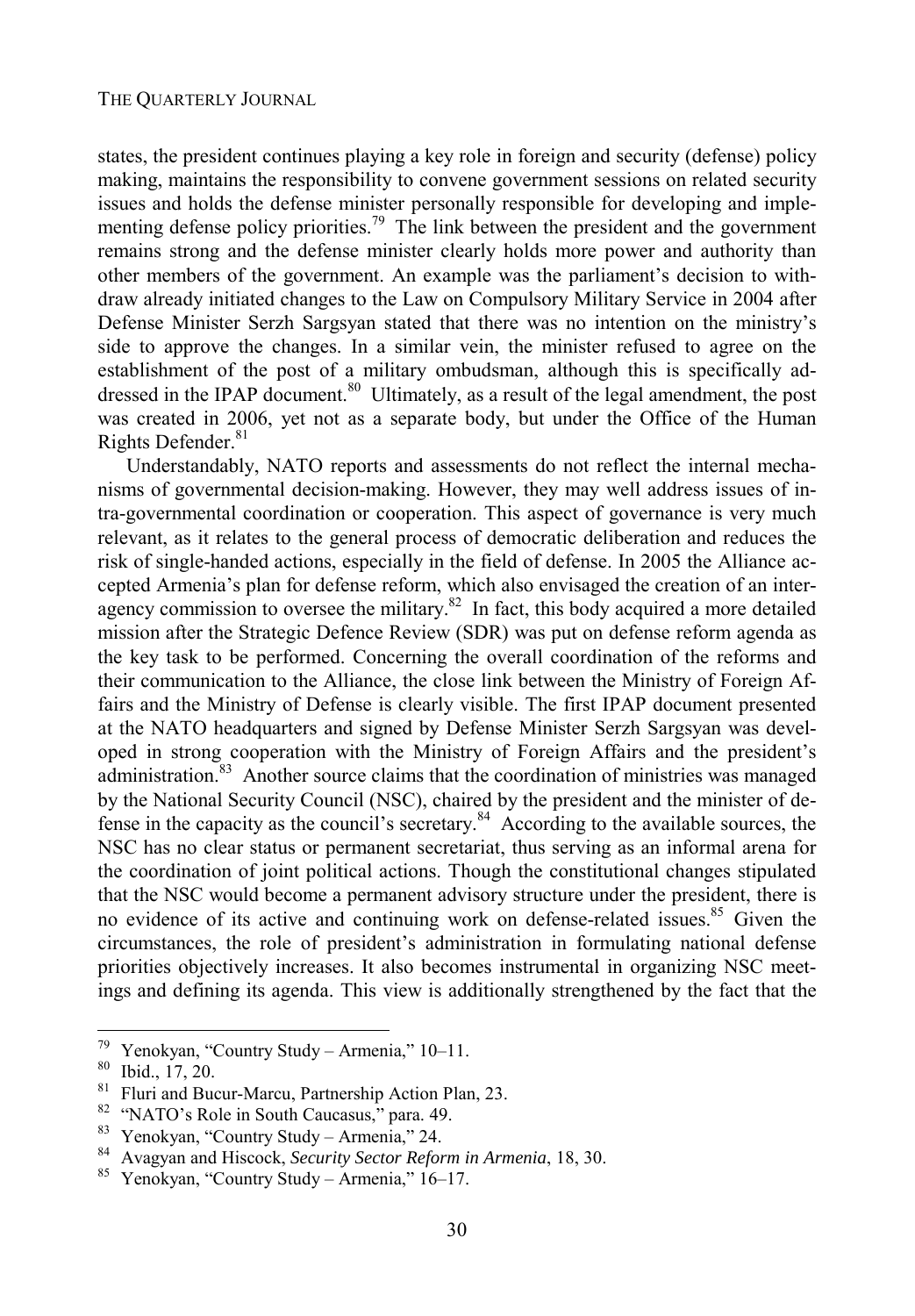initiative of building the Center for Strategic Studies was picked up and effectively implemented by the administration. $86$  Once again, this underscores the existence of two centers within the executive branch that are responsible for the formulation of defense and security policies, but also suggests the existence of a close and direct link between the president and the defense minister with less chance of interference from the rest of the government. Further, it is important to note that all senior military and civilian officials in the defense ministry are appointed by the president.<sup>87</sup> To this regard, the role of personalities and the relevance of personal ties should not be underestimated. A good example is General Hayk Kotanyan, who chaired the Center for Strategic Studies, while at the same time serving as the military advisor to the minister and held the position of Head of Staff of the National Assembly until 2009.<sup>88</sup> Current President Serzh Sargsyan himself served as defense minister from 2000–2007, simultaneously holding the position of Secretary of the National Security Council.<sup>89</sup>

Since defense reforms encompass various fields of defense activities, where new defense policies have to be implemented, defense officials are usually required to cooperate with the rest of government to achieve the necessary legal amendments or changes in defense budgeting. According to First Deputy Defense Minister Davit Tonoyan, the Ministry of Finance (and to a lesser degree, the parliament) remains the main venue for addressing defense budget issues.<sup>90</sup> However, even within the financial domain, the government seems to be limited in its authority to monitor and control defense spending. As the DCAF report highlights, though the prime minister formally has all means available to audit the Ministry of Defense, no evidence of such auditing has been found.<sup>91</sup> The general weakness of the government to exercise effective control over defense institutions might be attributed to the traditionally strong position of the defense minister within the executive. Yet it seems that the exceptional links between the defense minister and the president contribute to the aforementioned quality and inviolability of the defense institutions. It has also been argued that the passive use and inadequacy of other state institutions, along with the marginalization of the National Security Council, do not allow for the proper use of formally existing mechanisms, thus leading to the mere implementation of preexisting decisions by the president, who dominates security and defense policy making. $92$ 

Turning to the issue of the parliament's ability to execute its constitutional power of holding the government and the ministry of defense, in particular, accountable, a certain dichotomy comes to light. On the one hand, Armenia's legislative body formally holds all means available, yet in reality the application of control and monitoring mechanisms

<sup>86</sup>  $\frac{86}{87}$  Ibid., 17.

<sup>87</sup> Avagyan and Hiscock, *Security Sector Reform in Armenia*, 32.<br>88 Yenokyan, "Country Study – Armenia," 18.<br>89 "Serzh Sargsyan, the President of the Penublic of Armenia

<sup>89 &</sup>quot;Serzh Sargsyan – the President of the Republic of Armenia," Official Website, available at http://www.president.am/en/serzh-sargsyan, accessed 29 October 2014.<br>Author's interview with the First Deputy Minister of Defense of Armenia Mr. Davit Tonoyan.

<sup>91</sup> Yenokyan, "Country Study – Armenia," 17.

<sup>&</sup>lt;sup>92</sup> Giragosian, et al., "Security Perceptions," 191.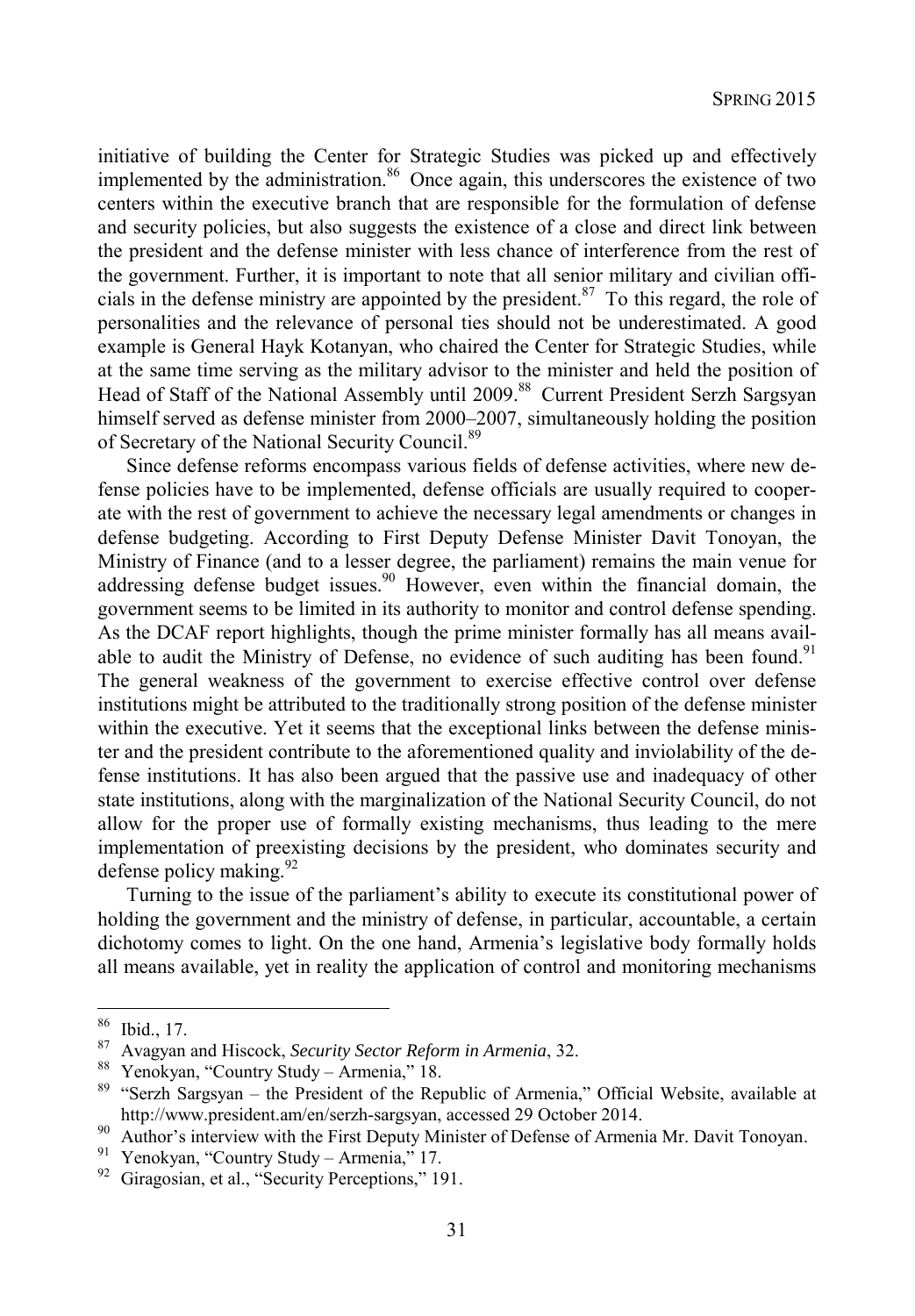appears very limited. According to the DCAF Report of 2005, the National Assembly's authority rests on a number of basic and well defined functions, such as legislative initiatives and amendments, inquiries and questioning the members of executive, budgetary control and monitoring of state procurement and approval of strategic defense policies as well as the size of the armed forces (manpower). $93$  The first relevant and public document for this period is the IPAP from 2005, which identifies a number of areas in which substantial gaps were identified and subsequent actions agreed upon. For instance, it acknowledges deficiencies in parliamentary control and civilian participation in defense policy and a serious need to speed up subsequent legal processes. In particular, it urges Armenia to enhance its committees' (for Defense and Security, Financial-Credit and Budgetary and Economic Affairs) roles in overseeing the defense sector and to improve their capacity by providing specific education and training to their respective staff members.94 Additionally, the need to review the Military Discipline Code along with the establishment of the post of military ombudsman is stipulated. In fact, the first IPAP document challenges the ability of the parliament to perform its defense-related mission in a broad range of fields: defense policy, defense budgeting and defense law. The budgetary aspects mostly relate to the ability of the defense ministry to develop financial plans in a sound manner and present them in detail. This must therefore be discussed in a specific chapter dealing with defense budgeting and transparency. Still, it would be reasonable to make a general note that as of 2005, the defense budgets submitted for review to parliamentary committees were not detailed, the defense-related laws contained many gray areas and the only issue that caused heated discussion was the force deployment in Iraq.<sup>95</sup>

In examining the subsequent IPAP cycle document, one may draw some conclusions regarding the progress made within the aforementioned areas of parliamentary authority. Within the IPAP period of 2007–2009, Armenia intended to optimize the parliament's role and involvement in defense issues by reviewing existing laws and providing additional staff training and education courses.<sup>96</sup> Most importantly, a national commitment was made, according to which a project team was to establish and conduct an SDR based on an updated NSS, threat assessment and defense concepts. It was also acknowledged that the team had to establish a reporting mechanism that would keep the defense ministry and other relevant state agencies informed about the progress of the SDR.<sup>97</sup> Meanwhile, the DCAF report from 2007 attests to serious deficiencies in the investigative functions of the assembly on defense matters, defense budgeting or other independent actions that would differ from the practice of authorizing a decision taken by the government.<sup>98</sup> Another DCAF report (from 2008) continues in similarly identifying the

<sup>93</sup> 

<sup>93</sup> Avagyan and Hiscock, *Security Sector Reform in Armenia*, 31. 94 "Armenia's Commitments under Individual Partnership Action Plan with NATO, 2005,"

sec.1.6, 1.3.5, http://www.mil.am/files/IPAP-English.pdf. 95 Avagyan and Hiscock, *Security Sector Reform in Armenia*, 31. 96 Yenokyan, "Country Study – Armenia," 25.

 $^{97}$  Ibid., 25–26.<br><sup>98</sup> Eluri and Bu

<sup>98</sup> Fluri and Bucur-Marcu, *Partnership Action Plan*, 13.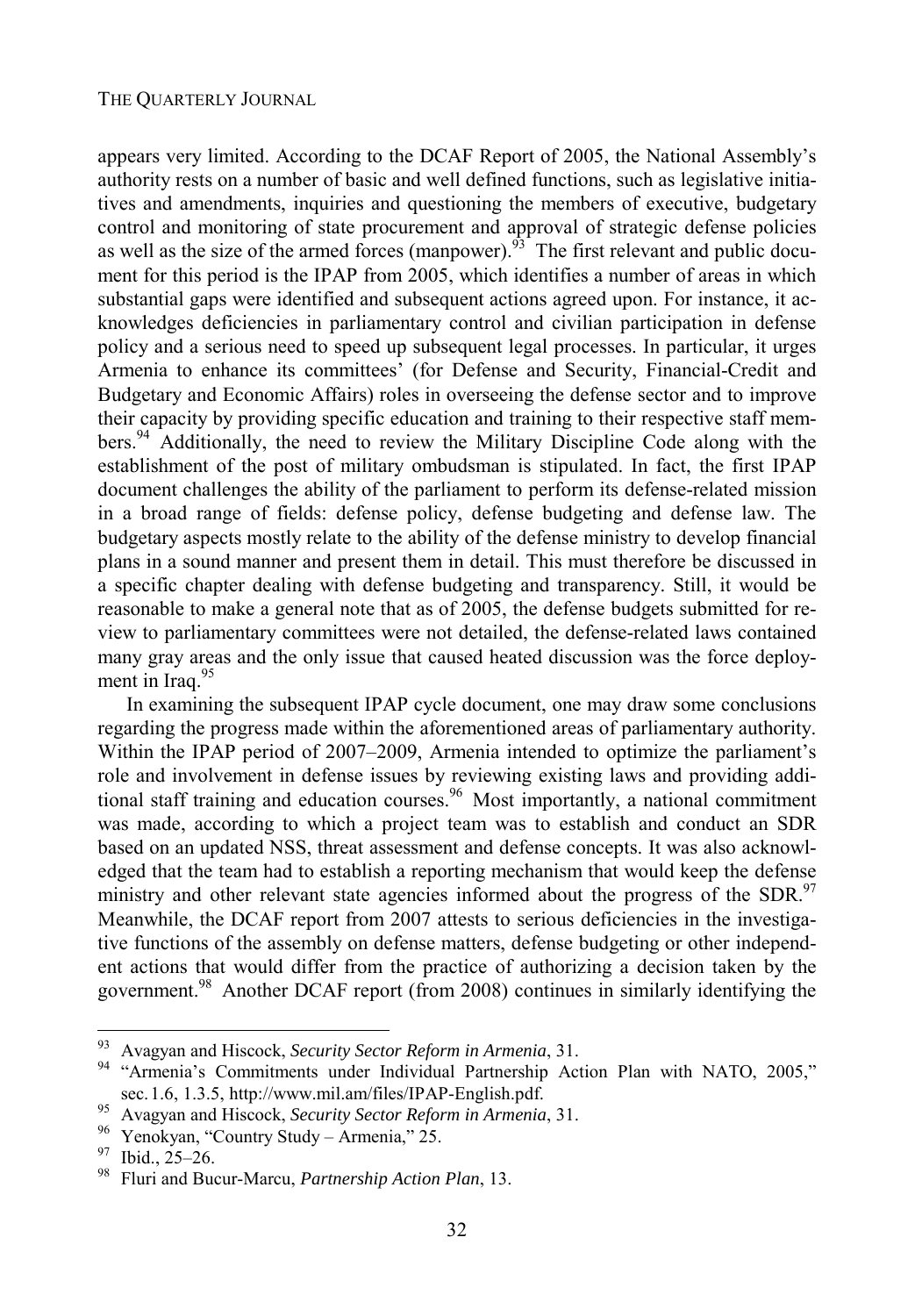absence of formalized methods of control and auditing, the mere reliance on the defense minister's annual report and the risk of turning the control function into mere political rhetoric.<sup>99</sup>

The language and formulation of action used in the IPAP of 2009 provide a sufficient level of understanding regarding the degree of progress Armenia has achieved in the subsequent period. Among 52 actions listed, fighting corruption and improving the democratic oversight of the armed forces hold priority for the success of the democratic and defense reforms.<sup>100</sup> In general, the language of earlier IPAP documents is reiterated with emphasis on the same range of defense-related issues. This tendency clearly does not speak to the significant improvement in the quality of parliamentary control. The same notions of promoting democratic oversight and parliamentary capacity along with committees' expertise are mentioned.<sup>101</sup> The references to the need to update the military disciplinary code as well as the need to ensure maximum transparency in defense policy, budgeting and military human rights have not been changed.<sup>102</sup> There is also no major change in the language used in the IPAP document for the period of 2011-2013. Similar emphasis on parliamentary committees' staff training and the need to increase general expertise in the areas of national security, defense, budgetary planning and finance are once again reiterated.<sup>103</sup>

The legislature's inability to enforce its duties in the area of the democratic control of the military is very well acknowledged by defense officials. As Deputy Minister Davit Tonoyan stated, the defense-related committee meetings in parliament lack both in terms of quality and quantity of discussions, which must partially be attributed to the lack of expertise among committee members in defense and military matters.<sup>104</sup> Tonovan also points to the general passivity of the parliament in terms of initiating general inquiries about the processes and issues relevant to defense, thus allowing the ministers to have more accountability. Furthermore, the Ministry of Defense, as explained by the Armenian Mission to NATO, does issue about ten reports annually addressed to president, parliament, security council, cabinet of ministers, interagency commissions and other stakeholders as well as targeted reports to public organizations (NGOs), yet mostly by request.<sup>105</sup> This fact speaks rather to the favor of the Ministry of Defense and underscores its ability to provide information if required. However, it also highlights two inherent deficiencies regarding parliamentary control of the military. Firstly, aside from the annual ministerial report, there is no institutionalized regular reporting system. Secondly, the legislative body's capacity to identify areas of interest and provide the needed expertise in defense and military matters is highly limited. Several rare occasions, such

<sup>99</sup> Yenokyan, "Country Study – Armenia," 17–21.

<sup>&</sup>lt;sup>100</sup> Schmidt, *NATO and the South Caucasus*, 3–4.<br><sup>101</sup> Individual Partnership Action Plan 2009: Armenia, sec. 1.1, 1.4.<br><sup>102</sup> Ibid., sec. 1.4.1, 1.4.2.<br><sup>103</sup> "Individual Partnership Action Plan 2011–2013: Armenia," sec. NATO.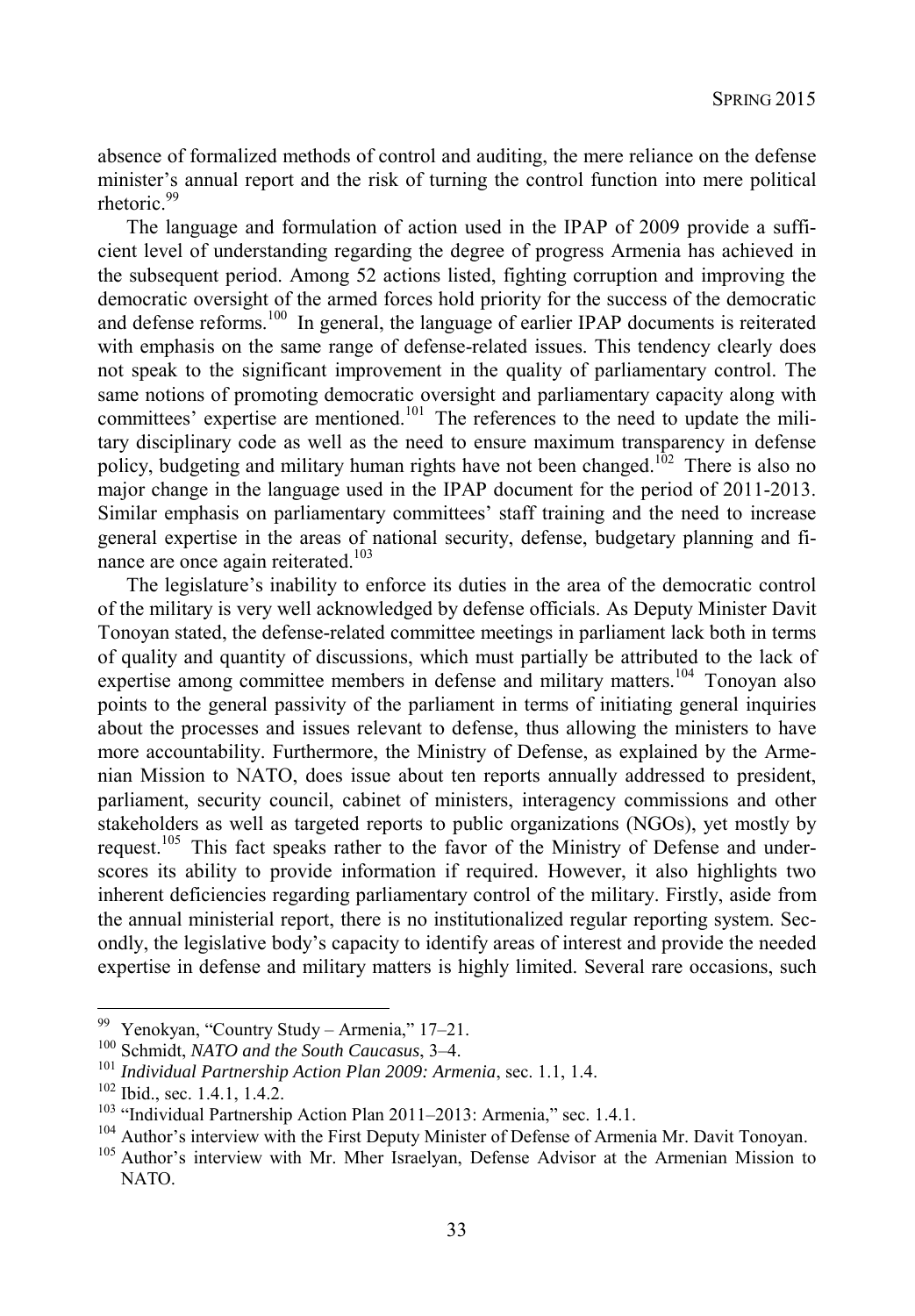as the heated discussions about the potential negative effects of Armenian participation in the RRCF (Rapid Reaction Collective Force of the CSTO) with a high risk of dragging the country into conflict with its neighbors, points to existing potential in cases when strategic-level issues are at stake.<sup>106</sup> However, as far as narrow defense-related policy areas concerned (planning, budgeting, human resources, etc.) no evidence of strong parliamentary involvement can be found.

It seems that there is a common view in Armenia as regards the defense transformation process across the generations of defense reforms. In line with Deputy Minister Davit Tonoyan's statement, local sources claim that the "second generation" of reforms largely dealt with the institutional development of the democratic (civilian) oversight of the military and achieved significant improvement.<sup>107</sup> According to this view, the democratization phase of the defense reforms has been successfully accomplished. Thus, a "third generation" of defense reforms is mainly aimed at the practical improvement of defense management in the areas of personnel management, military education and the increased transparency of the defense sector to avoid human rights violations within the armed forces. Indeed, the "civilianization" of the defense ministry and other defense structures improved in 2007, after which point the defense minister was no longer a military official.<sup>108</sup> This implied that the authority of the strategic decision making moved to a civilian body, yet the composition of the ministry was by and large still military-dominated. The majority of the top leadership remained former military servicemen with extensive military and combat experience in Nagorno-Karabakh who took up civilian positions by presidential decree in  $2010$ .<sup>109</sup> Ideally, the military experience of a civilian speaks for better quality of expertise and competence in the field of defense. Yet the question remains as to whether the Soviet military experience still has any effect in policy making and implementation, which may be explored by analyzing results in various functional policy areas. At this stage, we can conclude that the formal NATO requirement of civilian leadership in the defense ministry can be regarded as completed. With regard to the "civilianization" of the lower level positions, subsequent research and analysis of human resources (HR) policy must be conducted.

As for the overall evaluation of the "reform-generations," a seemingly strong convergence of the assessments by the Armenian officials (Davit Tonoyan) and particularly NATO representatives is present at first glance. In 2006 the NATO Liaison Officer for the South Caucasus, Romualds Razuks, briefed the NATO PA delegation that the focus had switched from promoting democratic values to assisting Armenia in establishing democratic civilian control over the armed forces with an increasing emphasis on budget resource and personnel management.<sup>110</sup> However, this statement reveals the opposite approach to the issue. Whereas the Armenian defense officials regard civilian oversight

<sup>&</sup>lt;sup>106</sup> Novikova and Sargsyan, "Armenia," 14.

<sup>&</sup>lt;sup>107</sup> Giragosian, *Armenian Military & Security Policy*, 2.<br><sup>108</sup> Fluri and Bucur-Marcu, *Partnership Action Plan*, 17.<br><sup>109</sup> "Deputies of the Minister of Defense," Ministry of Defense of the Republic of Armenia, http://www.mil.am/1295954750 (accessed 12 June 2014). 110 "NATO's Role in South Caucasus," para. 31.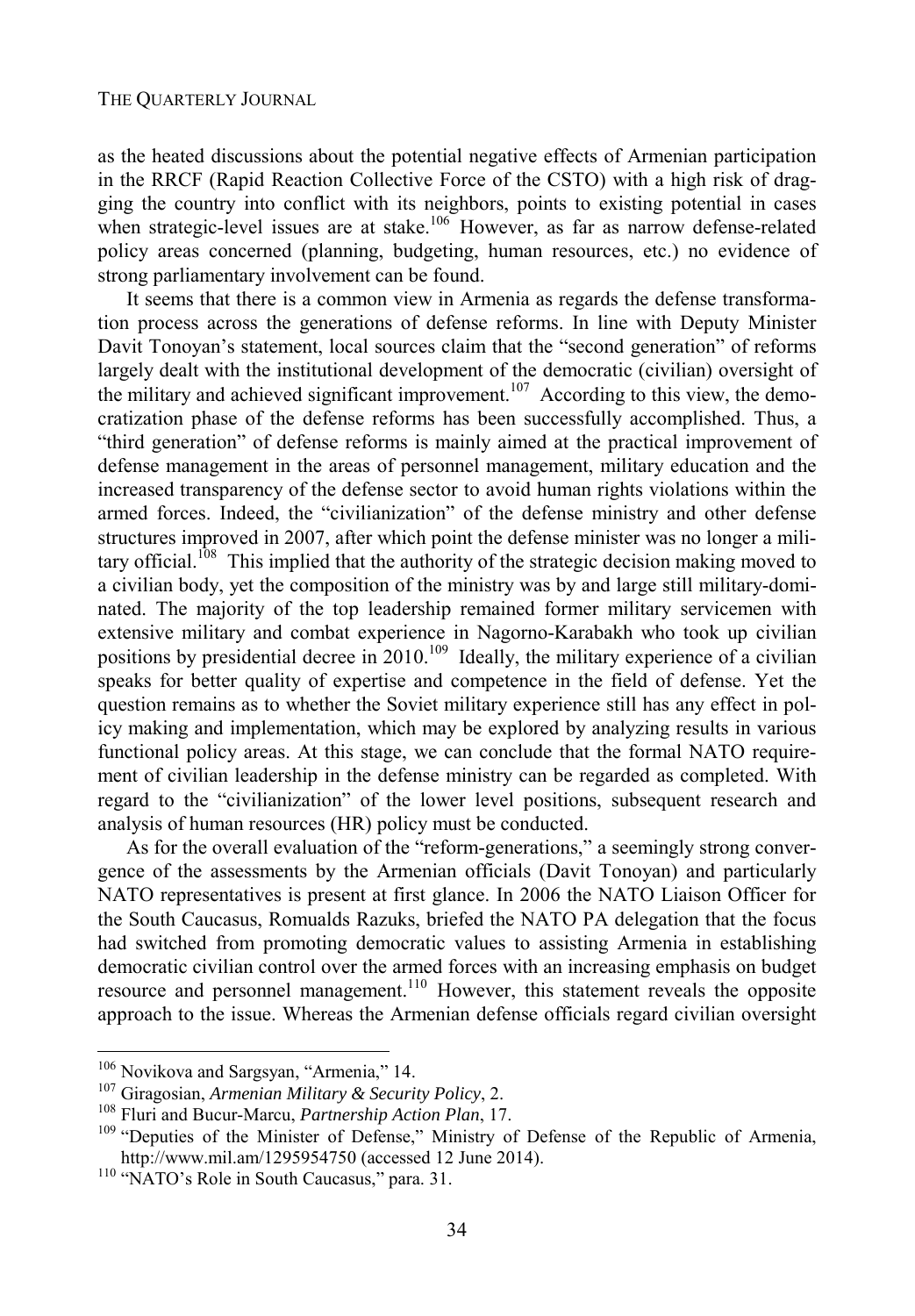as the key element of democratic reform, and as largely successfully established, the emphasis by the NATO Liaison Officer on better defense policies as the precondition for more effective democratic and civilian control over the armed forces makes it clear that the "second generation" reform my not yet be complete.

This stance is also supported by findings from IPAP documents that cover the continuing deficiencies in parliamentary control and capacity to monitor defense institutions over a period of eight years. Freedom House identified the lack of transparency in governance as one of the key problems of the country, ultimately labeling Armenia as a "partly free" semi-consolidated authoritarian regime with a worsening democratic governance index since 2009.<sup>111</sup> The argument that democratization efforts in Armenia suffer from the significant limitations imposed by external threat and strategic circumstances could certainly be applied to this case.<sup>112</sup> However, it is less clear why actions aimed at increasing parliament's competence in the defense field that contribute to the effectiveness of defense management and the development of sound and affordable plans and policies must be regarded as a factor jeopardizing the country's security.

## **Conclusion**

l

Finalizing our findings on the status of the democratic transformation of Armenia's defense forces, we draw the following preliminary conclusions. First, we found sufficient evidence to state that the cooperation with NATO has been strongly established within the national political agenda as a major strategic objective that serves the country's security interests. The benefits of cooperation for Armenia relate mostly to practical results in the areas of military interoperability and the forces' combat effectiveness. The democratic dimension of defense reforms is clearly acknowledged by national authorities and formally mirrored in national commitments in respective cooperation documents as well as in top national strategic documents. Yet, the value and interpretation that the parties (Armenia and NATO) attach to the requirements for defense reforms vary significantly with the tendency of preserving such differences across the entire period examined. This conflict is clearly visible in the consistent repetition of the same formulations in all IPAP documents. Though the civilian control of the military is formally and structurally very well established at the ministerial level, the continuing deficiencies in parliamentary control and monitoring leave an ambiguous picture of Armenia's democratic compliance. Consequently, the existing ambiguity can imply either that the formal nature of the democratic requirements for Armenia were caused by the absence of strategic interest or that the Alliance was unable to provide the added value of enhanced cooperation and subsequent compliance to that end.

<sup>&</sup>lt;sup>111</sup> Nations in Transit 2013: Authoritarian Aggression and the Pressures of Austerity (Washington, D.C.: Freedom House, 2013), 11, available at https://www.freedomhouse.org/sites/default/ iles/NIT%202013%20Booklet%20-%20Report%20Findings.pdf. 112 Novikova and Sargsyan, "Armenia," 11.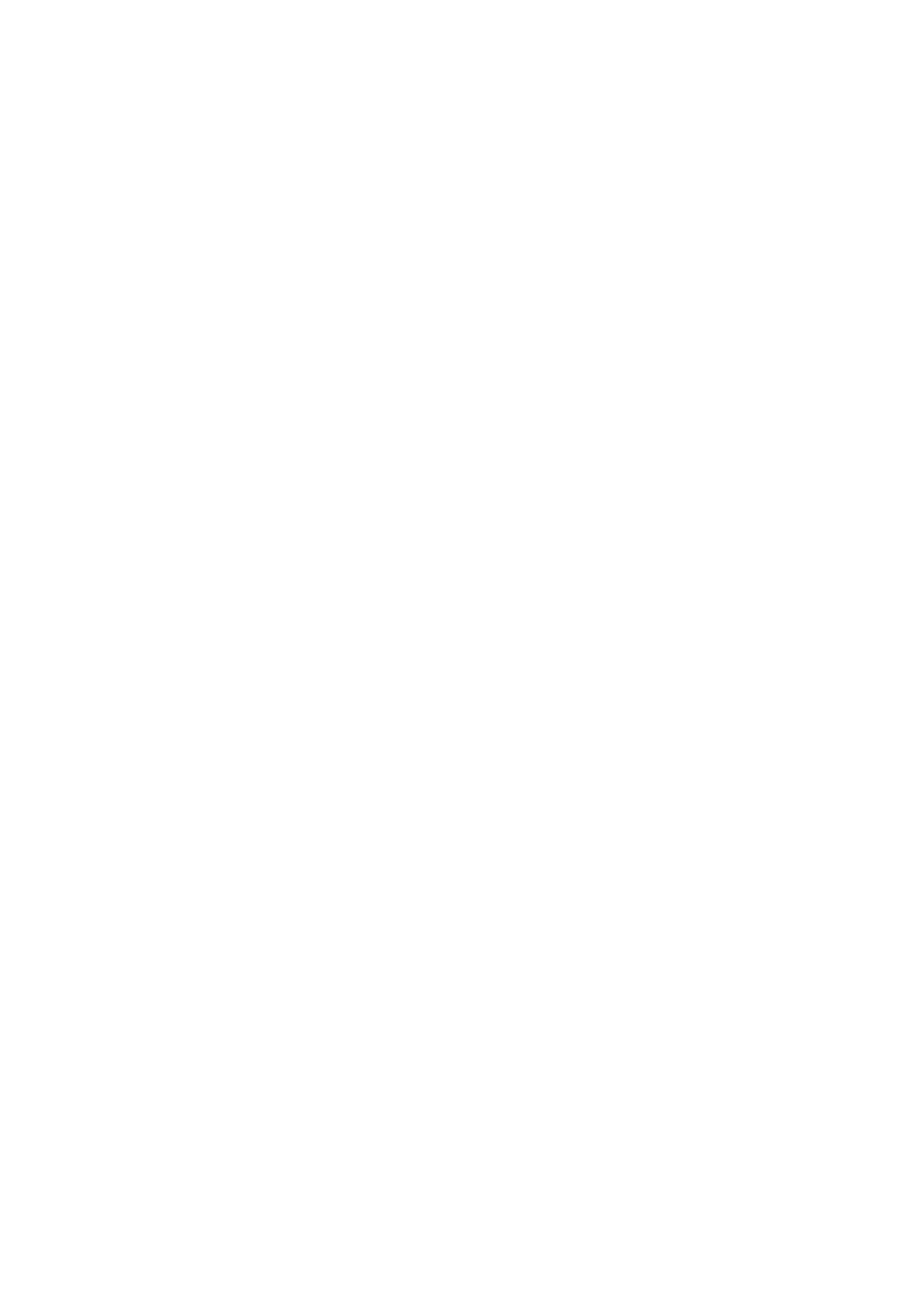# **The South Caucasus Between Russia and the West: How Pragmatic are the Stakeholders' Approaches?**

# *Gayane Novikova* \*

l

The period from September 2013 until October 2014 is distinguished by a series of events that drastically changed the trajectory of developments in the post-Soviet area, including those in the South Caucasus.

In this case, a crucial role is played by Russia's relationship to the West, which is shaping the security environment in Europe and Eurasia. On the one hand, both sides blame each other for violating core principles of international law, including those related to the sovereignty of states and, on the other hand, each side introduces its own decisions and approaches as "pragmatic."

This article addresses the following question: "How pragmatic are these approaches?" It focuses on developments in the South Caucasus, viewed through the prism of decision making by the main regional and non-regional actors. Mainly owing to the allegedly pragmatic decisions of the stakeholders involved in processes in this region, the South Caucasus states have become even more divided and insecure. Armenia, Azerbaijan and Georgia have found themselves facing more difficulties both in dealing with each other and with all the external actors concerned.

# **Russia's Foreign Policy Pragmatism**

The key components of Russia's foreign policy began to develop in the late 1990s as a response to Western ignorance of Russian national interests. They crystallized over the course of the following years, becoming more offense-oriented and, to some extent, more intolerant toward the West in general. This policy has been shaped in accordance with Russia's self-identification as one of the pillars in a multi-polar world, and an equal partner among global leaders in international affairs, capable of defending its strategic interests and national priorities.<sup>1</sup> This foreign policy focuses on "Russia's increased

<sup>\*</sup> Dr. Gayane Novikova is the founding director of the Center for Strategic Analysis *Spectrum* (since 2001). She teaches courses on Russian foreign policy at Brusov State University of Languages and Social Sciences in Yerevan, Armenia. She was a Fulbright Scholar (2008–2009) and a Visiting Scholar (2012–2013) at the Davis Center for Russian and Eurasian Studies, a Visiting Scholar in the Near Eastern Languages and Civilizations Department at Harvard University (2009–2013), as well as a Visiting Lecturer in the International Relations Department at Boston University (2011, 2013). Her areas of expertise cover international relations and regional security issues, including ethno-political conflicts and unconventional threats,

Russia's politics in the South Caucasus, and the EU's Eastern Neighborhood Policy.<br>*The National Security Strategy of the Russian Federation until 2020*, adopted on 13 May 2009, available in Russian at http://www.kremlin.ru/ref\_notes/424.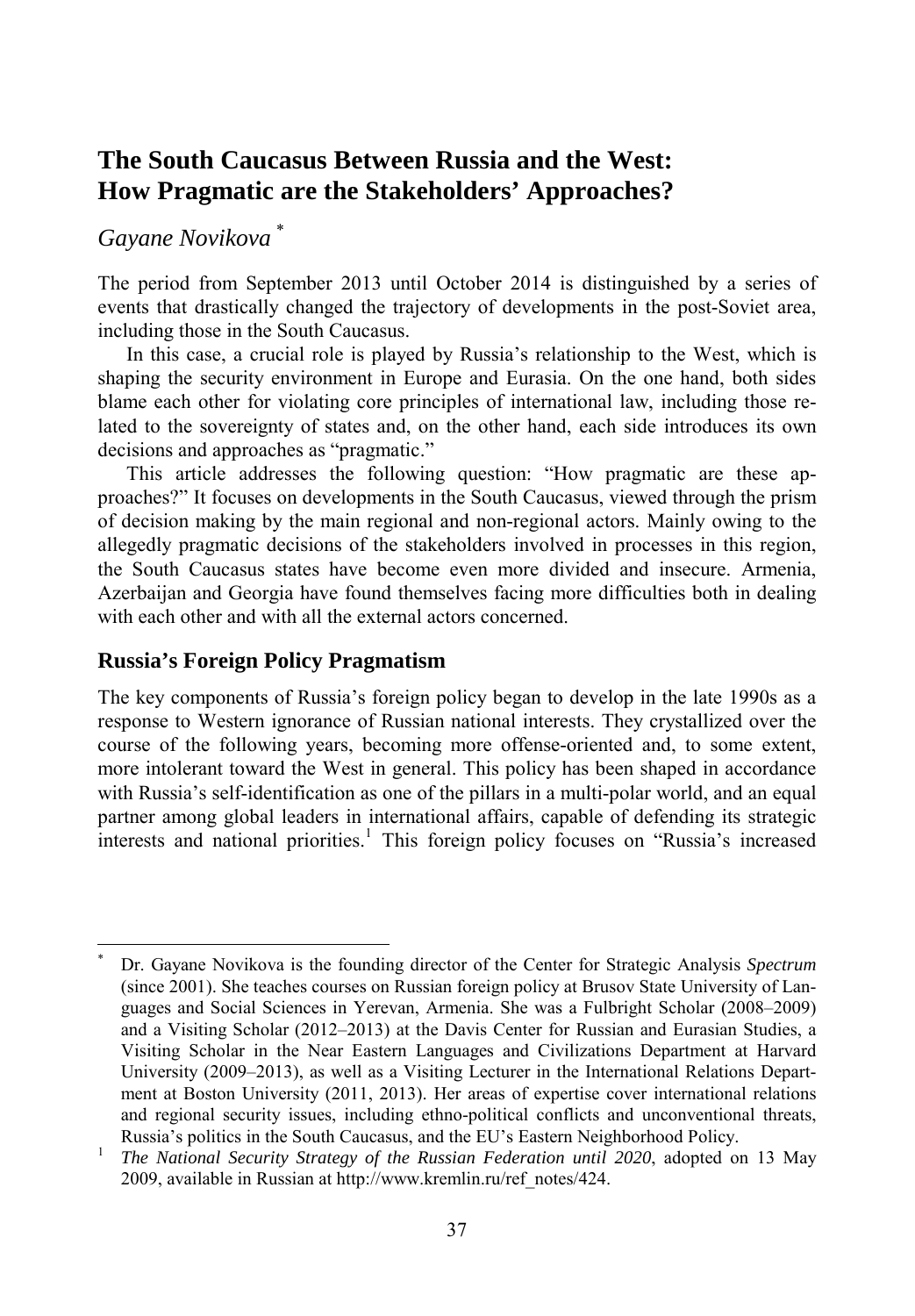responsibility for setting the international agenda and shaping the system of international relations<sup>"2</sup>

Russia develops and implements its foreign policy on the basis of two ideas, both of which aim to contribute to the strengthening of power and influence of the Russian state. First, Russia should be a great power and serve as a bulwark for all conservative forces fighting against revolutions, chaos, and liberal ideas being spread by the U.S. and Europe. The second pillar of Russian foreign policy relates to the shaping of the Russian national identity and national idea. It is rooted in a belief in the existence of a great Russian world and a unique Russian civilization, which is in many ways different from Western civilization (which poses a threat to Russian national identity) and extends far beyond Russia's geographic borders.<sup>3</sup> The modern Russian state is a protector of this civilization and all people who define themselves as bearers of it and, hence, as Russian compatriots. In general, a concept of Eurasianism found fertile ground in new and independent Russia, a nation that defines itself as a model nation in opposition to the West. The most important figure among the modern Eurasianists is President Vladimir Putin, who gradually "injects" his vision of Russia's greatness and its unique role in Eurasia into Russian society at large. He demonstrates its strength through the implementation of hard-nosed security measures in Russia's immediate neighborhood, thereby challenging the West.

The first "test" was the Five-Day War with Georgia, followed by the recognition of the independence of Abkhazia and South Ossetia. The West reacted moderately to the violation of Georgia's sovereignty and international law because this South Caucasus state (together with Armenia and Azerbaijan) was viewed *a priori* as an area of Russia's "special, privileged, or national/strategic interests" and owing supposedly to Russia's warnings against the background of developments surrounding Kosovo. However, the speedy annexation of Crimea and the Ukrainian crisis in general have become a watershed in relations between Russia and the West and pushed the latter in the direction of developing a unified strategy to counter and/or constrain Russia.

For Russia, Ukraine was always not only a constituent part of the "Russian world" and civilization, but also a state of strategic importance. Russia's Foreign Policy Concept underlined that Russia should "build its relations with Ukraine as a priority partner in the CIS, and [...] assist its inclusion into deep integration processes." <sup>4</sup>

The internal developments in Ukraine, which began in late November 2013, were evaluated in Russia as aggression by the West against Russian civilization, Russian values, and the Russian world in general.<sup>5</sup> The euphoria throughout all strata of Russian

 $\overline{c}$ <sup>2</sup> *Concept of the Foreign Policy of the Russian Federation*, adopted on 12 February 2013; an unofficial English translation is available at www.mid.ru/bdomp/ns-osndoc.nsf/1e5f0de28fe7 7fdcc32575d900298676/869c9d2b87ad8014c32575d9002b1c38!OpenDocument. 3

Igor Zevelev, "The Russian World Boundaries," *Russia in Global Affairs*, 2 (2014), available at http://eng.globalaffairs.ru/number/The-Russian-World-Boundaries-16707. 4

Ibid.

<sup>5</sup> Sergey Markov, "A colored revolution is a new type of political technology that aims to change political power" (in Russian), 15 November 2005, available at http://www.km.ru/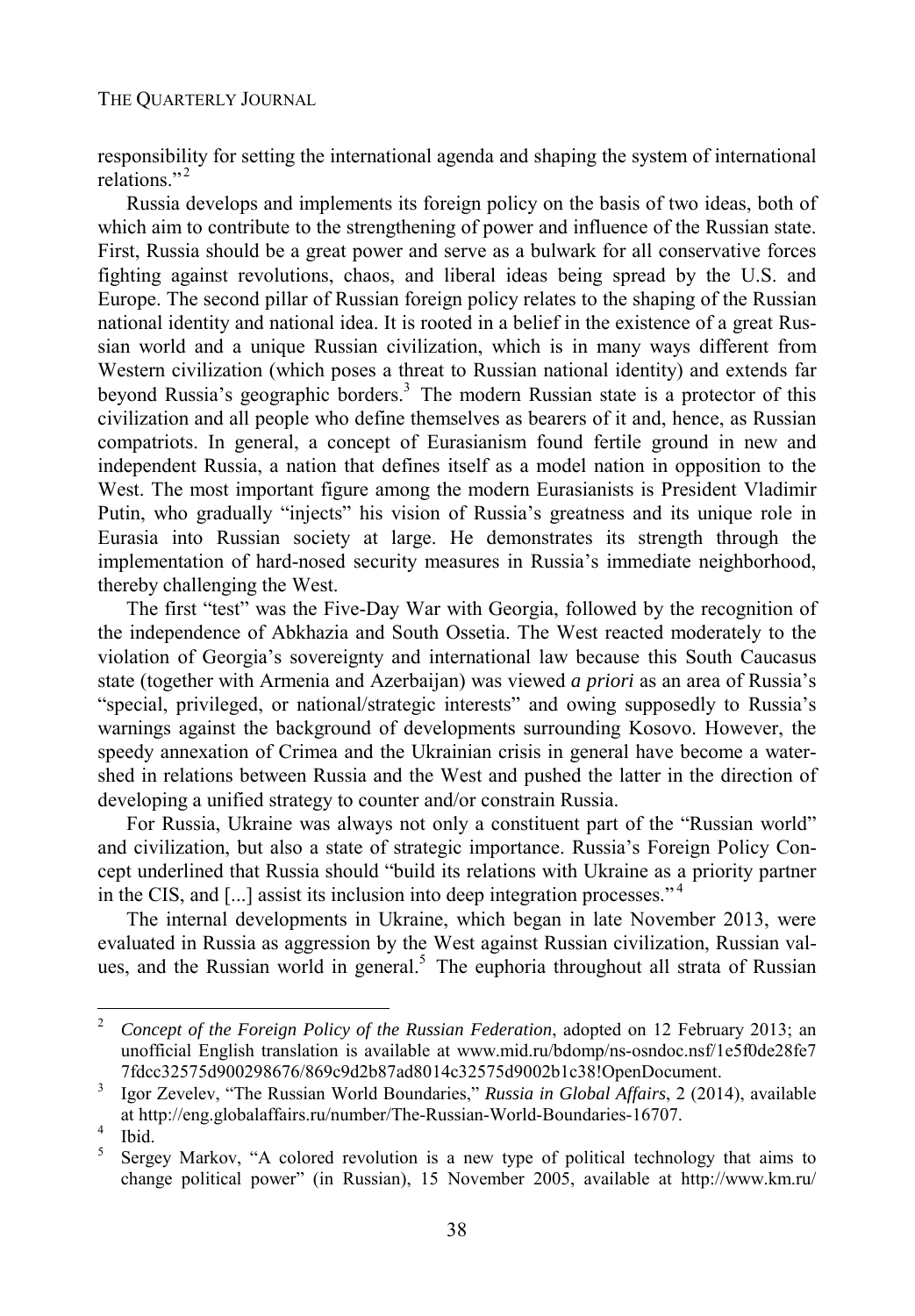society regarding the return (in Russian terminology) or the annexation (from the Western viewpoint, and in accordance with international law) of Crimea must be considered as a clear indication of the readiness of Russian society to support any step by the authorities—and President Putin in particular—to reestablish Russia as a strong political, military and economic power, at least in a limited area called Eurasia. Furthermore, the concept of a unique role for the civilizational factor, which was briefly mentioned in several Russian foreign policy documents, has found a firm and special place in presentday Russian foreign policy and has indeed become one of its pillars.<sup>6</sup> Gleb Pavlovsky, the president of the Foundation for Effective Politics, called this new phase the "*Ukrainization* of Russian policy." <sup>7</sup> In fact, the Ukrainian issue *per se* promotes a legitimization of Putin's regime and a strengthening of Russia's economic independence (although through extremely tough measures). In addition it called for closer cooperation in the international arena with some other actors, the BRIC countries in particular. The EU and U.S. sanctions against Russia are also contributing to the radicalization of Russian society.

Viewed through the prism of the transformation of Russia's national identity and its evolving National Security Concept, the inclusion of Crimea into the Russian Federation and its support for the mainly Russian-populated eastern regions of Ukraine are pragmatic, justified and logical. In the meantime, these developments have tremendously complicated Russia's relations with the West.

### **The EU and NATO's Limited Pragmatism**

l

By launching the European Neighborhood Program in 2004, the EU demonstrated its readiness to work with immediate and distant neighbors to prevent external unconventional threats to the EU. Among these threats are terrorism and the gradually growing activity of terrorist organizations and individuals, uncontrolled migration, human trafficking and drug trafficking. Europe has needed to increase security along the EU borders, to secure a diversification of energy supplies and to reduce its dependence on Russian gas and oil.

It was believed that democratization and economic cooperation would contribute to the internal stability and prosperity of the EU neighbor states, making them more predictable in the process. Such developments, it was believed, would reduce unconventional security threats to the EU. Former European Commission President Romano Prodi noted in 2002 that the EU has "to be prepared to offer more than partnership and less than membership, without precluding the latter…" and to share "everything … but institutions" with the partners. The aim is to extend to this neighboring region a set of

glavnoe/2005/11/15/arkhiv/smarkov-tsvetnaya-revolyutsiya-eto-novyi-tip-politicheskikh-

tekhnologii-po.<br><sup>6</sup> "The reverse side of the globalization processes is the increased emphasis on civilizational identity." See the *Concept of the Foreign Policy of the Russian Federation*, art. II.14.

Gleb Pavlovskiy, "The Kremlin: from Conservative Policy to Revolution" (in Russian), *Russia in Global Affairs* 3 (2014), available at http://www.globalaffairs.ru/ukraine\_crysis/Kreml-otkonservativnoi-politiki--k-revolyutcii-16722.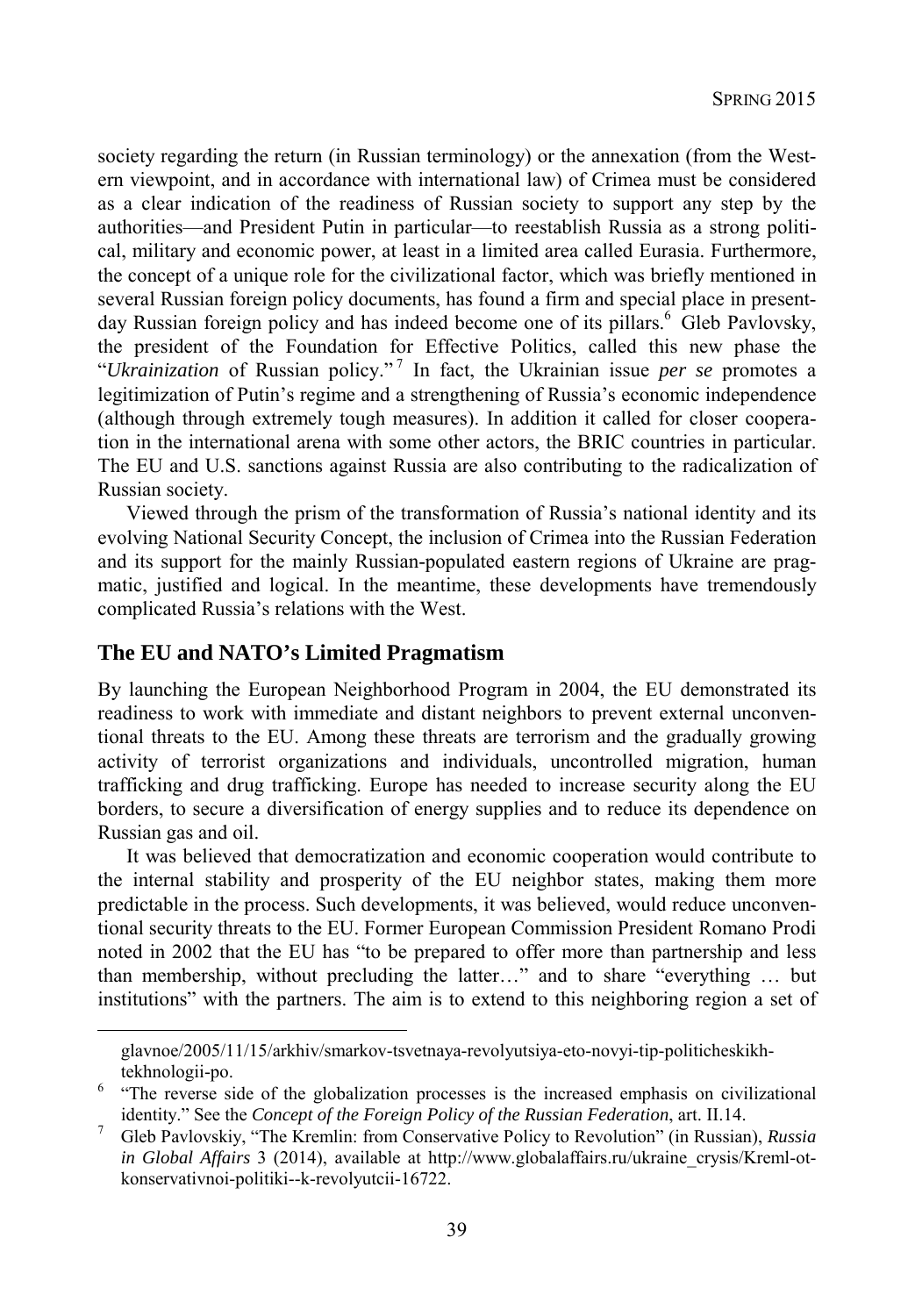l

principles, values and standards that define the very essence of the European Union."<sup>8</sup> In 2009, after the Russian-Georgian War of August 2008, the pragmatic approach—to provide more security to EU Member States that border Russia plus Ukraine, Belarus and Moldova—forced the EU to launch a new Eastern Partnership Program (EPP). Six post-Soviet states participated: Belarus, Ukraine, Moldova, Armenia, Azerbaijan and Georgia. The inclusion of the latter three states was determined by a consideration of Caspian energy resources and their supply to the European market.

There was a vague vision regarding general cooperation between the EU and its Eastern partners, but the Eastern Partnership (EaP) was also an attempt to shift from a completely regional approach toward an intensification of bilateral relations with the partner states in accordance with the latter's respective priorities.

The next step in "bringing the neighbors closer" was the initiation of Association Agreements, which were evaluated by all sides concerned as an attempt to take a real step toward involvement of these post-Soviet states into the European integration project.<sup>9</sup> Membership in the EU was not on the agenda.

Gradually becoming a geopolitical actor, the EU offered assistance and cooperation in four soft security areas. Although the Association Agreements mention "security policy" in the first area of cooperation, this does not mean cooperation in the security field: The European Union has not provided any security guarantees to its Eastern Partner states. However, security was and still is a core issue for all states involved.

Thus, some miscommunication initially existed between EU Member States and the EaP states: the latter were eager to acquire security guarantees for various reasons, yet the EU was unwilling and unprepared to provide them because of its own economic and political reasons. Having removed the security question from its EaP agenda, the EU minimized its influence on developments in all six states. It also gained no influenceenhancing leverage in the soft security area. In addition, as a geopolitical actor, the EU pursued its own interests – and hence to a certain degree ignored the interests of partners and "forgot" the initial goals of the EaP. EU policies are also becoming more inconsistent: for example, against the background of the civil war in Ukraine, the European Union has become very much interested in Azerbaijan as an economic partner and main energy supplier from the Caspian Sea area, all the while ignoring Azerbaijan's systematic and increasing human rights violations.<sup>10</sup>

<sup>8</sup> Romano Prodi, "A Wider Europe – A Proximity Policy as the key to stability," speech  $02/619$ given at the Sixth ECSA-World Conference – Jean Monnet Project entitled "Peace, Security And Stability International Dialogue and the Role of the EU," Brussels, 5–6 December 2002, available at http://europa.eu/rapid/press-release\_SPEECH-02-619\_en.htm.<br>Joint Declaration of the Eastern Partnership Summit, Warsaw, 29-30 September 2011, avail-

able at: http://www.consilium.europa.eu/uedocs/cms\_Data/docs/pressdata/en/ec/124843.pdf. 10 "Joint Declaration of the Eastern Partnership Summit, Vilnius, November 28–29, 2013," 3, available at http://static.eu2013.lt/uploads/documents/Programos\_12/131129 Vilnius Summit Declaration.pdf; Richard D. Kauzlarich, "I have not seen a worse situation than now," interview by Alakbar Raufoglu, *Contact*, 28 April 2014, available at http://contact.az/docs/2014/ Interview/042800076924en.htm.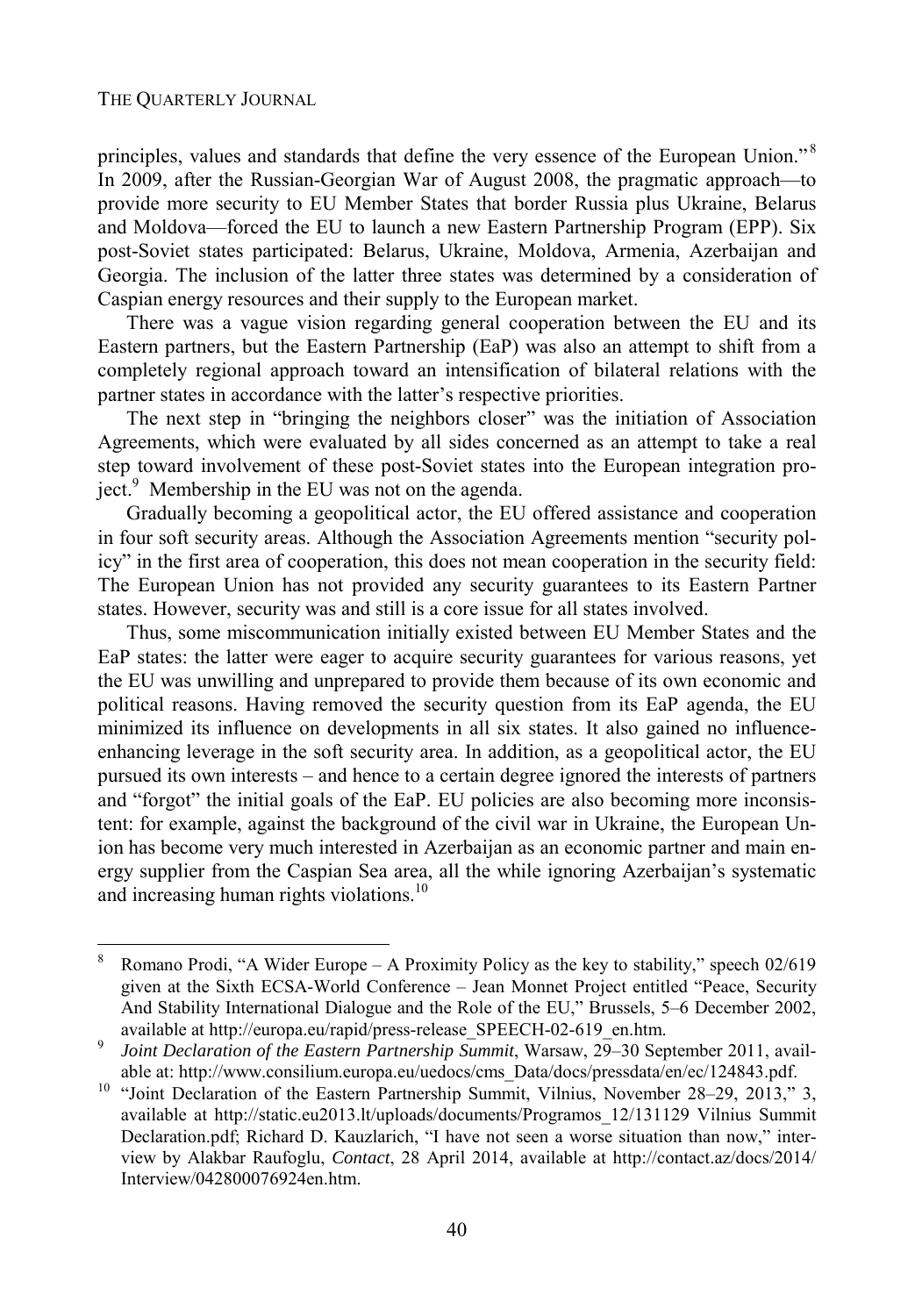Of course, U.S.–Russian disagreements on several issues, including the future of Ukraine, affect EU–Russian relations. However, different approaches between the EU and the U.S. to Russia and to dealing with Russia are becoming more visible: the EU wants, and tries, to reduce its subordination to the U.S. and seeks to provide its own albeit multi- and divided—"Russian policy."

Another actor in the triangle composed of Russia, the South Caucasus and the West is NATO, as a political-military organization. Its direct aim and task is to provide security guaranties to its member states and stability to certain parts of the world. The search for security guaranties (accompanied by misinterpretations of signals from the U.S. and NATO) pushed Georgia toward NATO and played a large role in provoking the Russian–Georgian War of August 2008. The negative results are well known: Georgia lost its two breakaway regions. Furthermore, the consequences of this war signaled the beginning of the reevaluation of the West-Russia relationship. However, the events in Georgia in the summer of 2008 and ongoing developments in Eastern Ukraine clearly indicate tension between Russia and NATO on the one side, and on the other side the intention and capacity of these two actors to avoid involvement in military operations that could bring a direct military confrontation.<sup>11</sup>

In sum, the confrontations between Russia, the EU and NATO are reminiscent of a game without rules. Their overlapping and conflicting interests and chosen styles of interaction with each other and with the small and weak states in the South Caucasus provoke the rise in insecurity in this region. The direct result of the "pragmatism" of these three non-regional actors is the further militarization of this region, escalating a deepening of the divide lines between the regional states and state entities, an exclusion of now-reluctant neighbors from regional cooperation projects and an increase in unpredictability as regards the future.

#### **Pragmatism or External Pressure: Designing the Future**

l

The Third Forum of the Eastern Partnership in Vilnius in November 2013 became a milestone, as it led to the implementation of two geopolitical and geo-economic integration projects. It also became pivotal for Europe's future security architecture. Firstly it unveiled the weak aspects of the EPP and divided the EU by challenging the unity and strength of its Member States while paradoxically giving a new incentive, albeit indirectly, to the Eurasian Economic Union project.

Although Ukraine became a catalyst for the changes in the relationship between Russia and the West, and although future developments in the South Caucasus will be significantly influenced by relations between Russia, the EU, NATO and the U.S., four major features of the current developments in the South Caucasus must be underlined if

<sup>&</sup>lt;sup>11</sup> The NATO–Russia confrontation ended with the Wales Summit Declaration (5 September 2014, available at http://www.nato.int/cps/en/natohq/official\_texts\_112964.htm) and Putin's sharp critique of the West in a speech at the Valdai International Discussion Club (24 October 2014, available at http://eng.kremlin.ru/news/23137).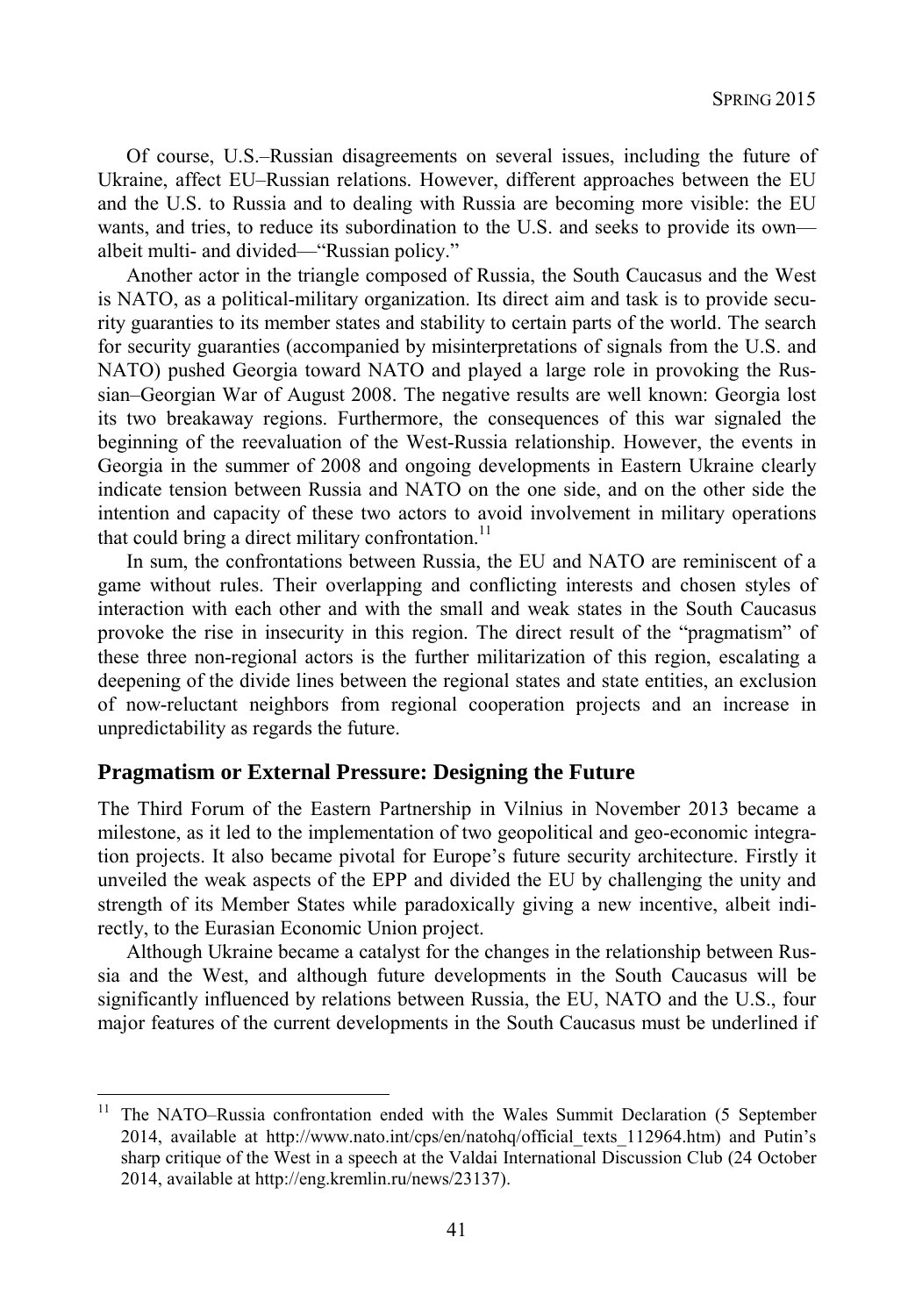the trilateral trends in the relationships between Russia, the South Caucasus and the West are to be comprehended:

- 1. In three regional states—Armenia, Azerbaijan and Georgia—domestic problems take priority over external or foreign policy concerns.
- 2. Russia provides a tri-polar policy in the South Caucasus, making significant distinctions in its approach to each of the regional actors, including Abkhazia, South Ossetia and Nagorno-Karabakh. Its political, economic and military leverage is strong and influences the crucial decisions of its partners and nonpartners in the region.
- 3. The EU is reshaping its policy toward the region, changing its approach to a more bilateral-oriented policy. However, its influence on internal processes in soft security areas, as well as in respect to the economies of Armenia, Azerbaijan and Georgia, is currently in decline as a consequence of the EU's internal problems, Ukrainian affairs and Russia's strong presence in the South Caucasus.
- 4. NATO has concentrated its efforts—and continues to do so—in the western part of Eurasia; it has avoided interfering in the Ukrainian situation while strengthening above all the defense capacities of the Baltic states.

Given these circumstances, the security deficit in the South Caucasus plays a significant role. Namely, it is an additional factor for the regional states as each of them faces the choice of direction in which to integrate, bringing with it certain security parameters. To some extent the political, economic, military and social components of this bipolar integration choice—either the EU or the Eurasian Economic Union (EEU)—are mutually exclusive, especially when viewed in political and military terms. The references to a so-called civilizational choice in regard to the South Caucasus states is artificial: Without a doubt, Georgia and Armenia belong to Europe, while Azerbaijan possesses both European and the Middle Eastern identity.

# **Azerbaijan: Playing a Regional Power**

Azerbaijan claims, according to all its strategic parameters, a role as a regional power. For a simple reason, this state does not need to choose between Russia and the West as it is capable of conducting a more complementary policy thanks to interest in its energy resources and the fact that its territory can serve as a transit zone for Turkmen gas and Kazakh oil. The energy transit factor plays a significant role in Azerbaijan's relations with Russia, which views Azerbaijan as a competitor in supplying the European market with energy.

However, the oil factor plays a dual role in Azerbaijan's domestic and foreign policies, one that is directly linked to the unresolved Nagorno-Karabakh conflict. Firstly, the oil factor weakens Azerbaijan's position in the Nagorno-Karabakh conflict because of the need to prevent any interruption of oil supply to the West, meaning that Azerbaijan cannot allow itself to resume military action in the conflict zone. Secondly, the oil al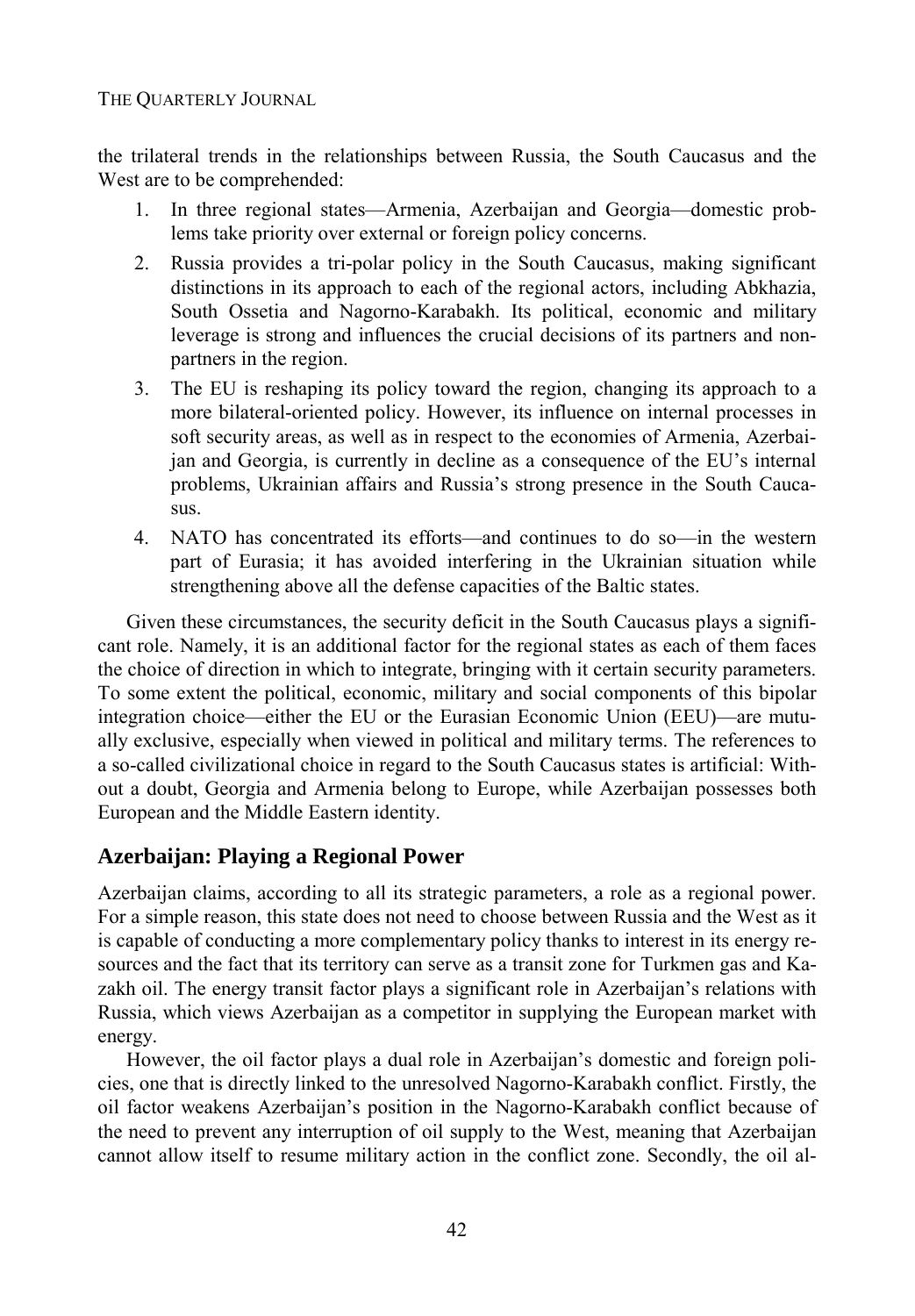lows Azerbaijan to balance Russia and the West off each other and to demand an immediate resolution of this protracted conflict by threatening a resumption of military action to liberate the "occupied territories." Hence, neither Russia nor the EU is able to form negotiation proposals favorable to Azerbaijan, $12$  thereby strengthening Azerbaijan's intention to avoid becoming a member of any integration project.

Both Russia and the EU have chosen very "pragmatic" approaches to keep Azerbaijan in their respective orbits. The dependency of some European states on Caspian energy sources allows the Azerbaijani leadership to violate human rights and to completely ignore the demands of international human rights organizations as well as their calls to implement the parts of European programs defined within the frameworks of soft power. Because the financial equivalent of these programs amounts to only approximately 3 percent of Azerbaijan's GDP, any threat of the reduction of financial support does not constitute real leverage against the authoritarian regime. Even more, it allows Azerbaijani authorities to successfully prevent any domestic social or political unrest.

In comparison to the EU, Russia has more leverage to influence Azerbaijan:

- 1. It sells weapons to Azerbaijan, depicting the growing arms supply deals as "pure business."
- 2. A large Azerbaijani Diaspora resides in Russia. According to some sources, the total Azerbaijani population of Russia is estimated to be as high as three million, with more than a million and a half in Moscow. The flow of remittances, which constitute a hidden Azerbaijani economy, significantly assists the support of families.<sup>13</sup>
- 3. Russia (together with Iran) is intensively seeking to reach an agreement with other Caspian Sea littoral states, including Azerbaijan, to forbid any foreign military presence on this body of water. Such an arrangement would mean

 $12\,$ 12 Russia, as a major non-regional actor in the South Caucasus area, cannot allow itself to be defined as unambiguously favoring one of the parties in the Nagorno-Karabakh conflict; its relations with both Armenia and Azerbaijan are of strategic importance. Conversely, its recognition of Crimean independence, the accelerated inclusion of Crimea into the Russian Federation and the reaction of the world powers tremendously complicates Russia's position on the Nagorno-Karabakh issue. In turn, events in Ukraine have confirmed to the Azerbaijani authorities and society at large that the EU will not help to return Nagorno-Karabakh to Azerbaijani

jurisdiction. 13 According to the Central Bank of Russia, \$1.139 billion were transferred from Russia to Azerbaijan in 2012. However, a CESD survey argues that the sum total of remittances from Russia to Azerbaijan amounts to no less than \$3 billion per year. See for more details: Center for Economic and Social Development (CESD), "Remittance Euphoria: Expansion or Dependency?" Baku, 30 April 2013, available at http://cesd.az/new/2013/04/remittance-euphoriaexpansion-or-dependency.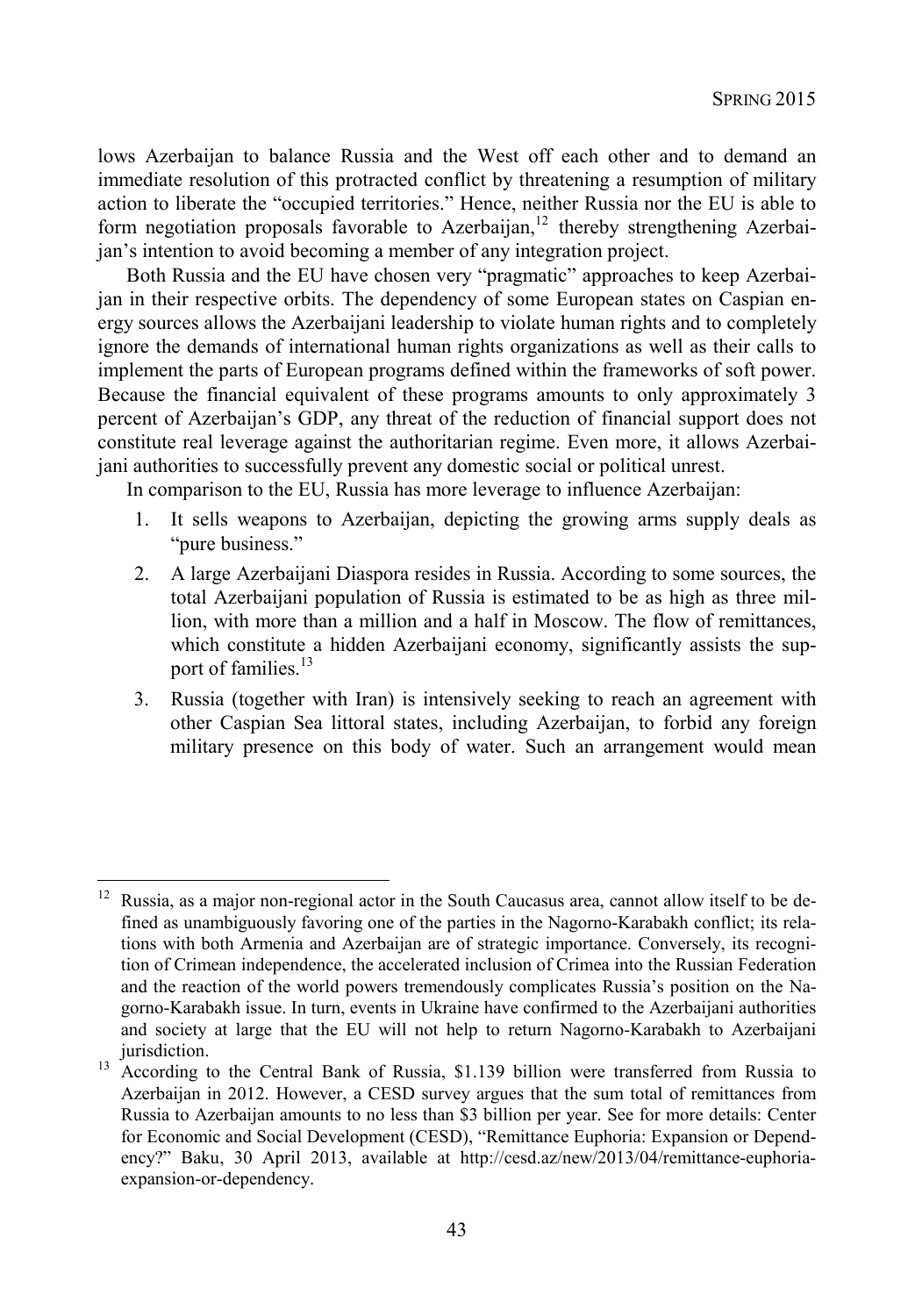l

countries could only move ahead on any large infrastructure projects in the Caspian Sea on the basis of consensus.<sup>14</sup>

Our analysis may be summed up as follows:

- Azerbaijan's interest in reducing tension in the area of the Nagorno-Karabakh conflict is not evident. However, the possibility that overt conflict will resume, in light of the aforementioned processes in the broader region and against the backdrop of events in Ukraine and Russia, the West's tension is slightly reduced.
- Azerbaijan's energy resources allow for massive sums of direct and indirect military spending to flow smoothly from the national budget.<sup>15</sup>
- Azerbaijan's geopolitical location and general developments in the Middle East allow Azerbaijani authorities to ignore negative evaluations by all international organizations and bodies regarding human rights violations and the lack of legal framework both in state governance and in the fight against corruption. External political, economic or legal levers to influence internal political processes in Azerbaijan are also absent.
- Owing to all of these factors, Azerbaijan can continue to be complementary in its foreign policy without making a choice between the EU and the EEU. It will also benefit from its relations with both Russia and NATO (Turkey, in particular) in the defense and security field.

# **The Georgian Dream: Only to the West, but Cautiously**

Georgia did not face any dilemma in choosing its direction of integration. In the first years of its independence, European integration appeared in Georgia's foreign policy agenda as a politically and psychologically motivated decision. Firstly, it was based on the self-identification of Georgians as Europeans. Secondly, the Georgian elite perceives the historical period of 1800–1991 as an occupation of Georgia by the Russian Empire and later by the Soviet Union. Thirdly, Georgian society at large sees the Russian Federation as an occupational force, given its role in the Abkhazian and South Ossetian conflicts. Consequently, tensions between Russia and Georgia are systemic and deeply rooted. According to Georgia's National Security Strategy, adopted in 2012, "The 2008

<sup>14</sup> Joshua Kucera, "After Summit, Caspian Sea Questions Linger," *The Diplomat*, 2 October 2014, available at http://thediplomat.com/2014/10/after-summit-caspian-sea-questions-linger/; Elena Dunaeva, "Results of the Astrakhan Summit of Caspian States," *New Eastern Outlook*, 9 October 2014, available at http://journal-neo.org/2014/10/09/rus-itogi-astrahanskogo-sammitaprikaspijskih-gosudarstv/.<br><sup>15</sup> In February 2013, President Aliyev of Azerbaijan stated that the military budget for that year

would amount to \$3.7 billion. He reiterated that the Nagorno-Karabakh conflict would be resolved by military means if no progress was made within a reasonable period of time; cf. "Azerbaijan Sharply Increases Military Spending," *Atlantic Council*, 1 February 2013, available at http://www.acus.org/natosource/azerbaijan-sharply-increases-military-spending.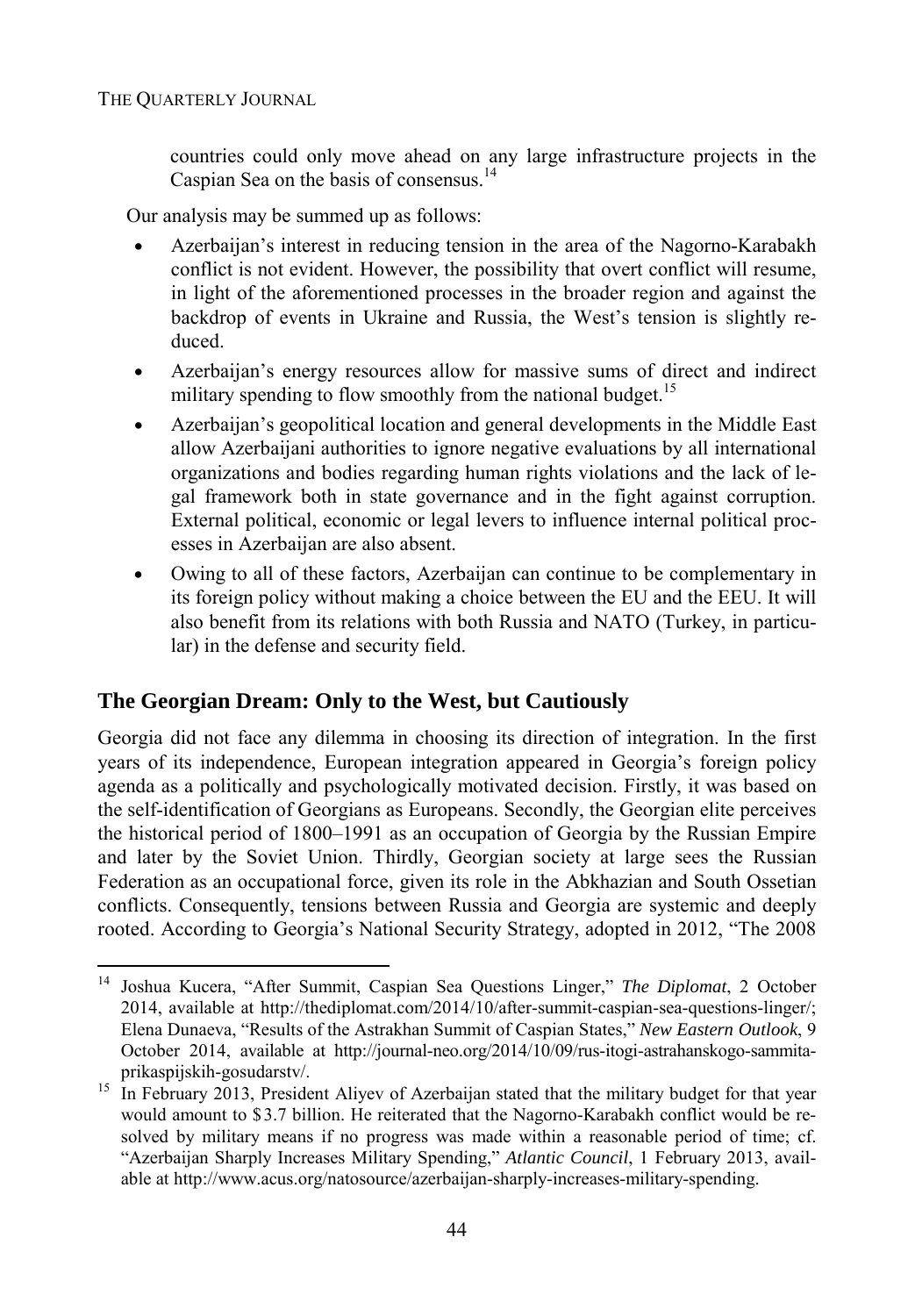war demonstrated that the Russian Federation does not accept the sovereignty of Georgia, including Georgia's choice of democracy and its independent domestic and foreign policy."<sup>16</sup>

On the other hand, an important distinction must be made between Georgia's political culture and the political cultures of its neighboring states: civil society in Georgia plays a significant role in political decision making and to a certain degree is capable of acting as an autonomous, independent force. Peaceful succession to power on several occasions indicates the political maturity of this society – one with a clear scale of priorities and a relatively united vision regarding the future. In this context, the signing of the Association Agreement including the DCFTA between the EU and Georgia on 27 June 2014 can be viewed as the next step toward the realization of the Georgian dream $17$ 

Although there have been some positive shifts in Russian-Georgian relations since October 2012, a "Russian agenda" is not of high priority. At all political levels, the Georgian leadership is committed to integrating Georgia into Euro-Atlantic institutions and considers NATO, in particular, the only guarantor of its security.<sup>18</sup> The message to Georgian society is apparently that NATO membership is a strategic goal that requires extended time and strong effort. Georgia's cooperation with NATO is increasing significantly, and it stands as the most advanced of the South Caucasus states.<sup>19</sup>

The prospect for Georgia's EU membership is, however, vague. Nonetheless, both the United States and the EU have increased their economic and political aid to Georgia in recent years as a consequence of its geostrategic location, transit possibilities and contribution to democratic developments in the region.

It must be acknowledged that in comparison to its reaction to Ukraine's Association Agreement with the EU, which has crucial geopolitical and geo-economic implications for all three sides involved, Russia's reaction to Georgia's Agreement was rational (or even somewhat indifferent). Russia possesses strong leverage mechanisms to prevent any unpredictable movement on Georgia's part.

Russia's recognition the independence of Abkhazia and South Ossetia means a *de jure* and *de facto* change of Georgia's state borders. In the meantime, this unstable situation has become cause for pressure and influence. Although the "Georgian conflicts" are now in a "deep freeze," thereby deadlocking Georgian-Russian relations, it is apparent that the Georgian government has abandoned statements and actions capable of infuriating Russia.

l

<sup>16</sup> Government of Georgia, *National Security Concept of Georgia* (2012), 3, available at http://www.isn.ethz.ch/Digital-Library/Publications/Detail/?lng=en&id=156940. 17 *The EU's Association Agreements with Georgia, the Republic of Moldova and Ukraine*, Brus-

sels, 23 June 2014, available at http://europa.eu/rapid/press-release\_MEMO-14-430\_en.htm.<br><sup>18</sup> *National Security Concept of Georgia*, 3.<br><sup>19</sup> For more information, see the official documents concerning Georgia–NATO bilate

tions, http://www.nato.int/cps/en/natolive/topics\_38988.htm; and the NATO's 2014 Wales Summit Declaration.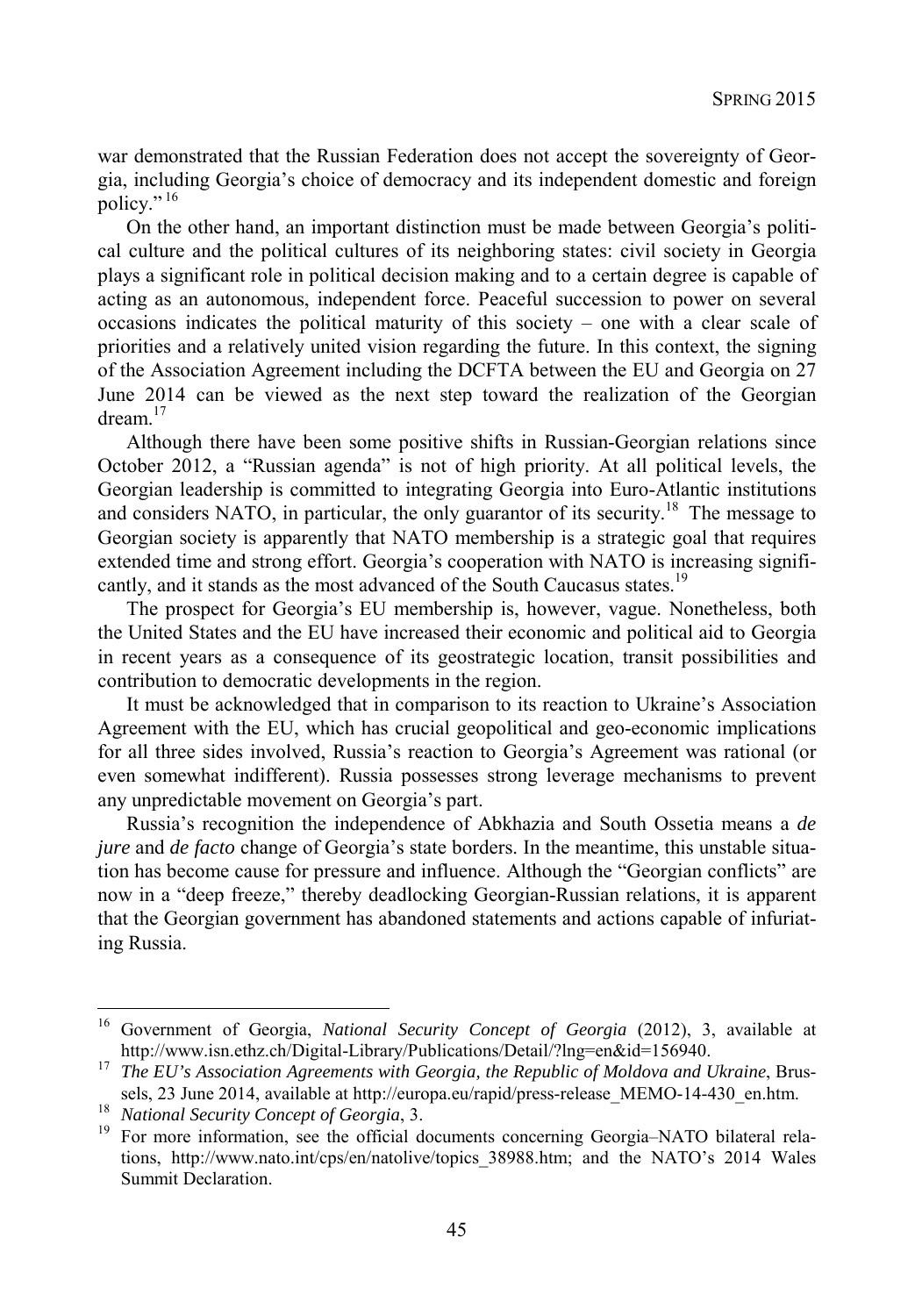Russia has three military bases in the South Caucasus, two of which are located on *de jure* Georgian territory.

Georgia's economy is still very weak and the Russian market plays an important role: trade with Georgia significantly increased in 2013 after Moscow allowed the importation of Georgian products (mainly wine and mineral water).<sup>20</sup>

The largest Georgian Diaspora is in Russia.<sup>21</sup> while the inflow of remittances from Russia to Georgia constitutes about half of all remittances to Georgia.<sup>22</sup>

Georgia is locked between Russia's partner states, including Turkey, and the flow of goods with Georgian labels that originated in EU Member States can be easily controlled. Also, it is obvious that the expansion of NATO and the EU has arrived in the middle-term at its end, especially in light of the Russia's confrontation with the West surrounding Ukraine and developments inside this post-Soviet state.<sup>23</sup> Reasons for the halt in expansion also stem from the larger context: namely, the rapidly growing instability in the Middle East and the danger of a penetration of nonconventional threats into Europe. Georgia's policy regarding both NATO and EU membership will be more balanced, and it will try to complete its obligations within the frameworks of the Association Agreement. Against the backdrop of the Ukrainian situation, its integration into the EU (especially regarding the DCFTA) will slow down – a process that will be accompanied by a further decline in living standards and could, in turn, be followed by social unrest.

To avoid this scenario, the new Georgian leadership aims to exploit Georgia's image as "a beacon of freedom" and to cultivate its privileged status as a recipient of Western investments. However, some minor positive shifts in the bilateral Russian-Georgian relationship allow the leadership of the two neighboring states to design a more pragmatic approach toward one another. Georgia does not wish to irritate Russia and will try to balance in both directions. In turn, Russia's strategic interest in Georgia has been sharply reduced after the establishment of strong control over Abkhazia and total control over South Ossetia. Finally, in the longer term, Georgia can benefit significantly from playing an active role in the South Caucasus region.

### **Armenia: The Choice was Made. What Comes Next?**

l

On 3 September 2013, Armenian President Serzh Sargsyan stated during a meeting with Russian President Putin that Armenia intended to join the Customs Union and later the EEU. This U-turn was not expected by the EU representatives, with whom Armenia had

<sup>20 &</sup>quot;Georgia's Foreign Trade in 2013," *Civil Georgia*, 24 January 2014, available at http://www.civil.ge/eng/article.php?id=26885. 21 *Georgian Diaspora Study* (GIZ/Economic Policy Research Center, 2012), available at

www.eprc.ge/admin/editor/uploads/files/GIZ\_Georgian\_Diaspora\_Study\_A4\_Book\_Print.pdf. 22 Givi Melkadze, "Labor Migration and Remittances to Georgia," *ISET Economist*, 26 Septem-

ber 2012, available at http://www.iset.ge/blog/?p=779. 23 "Obama: No 'immediate plans' to bring Ukraine, Georgia into NATO," *CBS News*, 26 March 2014, available at http://www.cbsnews.com/videos/obama-no-immediate-plans-to-bring-ukrainegeorgia-into-nato.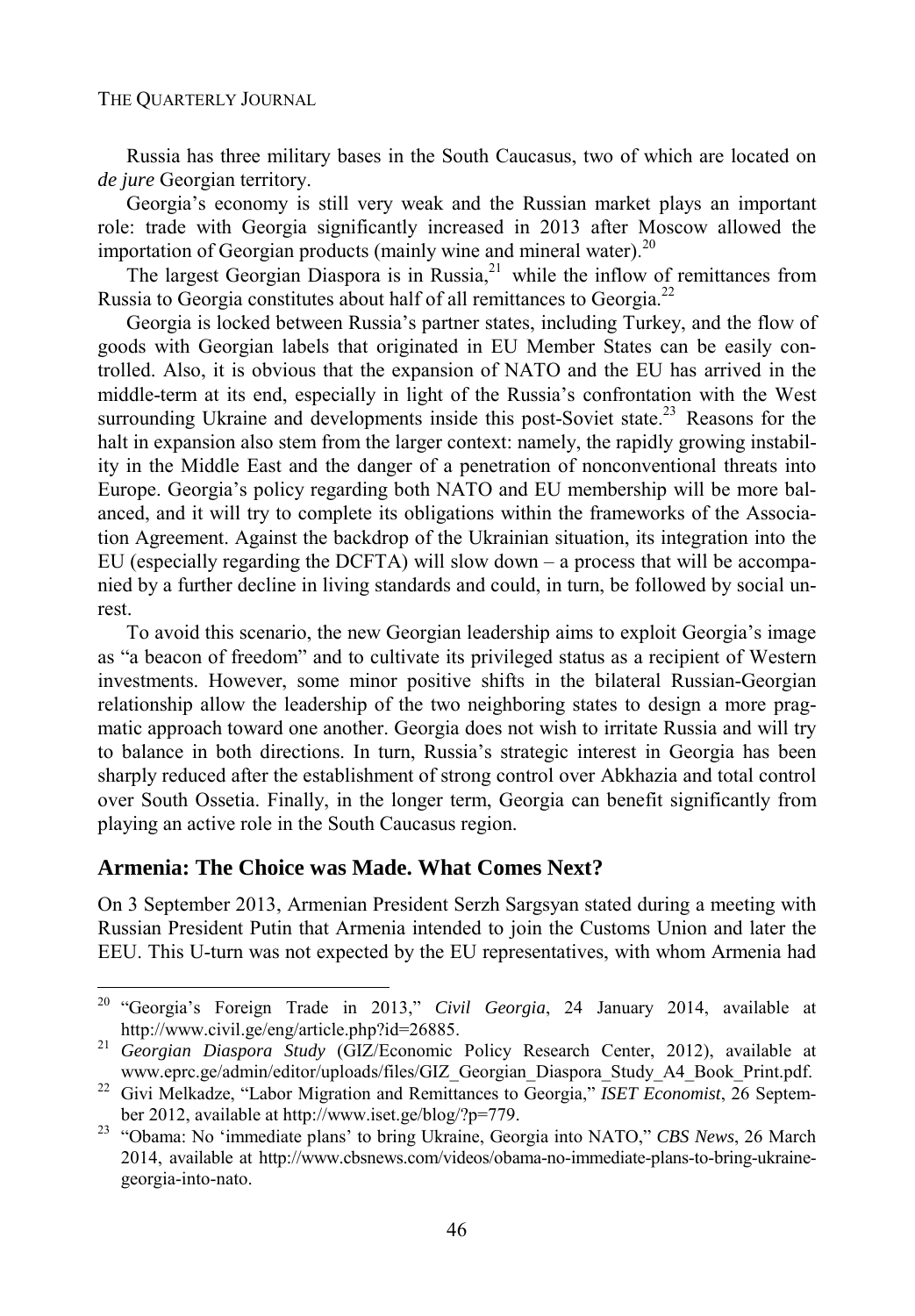been negotiating the Association Agreement and DCFTA over the last three and a half years. The EU's reaction was quite predictable: "given Armenia's wish to join the Customs Union of Russia, Belarus and Kazakhstan, announced in September 2013, the Association Agreement, incompatible with membership in the Customs Union, will not be initialed nor signed. The European Union will continue cooperation with Armenia in all areas compatible with this choice."<sup> $24$ </sup> These two interrelated statements almost brought to an end Armenia's attempt to synchronize the two integration projects.

There are two questions to be discussed through the prism of Armenia's national security. First, was the choice to integrate into the Russia-led Eurasian Economic Union unavoidable? Second, was it made under pressure or did it constitute a pragmatic decision?

Several factors render Armenia's national security vulnerable on a broader scale:

- Involvement in the protracted international Nagorno-Karabakh conflict;
- Two borders with the neighboring states are closed as a consequence of this conflict;
- Heavy dependence on Russian energy (oil and gas) supplies;
- A decline in economic growth and a growing demographic problem (caused by emigration, among other reasons);
- The potential for social unrest is gaining momentum.

l

Taking these factors as well as the growing militarization of the South Caucasus and beyond into consideration, Armenia needs security guaranties most of all. The real military threat to Armenia can come only from aggressive actions by Azerbaijan directed at the unrecognized Nagorno-Karabakh Republic (NKR).

Reasons why neither the EU nor NATO will provide military guaranties to EaP states, including Armenia, have been examined above. Military-political and militarytechnical support to Armenia is provided by Russia in accordance with several bilateral agreements, including a Russian-Armenian treaty on the Russian military base in Gyumri, Armenia. Indeed, the 102<sup>nd</sup> Russian military base, together with the "Armenia" military group of the Border Force of the Russian Federation's Federal Security Service, are constituent elements in Armenia's defense system. In accordance with the signed Protocol on the introduction of amendments to the Treaty on the Russian Military Base in Armenia (August 2010), not only the term of its presence was extended, but also the sphere of its geographic and strategic responsibility was enlarged. In particular, the new version of Article 3 of the Protocol states that, in addition to the function of defending

<sup>24 &</sup>quot;EU Will Not Sign Agreement with Armenia, Commissioner Says," *Asbarez*, 13 September 2013, available at http://asbarez.com/113868/eu-will-not-sign-agreementwith-armenia-commissioner-says.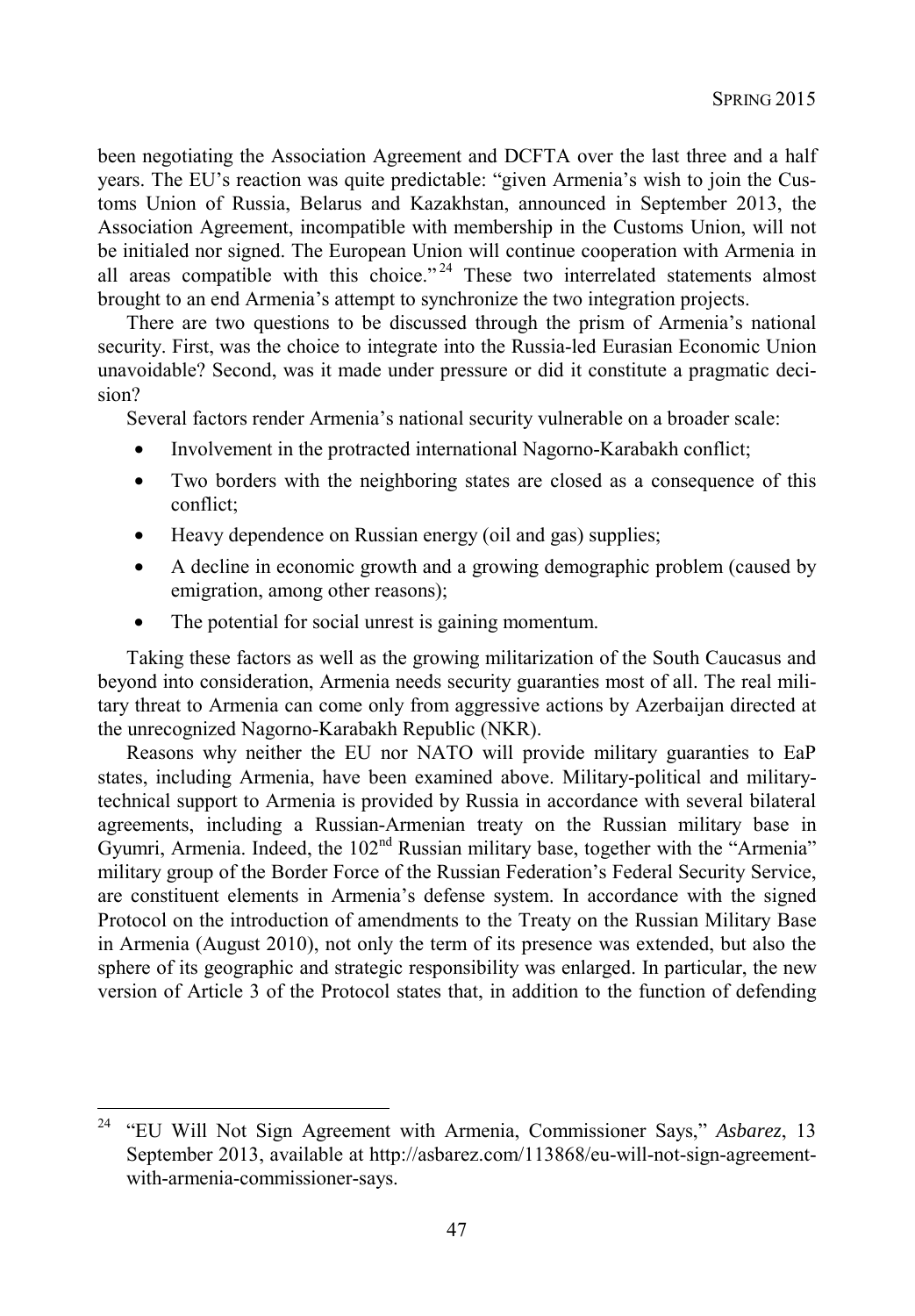l

the interests of the Russian Federation, the Armenian armed forces will provide security to the Republic of Armenia across the entire perimeter of its borders.<sup>25</sup>

Guaranties are also provided on the basis of Armenia's membership in the Collective Security Treaty Organization after the removal of the consensus principle in Article 4 of the CSTO Chapter.<sup>26</sup> However, their implementation under the present circumstances is questionable.

Another critical issue concerns Armenia's economic security, in particular with respect to the energy sector. A high level of participation by Russia in the Armenian economy, including ownership of major industrial complexes, makes Armenia highly dependent on Russia.27 This situation allows Russia to implement a carrot and stick policy: Armenia receives preferential treatment in return for its political loyalty and support for the Eurasian integration project.<sup>28</sup>

It must be emphasized that in the area of economic security as in the area of political-military security, the EU has nothing to offer to Armenia: it objectively cannot provide (and has no interest in providing) economic support to Armenia at a level comparable to Russia's investments in leading sectors of the Armenian economy. In addition, in the event that the Association Agreement with the EU, with its DCFTA component, would be signed and ratified, the Armenian economy would hardly survive.

The third important link to Russia is in the growing Armenian Diaspora. This factor plays a dual role in Armenian-Russian relations. On the one hand the Russian migration policy stimulates immigration to Russia from the CIS countries, thereby ensuring the free movement of labor.<sup>29</sup> This policy indirectly contributes to Armenia's dependence on Russia (as it can use the factor of working migrants to put political pressure on Arme-

<sup>25 &</sup>quot;Deal Signed on Extending Russian Military Presence in Armenia," *Radio Free Europe – Radio Liberty*, 20 August 2010, available at http://www.rferl.org/content/Russia\_Armenia\_Sign\_ Extended\_Defense\_Pact\_/2133043.html.<br><sup>26</sup> For more details, see: "Armenian Parliament has ratified important amendments to the CSTO

Regulations and Treaty" (in Russian), *Regnum information agency*, 25 October 2011, available at http://www.regnum.ru/news/1459434.html. 27 For a detailed analysis see Vladimir Socor, "Armenia's Economic Dependence on Russia

Insurmountable by the European Union," *Eurasia Daily Monitor* 10:221 (2013), available at http://www.jamestown.org/regions/russia/single/?tx\_ttnews%5Btt\_news%5D=41740&tx\_ttne

ws%5BbackPid%5D=48&cHash=408a5840473a1f08b45f64b8178116ba.<br><sup>28</sup> In particular, see the results of Putin's official visit to Armenia in December 2013.<br><sup>29</sup> Concept of State Migration Policy of the Russian Federation until 2 at http://www.fms.gov.ru/upload/iblock/07c/kgmp.pdf.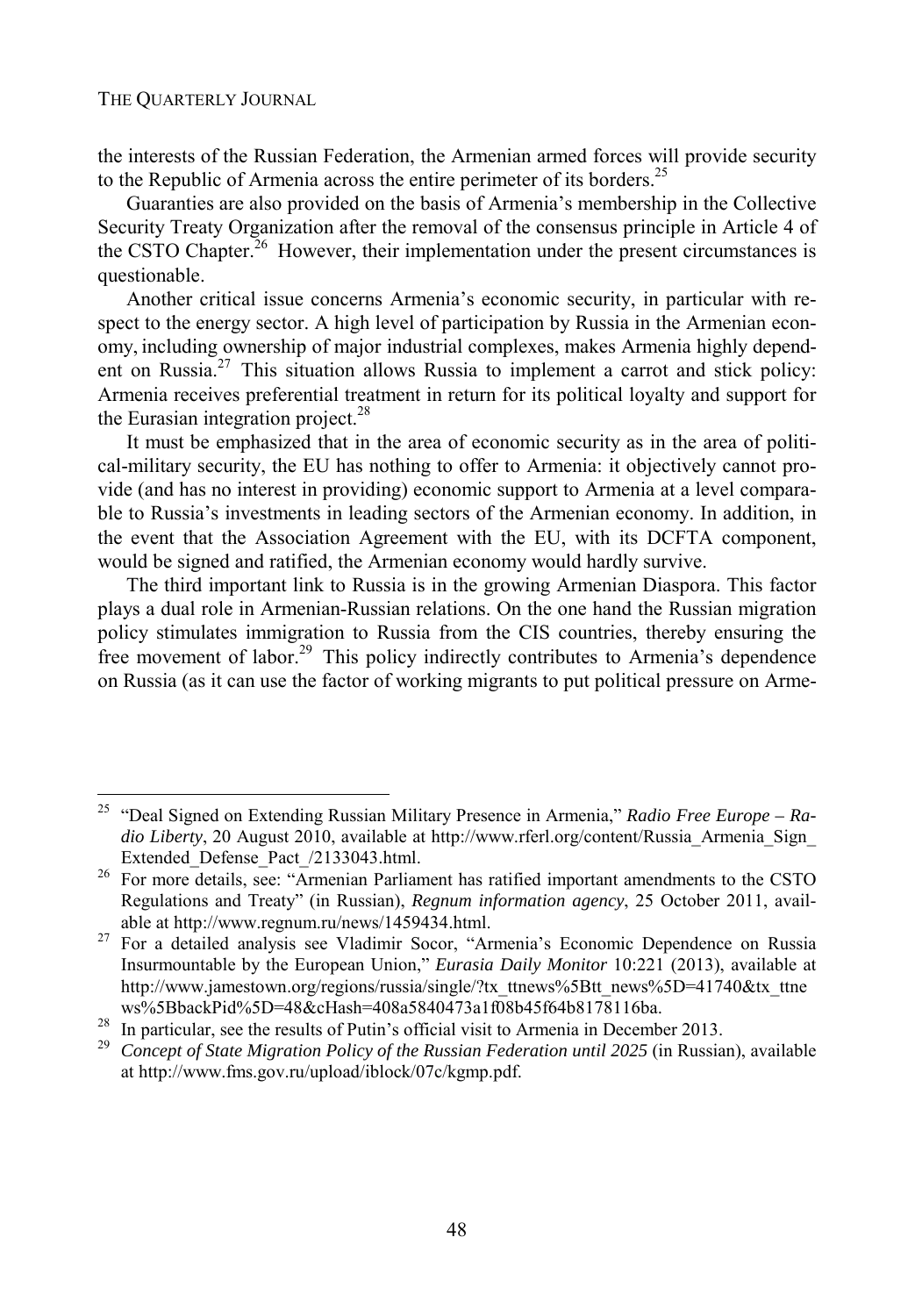nia) and to a deepening of Armenia's demographic problem.30 The remittance flow plays a significant role for a country with a high unemployment rate.<sup>31</sup>

One very sensitive and important issue for Armenia is to be able to provide and guarantee security to the NKR. Integration with the EU, through the signing of the Association Agreement (and DCFTA), would threaten the economic security of the NKR, above all owing to the establishment of strong border controls and the customs arrangements between Armenia and the NKR. On the other hand, it could weaken the military support provided by Armenia to this unrecognized state entity.

Taking into account the spectrum of problems Armenia faces today, Russia's strategic partner role is evident, all the more due to the EU's inability to rescue the Armenian economy or to guarantee the nation's security. However, the sanctions imposed on Russia by the EU and the U.S. will undoubtedly slow integration processes inside the EaU. They will also negatively influence the Armenian economy.

The decision to join the Eurasian Economic Union resulted from a rational calculation of gains and losses in Armenia's integration prospects. This decision was even accepted by the Armenian opposition: at a meeting of oppositional forces on 24 October 2014, former President of Armenia Levon Ter-Petrosyan announced that integration into the EaU was unavoidable and necessary. He added that no reason exists to discuss this question at a time when the country faces serious domestic problems.

## **Conclusion**

l

In the geopolitical game initiated by Russia and the EU, the South Caucasus states could only benefit through participation in both integration projects: the EU's Association Agreements and the Russia-led EEU. Armenia, Azerbaijan and Georgia are trying to balance these two options.<sup>32</sup> The developments in Ukraine are, first and foremost, the result of the incapability or unwillingness of both Russia and the West to cooperate in the sphere of security understood in broader terms. This outcome contributes to a further increase in competition, tension, contradiction and confrontation between Russia on the

<sup>30</sup> According to the National Statistics Bureau of Armenia, on 1 April 2013 the population of Armenia was 3.029 million against 3.275 million on 1 April 2012. In January–March 2013, 259.2 thousand Armenian citizens left the country. In the same period, 223.7 thousand arrived in Armenia. The negative balance is 35.5 thousand compared to 25.4 thousand in the first quarter of 2012.<br><sup>31</sup> According to a statement by the Armenian Central Bank from 24 October 2013, private remit-

tances sent home by Armenian labor migrants in the first half of 2013 reached \$ 713.1 million, increasing by 14.9 % compared to the same period in the previous year; available at: http://remittancesgateway.org/index.php?option=com\_k2&view=item&id=346:privateremittances-sent-home-by-armenian-labor-migrants-in-first-half-increase-by-14-9&Itemid=133. See also: Lili Karapetyan and Liana Harutynyan, *The Development and the Side Effects of Remittances in CIS Countries: The Case of Armenia* (San Domenico di Fiesole, Florence: European University Institute, 2013), available at http://www.carim-east.eu/media/CARIM-

East-RR-2013-24.pdf. 32 In particular, the Armenian president participated in the 2014 Wales NATO Summit.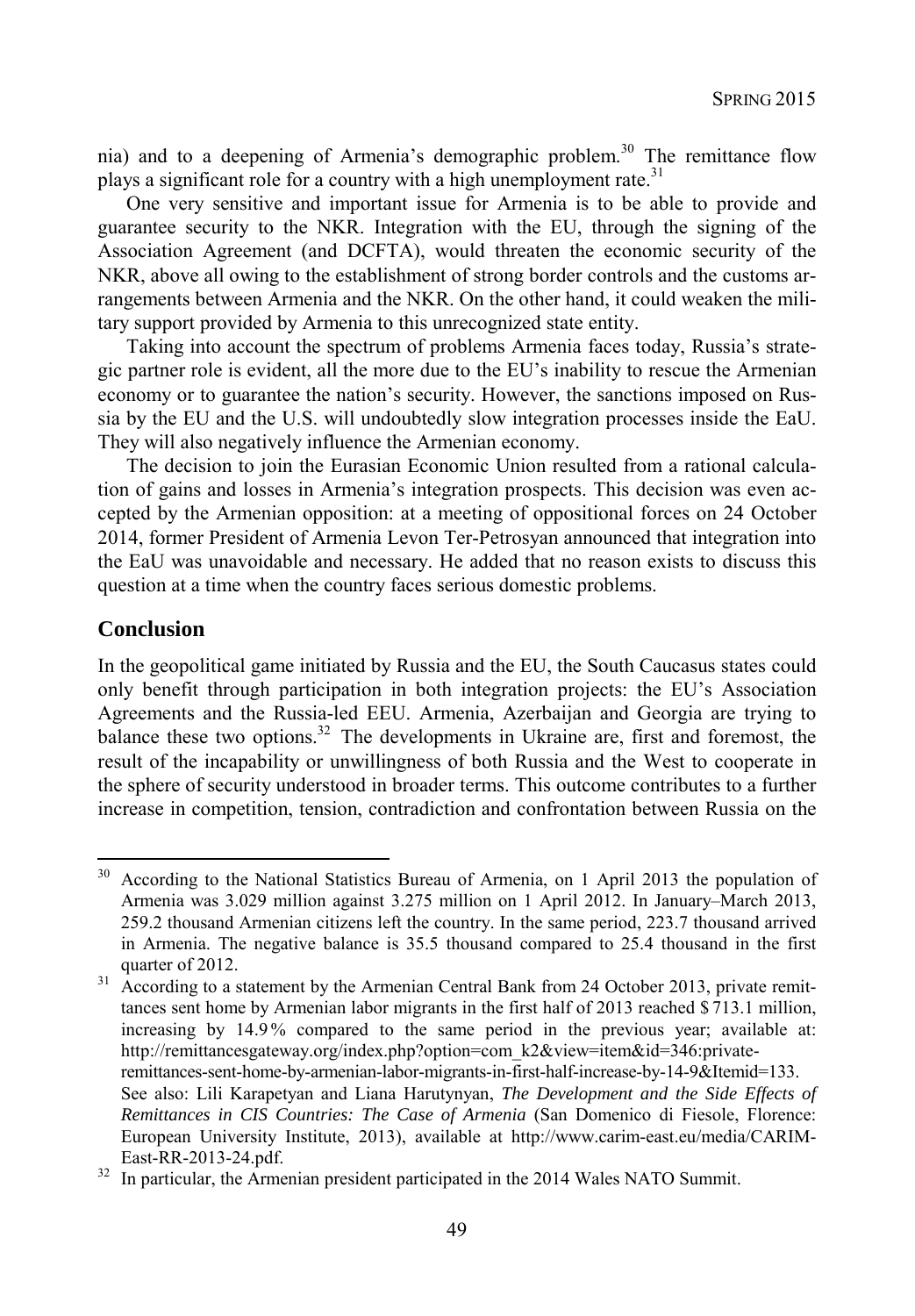one hand, and NATO, the EU and the U.S. on the other. This trend negatively influences the security environment in Europe and Eurasia.

The integration projects that have been launched mirror these trends. Any attempt by Russia and its Western counterparts to reduce the existing tension and the confrontational postures should be welcomed by the South Caucasus states. Furthermore, the EU and the U.S. prolonging far-reaching sanctions on Russia will not lead to its isolation, as it is still the most influential actor in Eurasia. If (and when) Russia succeeds in diversifying its economy and reducing its dependence on the EU market and technologies, it will become more self-confident and less flexible in international affairs.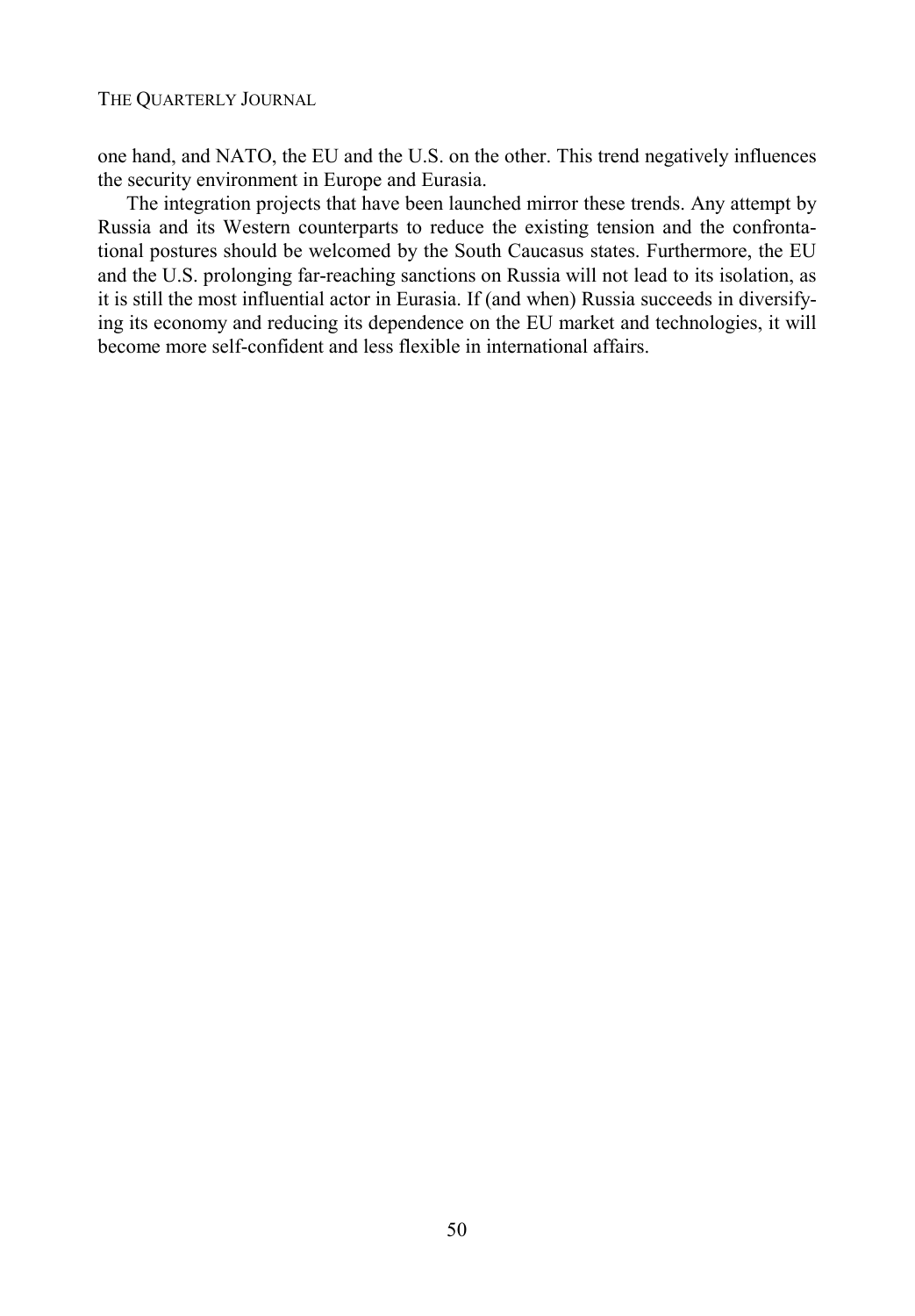# **Russia, the EU and the South Caucasus: Forging an Efficient Over-Arching Cooperative Regional Security Scheme**

*Elkhan Nuriyev* \*

# **Introduction**

l

Oddly enough, much of what is happening in the South Caucasus today resembles the turmoil of the pre-Soviet era and the inter-war period of the early twentieth century. As was the case then, Armenia, Azerbaijan and Georgia are again facing the daunting task of safeguarding their state sovereignty and protecting national security. The region's unique geostrategic position is now of crucial significance for the evolution of the twenty-first century world order. While competition for energy resources is a highly geopolitical issue, the rivalry over control and influence in the South Caucasus has become an ideological factor and acquired greater strategic importance for Russia and the EU.

The South Caucasus nations face the momentous choice between repeating the events of the early 1920s, when the Soviet Union was created, or those of the late 1940s, when the Marshall Plan was proposed. The return to past geopolitical models<sup>1</sup> has raised interesting, yet sensitive questions. Will the current and future circumstances of competition be like those of 1917–1920 or 1947–1949, merely with new content? Are Russia, the EU and the South Caucasus going to cooperate internationally in ventures that unite them in the reconstruction of a larger Europe, or will they fail that test?

What follows below is a detailed discussion analyzing the complex nature of EU-Russian policies towards their shared neighborhood as well as an examination of their impact on the current geopolitical landscape of the South Caucasus. It will also look into possible ways in which the EU, Russia and partner countries could devise new approaches to mutually beneficial cooperation by recognizing the interests of all parties involved.

<sup>\*</sup> Dr. Elkhan Nuriyev, a former Director of the Center for Strategic Studies (SAM), Azerbaijan's first think-tank headquartered in Baku, is Humboldt Senior Fellow at the German Institute for International and Security Affairs in Berlin and a Global Energy Associate at the Brussels Energy Club (BREC). In previous years he held senior research associate positions at the George Washington University, the Monterey Institute of International Studies, the Woodrow Wilson International Center for Scholars, the Peace Research Institute in Frankfurt and the German Council on Foreign Relations in Berlin. He is the author of numerous publications on Russia, Caucasus, Central Asia and Eurasian affairs, including four books and monographs, 20 book chapters, 60 scholarly journal articles and over 400 opinion pieces in professional and popular media. The views expressed in this article are those of the author and do not necessarily represent the views of any organization.

Mark Bassin and Konstantin E. Aksenov, "Mackinder and the Heartland Theory in Post-Soviet Geopolitical Discourse," *Geopolitics* 11:1 (2006): 99–118; see also Elkhan Nuriyev, *The South Caucasus at the Crossroads* (Berlin: LITI, 2007), 264.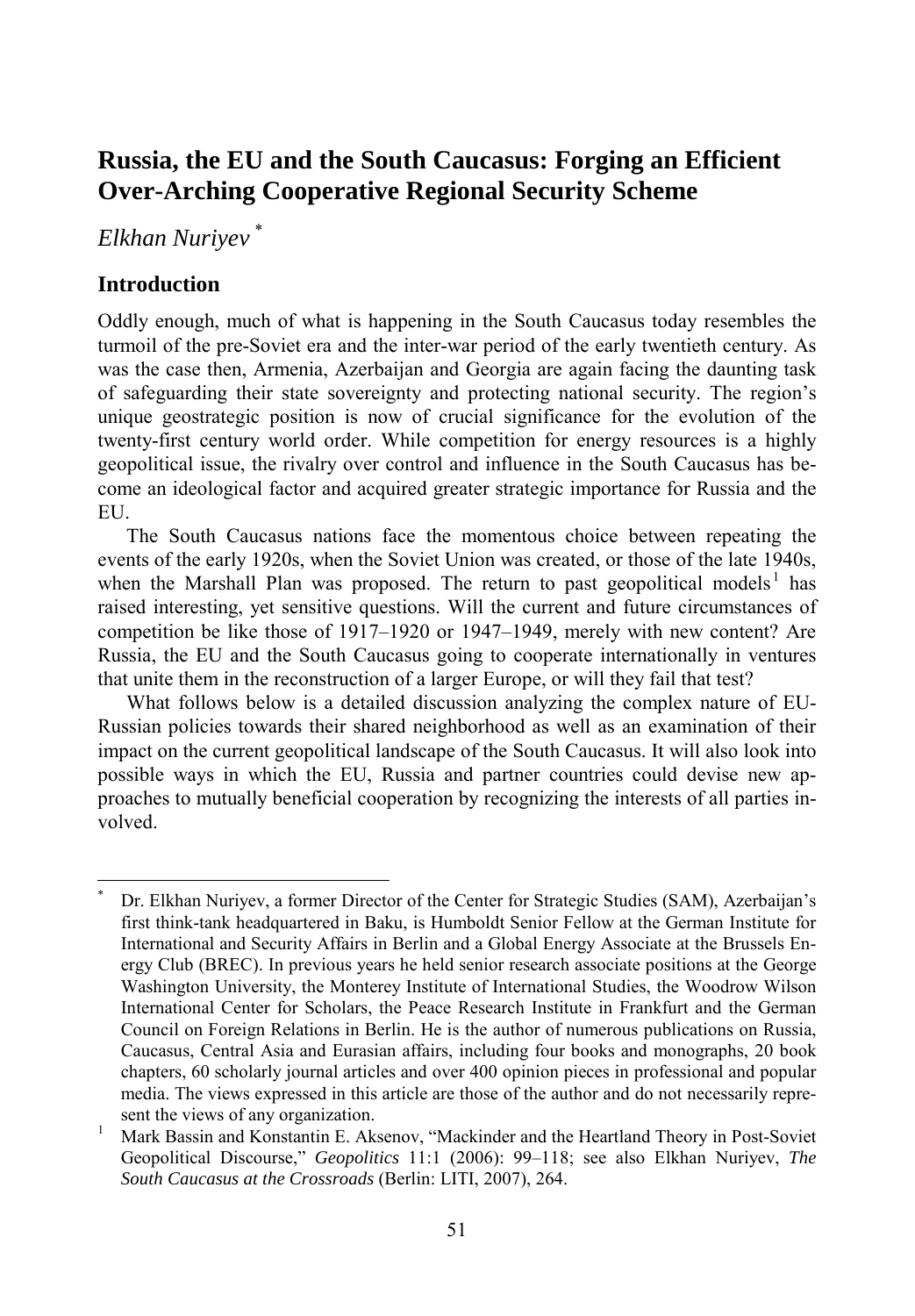l

## **Changed Geopolitics of the EU–Russia Shared Neighborhood**

Clearly, the waves of eastern EU enlargements in 2004 and 2007, in addition to the expansion of the European Neighborhood Policy (ENP) and the 2009 Eastern Partnership program, have induced the EU to formulate explicit interests in the the Former Soviet Union (FSU) area. In particular, with the accession of Bulgaria and Romania to the EU in 2007, the same time in which the European Commission proposed the Black Sea Synergy initiative, the South Caucasus actually became a region of direct concern to the EU's security strategy.

In essence, the EU realized the importance of new incentives for closer economic and political relations with partner countries and their gradual integration into the EU economy. By offering a privileged relationship based on mutual commitment to common values, the EU opened a new chapter with an ambitious plan to broaden cooperation with its eastern neighbors. While trying to assume a greater regional role, increasing its strategic importance for the neighborhood, $2$  the EU's integration policies are aimed at promoting regional interests driven by various aspects. Among the most important ones are good governance, rule of law, protracted social conflicts, energy security and the fight against organized crime.

In practice, through action plans and association agreements, the EU has expanded its power eastwards and sought to persuade the FSU neighbors to adopt reform measures that contribute towards fostering the stability and security of their countries, and hence the well-being of the EU itself.<sup>3</sup> As a result, the "expansive logic" of EU integration with the purpose of acquiring reliable partners has produced the need to spread and promote European norms and values beyond the political borders of the Union.<sup>4</sup> In doing so, Brussels does not promise its South Caucasian neighbors eventual membership but rather tries to make the region more predictable and controllable by creating a secure geopolitical buffer for itself.

There is, however, potential for tension with Russia in the eastern neighborhood. Right from the outset, Russia agreed to have a special status with the EU-Russia Common Spaces instead of participating in the ENP. However, Moscow accused Brussels of trying to carve out a new sphere of influence and on several occasions Russia has voiced concerns over the Eastern Partnership, seeing it as another attempt to extend the EU's power in the quest for energy resources. For this reason, the South Caucasus that repre-

<sup>2</sup> Council of the European Union, *Joint Declaration of the Prague Eastern Partnership Summit*, Prague, 7 May 2009, 8435/09 (Presse 78), 6.<br>3 Ponita Ferrora Waldner, "Feators Pertagabi

Benita Ferrero-Waldner, "Eastern Partnership – An Ambitious Project for  $21<sup>st</sup>$  Century European Foreign Policy," Statement by European Commissioner for External Relations and European Neighborhood Policy on the Eastern Partnership, European External Action Service, Brussels, 20 February 2009; see also European Council, *Report on the Implementation of the European Security Strategy – Providing Security in a Changing World*, S407/08, Brussels, 11 December 2008.

James Headley, "Is Russia Out of Step with European Norms? Assessing Russia's Relationship to European Identity, Values and Norms Through the Issue of Self-Determination," *Europe-Asia Studies* 64:3 (2012): 428.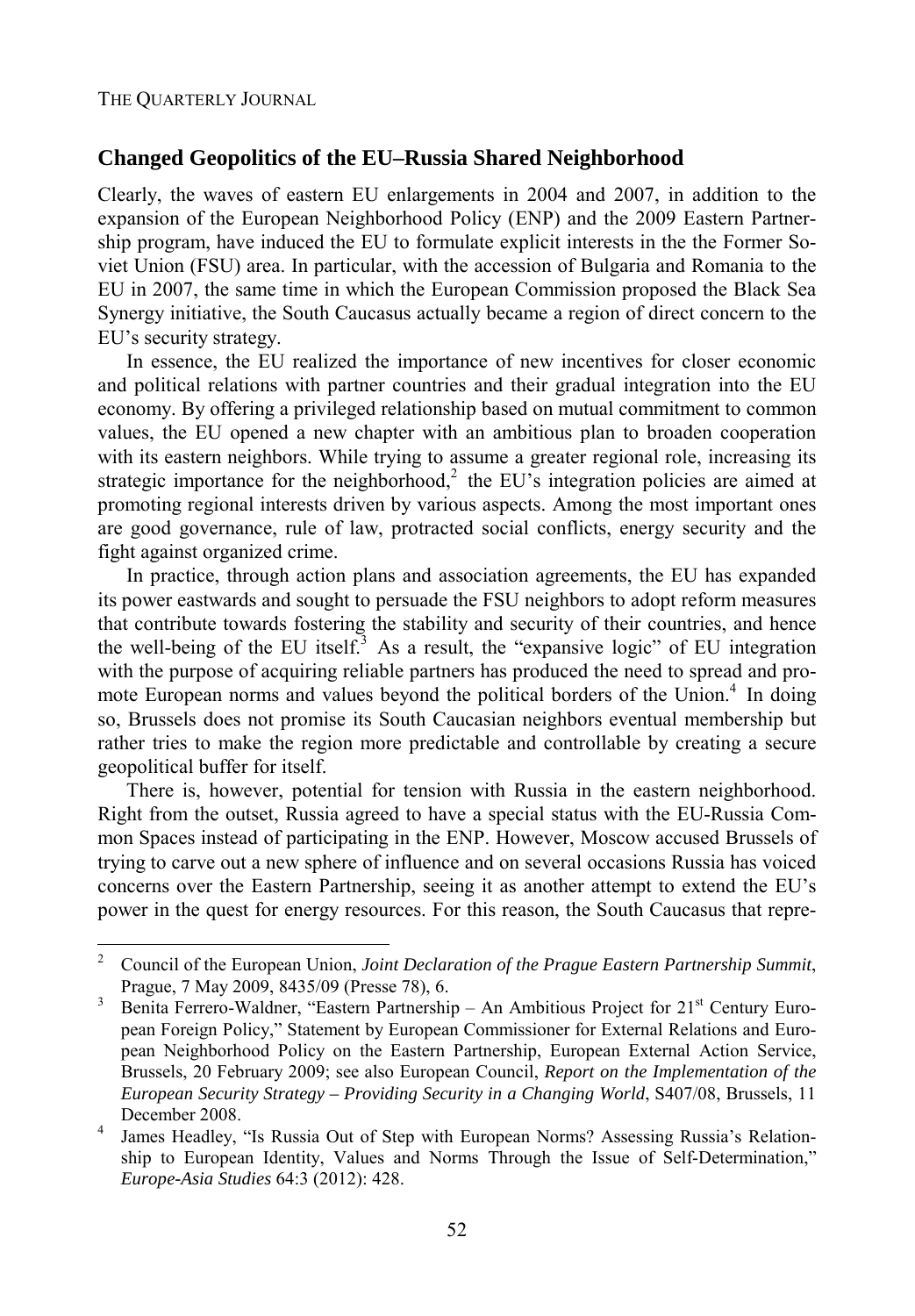sents the shared neighborhood for both Russia and the EU, has turned into a place of clashes of interest and power plays.

In response to the EU's extension of power over the common neighborhood, Moscow has begun to demonstrate its geopolitical vigor and frequently uses rigid methodology when safeguarding Russia's national interests. As Russian influence has tended to increase in the South Caucasus, present-day relations with the three countries not only preoccupy Moscow but also present all too many opportunities and challenges for stability and security in the region. Given the lack of political solutions to the protracted social conflicts, Russia's diplomatic efforts continue to be committed to the region. Despite many shared problems, Russia and the South Caucasus countries are ultimately condemned to coexist and cooperate if they want to survive and prosper as sovereign nations. Therefore Russia is bound to remain actively involved in the region in the coming years – a region it definitely regards as part of its privileged sphere of influence.

On the other hand, the overall context of EU–Russia relations strongly affects the foreign policy strategies of the eastern neighbors. The extent of the contact with the partner countries is evidence of the serious intent of Russia and the EU to engage with the South Caucasus nations. Even as the EU and the United States make every effort to prevent Russia from rebuilding the post-Soviet territory, the entire region is turning into a stage for power maneuvering, color revolutions, secessionist movements and bloody civil wars. Notwithstanding the wide range of initiatives, partnerships and action plans for the South Caucasus, the current regional situation remains unstable, fragile and insecure. While the EU is viewing democratic change as a crucial indicator of lasting peace and stability on its new borders, the Kremlin has perceived the promotion of democracy backed by the West as a real threat to Russia's leverage over the Commonwealth of Independent States (CIS) space. It should therefore come as no surprise that the EU's extension of power for security purposes has increasingly been met with Russian countermeasures.

## **Divergent Logic of Regional Reshaping**

l

Since Vladimir Putin's return to the Russian presidency in March 2012, Russia's foreign policy has been motivated by major ideological concepts rather than traditional geopolitical considerations of territorial expansion. Above all, the most important are the concepts of "sovereign democracy,"<sup>5</sup> "the Russian world" and "the great Russian civilization."<sup>6</sup> Indeed, Russia's desire to re-establish its great power status has become a constant focus of the Kremlin's international behavior. President Putin has repeatedly reminded the West that Russia is a World War II winner and a nuclear superpower, mainly arguing that his country has a legitimate right to be recognized in its great capac-

<sup>5</sup> Andrey S. Makarychev, "Russia's Search for International Identity Through the Sovereign Democracy Concept," *The International Spectator* 43:2 (2008): 49–62. 6

Igor Zevelev, "Russia's National Identity Transformation and New Foreign Policy Doctrine," *Russia in Global Affairs*, 7 June 2014, available at http://eng.globalaffairs.ru/number/The-Russian-World-Boundaries-16707 (accessed 12 November 2014).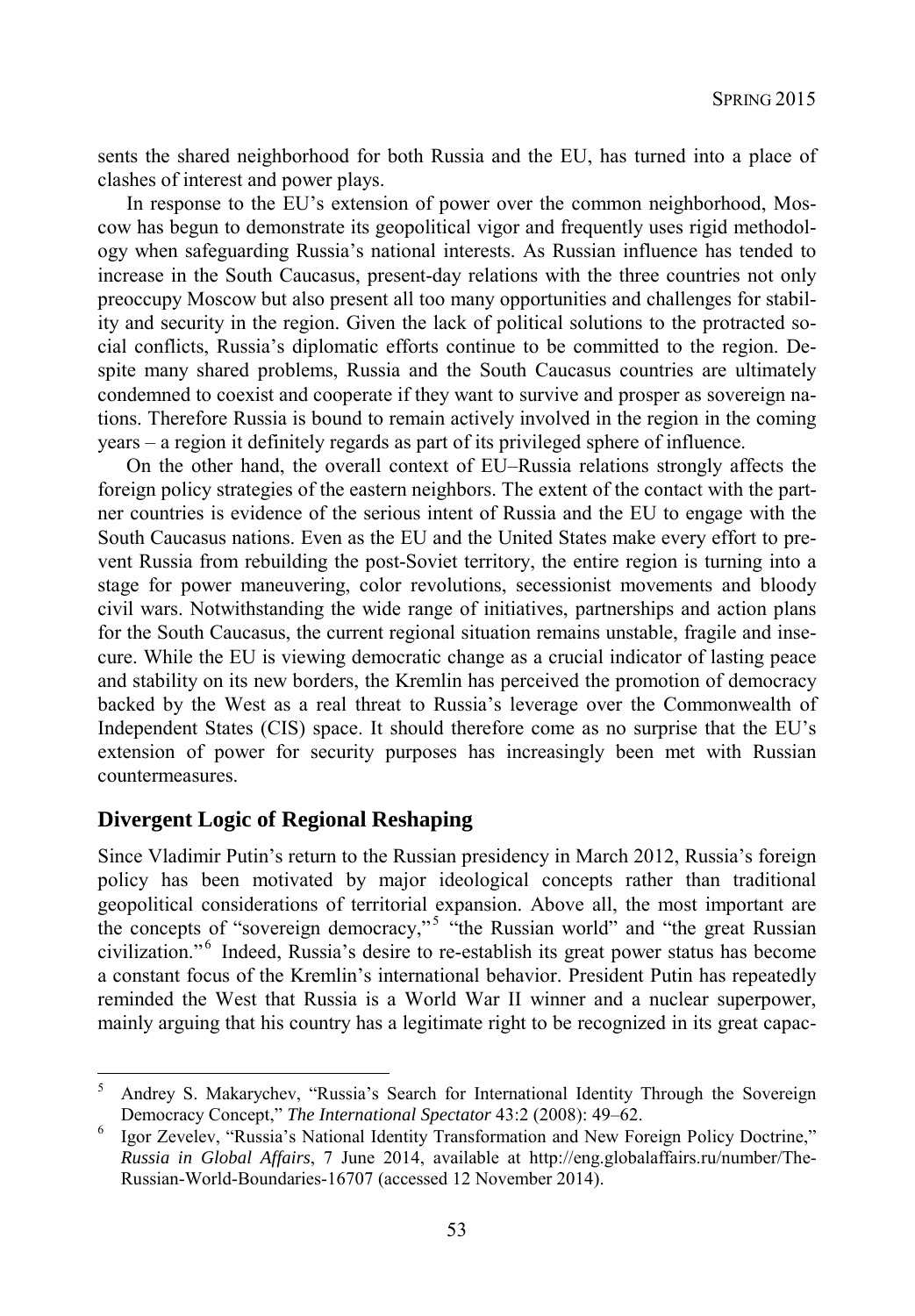l

ity as an authority.<sup>7</sup> According to Russian Foreign Minister Sergei Lavrov, "competition is becoming truly global and acquiring a civilizational dimension, that is, the subject of competition now includes values and development models."<sup>8</sup>

In this context, the South Caucasus has been an area of East-West competition for more than twenty years. And it is precisely this fact that has put the whole region at risk in the absence of greater Western assertiveness. Even so, Russia and the EU have their own contradictory interests in the region. Out of increasing suspicions of Western presence in the South Caucasus-Caspian Basin, Russia is now trying to reinforce its influence in this part of the FSU area and has effectively begun to actively resist the EU's perceived encroachments upon its backyard.

In a broader sense, regional strategies of Russia and the EU seriously differ from each other in terms of interests and approaches. This means that Moscow actually perceives the EU's Eastern Partnership as a serious challenge to its traditional sphere of influence in the Southern Tier. The Kremlin has therefore developed a new model of economic integration—the Eurasian Union project—in an attempt to alter the status quo in the CIS territory in line with Russia's national interests. Moscow has also formulated a strategically pragmatic regional approach that aims at restoring friendly relations with the countries of the region.

From a geopolitical standpoint, EU–Russian competition, often perceived as a battle along civilizational lines, is most likely a real but ever-more subtle contest of the opposing value systems and ideologies that represent different models promoted by Moscow and Brussels. Both the EU and Russian integration policies towards the region are built upon the vision that internal security challenges arise from outside their borders. In this way, the countries in question eventually turn into cornerstones of the principal players' regional security strategies. For the most part, Russia regards closer integration with the EU as a geopolitical loss and, by the same token, a growing rapprochement with Russia is generally viewed as an attempt to restrain the EU's leverage in the region. With this competing approach to integration, the EU and Russia seek to expand their power and protect their interests in the South Caucasus and beyond.

Seeing as the Eurasian Union and the Eastern Partnership are in direct competition with each other, the EU and Russia have indeed become locked into an integration trapbattle over who is most capable of attracting partner countries and on what terms. So far, the EU–Russian geopolitical contest has resulted in the failure of their integration policies towards the region. As a consequence, prospects for genuine cooperation between Moscow and Brussels are diminishing.

Clearly, the Eurasian Union project promoted by President Putin is connected with the Kremlin's strong desire to create a single zone around Russia that shares economic

<sup>7</sup> The annual special *Direct Line with Vladimir Putin*, Russia's 1 TV Channel, 17 April 2014, the English translation is available at http://eng.kremlin.ru/news/7034.

Sergey Lavrov, "Russia and the World in the 21<sup>st</sup> Century," *Russia in Global Affairs*, 9 August 2008, available at http://eng.globalaffairs.ru/number/n\_11291 (accessed 12 November 2014); see also Andrey P. Tsygankov, "Russia in the Post-Modern World: The End of the Normalization Paradigm?" *Post-Soviet Affairs* 25:4 (2009): 347–369.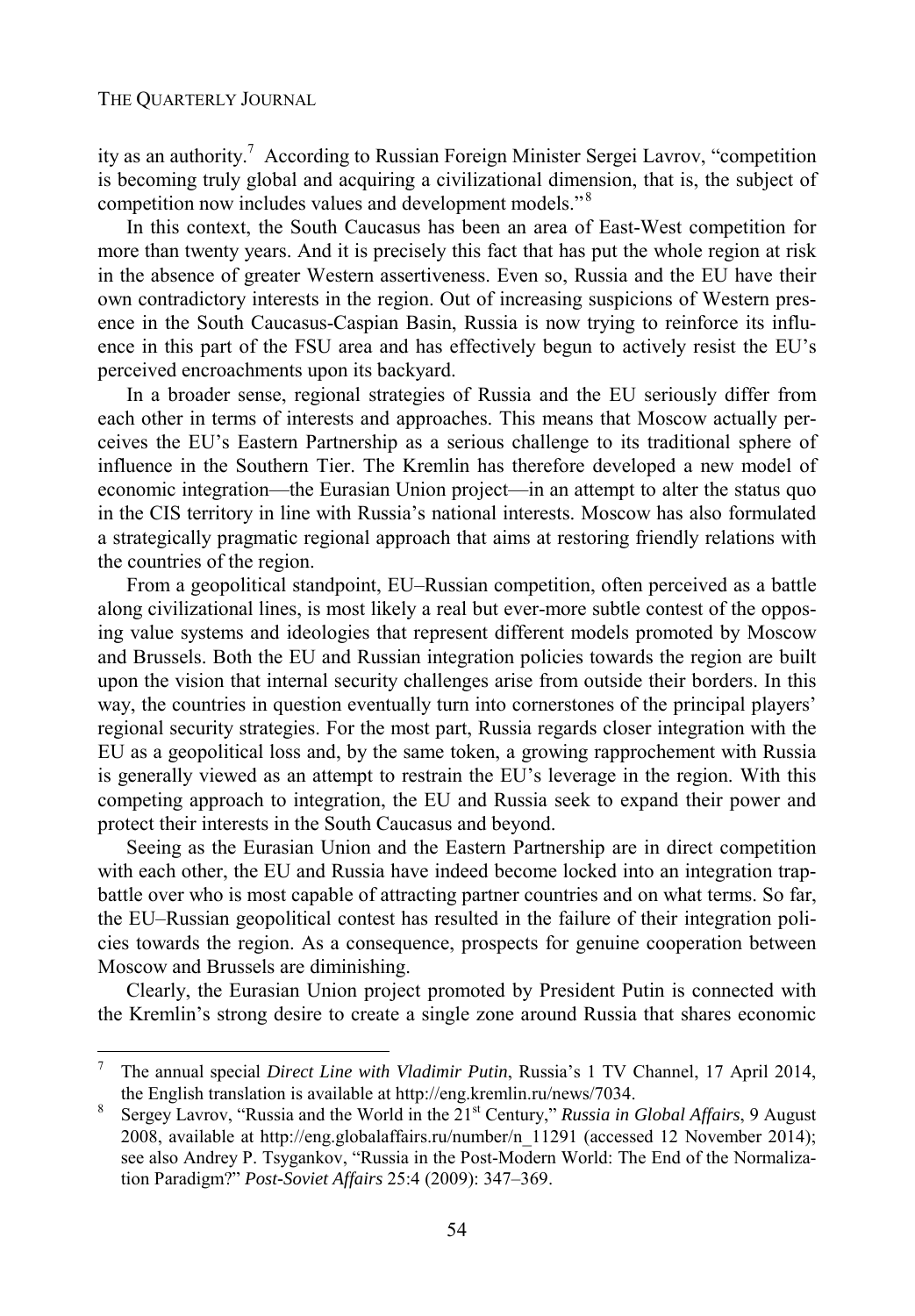and security agreements. Moscow's sole goal is to secure Russia's privileged sphere of influence in the CIS territory. Given the impact of the unresolved conflicts on future developments in the South Caucasus, Moscow could make a concerted effort to exploit internal fault lines in order to serve as a major arbitrator in the peace process and to pursue its objectives using military force. To be sure, Russia's geopolitical interests challenge the EU's integration policies as this process creates dividing lines and could have broader geostrategic implications for Western democracies.

Internationally, the Kremlin advocates a philosophy suggesting that the EU should accept Russian-style *Realpolitik* and respect the Moscow-established rules of the game for the FSU area. The Kremlin has thus far taken what the British researcher, Roy Allison, calls a "protective integration" approach towards the former-Soviet countries of Eurasia.<sup>9</sup> In addition to promoting strategic initiatives within the format of the Customs Union, the Collective Security Treaty Organization and the Shanghai Cooperation Organization, President Putin's Eurasian Union project is the newest, thoroughly thought-out plan and actual passionate manifestation of the protective integration logic.

Recognizing the region's geopolitical importance to European security, the EU, in turn, frequently talks about democracy when thinking of geopolitics.<sup>10</sup> By doing so, the EU and the U.S. unwittingly help President Putin fulfill his CIS strategy. Brussels and Washington have not coordinated with each other to craft achievable policy goals, while Moscow moves closer to creating its own Eurasian security alliance that can compete with the EU and NATO.<sup>11</sup>

All in all, both the EU and Russia try to bring the neighbor countries into their orbits, however the policies and means used by Brussels and Moscow to achieve this goal differ greatly. Such a complex reality highlights the existence of the two competing approaches to the reshaping of the region, which prolongs the cycle of instability but does not resolve security problems that could potentially spill over into Russia and the EU over time.

### **Russia's Strategic Goals and Interests**

As the Kremlin strategists examine the real power situation in the international arena, the significance of the CIS or the so-called "near abroad" becomes abundantly clear to the Russian Federation. Moscow knows that the security of Russia is inextricably linked to political and economic developments in the CIS countries. In order to emerge as a great power, Russia concentrates on expanding strategic ties with the FSU neighbors.

<sup>-&</sup>lt;br>9 Roy Allison, "Virtual Regionalism and Protective Integration in Central Asia," in *Eurasian Perspectives: In Search of Alternatives*, ed. Anita Sengupta and Suchandana Chatterjee (Kol-

kata: Shipra Publications, 2010), 29–48.<br><sup>10</sup> Kristi Raik, "Talking Democracy, Thinking Geopolitics: The EU's Eastern Partnership Policy Faces Difficult Choices," *FIIA Comment* 11 (Finnish Institute of International Affairs, 2011),

<sup>1. 11</sup> Elkhan Nuriyev, "How the West Helps Putin Fulfill His CIS Strategy," *The Moscow Times*, 6 April 2014, available at http://www.themoscowtimes.com/opinion/article/how-the-west-helpsputin-fulfill-his-cis-strategy/497604.html.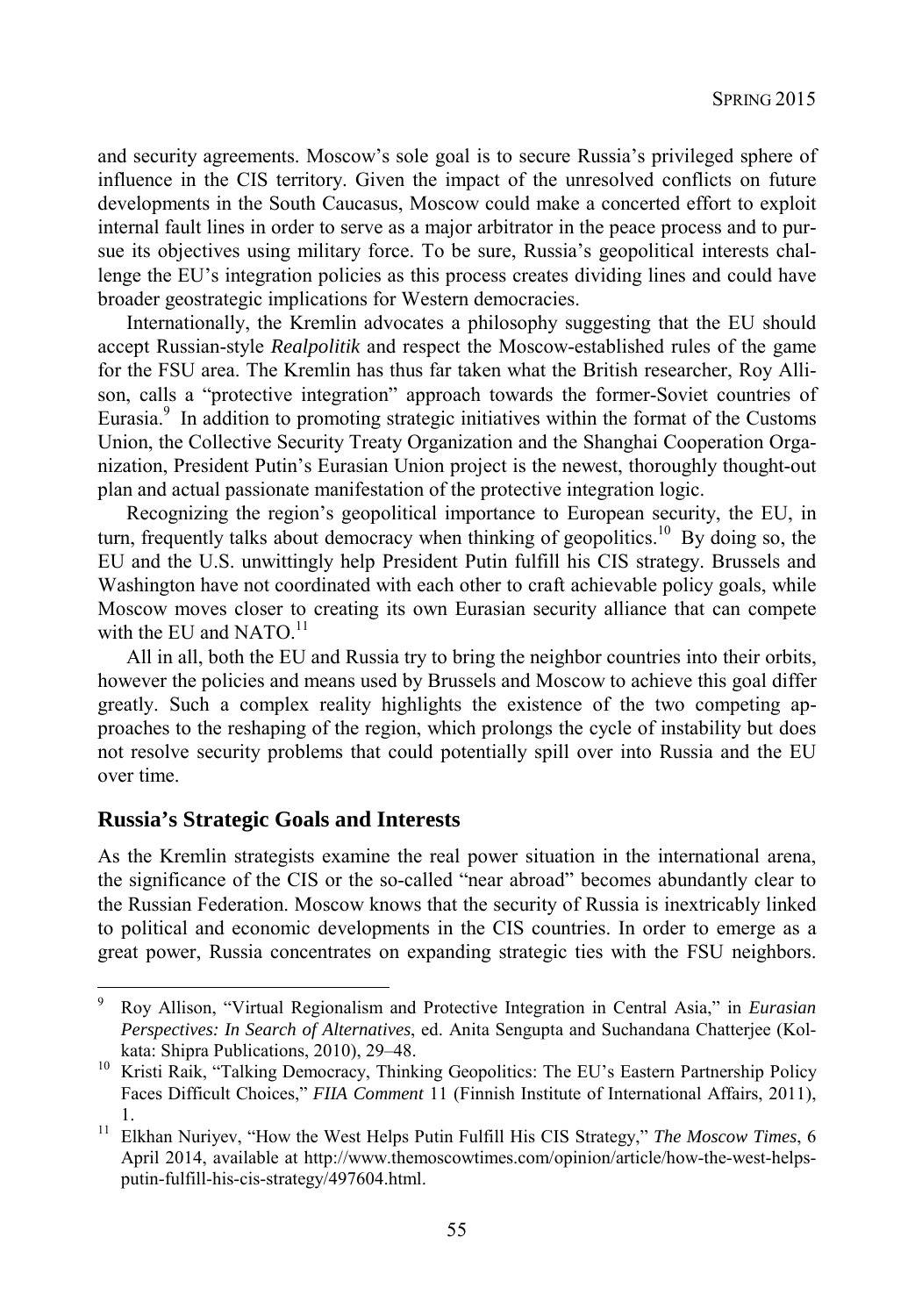l

For that reason, the Kremlin's concept of geopolitical standing suggests Russia's special relationships with near abroad countries, whether their political systems are similar or different and whether they share geopolitical interests and problems or have none in  $common<sup>12</sup>$ 

Therefore the South Caucasus is the region of prime national interest to Russia. Russia has essential economic and security interests that are vital to Moscow, from the South Caucasus to the Caspian Sea and Central Asia. To be sure, Russia cannot simply shirk engagement in this area. As the August 2008 Russian-Georgian war vividly illustrated, and as the Nagorno-Karabakh peace process shows us today, Russian influence and engagement grow stronger. The Kremlin insists that the ex-Soviet republics not only retain but also strengthen security arrangements with Moscow. The main purpose of these arrangements is to make sure that the FSU states do not develop closer security relations with the EU, NATO and Western democracies.

Even a brief analysis of how Russia is responding to the changing strategic environment in its immediate region shows how threatened Moscow feels. In essence, Russian policymakers believe that the current wave of globalization and the process of westernization represent an obvious threat to Russia's national security.<sup>13</sup> The very fact that the Western policies are backing economic goals pertaining to the Caspian region has already brought the EU into conflict with Russia's strategic interests. Added to this rivalry, the issues of pipeline routes, foreign policy tradeoffs and regional security tend to involve intense competition over who receives how much gas. Besides, with Russian military and political assertiveness growing in the South Caucasus and beyond, the Kremlin authorities seek to strengthen Russia's military potential through increases to the defense budget in the coming years.<sup>14</sup> Likewise, there is much talk about the need to protect the country's frontiers and turn them into an impenetrable barrier against wouldbe adversaries of the Russian state.

Russia is certainly a powerful neighbor with genuine security concerns in the region and will remain so in the future. It is no surprise that the Kremlin wishes to restore the former Soviet Union with a new outlook that would not only gratify Russia's interests, but also those of the entire CIS area. As one Moscow-based policy analyst points out, it

 $12$  For a more detailed analysis of Russia's growing engagement in the post-Soviet territory, see Elkhan Nuriyev, "Motives and Incentives for Engagement – the Russian Perspective of a Eurasian Union," in *Building Confidence in the South Caucasus: Strengthening the EU's and NATO's Soft Security Initiatives*, ed. Ernst M. Felberbauer and Frédéric Labarre (Vienna: National Defense Academy, 2013), 59–68. 13 For more details on this issue, see Bertil Nygren, *The Rebuilding of Greater Russia: Putin's* 

*Foreign Policy towards the CIS Countries* (London and New York: Routledge, 2008); see also James Greene, "Russian Responses to NATO and EU Enlargement and Outreach," Chatham House Briefing Paper, June 2012, available at http://www.chathamhouse.org/sites/files/ chathamhouse/public/Research/Russia and Eurasia/ 0612bp\_greene.pdf. 14 Vladimir Putin, "Being Strong: National Security Guarantees for Russia," *The Huffington* 

*Post*, 22 February 2012. A longer version of this op-ed appeared in the Russian newspaper *Rossiiskaya Gazeta* on 20 February 2012*.*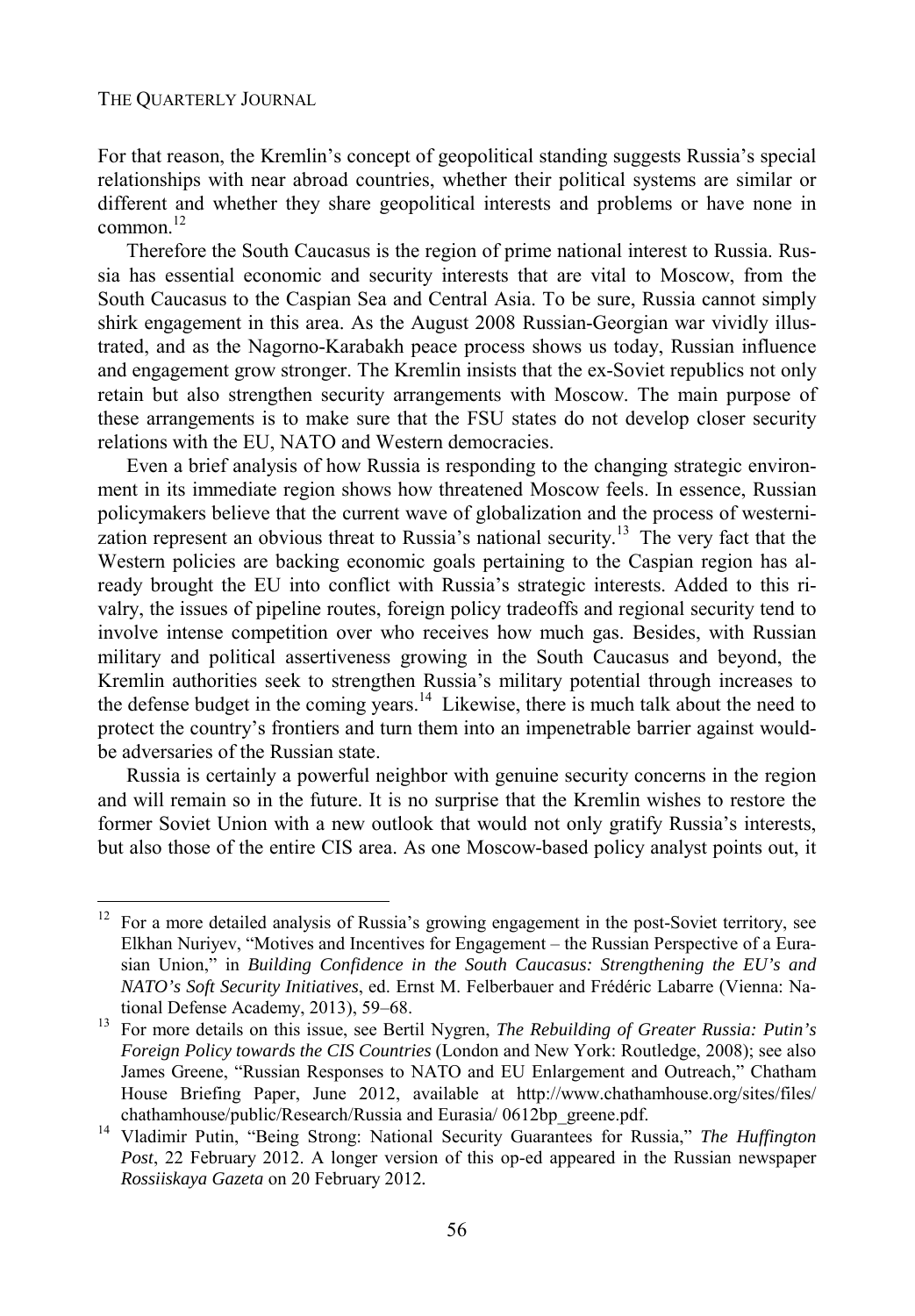is not imperial ambition that lies at the heart of this policy, but rather Russia's security needs, whereby the Russian policymaking process is defined by the best way to maintain security.<sup>15</sup> This regional perspective best illustrates Russia's broad interests, of which President Putin's Eurasian Union is but one important part. Moscow makes decisions that advance the Russian agenda of geopolitical influence and economic cooperation. Strengthening security ties with the South Caucasus countries is a prerequisite for Russia's continued success in the twenty-first century. The Kremlin circles believe that now is not the time to be timid; now is the time for Russia to affirm its leadership and take steps in order to protect Russia's national interest in the region.<sup>16</sup>

However, the Kremlin strategists also understand that Russia needs to enhance its attractiveness as a center of integration and to demonstrate its potential for long-term stability at any cost. It remains to be seen, however, as to whether Russia's economic modernization will be implemented successfully and to what extent the country's internal reforms can boost the Eurasian Union's attractiveness for the South Caucasus nations. Thus, the next few years will prove decisive in the struggle to reshape the FSU area and integrate the CIS countries into the Eurasian Union.

#### **Shortcomings and Weaknesses of EU Policy**

Since the mid-1990s, the EU has increased its political and economic engagement with the countries of the South Caucasus. The politicization of EU actions actually started with the conclusion of Partnership and Cooperation Agreements with Armenia, Azerbaijan and Georgia in June 1999 in Luxembourg. Although the signing of the accords was formally seen as a qualitative breakthrough in EU relations with the South Caucasus, the actual role and impact of the EU remained insignificant. Just then, the EU also began to express its interest in developing commercial energy projects in the Caspian Basin, depending on regional security and the diversification of sources. The EU Member States recognized the geopolitical importance of the South Caucasus, thus viewing Azerbaijan, Georgia and Armenia as a strategic corridor linking southern Europe with Central Asia.

Likewise, the EU acknowledged the rich potential of the Caspian hydrocarbon resources and realized that oil and gas development projects could help secure and stabilize world energy supplies in the future. In fact, the EU has intensified relationships with the South Caucasus countries to access the Caspian Sea's energy deposits and decrease Europe's dependence on Russian energy imports. In so doing, the EU has concluded agreements on transnational projects that will provide the flow of substantial energy supplies from Azerbaijan and the Caspian Sea region to the EU.

Nevertheless, rapid improvements in EU–South Caucasus relations made in 2004 and 2009 were spurred by a series of new political breakthroughs such as the ENP and

<sup>15</sup> 15 Author's private conversation with a Russian political scientist who requested anonymity, Moscow, 16 October 2009.<br><sup>16</sup> Author's private conversation with a senior Russian official who requested anonymity, Mos-

cow, 17 October 2009.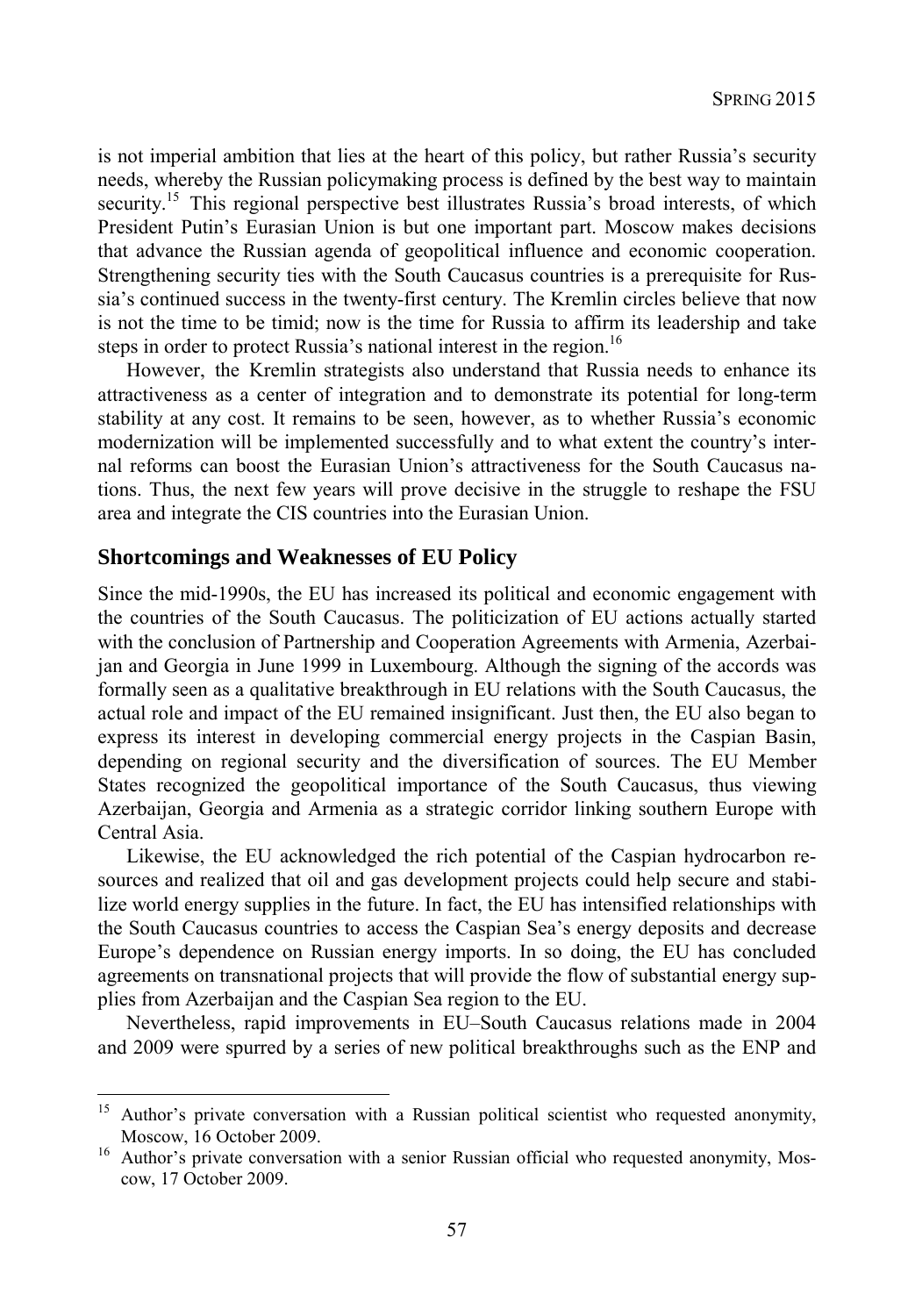l

the Eastern Partnership initiative. Indeed, the EU strategy in the South Caucasus underwent an overall transformation from enlargement to regionalization. As such, the Eastern Partnership, designed to provide greater impetus for the EU's relations with the partner countries, was generally seen as a continuation of the ENP and was also meant to genuinely improve the EU's integration policies. However, from the very beginning the EU's engagement with the South Caucasus under the ENP was frequently criticized both in academic and political circles. Besides, since its adoption the Eastern Partnership has been called into question for being ineffective. Above all, the critics have argued that the EU lacks the ability to offer its eastern partners the full benefits of freedom, interaction and cooperation.<sup>17</sup>

Meanwhile, it is worth pointing to two major factors that have influenced the Eastern Partnership's policy expectations in the EU's eastern periphery. First, right from the outset the Eastern Partnership required strong support from the EU Member States that are still playing a key role in the formation of European policy towards the South Caucasus. While some of EU Member States have failed to take an active role, others simply lack strong vision when it comes to policy towards the EU's eastern countries. As a consequence, polarization within the EU between those that prefer to pursue a "Russia-first" policy and those that see it as the serious obstacle to the formation of an effective strategy towards the eastern neighborhood has actually impeded a reorientation of the EU's integration policy in the South Caucasus.

Second, the expectations of the partner countries regarding the Eastern Partnership differ not only from that of the EU Member States, but also from each other's. They do not share the same situations, resources or weaknesses. For that reason, the EU has sought to find appropriate ways of responding to the heterogeneity of the eastern partner nations, which are characterized by different degrees of interest in EU integration. Due to its new instruments, such as action plans and association agreements, the Eastern Partnership has certainly developed a new level of strategic cooperation between the EU and South Caucasus, thus adding value to the ENP. The key question raised, however, was whether both the EU and the partner countries would succeed in committing themselves to meeting the Eastern Partnership's policy goals in the years to come.

On the other hand, the EU has used Russian geopolitical assertiveness as a justification to play a greater role in the region on several occasions. The signing of the various action plans and the negotiations on association agreements actually helped advance the EU's political and economic interests in the shared neighborhood. Yet the EU could not act coherently as a single state actor in developing a strategic vision for the South Caucasus. This failure has limited the EU's influence and enabled Russia to increase its leverage over the partner countries. Besides, Russia's strong military presence in the conflict-torn areas has complicated the EU's strategic thinking on the South Caucasus. In recent years, EU strategy towards the region has therefore been dominated mainly by considerations of how European policies will affect the EU-Russian relations.

<sup>&</sup>lt;sup>17</sup> George Christou, "European Union Security Logics to the East: the European Neighborhood Policy and the Eastern Partnership," *European Security* 19:3 (2010): 413–430.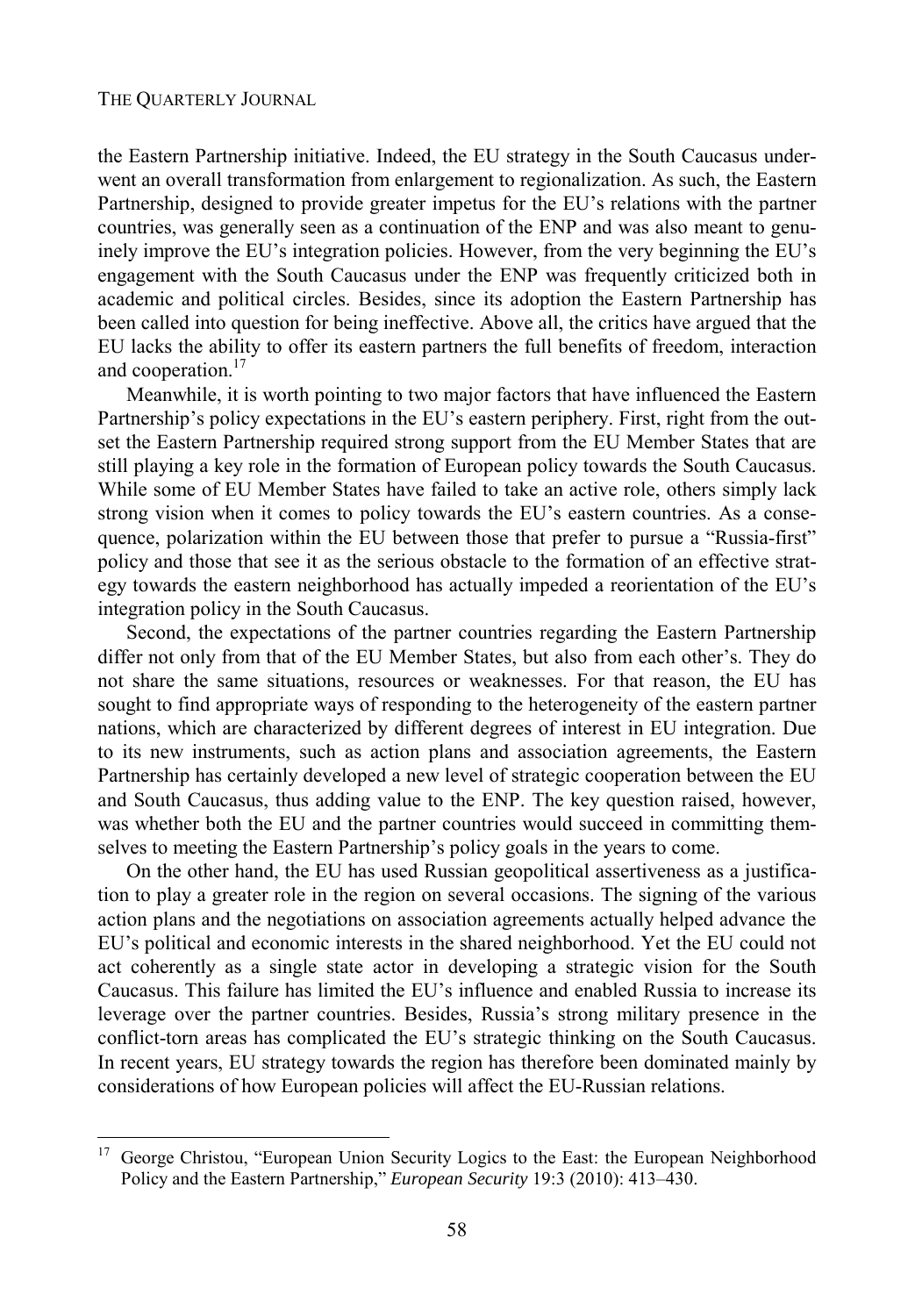In addition, none of the EU Member States that are engaged in the regional geopolitics at a high level are able to independently exert significant influence on the neighborhood countries. If these Western European democracies would act in concert, the EU could probably be one of the major players in the South Caucasus and could even become the most influential power in the middle to long-term. However, the incapability of the European powers to shape a common and well-integrated policy for the South Caucasus has prevented them from reaching their full potential. The EU's political ineptitude has helped Russia's skillful diplomacy to consolidate its geopolitical standing in the region; the vacuum left by Brussels was immediately filled by Moscow.

Even though the South Caucasus is on the periphery of Europe geographically, the processes currently underway are by no means peripheral to European security and stability or to the security interests of the EU Member States. While the FSU countries grapple with their choices in the rapidly changing regional geopolitics, the EU has been slow to make the three countries a focus of its foreign policy. Given the recent deterioration of the regional security environment, the EU has mostly preferred to hold back and take a wait-and-see approach. The EU Member States have thus far lacked solidarity and the ability to defend their rights, their interests and their values. This means that Brussels is reluctant to stand up to Russia both geopolitically and geo-economically.

Still, one should acknowledge the vital role the EU has played in building up economic and political relations with the states of the South Caucasus. The EU has sought to engage more strategically in cooperation with the three nations, mostly with a view to their deeper integration with the European community. By doing so, the EU has contributed towards bringing these states closer to a wider EU-centered order of democracy, integration and prosperity. The EU has, however, declined to be a relevant security actor since Brussels primarily seeks to defuse tensions with Moscow, which has always been suspicious of the western encroachments. As a result, the EU and Russia have been unprepared to play a sort of geopolitical zero-sum game, in which one side loses what other wins. This has ultimately harmed the interests of the South Caucasus neighbors more than it has helped them.

### **Understanding the Choices of the Partner Countries**

Despite many shared problems, the three countries of the South Caucasus are developing differently and pursuing separate political agendas. Although it is not yet clear whether they will be successful in developing democratic polities in the near future, the Eastern Partnership represents an important means of drawing attention to the eastern neighbors and offers more cooperation and political support in return for genuinely transformational reforms. As such, the Eastern Partnership's success hinges on whether the partner countries are willing to make greater use of regional cooperation in order to become closer to EU norms and standards.

However, the lack of conflict settlement and the absence of peace bring considerable risk of instability to the EU's borders. While the EU tries to promote stability, democracy and prosperity in the South Caucasus, different security perceptions of the eastern neighbors continue to be key obstacles in forging closer relations with the EU and with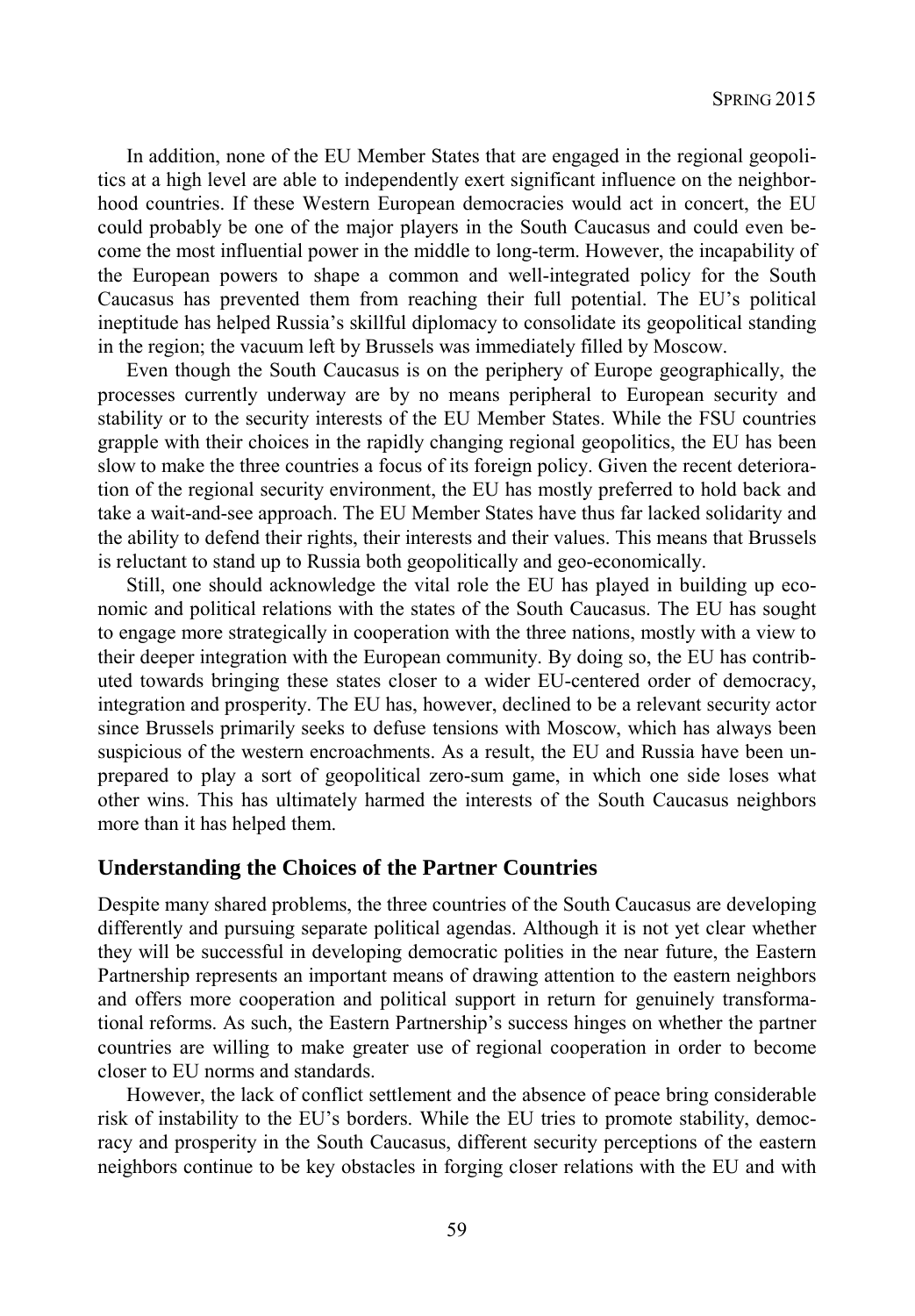each other in the interest of a stable reshaping on the region. The three countries' varying orientations make economic cooperation less straightforward and undermine regional integration, negatively affecting the relations of the EU with its eastern neighbors. While small countries seek greater stability, their national security concerns differ greatly from one another.

Evidently, regional security issues plague the South Caucasus. Russia's military presence in Abkhazia and South Ossetia is perceived in Tbilisi as the most serious threat to Georgia's national sovereignty. The continuing military standoff around Nagorno-Karabakh is challenging the national security of both Armenia and Azerbaijan, especially because Moscow plays both sides, maintaining a military base in Yerevan but also selling Baku billions of dollars worth of weapons. Under such complex circumstances, Russia has pressured the leaderships of the three countries to join the Eurasian Union as Moscow is gravely concerned about their strong alignment with the EU. Indeed, economics and politics in these states are in many ways determined by their relationship to Russia and vice versa. This means that the Russian factor remains considerable in the foreign policy strategies of the FSU nations. As a consequence, they see constant cooperation with Russia as the best solution, though they also develop relations with the EU both bilaterally and multilaterally.

Even so, the South Caucasus countries face increased vulnerability due to disputes in strategic relations between the EU and Russia as well as geopolitical tensions in greater world affairs. Local decision makers seem to understand that neither Russia nor the EU has a real desire to pursue cooperative policies towards the shared neighborhood. There came a difficult time for the leaders when they realized that Russia and the EU had chosen competition over cooperation in the South Caucasus-Caspian Basin. At the decisive moment, each of them announced their respective choices.

Clearly, Armenia withdrew from its negotiations with the EU, turning towards Russia instead. This was a predictable move from the outset because Yerevan has long been seen as Moscow's traditional ally and has always fully relied on Russian military and security assistance. In turn, Azerbaijan's non-membership in the World Trade Organization makes the country ineligible for the Deep and Comprehensive Free Trade Agreement. Baku has remained reluctant in terms of stepping onto the integration path with the EU and instead focused on the issue of visas. However, Azerbaijan's choice is likely to continue with a perilous balancing act that allows Baku to stay away from the Eurasian Union and manipulate EU energy interests in the region. Finally Georgia, the only country with a pro-EU government, has long strived to meet EU criteria. Tbilisi first initialed the Association Agreement during the Vilnius Eastern Partnership summit in November 2013 and formally signed it along with a far-reaching trade partnership deal in Brussels on 27 June 2014. Yet Georgia's Russian dream remains unfulfilled, despite Tbilisi's eagerness to mend relations with the large neighbor in the region. The EU looks unconcerned about Georgia's new Russian course, which means that Tbilisi's policy rethink has most likely been approved by Brussels.

Consequently, these different choices mean the three eastern partners are much more diverse in terms of their geopolitical ambitions to expand relations with the EU. Presu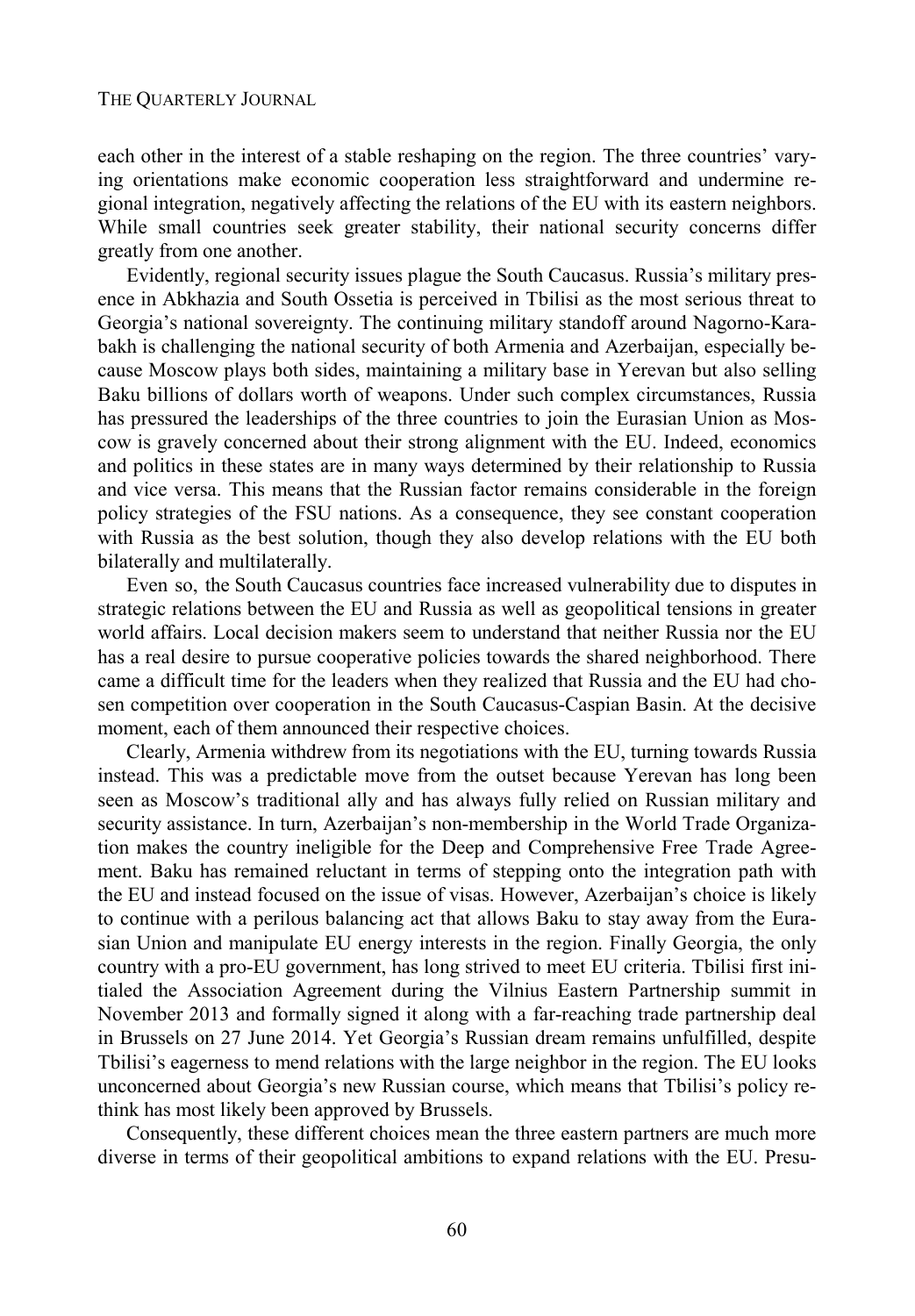mably, the EU's integration strategies simply do not work without clear membership prospects for the eastern neighbors. Brussels should find new ways of devising a more realistic, coherent and articulated policy so as to better fit into the modern geopolitical motivations of the South Caucasus. The Ukraine crisis has broken the status quo in the eastern neighborhood and the repercussions are now rapidly unfolding. Therefore, the next chapter of the FSU states is still being written and there is much work to do before long-term stability and lasting peace become firmly rooted in the South Caucasus.

### **The Way Forward: Cooperation Trumps Confrontation**

Given the continuing EU-Russian rivalry over alternative energy projects, no one can accurately predict the outcome of the zero-sum game in the South Caucasus-Caspian Basin. Much will depend on the evolution of Russia and the ultimate direction the countries of the South Caucasus and other FSU states will choose. However, the process of reshaping a region can take on different forms and there are two main scenarios for the future.

The most likely scenario is increased competition for resources and influence in the region, which currently seems inevitable because EU Member States are striving to reduce their deep dependency on Russian gas. Intense geopolitical contest will negatively affect EU-Russian energy relations and could lead to significantly greater distance between Brussels and Moscow. For the South Caucasus countries, this scenario means that they will increasingly be caught in between Russia and the EU, trying to find a way to meet both sets of needs and to avoid being a battle ground for Moscow and Brussels. It is clear that Russia and the EU are now fighting the regional security issues instead of deciding them.

Nevertheless, there may also be a cooperation scenario, albeit less realistic at the moment. This could still come to pass if Moscow and Brussels demonstrate the political will to engage in better dialogue. Economic incentives, trade interests and joint responses to new security challenges could push both sides to think strategically and settle the two integration schemes in their shared neighborhood. Without a doubt, reconciliation would not be a simple process. It would take a long time and is essential not only to Russia and the EU, but also to the future of the FSU countries and the rest of the world. In order to better coordinate their integration policies, Russia and the EU need to actively develop an economic and political basis for reconciliation through constructive interaction between the Eurasian Union and the EU.

The economic component could be the EU's greater interest to commence a dialogue on a free-trade zone with the Eurasian Union.<sup>18</sup> Such a special, free economic zone

l

<sup>18</sup> Establishing a free-trade zone with the EU is fully compatible with the existing status of relations between Russia and other post-Soviet states currently governed by a CIS free trade area. According to the CIS Free Trade Area Treaty, "the current agreement shall not prevent the Parties from participating in customs unions, other free trade or cross-border trade agreements, provided they comply with WTO rules" (author's translation from Russian). See Article 18.1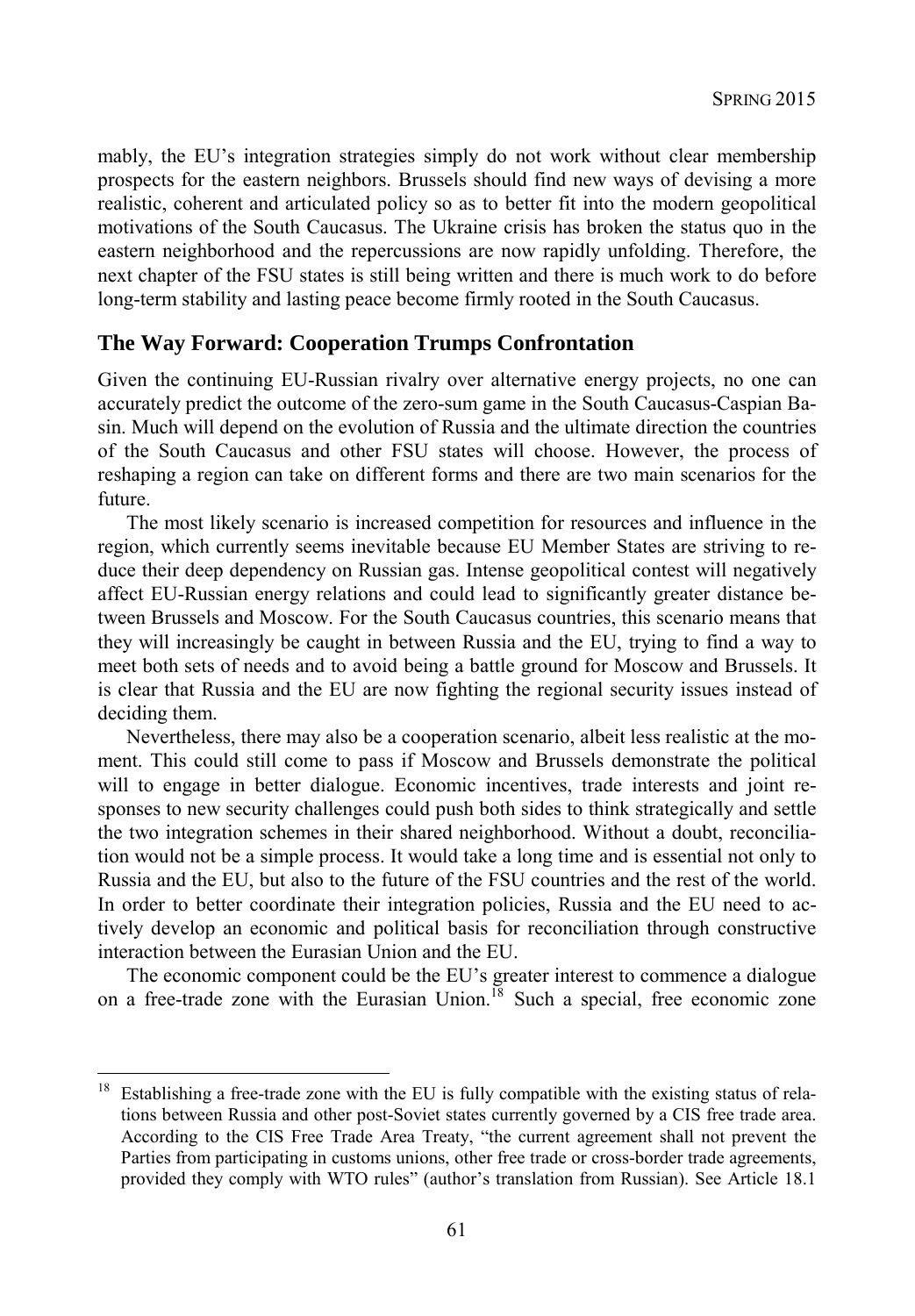would certainly not resolve the regional security problems, but it could induce Russia and the EU to pursue cooperative engagement in the South Caucasus and strengthen economic integration with the partner countries.

At the same time, the EU needs to formulate an integrated energy policy on the basis of a new comprehensive vision. Creating a kind of new format of multilateral dialogue between the EU and the five Caspian littoral states (Russia, Iran, Azerbaijan, Kazakhstan and Turkmenistan) would probably make it possible to find common ground and to remove differences on important strategic issues in relation to constructing a pipeline across the bottom of the Caspian Sea.<sup>19</sup> Hence, the establishment of an EU-Caspian multilateral energy framework, in which Russia's participation is key, could be a starting point for decreasing competition over resources in the South Caucasus, Central Asia and the Caspian Sea region.

On the other hand, the political component of reconciliation between Russia and the EU could be developed through a new model for cooperative security. It is extremely important that Russia and the western powers understand that the Europe of the twentyfirst century should be free of both new and old dividing lines. Forging a more efficient overarching cooperative security model based on relations of genuine and profound partnership is a concrete means of reaching that goal. Moscow and Brussels should explore new complementary forms for managing regional crises. This would strengthen their relationship much beyond where it is today and help them take fairly bold action to rectify the current security situation in the South Caucasus. Much has to do with consolidating the diplomacy of the OSCE Minsk Group even further by giving it a stronger political element. This could be accomplished by merging the OSCE Minsk Group and the EU. Whatever happens in the near future, the challenge of devising a coherent strategy focusing on an integrated, coordinated approach that recognizes the shared interests of Russia, the EU and the South Caucasus countries still remains unresolved.

## **Conclusion**

l

Evidently, Russia and the EU's security cannot be guaranteed as long as both remain isolated from each other. Statesmen in Moscow and Brussels do not need to relearn the painful lesson that isolationism is a road to disaster. Although the voices of division remain strong, the new environment in which Russia and the EU find themselves harbors a variety of security challenges. Nevertheless, those challenges may indeed be transformed into opportunities if Russia and the EU can opt for responsible and decisive action.

The EU, Russia and the South Caucasus are entering into a period that is likely to bring even greater change than they have seen in the past twenty years. There are urgent

of the CIS Free Trade Area Treaty, available in Russian at http://www.e-cis.info/page.php? id=20062.<br>See Elkhan Nuriyev's comments as reported in the media, "Geopolitical Risks Make TAPI

Project Practically Impossible," *Trend News Agency*, 29 October 2014, available at http://en.trend.az/business/economy/2327584.html.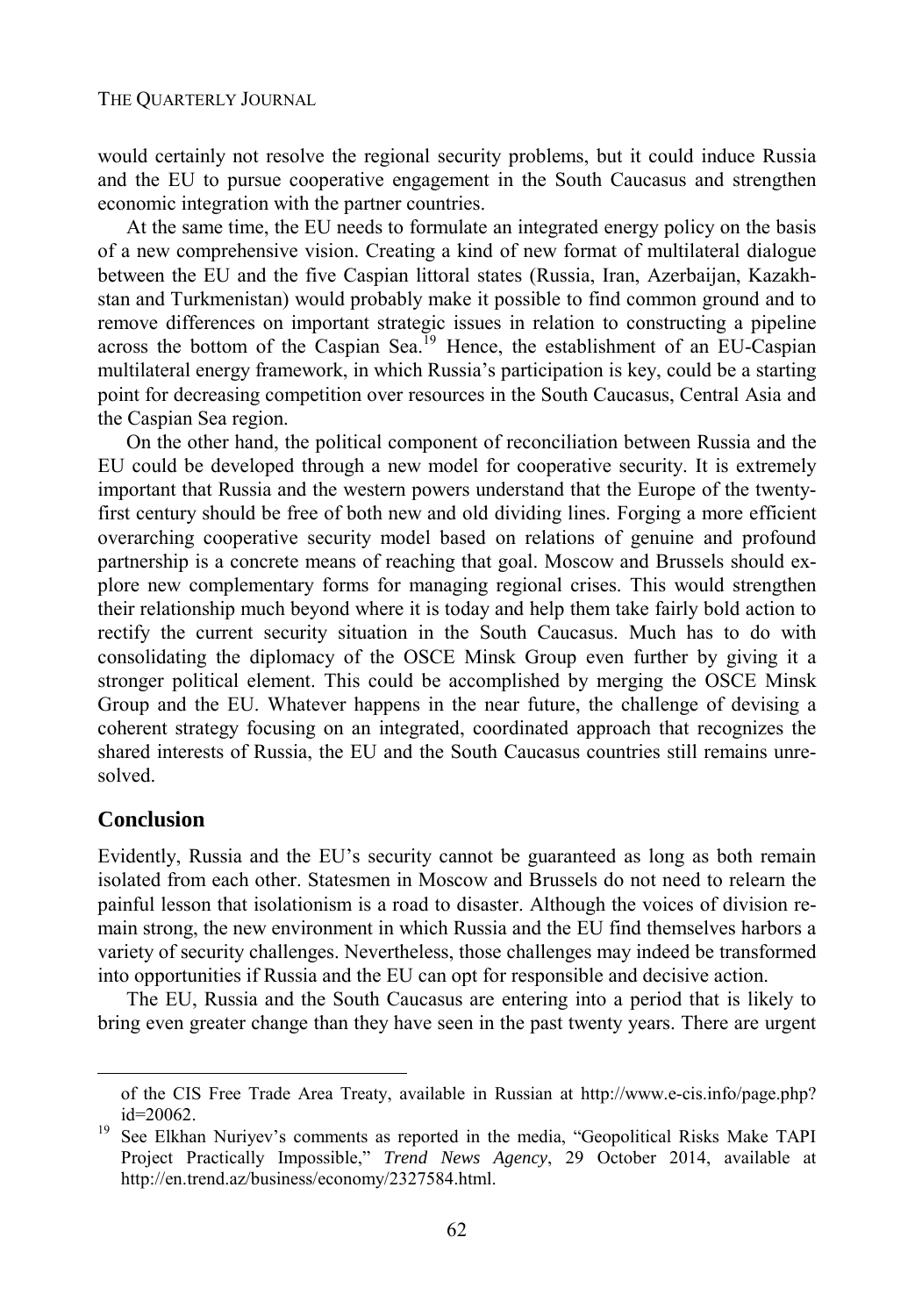demands for innovative models of cooperation for new problems lurking on the horizon. The greatest challenge Russia and the EU should encounter in their shared neighborhood would be designing and implementing a concrete peace plan for the South Caucasus. Solving the problem of reshaping the region requires sustained commitment on the part of both Russian and European leaders.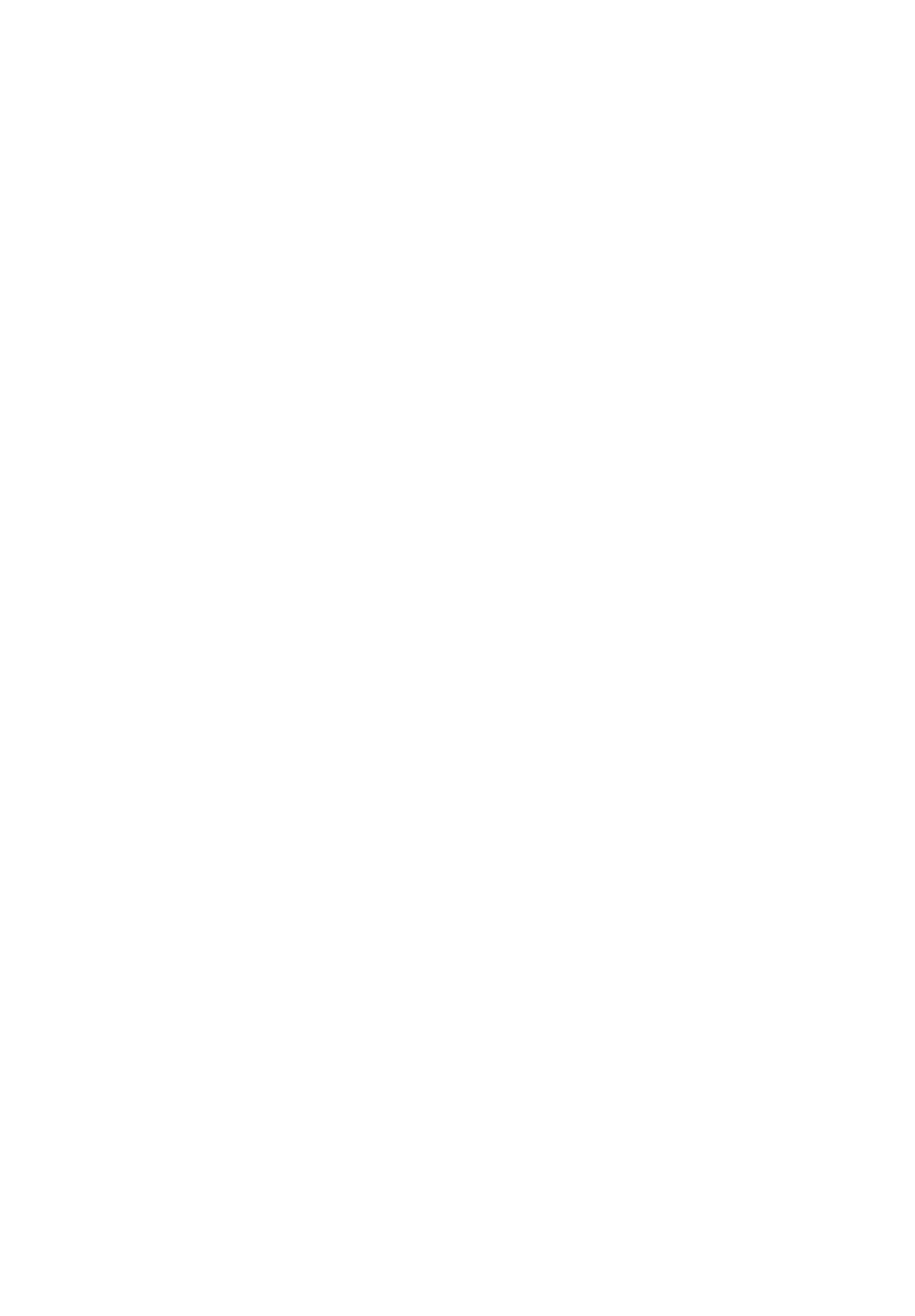# **Sailing the South Caucasus through Troubled Waters towards Regional Integration**

*George Vlad Niculescu* \*

l

Just like other parts of Eurasia,<sup>1</sup> the South Caucasus is facing a new breed of East-West geopolitical competition interwoven with three evolving challenges:  $2$  1) a growing ideological gap between Russia and the West; 2) the chronic persistence of protracted conflicts; 3) the dilemma of the post-Soviet states: European vs. Eurasian integration.

More specifically, the South Caucasus geopolitical landscape is shaped by:

- 1. Geopolitical competition between Russia and the West in the wake of the ongoing Ukrainian crisis, which effectively brought the era of European cooperative security to an end.
- 2. Growing Russian regional assertiveness, whereby the Eurasian Economic Union (EEU) is increasingly used as a vehicle to counter strides towards European integration, while OSCE-led conflict resolution is manipulated to create geopolitical leverage over the regional states.
- 3. A tacit Russian-Turkish partnership of convenience, basically motivated by both parties' focus on different fronts: Russia is engaged in the geopolitical confrontation with the West over Ukraine, while Turkey has been absorbed by the fluid evolutions in the Middle East (particularly in Syria and Iraq).
- 4. The inability of the EU to exert, or at least claim, a bolder regional role because of its own institutional constraints and lack of appetite for new CSDP missions in the aftermath of the Euro crisis.
- 5. NATO's self-restrained regional role limited to soft security cooperation in the "28+1" format, driven by its refocus on deterrence and defense of the territory of its Eastern members against a resurgent Russia and the fact that the region is less of a strategic priority in the wake of unwinding the ISAF operation in Afghanistan.

Overall, the geopolitical competition between Russia and the West over Ukraine may have a negative impact on the South Caucasus: it may either freeze the current status quo, or it may push it into the whirlwind of instability around Ukraine. Two factors seem decisive for this analysis:

<sup>\*</sup> George Vlad Niculescu is Co-Chair of the Regional Stability in the South Caucasus Study Group and Head of Research of European Geopolitical Forum.<br><sup>1</sup> The term "European" is used becauster to refer to the territory of t

The term "Eurasia" is used hereafter to refer to the territory of the former Soviet Union, bar the Baltic states.

For details see George V. Niculescu, "The Evolving Challenges in Eurasia," Brief Analysis, Center for East European and Asian Studies, 5 March 2013, available at http://www.cseea.ro/ publicatii/view/brief-analysis/the-evolving-challenges-in-eurasia.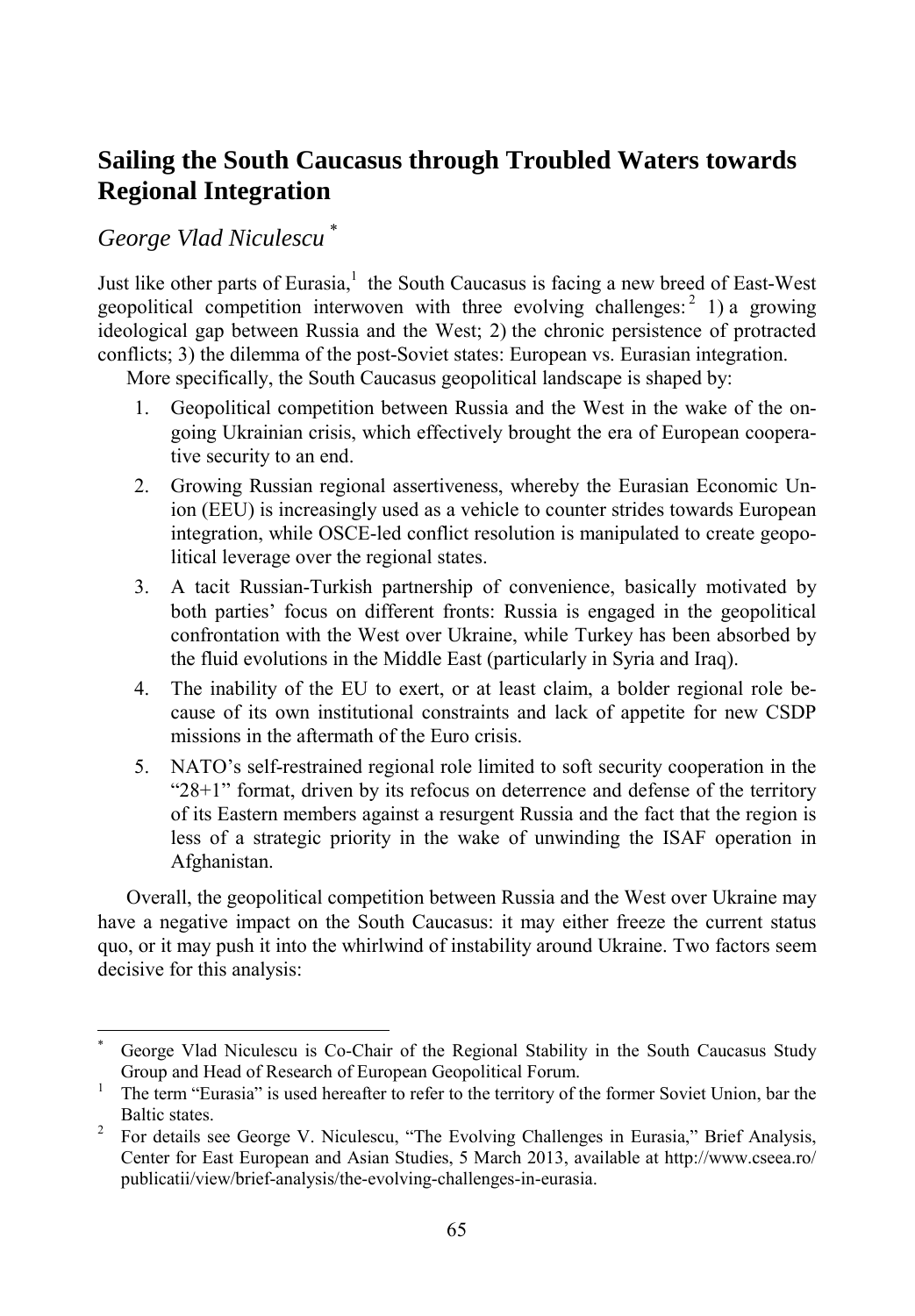- 1. Russian progress in ensuring geopolitical control of Ukraine may rather tend to support the first option. Otherwise, faced with a stalemate in Ukraine, Moscow might have to deal with a strategic dilemma: either expand its confrontation with the West in the South Caucasus or reinforce the status quo to avoid annoying Turkey and prevent it from taking action.
- 2. Turkish tacit acceptance of Russian incursions in Ukraine may also favor the status quo in the South Caucasus, while Ankara's brazen reaction—via NATO or directly—may dramatically raise the risk of instability in the South Caucasus.

Against this complex and deeply worrying regional background, where Russia and Turkey (re)emerge as the dominant regional powers, what strategic policy changes might Western decision makers envisage consolidating their position as a viable South Caucasus player? From a methodological perspective, I address these questions through the lens of the evolving challenges in Eurasia.

## **Unresolved European Security Issues Linger**

The geopolitical competition between Russia and the West became predictable after President Vladimir Putin stated in April 2005: "Above all, we should acknowledge that the collapse of the Soviet Union was a major geopolitical disaster of the century. As for the Russian nation, it became a genuine drama. Tens of millions of our co-citizens and compatriots found themselves outside Russian territory."<sup>3</sup> The seeds of the new confrontation were planted into those words, while alluding to both the goal and the strategy of the new Russian resurgence.

However, this statement came after two rounds of NATO enlargement (1997 and 2004) and after the Big Bang enlargement of the European Union (2004). Moreover, it came after the Rose and Orange revolutions in Georgia and Ukraine, respectively, and brought pro-Western leaders into top state positions seeking NATO and EU membership for their countries. In response, Russia suspended the implementation of the CFE Agreement from 2007, while in the summer of 2008 it fought and won the Five-Day War against Georgia. Afterwards, Moscow recognized Abkhazia and South Ossetia's "independence." The Russian-Georgian War was Russian's reaction to NATO's 2008 Bucharest summit decision to recognize Georgia and Ukraine as aspirants for NATO membership.

Both the suspension of the implementation of the CFE Treaty as well as the recognition of the independence of the Georgian breakaway republics enshrined a very clear geopolitical message from Moscow: Russia was not happy with the current European security arrangements built around the OSCE Decalogue and it no longer felt obliged to fulfill its commitments. In 2009 the Russian president at the time, Dmitry Medvedev,

<sup>&</sup>lt;sup>2</sup><br>3 Vladimir Putin, "Annual Address to the Federal Assembly of the Russian Federation," 25 April 2005, The Kremlin, Moscow, available at http://archive.kremlin.ru/eng/speeches/2005/ 04/25/2031\_type70029type82912\_87086.shtml.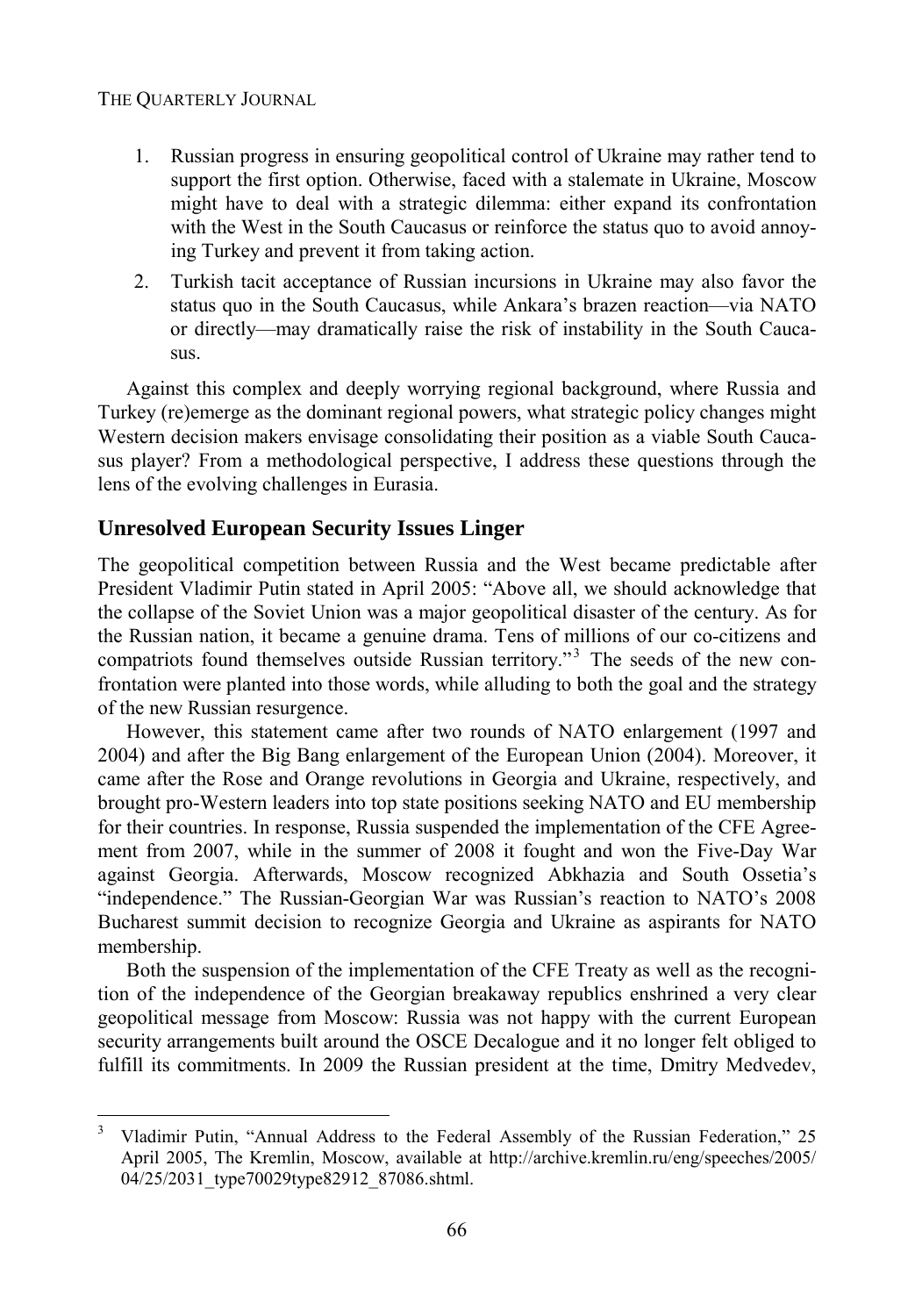came up with a proposal to discuss a new European Security Treaty, allegedly aiming to create a common undivided space in the Euro-Atlantic region to finally do away with the Cold War legacy. To that end, Medvedev suggested formalizing the principle of indivisible security in international law as a legal obligation pursuant to which no nation or international organization operating in the Euro-Atlantic region was entitled to strengthen its own security at the expense of others (nations or organizations). Eventually, the West rejected this Russian proposal as it felt it might have prohibited future enlargements of NATO and the EU.

In that very same year, the EU launched the Eastern Partnership, aiming to create the conditions to accelerate the political association and further economic integration of six partner countries from Eurasia. This EU initiative has been perceived by the Russians firstly as a geopolitical process because of the wide-ranging consequences of what the EU thought was a purely technical, norm-setting process of modernization and, secondly, it was seen as a competitor to the Eurasian integration in the former Soviet space.

In December 2013, after the Vilnius Eastern Partnership summit where former president Yanukovych refused at the last minute to sign an Association Agreement with the EU, the Ukrainian crisis began. Following the Euromaidan protests of pro-Western Ukrainians and the unexpected ousting of Yanukovych by the Ukrainian Rada, Moscow quietly annexed Crimea. It has also stirred up and supported pro-Russian insurgents in Eastern Ukraine to the outright dismay of the West, which responded with waves of economic and political sanctions. At present, the area from Vancouver to Vladivostok has been overtaken by a new East-West geopolitical competition, while *Realpolitik* rather than cooperative security seems to prevail in shaping the future fate of Eurasia.

## **The Ideological Gap between Russia and the West**

l

Over the last few years, many international observers have noted a widening gap between perceptions in the West and in Russia regarding democracy and individual rights and freedoms. Russia and the West seem to have embarked on another ideological competition in many respects similar to that of the Cold War. The difference is that Moscow now supports a sort of a mixture of state-based nationalism and autocratic traditionalism to counter Western support for democracy and individual freedoms across Eurasia. Others bluntly refer to the current dominant Russian ideology as "anti-Americanism."

Not only has Russia gone in the wrong direction in terms of sustaining the values of democracy and individual rights and freedoms, but may also have projected a negative influence beyond its borders:

With Russia setting the tone, Eurasia (consisting of the countries of the former Soviet Union minus the Baltic states) now rivals the Middle East as one of the most repressive areas on the globe. Indeed, Eurasia is in many respects the world's least free sub-region, given the entrenchment of autocrats in most of its 12 countries.<sup>4</sup>

<sup>4</sup> Freedom House, "Freedom in the World 2013: Democratic Breakthroughs in the Balance," available at https://freedomhouse.org/report/freedom-world/freedom-world-2013.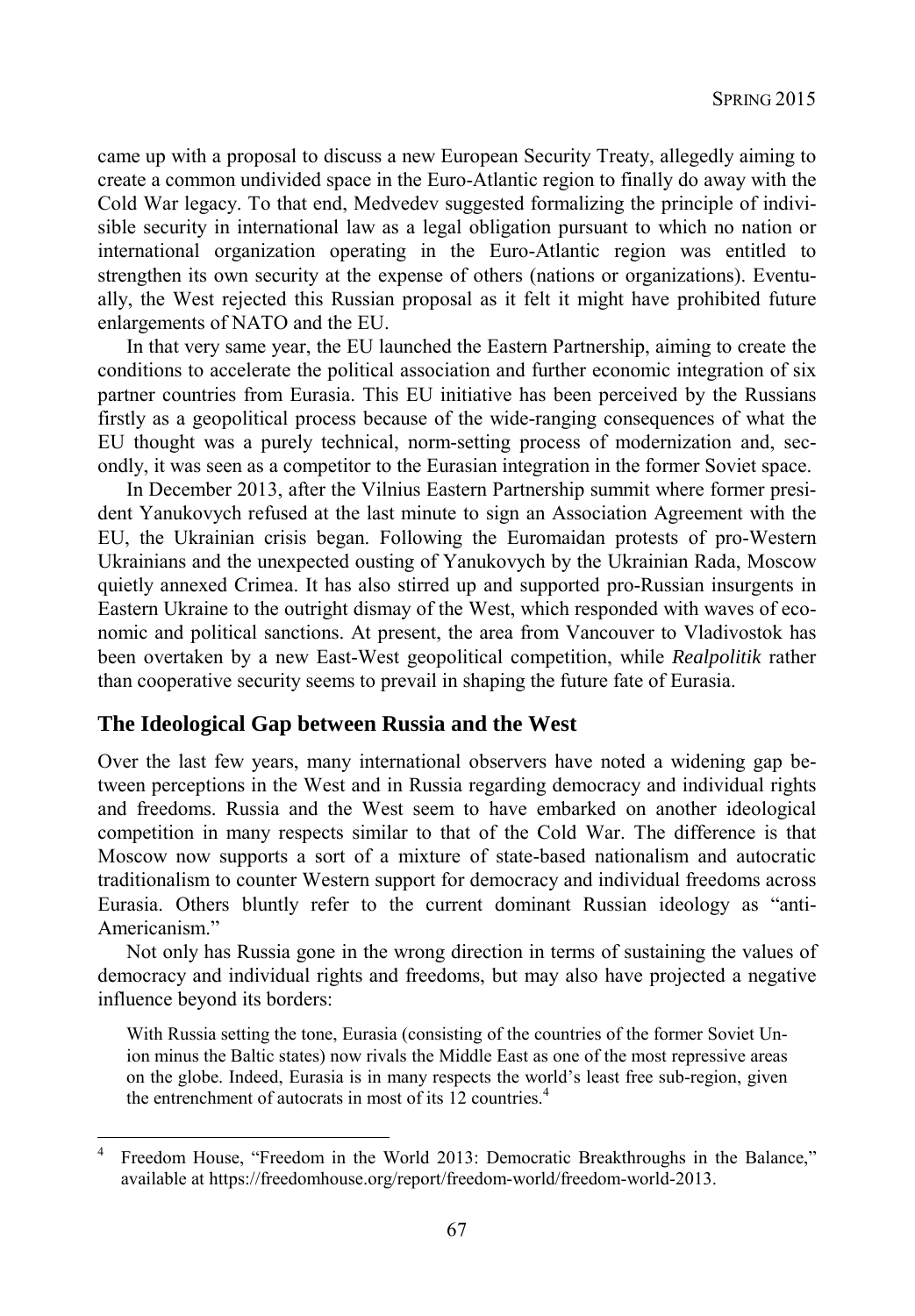The 2013 presidential election in Georgia boasted Eurasia's best rankings on Freedom House's Freedom in the World scale,<sup>5</sup> earning a "Partly Free" status and scoring a 3 for both political and civil rights (on a scale of 7, 1 being the highest score). It was widely regarded as fair and honest, marking a further step toward the consolidation of democracy. Meanwhile, under strong Russian political pressure, Armenia gave up its plans to initial an Association Agreement and a Deep and Comprehensive Free Trade Area (DCFTA) with the EU and decided to join the Eurasian Customs Union instead. It has kept the same "Partly Free" status and scores for political and civil rights from the previous years (5 and 4, respectively). Moreover, Azerbaijan again received a "Not Free" status because of low political rights scores (6 on a scale of 7) and its civil liberties rating, which declined from 5 to 6, due to property rights violations and crackdowns on opposition and civil society in light of the presidential elections.

Under the mildly Islamist Justice and Development Party (AKP), Turkey, like Russia, shares a certain incompatibility with European democratic values. While the early 2000s provided hopes for the supporters of democracy and individual rights and freedoms in Turkey, tightly linked to the strong drive towards Europeanization, recent years have seen a reversal of that trend: "Turkey has experienced marked deterioration on some central pillars supporting a balance of power, such as the media and the judiciary."<sup>6</sup> The Turkish commitment to democratic principles and to European integration has significantly declined among most political forces as well as in the public opinion. Moreover, it has become increasingly clear that Turkish leaders do not consider themselves Western, neither in terms of managing domestic affairs, nor in foreign policy matters. Yet the huge distinction between Moscow and Ankara's attitudes towards the West is that while Moscow pursues conflicting positions against the West almost every time, Ankara proves more pragmatic: in contrast to Russia, Turkey is "a power with which the West can work. [...] [although] whenever Turkey and the West do cooperate, it will be because their interests happen to align rather than as a result of shared values."<sup>7</sup>

The current geopolitical competition between Russia and the West is likely to worsen the state of democracy in the South Caucasus in the years to come. That might be the case, as "Russia's intervention in Ukraine, which amounts to acts of war, openly flaunts the principles on which the post-Cold War order in Europe is based, posing a challenge both to the European Union and the United States. A winner-take-all approach undermines the prospect of establishing functioning liberal democracies around the EU's periphery."<sup>8</sup> Moreover, "as a consequence of placing security and stability high on the

 5 Freedom House, "Freedom in the World 2014," available at www.freedomhouse.org/report/ freedom-world/freedom-world-2014. 6

Diba Nigar Göksel, "Turkey and the EU: What Next?" The German Marshall Fund of the United States, "On Turkey" series, 5 December 2012. 7

Svante Cornell, Gerald Knaus, and Manfred Scheich, *Dealing with a Rising Power: Turkey's Transformation and Its Implications for the EU* (Brussels: Centre for European Studies,  $2012$ ).

Michael Leigh, "A Strategy for Europe's Neighborhood," The German Marshall Fund of the United States, *Europe Program Policy Brief* 1:1 (September 2014).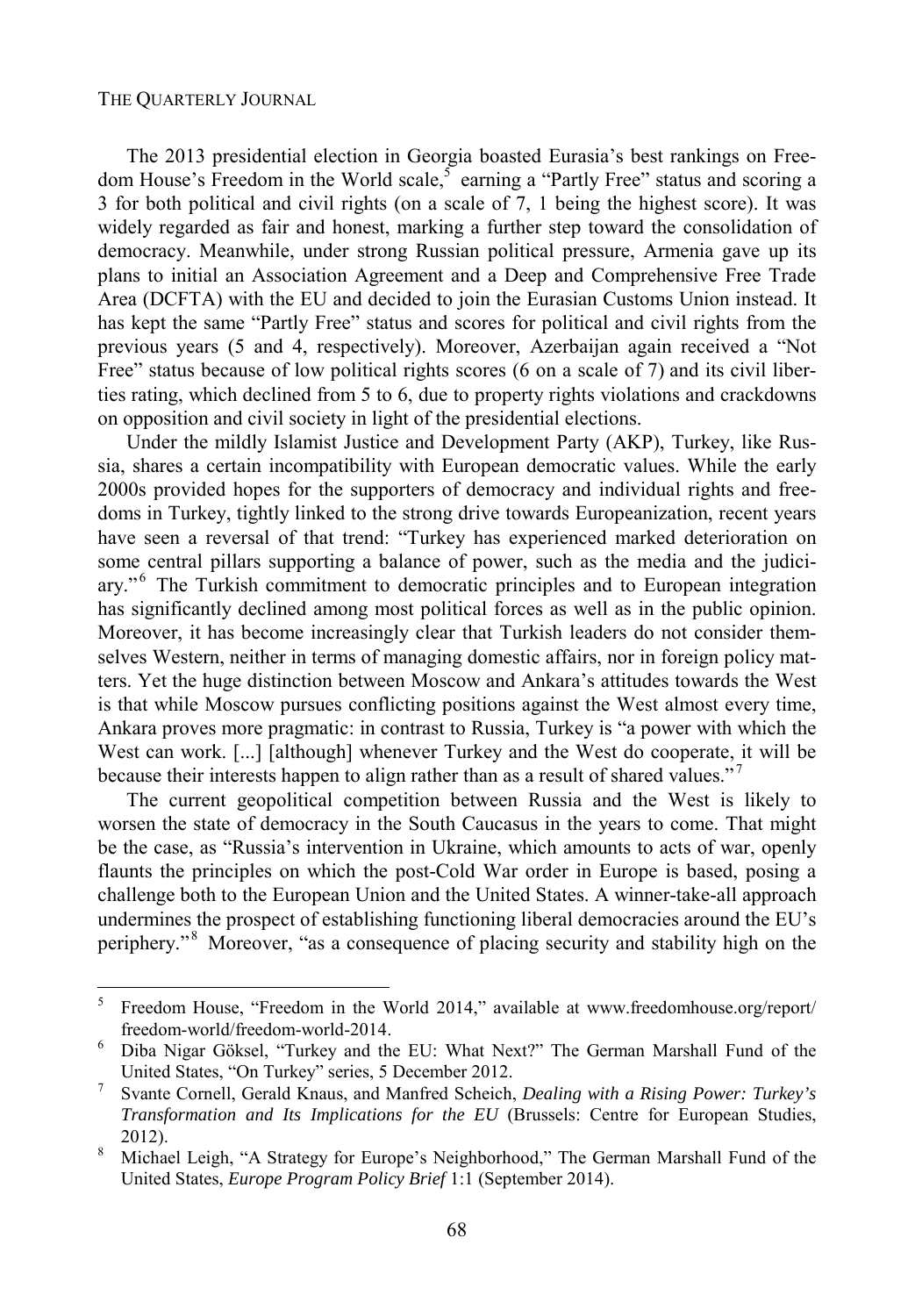agenda of ENP countries, the Ukraine crisis has also pushed democracy and democratization lower on the list of their priorities."<sup>9</sup>

Other factors are also likely to affect democracy in the South Caucasus. For example, the EU's prolonged economic crisis and preoccupation with its own future has dimmed its appeal as a model to many in the East European neighborhood. Other external influences, including intolerant forms of religious activism and extreme nationalism fed by the persistence of protracted regional conflicts, are increasingly shaping the policies of regional states. In addition, the Russian propaganda machine emphasizes "the misgivings" of Western societies and the pains and sacrifices a country needs to make in order to join the West, while "Russia's penetrating, vivid messages are ineffectively counteracted by the boring, vague responses of European and national governments."<sup>10</sup>

Consequently, if it continues with its current policy of unabatedly emphasizing the conditionality of stronger engagement with regional actors from the democracy status, the West risks excluding itself from Eurasia as "the odd boy in town." It is increasingly obvious that, under these circumstances, promoting liberal democratic standards for political rights in the South Caucasus might become a liability for the West, as they would heavily undermine its leverage in shaping regional engagements. To maintain its position in South Caucasian affairs, the West should probably tone down its criticism of the "undemocratic governance systems" and replace it with a pragmatic goal of defending regional economic and security interests. Maintaining a minimal standard for the observation of civil rights may offer a face-saving solution for how to respond to previous commitments. That would also imply seeking new regional arrangements according to common interests, not necessarily based on the acceptance of common values. For example, enhancing the level of engagement with Azerbaijan may be required to consolidate regional governance in the South Caucasus.

A multipolar approach to broader Eurasian geopolitics might also be needed, as the decline of Western influence in the world could weaken the parameters of global stability in the coming years. Promoting the universalism of Western values could possibly further accelerate such negative changes. It is quite likely that sharing democratic values would make it possible to preserve the current Western alliances, while a pragmatic approach to democratic values may attract new allies and break potential anti-Western alliances. The leverage created by sustaining increased regional involvement in Eurasia by Iran, India and China, aside from Russia and Turkey, should be also considered from this perspective.

## **The Resolution of Protracted Conflicts**

The unresolved conflicts in the South Caucasus (in Abkhazia, South Ossetia and Nagorno-Karabakh) are undermining efforts to build up effective regional cooperation and generating regional instability as well as asymmetric security risks. The existing conflict

l

<sup>9</sup> Alina Inayeh, Daniela Schwarzer, and Joerg Forbrig, eds., *Regional Repercussions of the Ukraine Crisis* (Washington D.C.: The German Marshall Fund of the United States, 2014).<br><sup>10</sup> Ibid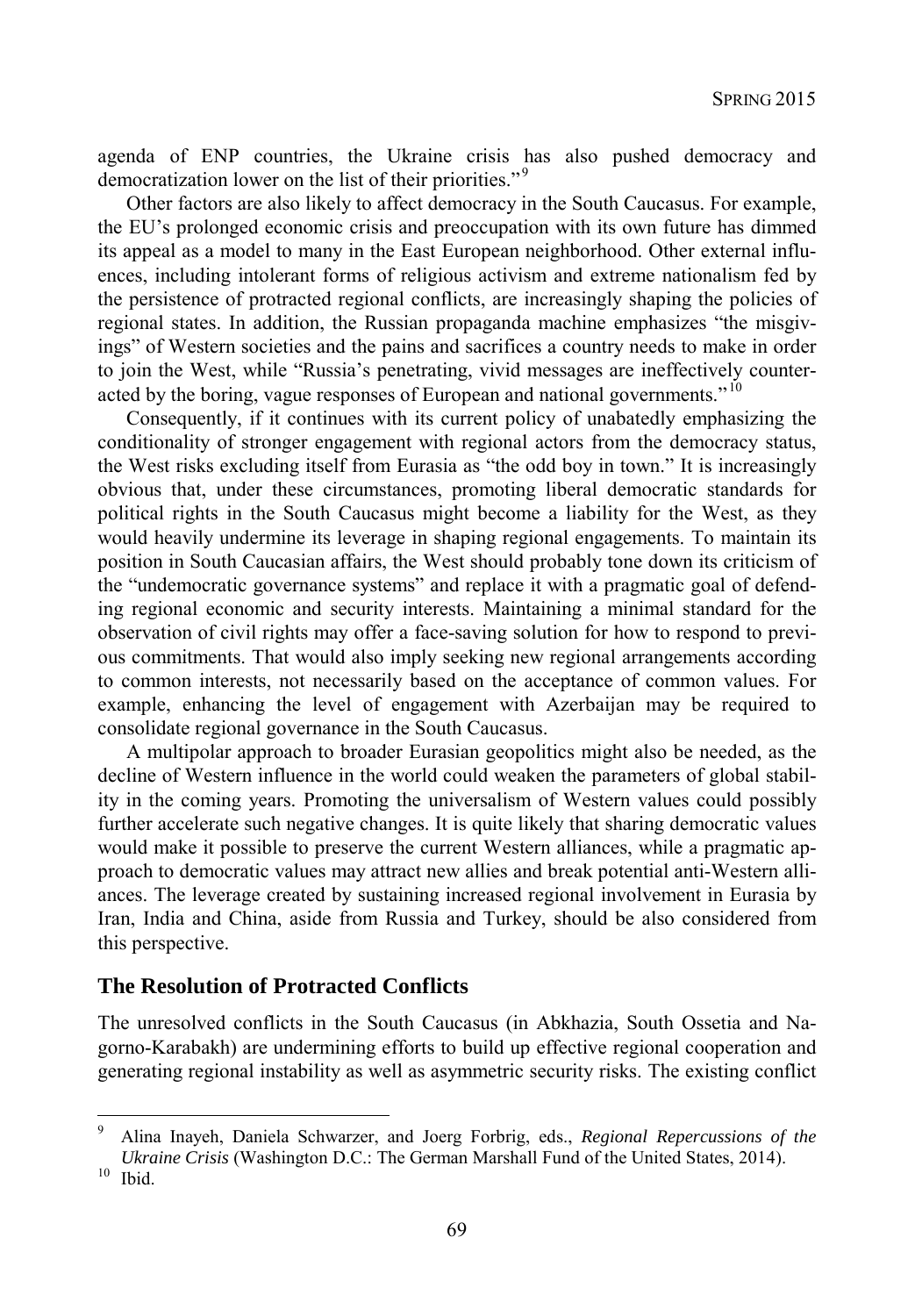l

management mechanisms have not yielded the expected outcomes, which may have rather a lot to do with the lack of regional strategic leadership. In a plea for better coordinated strategic leadership of the existing crisis management mechanisms, international experts have been calling on Russia, the United States and Europe to reenergize conflict resolution in the Euro-Atlantic area. To that end, developing new means to strengthen diplomacy, supplementing traditional negotiations with contributions by civil society and building up public support for peaceful conflict resolution are often favored as examples.

Over the last decade, Turkish foreign policy, crafted by current Prime Minister Ahmet Davutoğlu, shifted towards engaging in all neighboring areas as a means of gaining recognition as simultaneously a European, Middle Eastern, Balkan, Caucasian, Central Asian, Caspian, Mediterranean, Gulf and Black Sea power. In fact, these multiple regional identities have driven Turkey towards a multifaceted foreign policy aiming "to promote good neighborly relations with all, to replace disagreement with cooperation, to seek innovative mechanisms and channels to resolve regional conflicts, to encourage positive regional change, and to build cross-cultural bridges of dialogues and understanding."<sup>11</sup> In the view of many experts, Turkey may deserve a bolder regional role in resolving the protracted conflicts in the South Caucasus. On the other hand, Turkey has only been marginally involved in conflict resolution so far, partly to protect its strategic partnership with Russia from potential contentious issues and partly because Turkish involvement was not welcome by some local, regional and international actors.

Russia has become a problem for Europe since the OSCE system failed to achieve its goals in the post-Cold War era, while Moscow has sought to impose its own security arrangements on Europe. It was NATO and the EU that brought peace to former Yugoslavia, while the OSCE has continuously failed to bring up conflict resolution in Abkhazia, South Ossetia, Nagorno-Karabakh and Transnistria. Moscow has simply ignored the OSCE Decalogue in Ukraine/Crimea and in Georgia while seeking to justify itself by alluding to others who have previously done the same (e.g. NATO in Kosovo).

The chronic persistence of the protracted conflicts in the South Caucasus (and in Transnistria) might also be seen as Russia's refusal to accept the OSCE rules. A parallel can be drawn between the ongoing Ukrainian crisis and the protracted conflicts in the South Caucasus and Transnistria. In all these cases, Russia tacitly prevented a peaceful solution to the conflicts, while formally playing the role of a peacemaker/provider of humanitarian relief. Moscow may continue to do so until a more favorable geopolitical configuration of the European security system is agreed upon with the West. Otherwise, it may implement the policy of the *fait accompli,* whereby it may solve the protracted conflicts on its own terms, irrespective of what the OSCE and its other members say or do. The Russians have already played out this scenario in Crimea and in Eastern Ukraine and may apply it in the South Caucasus as well. However, "The region e.g. the Eastern

Valeria Giannotta, "Turkish Foreign Policy Evolution and Goals under the AKP Government," *Balkanalysis.com*, 19 January 2012, available at http://www.balkanalysis.com/turkey/2012/ 01/19.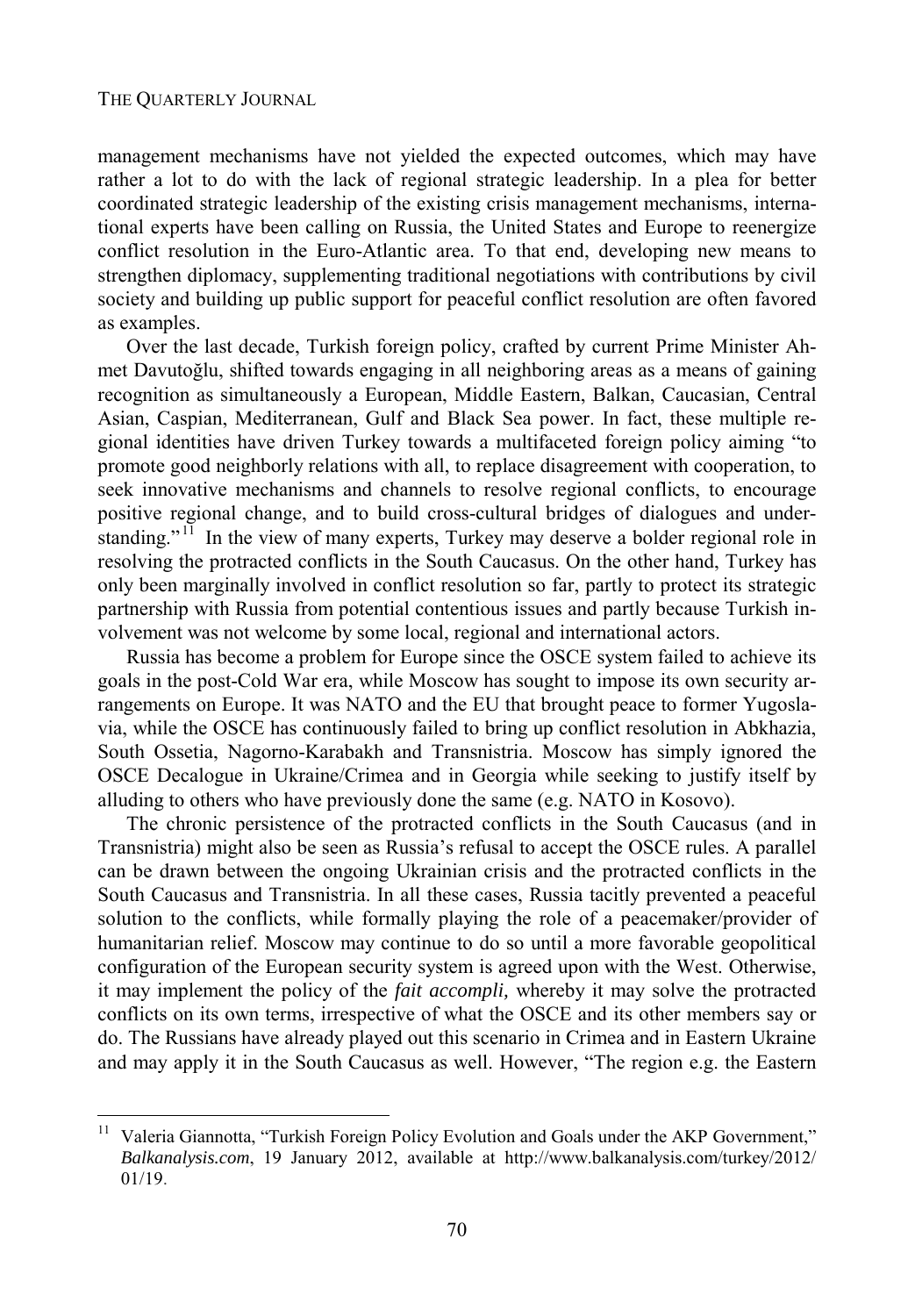Partnerships area) requires security architecture that takes the current challenges into consideration, and demands determined action by the West towards solutions to the frozen conflicts.<sup>" 12</sup> Therefore, the West might take a more proactive and imaginative role in conflict resolution in the South Caucasus. For example, it may consider initiating multilateral talks with the authorities from Sukhumi, Tskhinvali and Tbilisi about options for conditional recognition of the sovereignty and territorial integrity of Abkhazia and South Ossetia, while more boldly proposing the use of the EU's military peacekeeping assets and capabilities for conflict resolution in the South Caucasus.

Conflict resolution in the South Caucasus might actually become a test case for developing new European security rules and mechanisms, which could integrate Russia and Turkey in a different way than since the end of the Cold War. In this vein, the West should work more actively with both Russia and Turkey on resolving the protracted conflicts in the South Caucasus with the goal of overcoming the chronic deadlock that has persisted since the end of the Cold War. A multilateral approach could ensure better regional strategic coordination of the existing crisis management mechanisms, strengthen the regional ownership of the peace processes, in particular through developing and implementing a joint post-conflict regional vision, and even counter the fears of Russian-imposed solutions harbored by some local actors.

However, the way forward to meet such a goal may not be an easy ride given Russia's failure to adapt its conflict resolution policies to multilateral approaches, particularly in Georgia. The road is steep in light of Turkey's unresolved issues with some of the main parties of the protracted conflicts, most notably with Armenia. Furthermore, current U.S. foreign policy attaches a relatively low priority to conflict resolution in the South Caucasus and the EU has institutional constraints regarding its involvement in conflict management and resolution in its neighborhoods and is unable "to carry out a wider range of military tasks to protect its interests and project its values."<sup>13</sup>

### **The European vs. Eurasian Integration Dilemma of the Post-Soviet States**

The steps taken by Russia, Belarus and Kazakhstan to create a Eurasian integration process have spurred suspicions in the West about an emerging geopolitical project aiming to rebuild the Soviet Union (or the Czarist Empire) into a new institutional outfit. Consequently, a Western myth of the Eurasian Economic Union (EEU) as a means to "re-Sovietize" Eurasia has emerged. This interpretation has not been supported by the reality of the Eurasian Customs Union (ECU) so far. However, according to most experts, the EEU project might be evolving towards deeper political integration:

Nonetheless, events between the invasion of Georgia and the armed seizure of Ukrainian territory in 2014 forced policy makers and international affairs specialists worldwide to acknowledge the possibility that the Russian Federation under Vladimir Putin has reorganized its entire foreign and domestic policy in order to pursue a single

<sup>&</sup>lt;sup>12</sup> Inayeh, et al., *Regional Repercussions*.<br><sup>13</sup> Daniel Keohane, "Strategic Priorities for EU Defence Policy," *FRIDE Policy Brief* No. 146 (2013).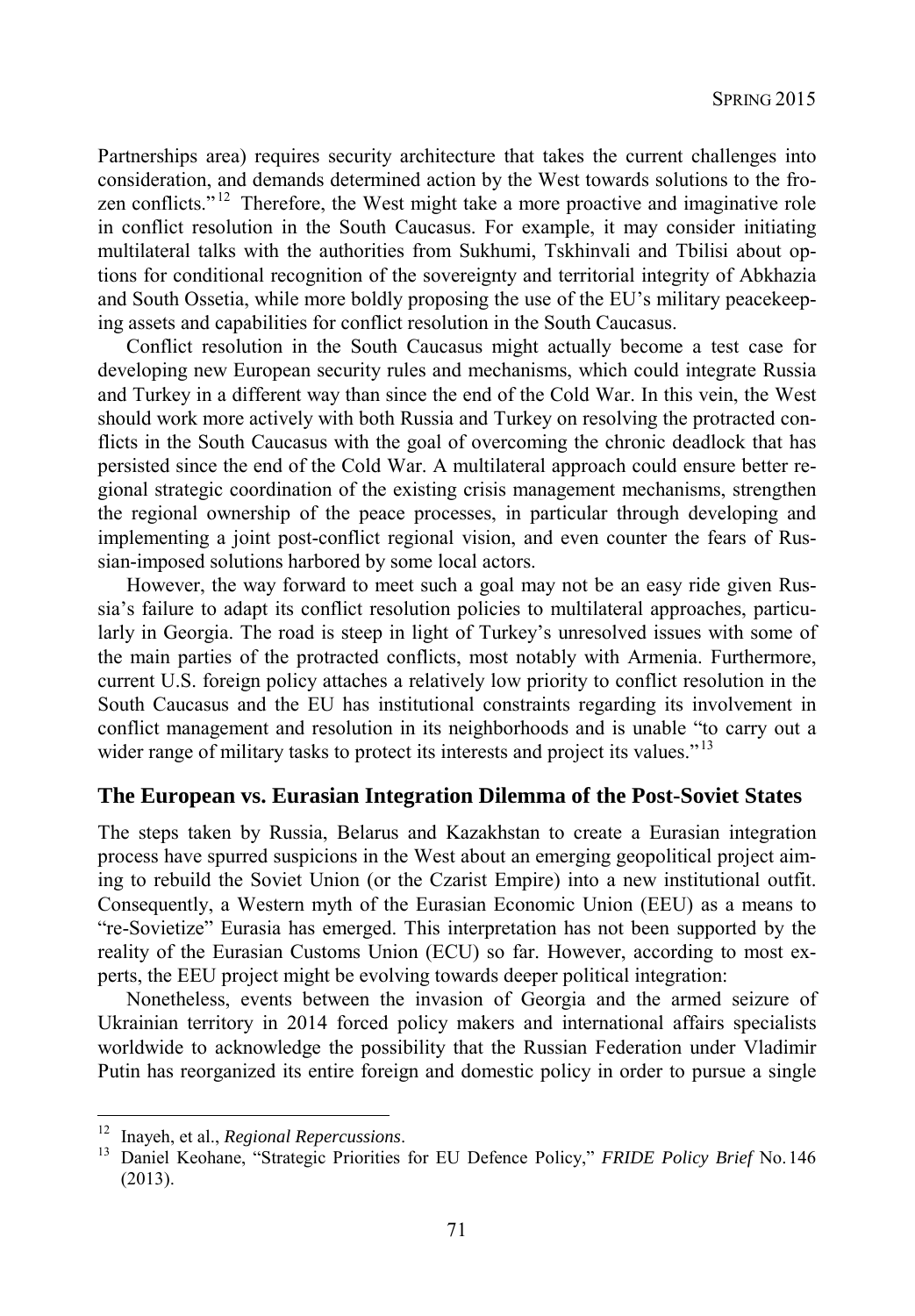l

objective, namely, the establishment of a new kind of union comprised of former Soviet republics and headed by Russia itself.<sup>14</sup>

In addition, experts have highlighted a blatant incompatibility between the DCFTA agreements, signed by the EU and a number of post-Soviet states, and the commitments that should be made by members of the ECU (the current precursor to the EEU). This incompatibility is apparently posing a dilemma to the post-Soviet states between setting up free trade with the EU and joining the ECU/EEU, while causing both Russia and the West to focus on geopolitical competition.

Turkey has a unique position regarding European integration and trading with Russia: on the one hand, Ankara is locked into a customs union with the European Union, though its prospects to become a full-fledged member anytime soon are rather minimal. On the other hand, Turkey has developed a vibrant economic and trade relationship with Russia over the last decade. Bilateral trade relations have increased by a factor of seven since 2001, making Russia Turkey's second-largest trade partner after the EU. Ankara has had no better policy choice than being a core promoter of regional economic integration, and has struggled to make the Black Sea Economic Cooperation (BSEC) an effective tool to achieve that goal. Over the last year or so, Turkey went further in getting closer to Russia in terms of economic association. In November 2013, President Recep Tayyip Erdoğan asked President Putin for help in joining the Shanghai Cooperation Organization. Furthermore, in June 2014, Kazakh president, Nursultan Nazarbayev, publicly invited Turkey to become a member of the EEU. This invitation, issued by the political figure who 20 years ago first proposed the Eurasian economic integration project, might have been motivated by the need to acquire an external guarantee that the EEU would not evolve into the precursor of a new Russian empire. In an indirect response to this invitation, in July 2014, during bilateral talks with his Russian counterpart in the margins of the G20 trade ministers meeting in Sydney (Australia), Turkish Economic minister Nihat Zeybekçi suggested establishing a Free Trade Zone between Turkey and the EEU. Expert discussions on this proposal may already be underway as of last September.

The South Caucasus countries have been highly divided in their approach to the European vs. Eurasian integration dilemma and the current geopolitical competition between Russia and the West has pushed them into making undesired choices. The first "victim" was Armenia.

The announcement of Armenia's decision to join the Russia-led Eurasian Customs Union (ECU) by President Serzh Sargsyan in Moscow at the beginning of September 2013, following the conclusion of a lengthy four-year negotiation with the EU on an Association Agreement and a DCFTA, took many by surprise. However, experts on the South Caucasus had known for years that Yerevan had almost irremediably linked its security and economy, and particularly its energy sector, to Russia. In fact, Armenia

<sup>14</sup> S. Frederic Starr and Svante E. Cornell, eds., *Putin's Grand Strategy: The Eurasian Union and Its Discontents* (Washington, D.C.: Central Asia-Caucasus Institute and Silk Road Studies Program, 2014).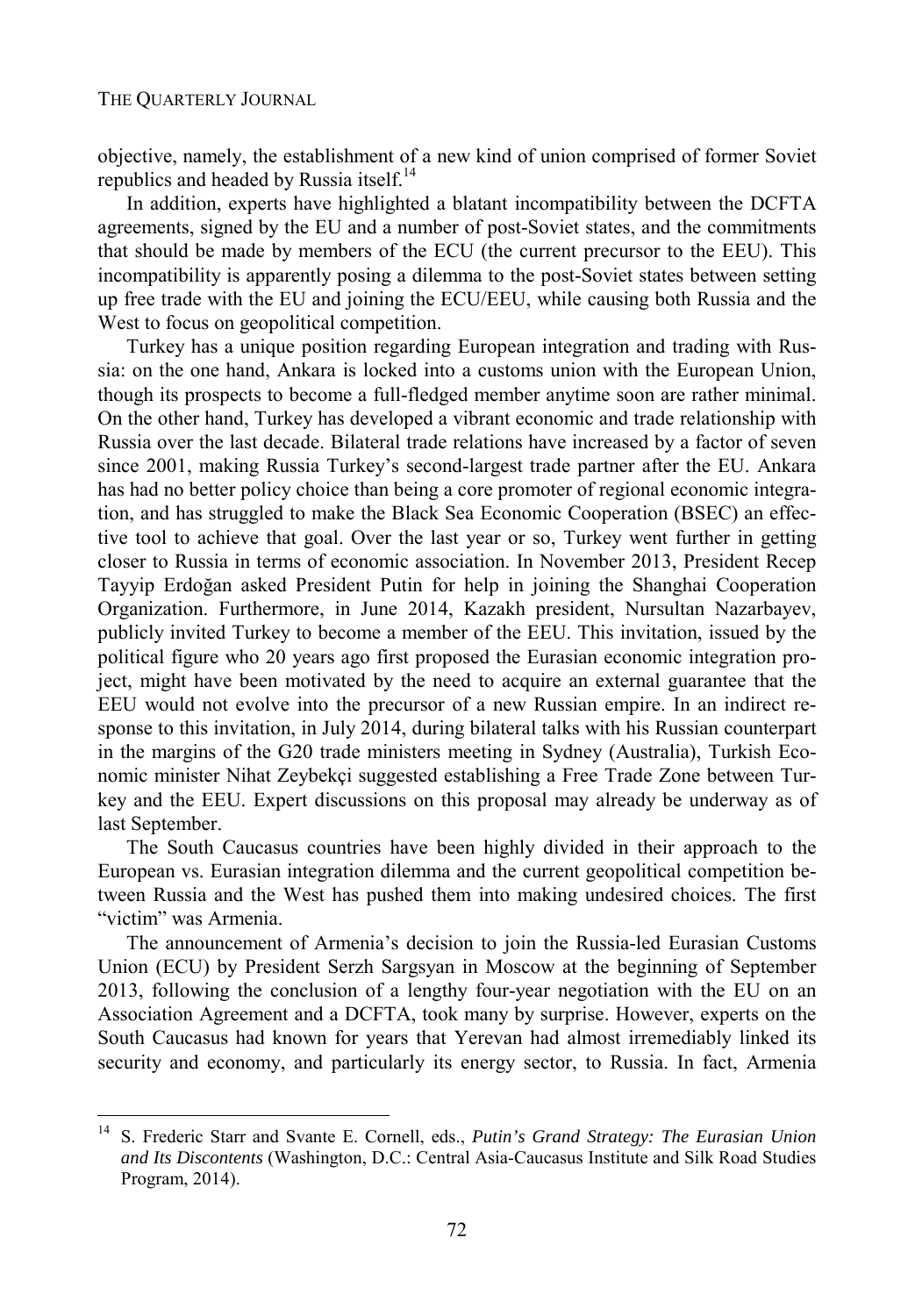chose to partially sacrifice its independence and sovereignty for the sake of keeping a convenient *status quo* in the settlement of the Nagorno-Karabakh conflict against a shifting strategic balance in favor of Azerbaijan. One year later, on 10 October 2014 at a summit held in Minsk (Belarus), President Sargsyan signed Armenia's accession treaty to the EEU. However, Yerevan has continued to pursue European integration, while taking into account its new trade commitments by seeking to conclude an Association Agreement Light, or a Partnership and Cooperation Agreement Plus.

While Armenia joined the EEU, becoming what experts call a "reluctant follower" of the Eurasian integration project, Georgia has chosen the path to European integration at the expense of Eurasian integration. On 27 June 2014, the prime minister of Georgia, Irakli Garibashvili, signed an Association Agreement and DCFTA with the EU, thereby joining, besides Ukraine and Moldova, what experts call the "European integrators" group. Although the Association Agreements fall short of guaranteeing future membership in the EU, they aim to deepen EU's political and economic relations with the Eastern Partners, and to gradually integrate these countries into the EU's internal market.

Meanwhile, Azerbaijan seems to have sided with the so-called "rejectionists" group (including also Turkmenistan and Uzbekistan), who simply prefer to stay away from any form of regional integration, seeking instead to become increasingly self-reliant. Economic analyses are practically unanimous in noting that due to the structure of the Azerbaijani economy, mainly fueled by energy exports to Europe, "the negatives [consequences of EEU membership] outweigh the positives." Even semi-official Russian analysts have acknowledged this, with one noting that "if Azerbaijan joins the Customs Union, that it is jointly with Turkey and this will not happen soon because of the nature of the Azerbaijani economy." 15 However, one Azerbaijani expert finds that "A stronger Russia than in the 1990s may further enhance its geopolitical clout in various, subtle ways so as to develop and execute problem-solving scenarios that would gratify not only Russia's interests but also the entire post-Soviet neighborhood. Such a move could urge CIS political leaders to accept [the] Kremlin's rules and eventually integrate their countries into a Eurasian Union.<sup>"16</sup> Such views clearly refer to the West's inability to offer viable solutions to the protracted conflicts in the South Caucasus, specifically in the case of Nagorno-Karabakh, while Russia seems able (but not yet willing) to manipulate both Baku and Yerevan into a peaceful settlement. This strengthens the case for proactive Western involvement in conflict resolution in the South Caucasus.

The West may begin to lay the foundations for sustaining post-conflict regional economic cooperation in the South Caucasus, while "in its relationships with its Eastern partners, the EU should avoid imposing a choice between itself and Moscow, and should

<sup>15</sup> 15 E. Ismayilov, "Russia Expects Azerbaijan's Accession to Eurasian Customs Union Jointly with Turkey," *Trend*, 11 October 2013, available at http://en.trend.az/capital/business/22002 18.html; and Starr, et al., *Putin's Grand Strategy*. 16 Elkhan Nuriyev, "How the West Helps Putin Fulfill His CIS Strategy," *Moscow Times*, 6 April

<sup>2014,</sup> available at http://www.themoscowtimes.com/opinion/article/how-the-west-helps-putinfulfill-his-cis-strategy/497604.html.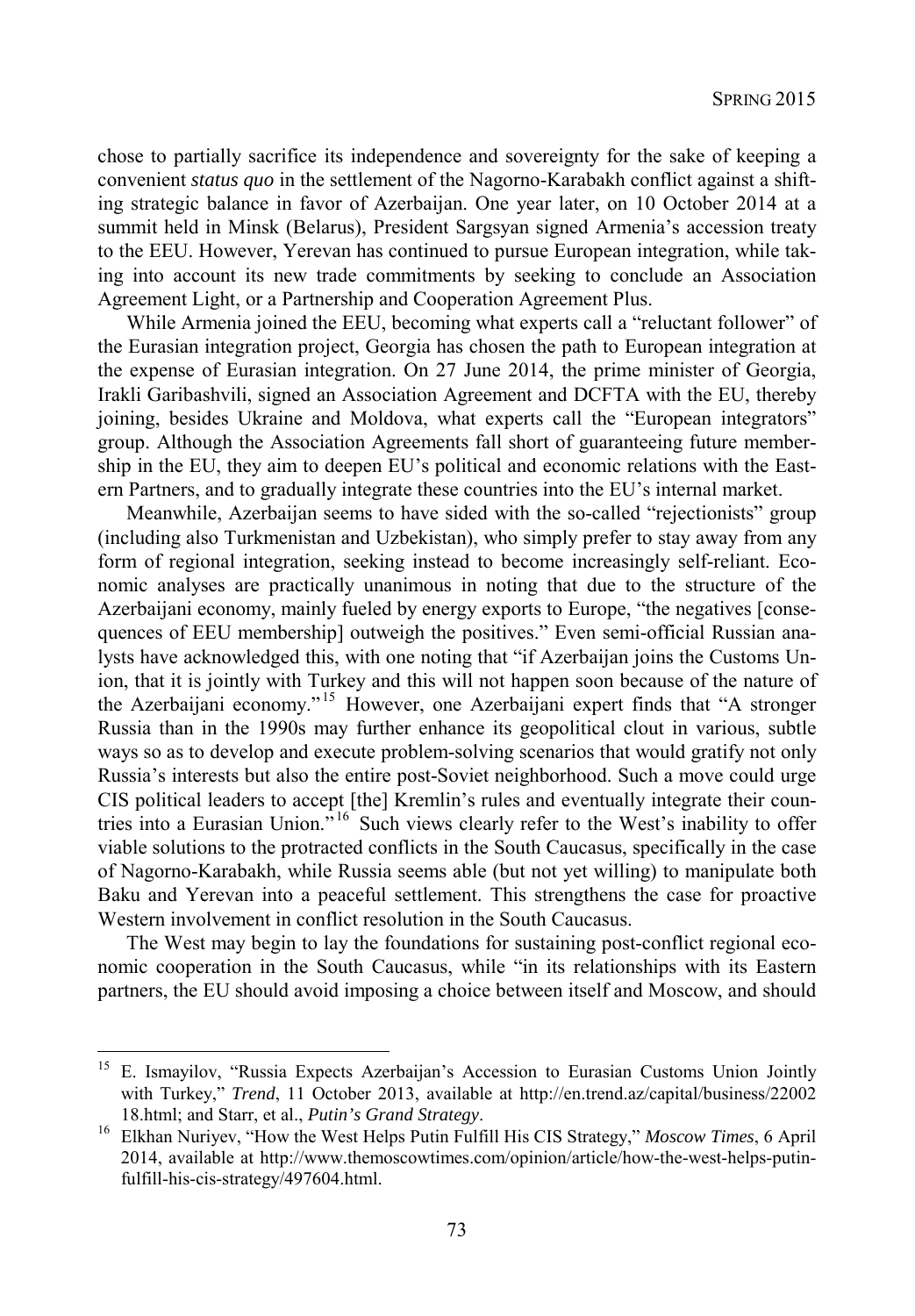### THE QUARTERLY JOURNAL

instead highlight the benefits of closer relations."<sup>17</sup> This way, it may both circumvent the dilemma of European vs. Eurasian integration and make a significant contribution to the peaceful resolution of the protracted conflicts. A vision for peace in the South Caucasus reinforced by comprehensive, integrated and sustainable cooperation would ultimately enable the free movement of people, goods, services and capital at the regional level. It may also lead to economic integration and the opening of all closed borders. The EU may specifically work towards developing options for harmonizing the European and Eurasian integration normative systems, building upon Turkey's interest to maintain Free Trade Areas with both the EU and the EEU, and on Armenia's desire, as a new member of the EEU, to keep the door open for broader cooperation with the EU. Georgia and Azerbaijan may also support this vision, provided they see it as a key element eventually leading to the resolution of the protracted conflicts within their territories.

# **Conclusion**

Since the end of the Cold War, the South Caucasus has sailed in both turbulent and uncharted waters. The countries of the region have been deeply divided in their priorities for regional integration. The current geopolitical competition between Russia and the West has raised the stakes for the region's future and added new political, economic and security risks, challenges and opportunities. This article has pointed to some of them, while suggesting ways for the West to help these countries decrease risks, face challenges and benefit from opportunities.

It is becoming increasingly clear that in the wake of the Ukrainian crisis, the West will seek to prevent Russian attempts to "re-Sovietize" Eastern Europe and Central Asia by an emerging strategy of "containing Eurasian integration." The defense aspects of this strategy became apparent at the NATO Summit in Newport in early September 2014. With the reversal of Armenia's European integration efforts and its subsequent integration with the EEU, the South Caucasus has become a contested area. Consequently, guidelines for containing Eurasian integration in the South Caucasus could emerge rather soon.

The main points of this paper suggested that the focus of a new Western strategy on the South Caucasus should take a constructive, power-sharing approach. From this perspective, the resolution of the protracted conflicts should become a key Western priority. Such an approach might, on the one hand, halt Russian geopolitical games in the region and, on the other hand, may open the door to developing new European security rules and mechanisms in the OSCE area. To that end, a more proactive and imaginative role of the West should be considered for engaging both Russia and Turkey in effective conflict resolution. For example, the West could lay the foundations for sustaining post-conflict regional economic cooperation in the South Caucasus as a way to circumvent the dilemma of the post-Soviet states caught in-between competing European and Eurasian integration processes. In order to maintain its relevance in Eurasia, the West

<sup>17</sup> Inayeh, et al., *Regional Repercussions*.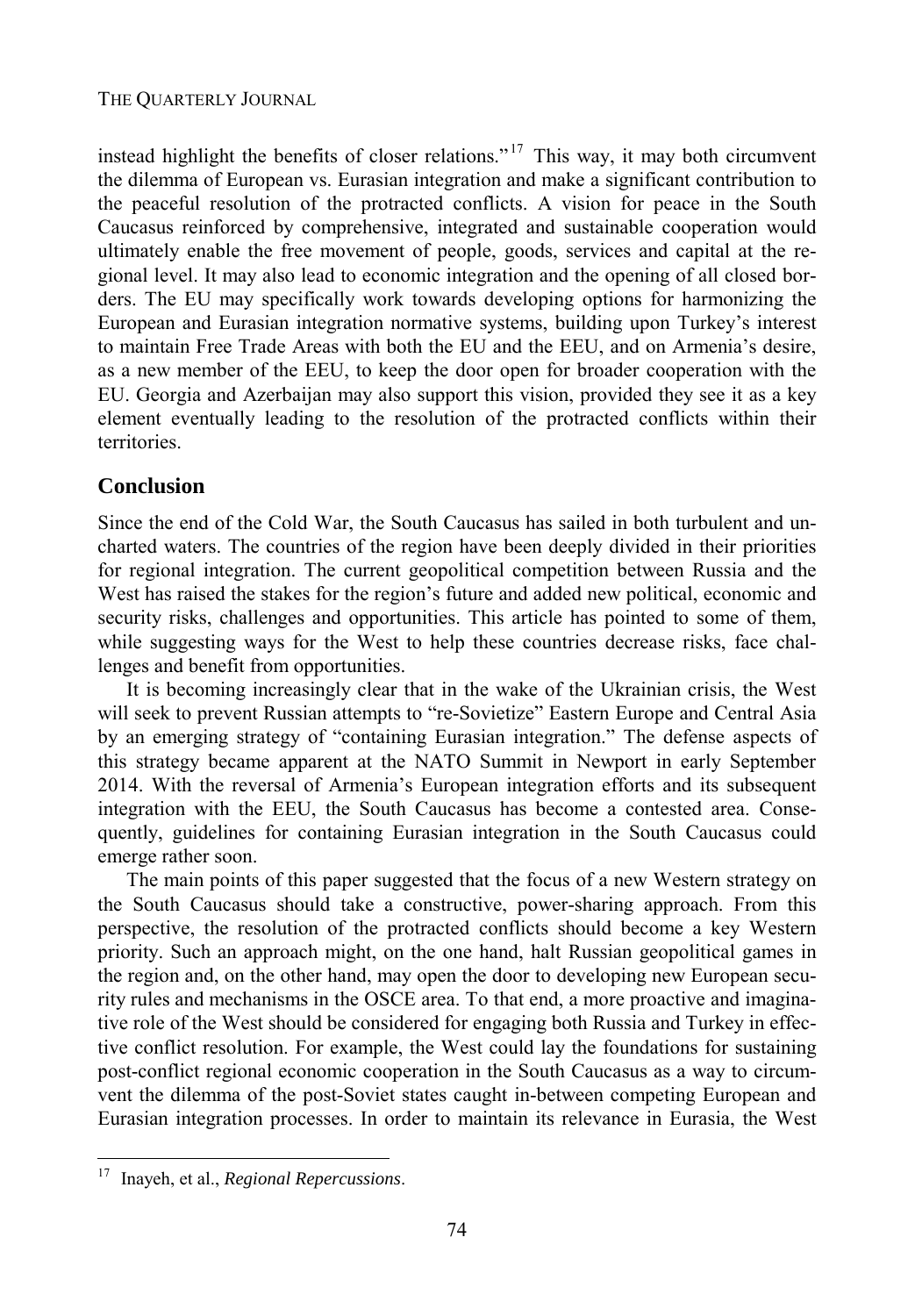might also need to tone down criticism of regional players' "undemocratic governance systems," while proposing a minimal standard for civil rights. Instead, it may rather pragmatically defend its regional economic and security interests by seeking new regional arrangements according to common interests and not necessarily common values.

To what extent the West, Turkey and Russia are prepared for constructive powersharing rather than competitive approaches to the South Caucasus is unclear at this stage. As history has proven, decision makers often find competition more attractive than cooperation, as the latter implies partially giving in to some objectives to enable compromise. What is often forgotten, though, is that the risk of losing everything through competition is much higher than the risk of losing something through cooperation. Unfortunately, sometimes it takes a crisis or even a war to find out the different amplitudes of said risks. It is for the Western, Turkish and Russian leaders to decide what would be the best political choice not only for their people, but also for the Caucasian states as well.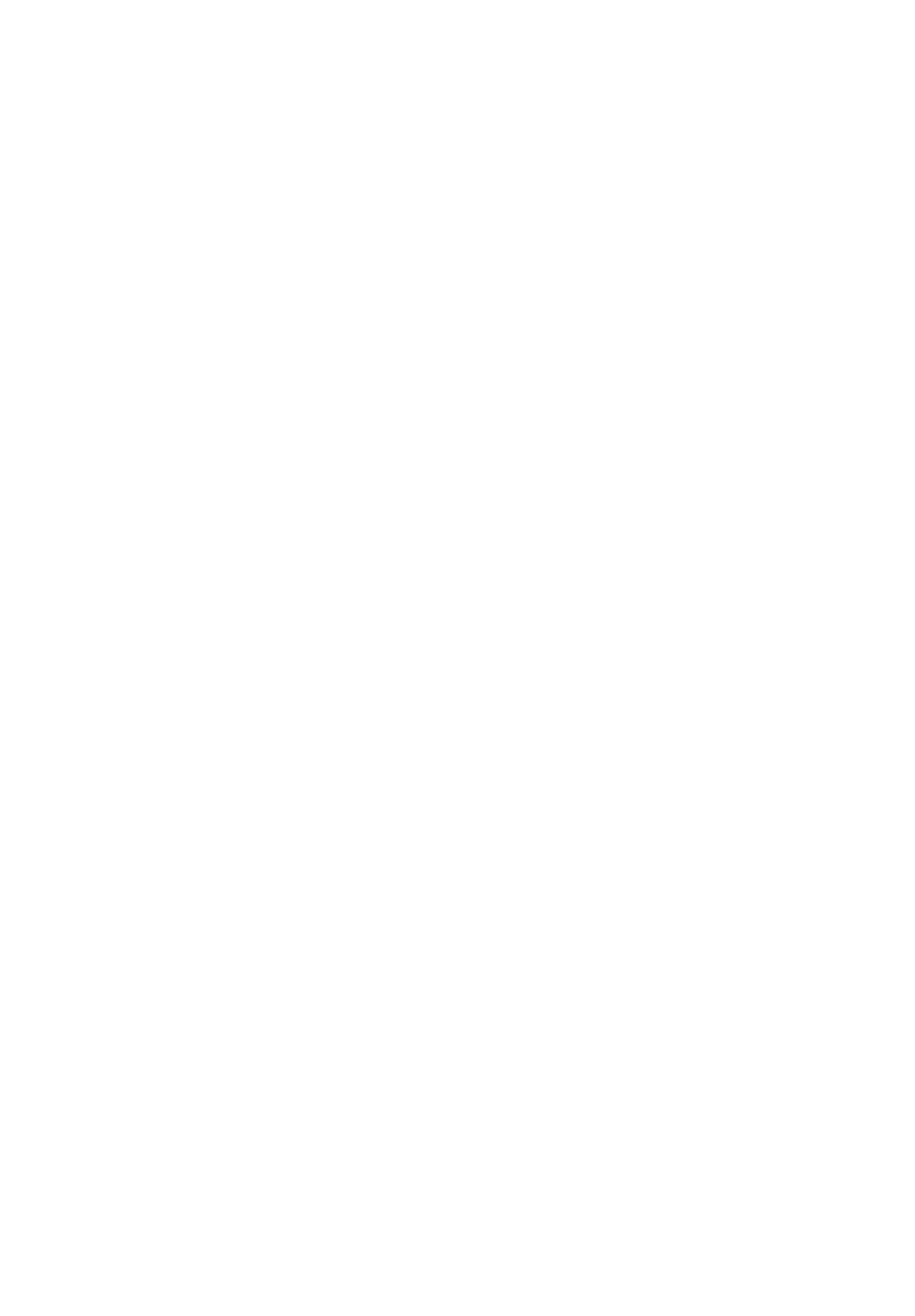# **Russia vs. EU/US through Georgia and Ukraine**

# *David Matsaberidze* \*

**Abstract**: This paper analyzes the construction and transformation of Georgia and Ukraine's post-Soviet security strategy in the context of post-Soviet Russian foreign policy in the "near abroad," or what is often termed the "legitimate sphere" of Russian influence. After the Rose Revolution of Georgia and the Orange Revolution of Ukraine the independent/pro-Western orientation of these two countries became the main issue securitized by the Russian Federation. Therefore, maintaining territorial integrity became the top security priority for Georgia (since the early 1990s) and most likely will become the main issue for Ukraine after the Russian Federation's occupation of Crimea (March 2014) and the subsequent developments in Eastern Ukraine. The changes in the internal politics of these countries were transposed into the international competition between Russia and the EU/US, expressed through the clash of "sovereign democracy" and "Color Revolution" paradigms for the future of post-Soviet states. In essence, these are the maintenance tools of Russian influence on the one hand, and on the other hand an exercise in Western power values across the Former Soviet Union (FSU), supported with the European Neighborhood Policy (ENP) and the Eastern Partnership (EP) projects. The military actions of Russia in Georgia (2008) and Ukraine (2014) were a response to the soft power applied by the West and aimed at creating buffer zones in the shape of "frozen conflicts." These could be used as indirect leverage in the hands of the Russian Federation to block Western aspirations in Georgia and Ukraine.

# **Introduction**

l

This paper aims to analyze the construction and transformation of the post-Soviet security perspectives of Georgia and Ukraine in the context of the post-Soviet Russian foreign policy in the "near abroad," quite often termed the "legitimate sphere" of Russian influence by high-ranking Russian officials. This inquiry covers the panorama of the foreign policy in post-Soviet Russia across the FSU, from the early 1990s through to the present, where Georgia and Ukraine's independent and pro-Western orientation are the main issues securitized for the Russian Federation. Accordingly, the maintenance of territorial integrity has become a security priority for Georgia since the early 1990s and will most likely be Ukraine's top concern after the Crimean occupation by the Russian Federation in March 2014 and the subsequent developments in Eastern Ukraine. Therefore, it could be claimed that post-Soviet Russian and Georgian/Ukrainian security strategy (following peaceful revolutions) represent a zero-sum game.

The article will explore the main topics of Russian foreign policy since the dissolution of the Soviet Union. On the one hand based on orthodox geopolitics, as a legitimizing narrative for its sphere of influence across the FSU area, and on the other, the narrative of victimization of Russia and Russians by the West after the dissolution of the Soviet Union. I will show Russia is fighting against its status as a second rate country, and

<sup>\*</sup> David Matsaberidze is an Assistant Professor at the Department of International Relations, Ivane Javakhishvili Tbilisi State University (Georgia).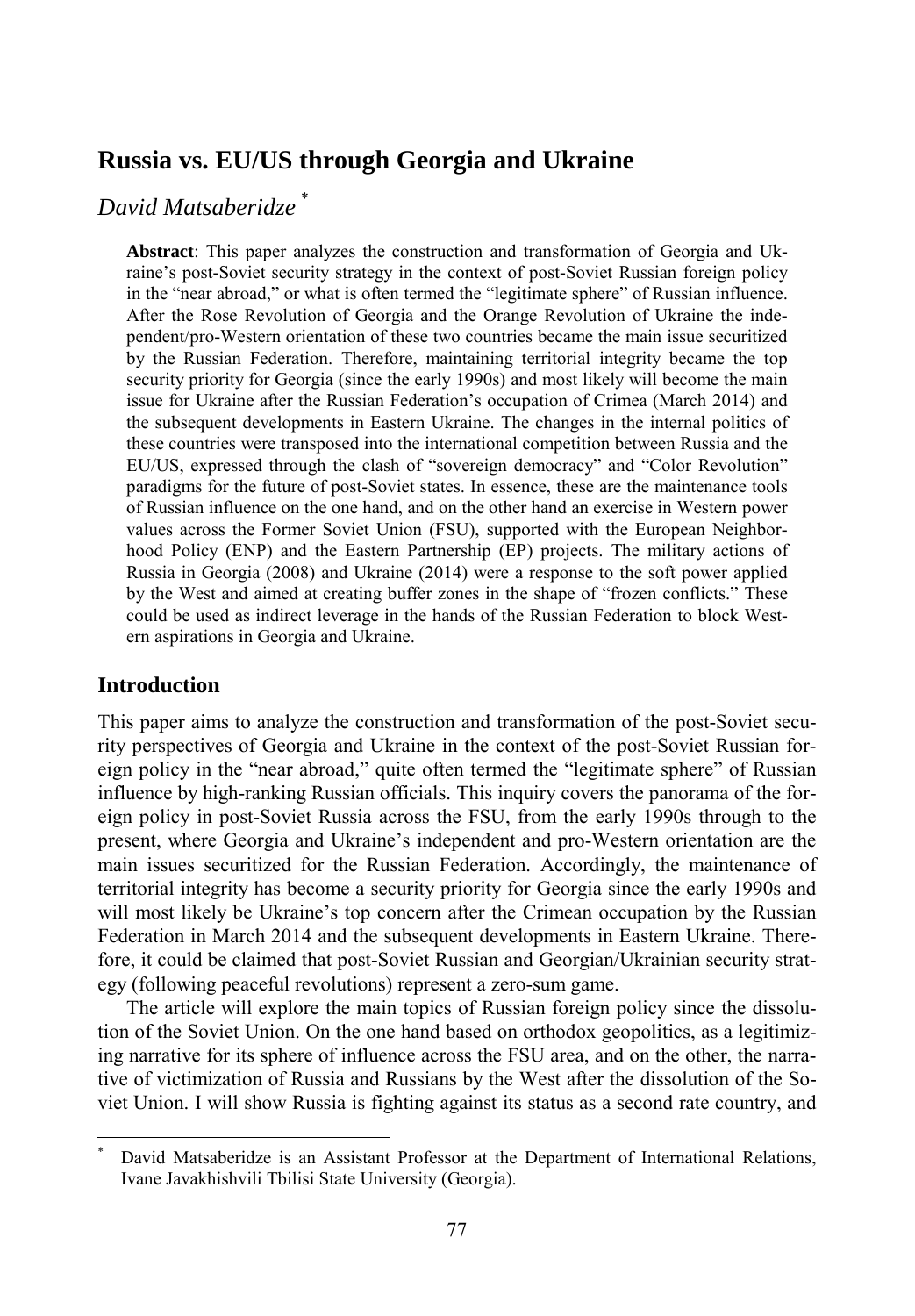l

the evident clash of Western liberal democracy and Russian orthodoxy in the Russian Federation's foreign policy drive. The Rose and Orange revolutions of Georgia and Ukraine are considered to be major security problems by the Russian Federation, which in turn gives Georgia and Ukraine reason to leave the Russian geo-political axis.

The paper will reflect on Russia's reactions to emerging changes in the near abroad since the early 1990s through the peaceful revolutions until the crises of 2008 and 2014. The second part of the study will contextualize the main transformation strategies of Russian foreign policy towards the near abroad in the process of Georgia's and Ukraine's aspirations towards EU and NATO membership. In this respect the paper will point to the main tools Russia used to successfully block this process. And last, but not least, the paper will place Russian-Georgian and Russian-Ukrainian conflicts within the wider prism of the post-Soviet contradiction between Russia and the West. For each aforementioned interaction, I will examine the security strategy and motivation of each party involved and highlight important elements.

## **Russian Reaction to Changes in Neighboring Countries**

The rise to power of the national-liberation movement in Georgia (the early 1990s) and the victory of the pro-western forces in the post-velvet revolution periods in post-Soviet Georgia and Ukraine (the early 2000s) where deemed by Moscow to be a triumph of nationalists in Tbilisi and Kiev. Consequentially, Moscow securitized national minorities in Georgia (Abkhazians and South Ossetians) and the Russian population of Eastern Ukraine with the aim to intervene in the internal and external affairs of these countries.<sup>1</sup> If the imminent threat of the East-West partition of Ukraine was avoided in the 1990s, Georgia witnessed two conflicts in minority-populated autonomous provinces during 1992–1993 and a full-scale war with Russia in 2008. The Civil War of the early 1990s and the secessionist conflicts in Abkhazia and South Ossetia forced Georgia to join the Commonwealth of Independent States (CIS) in exchange for stabilizing the country and freezing conflicts over twenty percent of the country's territory. Unlike Georgia, although Ukraine managed to avoid a "bloody start" of the post-Soviet transition in the 1990s (a range of explanations could be found for this), the Maidan Revolution of 2014 and the full-fledged Russian occupation of Crimea, followed by the Russian-supported secessionist seizure of Lugansk and Donetsk, brought Eastern Ukraine into chaos and war. The price for stopping the bloodshed could be that Ukraine opt to join the Eurasian Union, which Putin has promoted across the FSU area. Although both Georgia and Ukraine insist on their desire to join the EU and NATO, the real destination for each of them so far has been the Association Agreement (now signed) and different types of cooperation frameworks with NATO, which are emerging as additional media towards

<sup>1</sup> The concept of "securitization" goes back to the Copenhagen School and refers to a process of extreme politicization enabling state actors to transform subjects into matters of "security." Cf. Barry Buzan, Ole Wæver, and Jaap de Wilde, *Security: A New Framework for Analysis* (Boulder: Lynne Rienner Publishers, 1998), 25.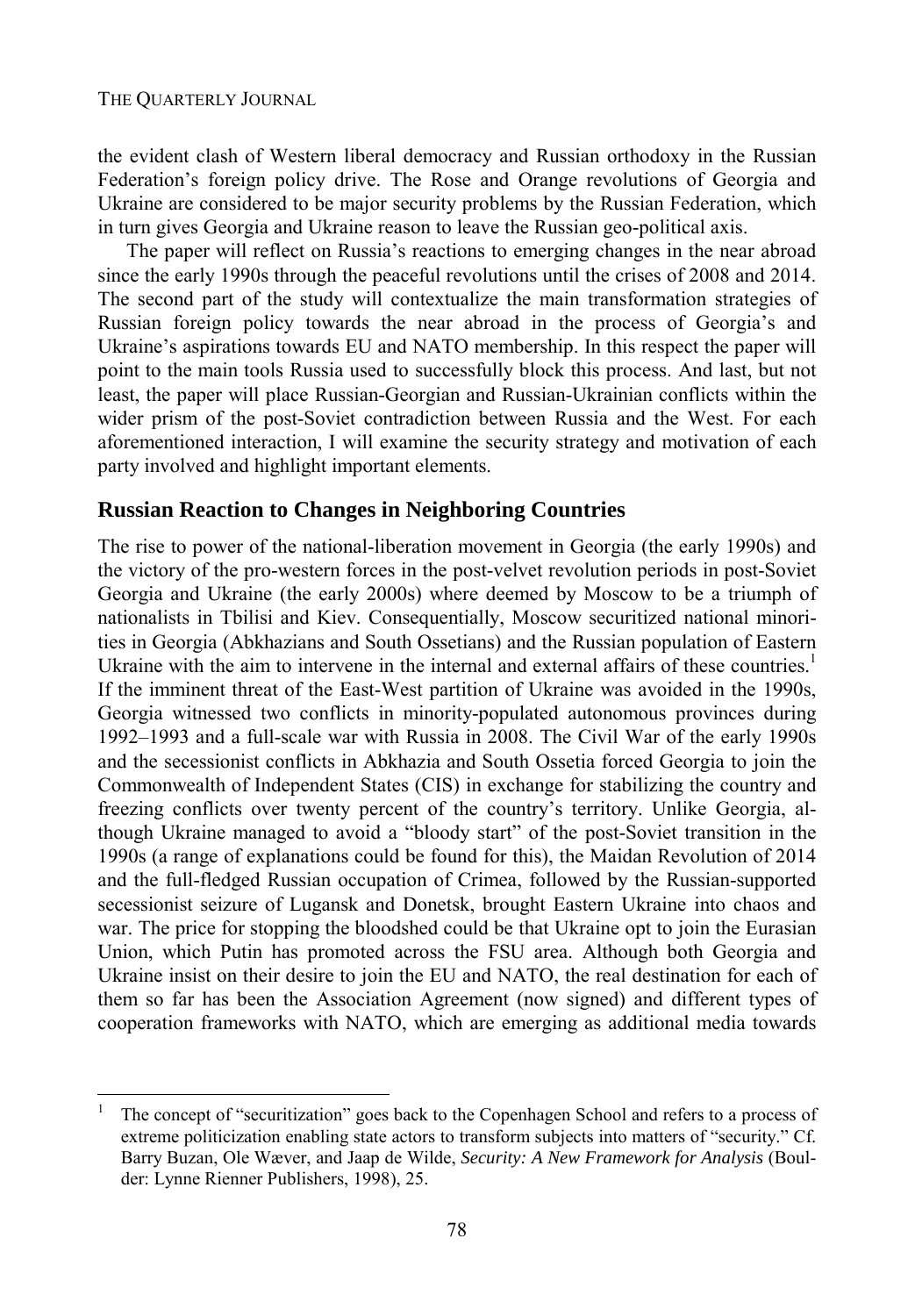the Membership Action Plan (MAP). Nevertheless, external constraints leading to caution on the part of the EU and NATO in their ascension policy can hardly be denied.

So, what is the main problem for Russia? Firstly, the fact that the "Soviet Union merely transposed the Russian Empire to the twentieth century, and state-building efforts of Russian leaders, such as Putin, are similarly hostage to such pre-determined paths [...] Imperial Russia and the Soviet Union both resulted in a similar blend of authoritarianism, militaristic expansion and defensive paranoia."<sup>2</sup> The Rose and Orange Revolutions in Georgia and Ukraine alarmed Moscow. These were the very first signals of the future eastward expansion of EU and U.S. interests. The term "sovereign democracy" entered the political lexicon as Moscow's response to the pro-democracy "color revolutions" in the post-Soviet states.<sup>3</sup> The man behind the term, "sovereign democracy," former deputy prime minister and close adviser to Putin, Vladislav Surkov, outlined his thinking in *The Nationalization of the Future: Paragraphs pro Sovereign Democracy*, which may be summarized as: "The striving for political wholeness and centralized power, the idealization of goals and the personification of politics" [...] "Russia was governed by a ruling class with a strong patriotic vision of the country's development and undoubtedly it drew on the long tradition of national self-affirmation against real and perceived enemies."<sup>4</sup> Thus, the clash between the two ideologies—the liberal democracy of the West, promoted in the near abroad of Russia through the velvet revolutions, and "sovereign democracy" of Russia—is quite apparent.

There is no doubt that the velvet revolutions, starting in Serbia and stretching across the FSU area, including Kyrgyzstan in Central Asia, were an alarm signal for Moscow. Russia was further irritated by the recognition of Kosovo, which clearly demonstrated the failure of the Kremlin's Orthodox paradigm. Russia was unable to lend a hand to Serbia back in 1999–2000 during the NATO bombing. The velvet revolutions were the events that triggered a gradual transformation of Russian foreign policy into an openly aggressive stance towards its near abroad. On April 18, 2014, during his address to the Russian parliament, President Putin justified the annexation of Crimea by citing the humiliation Russia had suffered due to many broken promises by the West, including the alleged promise not to enlarge NATO beyond the borders of reunified Germany, stressing that "for 20 years the narrative of the alleged 'broken promise' of not enlarging NATO eastward is part and parcel of Russia's post-Soviet identity."<sup>5</sup> As Bruce Riedel,

<sup>2</sup> Christopher Leigh, "Back to the Future? Pre-Soviet History and Political Thought in the Putin Era," *Post-Soviet Politics: Politics, Foreign Policy and Strategic Competition*, 3 October 2013, available at https://postsovietpolitics.wordpress.com/2013/10/03/back-to-the-future-presoviet-history-and-political-thought-in-the-putin-era/ (accessed September 2014).

Ibid. 4

Ibid. 5

Michael Rühle, "NATO Enlargement and Russia: Myths and Realities," *NATO Review Magazine*, available at www.nato.int/docu/review/2014/Russia-Ukraine-Nato-crisis/Nato-enlargement-Russia/EN/index.htm?utm\_medium=email&utm\_campaign=NATO Update 201428&utm content= NATO Update 201428+CID\_d7f1ec1c9fbe29cc74da6e18a05c8a00&utm\_source= Email marketing software&utm\_term=More (accessed September, 2014).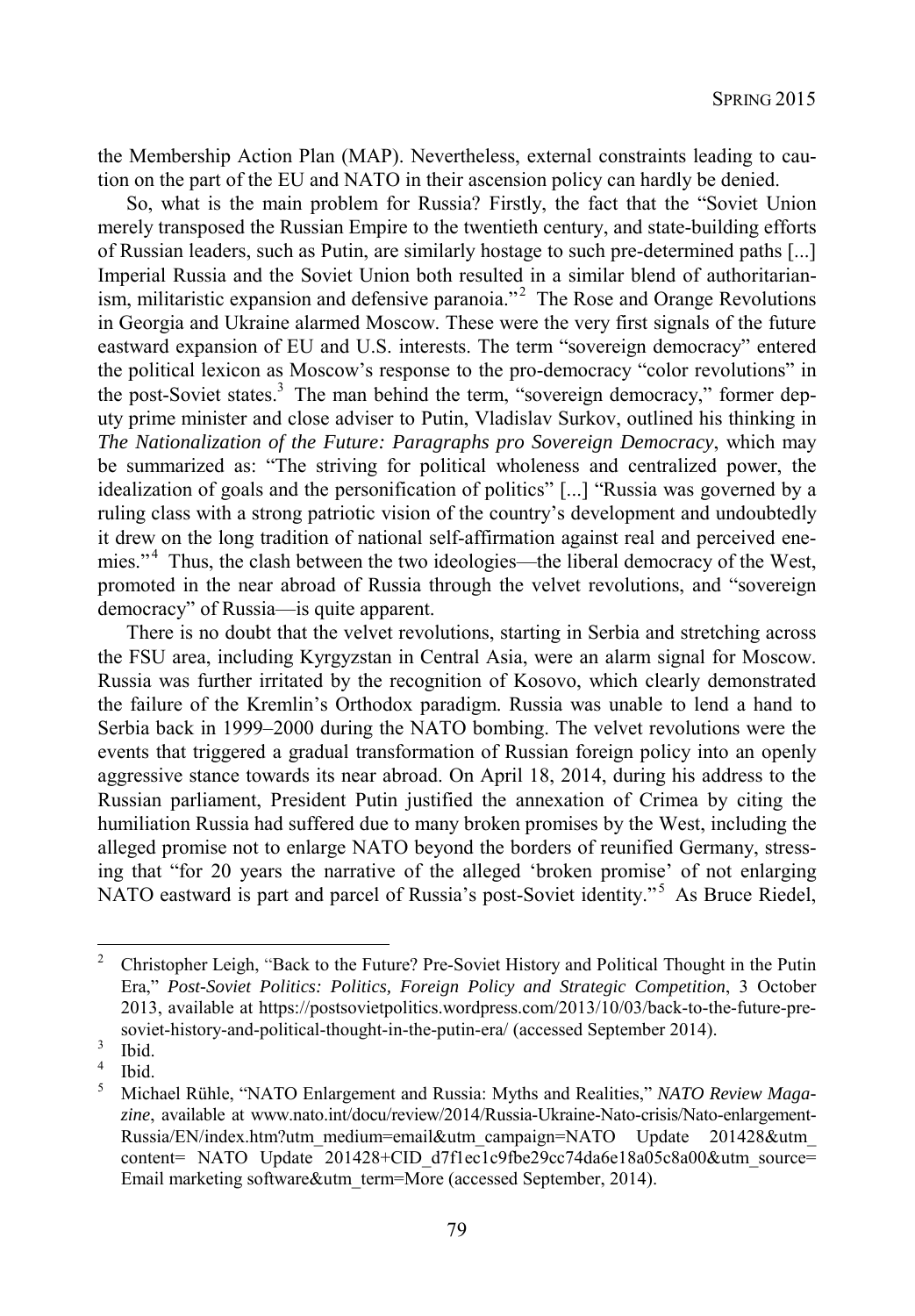### THE QUARTERLY JOURNAL

Senior Fellow and Director of the Brookings Intelligence Project, admits, "Vladimir Putin's strategic goal is to undo the results of the defeat of the Soviet Union that the CIA's secret support for the Afghan mujahedin accomplished in 1989 [...] for Putin it was the 'greatest geopolitical catastrophe of the century'."<sup>6</sup> Similarly, in 2009 Gorbachev himself recalled that "the United States [...] pledged that after Germany's reunification in 1990 'NATO would not move a centimeter to the east',"<sup>7</sup> whereas in 2007 during the Munich Security Conference, Putin stressed: "it turns out that NATO has put its frontline forces on our borders and we [...] do not react to these actions at all.<sup>"8</sup> In a broader perspective, if Russia's real intentions in 2008 were masked by the pretext of minority protection in the Tskhinvali Region (formerly referred to as South Ossetia during the Soviet era), as President Putin claimed at that time, the aggression in Ukraine in 2014 was an act of revenge, by Putin himself, for past humiliation.

# **Russian Revenge: Blocking Georgia and Ukraine from the EU and NATO?**

Russian revenge has two dimensions: practical and ideological. The former is neatly highlighted by NATO's Defence Planning Committee: "Russia's ability and intent to undertake significant military actions without much warning represents a far-reaching threat to the maintenance of security and stability in the Euro-Atlantic zone,"<sup>9</sup> whereas the latter is succinctly summarized by Aleksandr Dugin, who writes about the clash of religious civilizations and the danger that Russian orthodoxy faces in the modern age, linking Catholic expansion to NATO expansion: "here the geopolitical sense is more complex. Catholicism symbolizes Europe, the same way as Orthodoxy symbolizes Russia. The provoked conflict hinders the development of Russian-European relations [...] who stands to gain from this? Neither Europe, nor Russia, nor the Vatican, nor the Russian Orthodox Church. Only the U.S. does. We are for dialogue with Catholicism: but in this case there is no dialogue but provocation, analogous to NATO's eastward expansion." $^{10}$ 

Russia became particularly insulted due to the decision of a number of former Soviet republics or "allies" in Eastern Europe to join NATO and the EU (two very different "creatures" in Russia's eyes in terms of threat perception and acceptability) and due to U.S. support of pro-Western governments in countries such as Georgia and Ukraine.<sup>11</sup> The Orange Revolution in Ukraine and the Rose Revolution in Georgia culminated with

<sup>6</sup> Justin Lynch, "Putin's Machiavellian Moment," *The Weekly Wonk,* 24 July 24 2014, available at http://weeklywonk.newamerica.net/articles/putins-machiavellian-moment (accessed September 2014).

Andreas M. Bock, "Too Blind to See the Threat We Pose to Russia," *European Union Foreign Affairs Journal* 3 (2014): 50.

Ibid., 50.

<sup>9</sup>  $\frac{9}{10}$  Ibid., 52.

<sup>10</sup> Leigh, "Back to the Future." 11 Thanos Dokos, "How the EU got it so Wrong in Ukraine," *Europe's World,* 24 April 2014, available at http://europesworld.org/2014/04/24/how-the-eu-got-it-so-wrong-in-ukraine/ (accessed September 2014).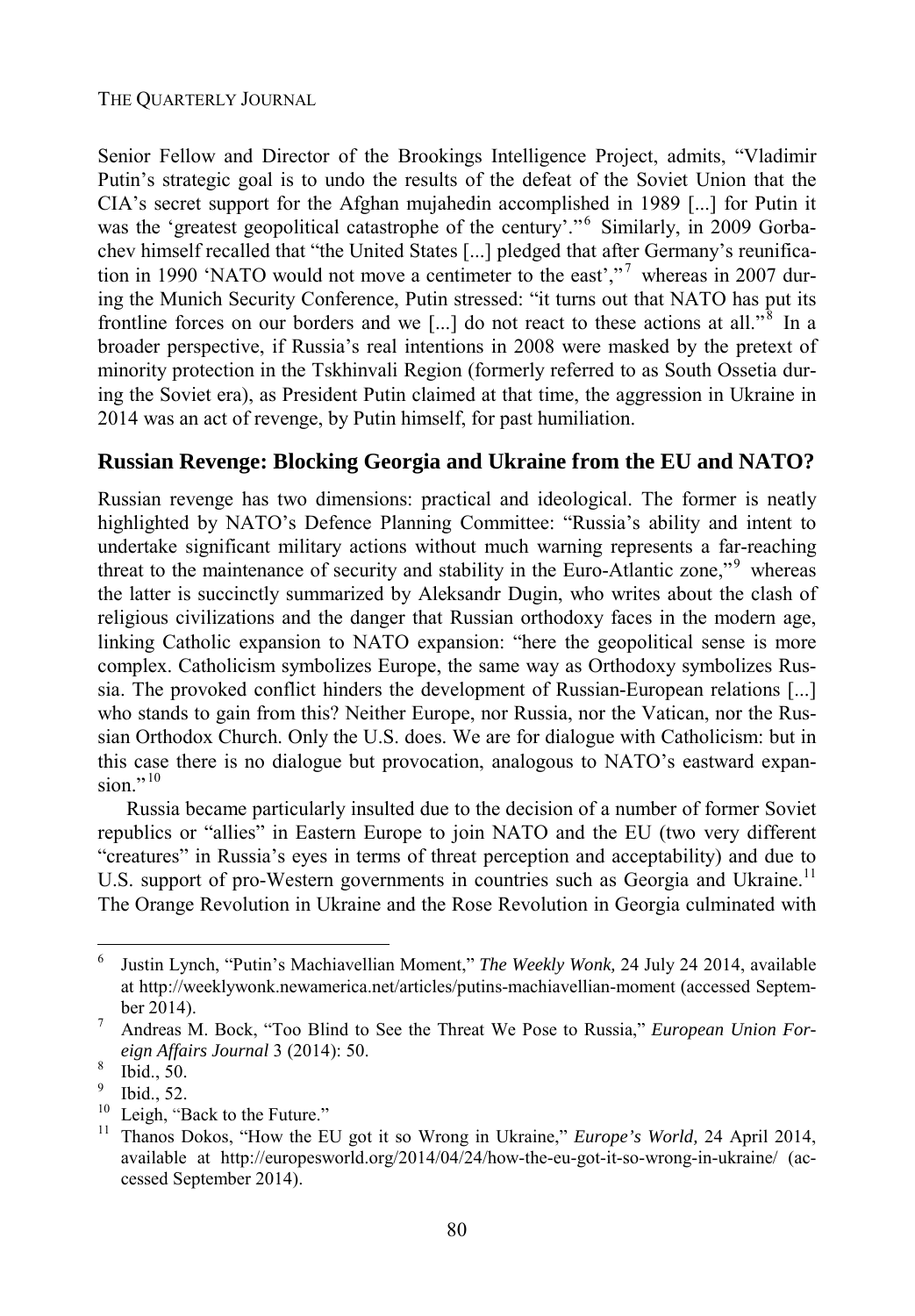two power elites who envisioned the future of their respective countries in the EU and NATO. Precisely because the two organizations' respective enlargement processes are not intended as anti-Russian projects, they are open-ended and—paradoxically—bound to be perceived by Russia as a permanent assault on its status and influence.<sup>12</sup> This is the main security threats to the Russian state: with the incorporation of Georgia and Ukraine into the EU and NATO, the so called "buffer zone" between Russia and the West will disappear and the military block will border Russia itself.

Thus, if the August War of 2008 was a Russian attempt to stop Georgia's aspiration to join NATO and the EU, or at least to transform it into a more vague promise for the future, the Ukrainian Crisis reveals Putin's true desire, with broader intentions. It could be seen as "a reunification of Russian lands and Russian souls, mirroring the process of German re-unification in 1990 and [...] a national reconstruction entailing some sort of revisionism of the post-Soviet geopolitical settlement."<sup>13</sup> The two cases of military drive of the post-Soviet Russian foreign policy in Georgia (2008) and in Ukraine (2014) can be seen as revenge for the humiliation of Russia in early 2000s. Considering the fact that the NATO bombing campaign on Serbia was seen as a catastrophic humiliation in Russian foreign policy circles, Putin is now intent on reasserting Russian strength and gaining respect on the world stage.<sup>14</sup> There is no argument against the claim that in 2008 Russia attempted to use Kosovo's de facto independence after the NATO intervention as justification for obtaining international recognition of Abkhazia and South Ossetia. During the 2008 war between Russia and Georgia Putin sent a clear message that he was prepared to use military force to promote foreign policy objectives.<sup>15</sup> Obviously, the occupation of Crimea, Abkhazia and South Ossetia are relatively similar developments and newly emerged problems in qualitative terms, but undoing their results would be much harder in Crimea than in Abkhazia or South Ossetia, considering the Russian co-ethnicity in the area. However, this will depend on the decisiveness of western countries to withstand the Russian Federation's new military policy towards its near abroad.

The main goal for Russia—to create buffer zones between the Russian Federation and the EU/NATO structures—can be reached by creating frozen, or what would be frozen, conflicts in Georgia and Ukraine respectively. For the time being, Georgian and Ukrainian efforts to seek effective membership in the EU and NATO are blocked in light of the August War of 2008 and the Ukrainian Crisis of 2014. According to Vicen Cheterian, international competition was the main cause of the August War and the main source of instability in the Caucasus – a result of "increasing engagement (and competi-

<sup>&</sup>lt;sup>12</sup> Rühle, "NATO Enlargement and Russia."<br><sup>13</sup> Poberto Orgi, "The Irrayargible Crisis of

<sup>13</sup> Roberto Orsi, "The Irreversible Crisis of the Ukrainian Experiment," *Security Studies Unit (SSU)/Policy Alternatives Research Institute (PARI)*, available at http://pari.u-tokyo.ac.jp/eng/ unit/ssu/articles/orsi20140507.html (accessed September 2014).<br><sup>14</sup> Leigh, "Back to the Future."<br><sup>15</sup> Dokos, "How the EU got it so Wrong."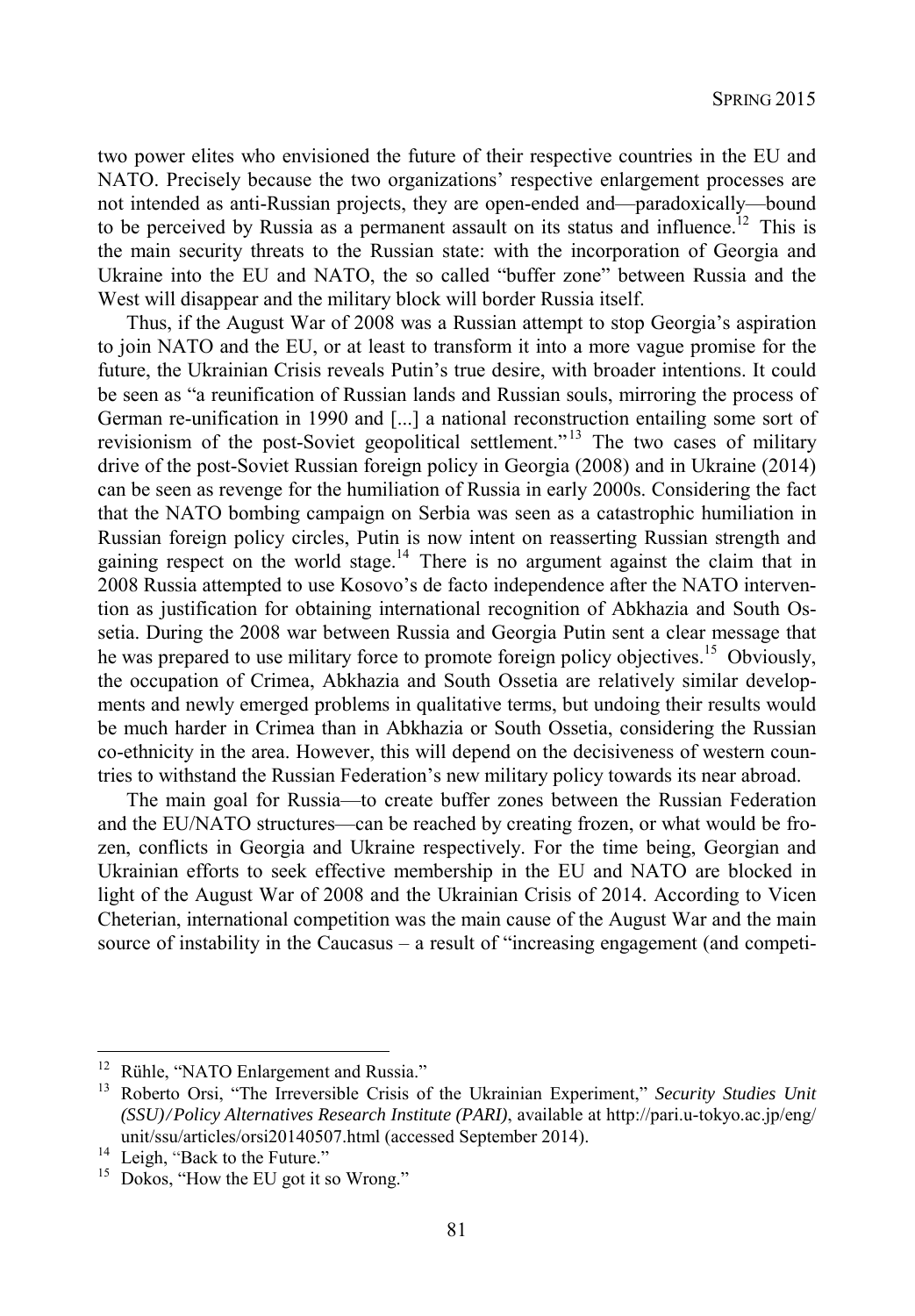tion)—both military and economic—between the two major powers – the United States and Russia." <sup>16</sup>

## *The Case of Georgia*

I would argue that it was not the developments of pre-August 2008 in particular that brought change to the conflict zones of Georgia, but rather the premeditated activities of all actors, resulting in changes in their external allegiances. A broader pretext of the August War could be constructed, stretching its roots back to 2001. "What really changed the situation was the change of administration in Russia the following year. Vladimir Putin came to power and gradually instituted policies to punish Georgia, end Abkhazia's isolation, and change the balance of power in the conflict," De Waal claims.<sup>17</sup> Ronald D. Asmus adds, "Moscow had little interest in a resolution of these conflicts which could have allowed Georgia to go to the West even faster,"<sup>18</sup> thus supporting the idea that the openly declared pro-western, pro-EU and pro-NATO course of the Rose Revolution government was particularly alarming for Moscow. Russia could not tolerate encirclement by NATO member states. According to Asmus, the August War was the start of a long chain that was not only directed against Georgia or at a regime change in the country, but also aimed at undermining European security: "an increasingly nationalist and revisionist Russia was also rebelling against the European system that it felt no longer met its interests and had been imposed on it during a moment of temporary weakness."<sup>19</sup> The August War was a test ground for future actions in Europe, as "through the August War Russia managed to win out over its more powerful competitors in its most volatile and vulnerable borderland – the Caucasus frontier."<sup>20</sup>

Russia did not even hide its intentions at that time. Dmitry Rogozin, the Russian envoy to NATO, mentioned that "as soon as Georgia gets some kind of prospect from Washington [in terms] of NATO membership [...] the next day the process of real seces- $\frac{1}{2}$  sion of these two territories from Georgia will begin."<sup>21</sup> This is an indirect testament to

 $16\,$ 16 Vicken Cheterian, "The Big Re-Freeze – Has the Regional Balance of Power Merely Cooled into a Different Configuration?" *The International Institute for Strategic Studies (IISS)*, available at http://www.iiss.org/programmes/russia-and-eurasia/about/georgian-russian-dialogue/

caucasus-security-insight/vicken-cheterian/the-big-re-freeze (accessed May 2011). 17 Thomas de Waal, *The Caucasus – An Introduction* (Oxford: Oxford University Press, 2010),

<sup>166. 18</sup> Ronald D. Asmus, *A Little War that Shook the World – Georgia, Russia and the Future of the West* (New York: Palgrave Macmillan, 2010), 4.<br><sup>19</sup> Ibid., 4.<br><sup>20</sup> Popeld G. Supy. "Pussia has Taken on Its Po

<sup>20</sup> Ronald G. Suny, "Russia has Taken on Its Powerful Competitors for the First Time Since 1991," *The International Institute for Strategic Studies (IISS)*, available at http://www.iiss.org/ programmes/russia-and-eurasia/about/georgian-russian-dialogue/caucasus-security-insight/

ronald-suny/a-watershed-in-east-west-relations (accessed May 2011). 21 David J. Smith, "The Saakashvili Administration's Reaction to Russian Policies Before the 2008 War," in *The Guns of August 2008 – Russia's War in Georgia*, ed. Svante E. Cornell and Frederick S. Starr (Armonk, NY: M.E. Sharpe, 2009), 125.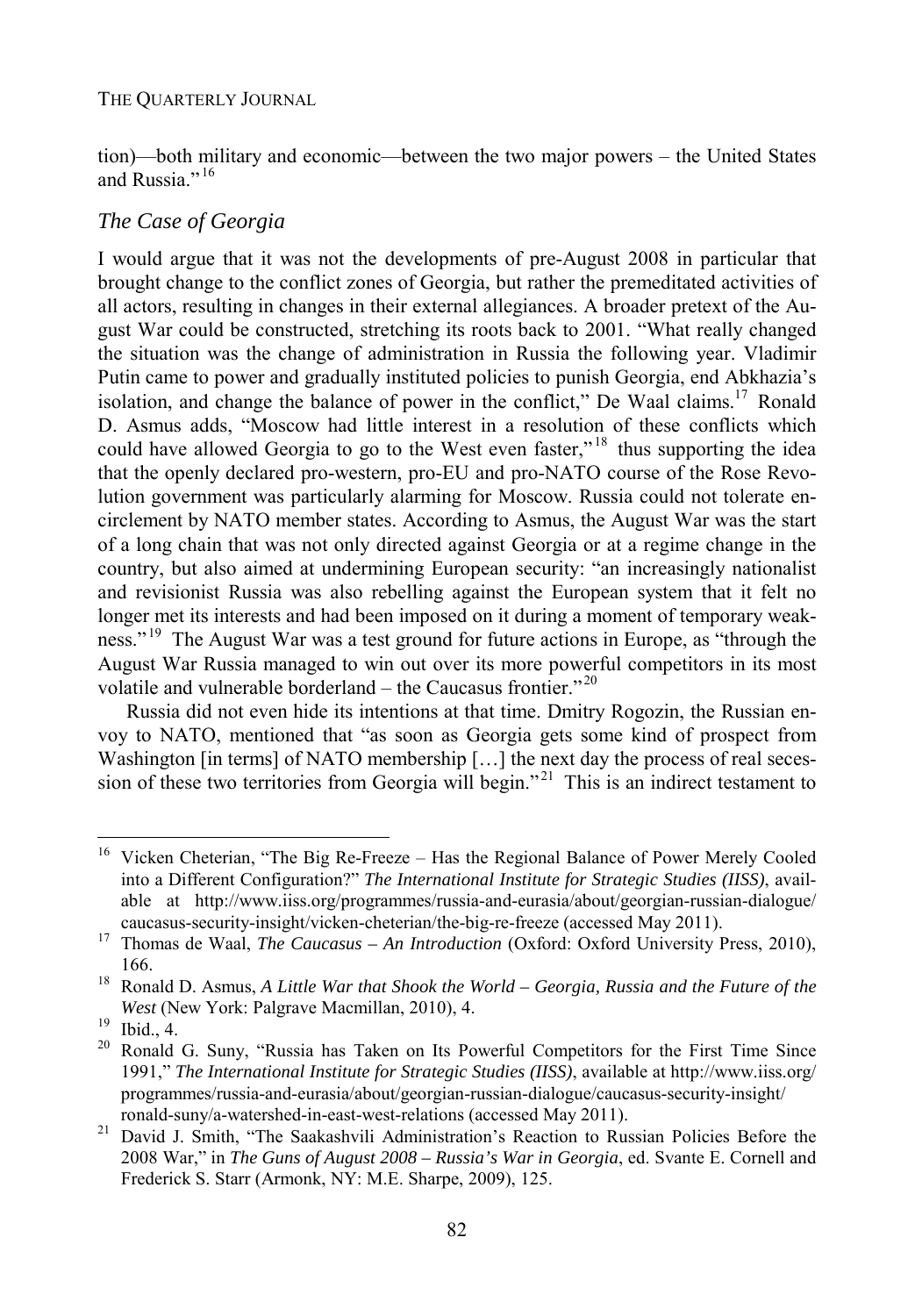the claim that Russia was comfortable with the status of the frozen conflicts as there were no real aspirations towards Euro-Atlantic structures on the part of Georgia. As soon as Saakashvili's government openly embarked on a pro-western path with the aim of bringing more security to the country, looking for possible solutions to Georgia's secessionist troubles, the need for immediate action in the conflict zones against the Georgian government became clear to Moscow. The resolution of these conflicts was the main prerequisite for Georgia's membership in NATO, hence playing the secessionist territories against Georgia would bring Russia its desired goals – to counter Georgia's pro-western, anti-Russian aspirations. Military intervention was the final measure undertaken by the Russian Federation against Georgia.

### *The Case of Ukraine*

Similar reasoning could be valid for Russia's actions in Ukraine. The following aspects are listed as the main motivations: "foreign policy concerns, especially worries about Ukraine building closer ties with Europe in general and NATO in particular are behind Kremlin policy toward Ukraine."<sup>22</sup> It could be argued that the quick action of Russia, first in Crimea and later in eastern Ukraine, was due to the surprising success of the Maidan and advancement of the Eastern Partnership Program to the Association Agreement, which was seen by Russia as a stepping stone to organizations such as NATO, whose eastward expansion was seen by Russian security officials as a major threat.<sup>23</sup> However, some experts blame the EU itself for granting Russia "free reign" over Ukraine. In this respect, they point to the personal friendship between Gerhard Schröder and Vladimir Putin, leading the latter to yield to the international deal for the construction of the Nord Stream gas pipeline, transporting natural gas under the Baltic Sea from the Russian Vybord directly to the German gas hub in Greifswald, which effectively bypassed Ukraine, and its possible geopolitical instability, which materialized with great punctuality.<sup>24</sup> In this context, could one argue for a clash of the two security matrices of the EU and Russia—in the process of shaping energy security diversification projects across the FSU countries, Georgia and Ukraine? And if so, how will the EU/U.S. projects promoting liberal democracy withstand Russian energy and military policy?

### *Different Timing, Similar Outcomes*

What problems have resulted for Georgia and Ukraine locally, and for EU/US internationally? Firstly, there is the issue of territorial integrity. The key to resolving the border violations lies with the Kremlin. In seeking a way out of the civil war and constant defeats in the war in Abkhazia, Georgia joined the CIS in December 1993. Afraid that

<sup>22</sup> Timothy Frye, *"*A Tale of Two Russian Narratives," *Perspectives on Peace & Security*, August 2014, available at http://perspectives.carnegie.org/us-russia/a-tale-of-two-russian-narratives/

<sup>(</sup>accessed September 2014). 23 Robert McMahon, "Ukraine in Crisis," Council on Foreign Relations, 25 August 2014, available at http://www.cfr.org/ukraine/ukraine-crisis/p32540 (accessed September 2014).<br><sup>24</sup> Orsi, "Irreversible Crisis."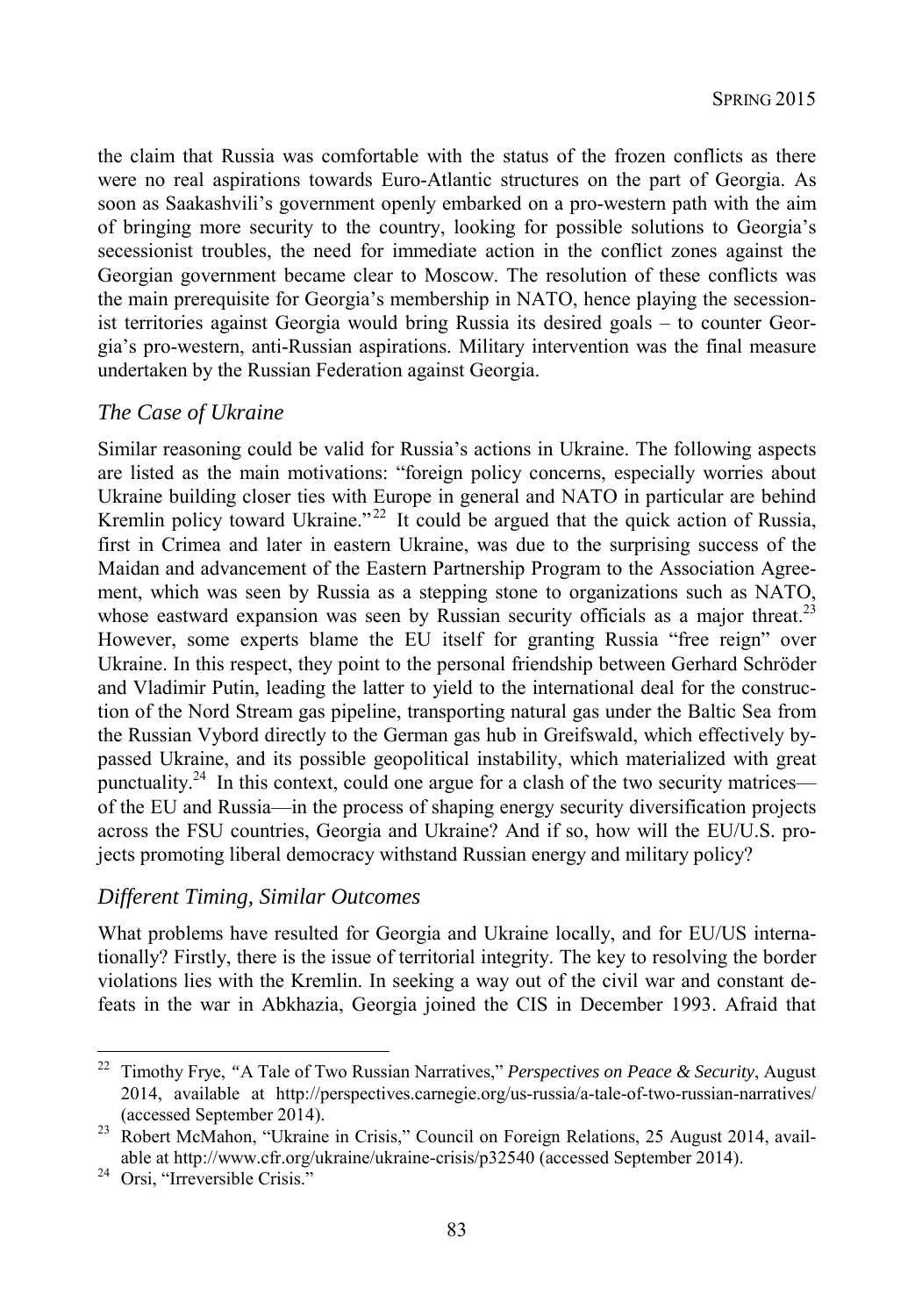#### THE QUARTERLY JOURNAL

Russia would recognize the independence of secessionist regions, Georgia more or less paid tribute to Moscow until 2008 in the management and direction of its domestic and foreign policies. Similarly, Ukraine is currently ready to consider the option of joining the Eurasian Union, if it can secure peace in Eastern Ukraine. Although, having had negative experiences in the past, Ukraine and European countries do not trust Russia, but similarly to Georgia in the 1990s, they are currently stuck between a rock and a hard place – a deep-frozen conflict at the border of Europe or a total erosion of the European security system, whereas Russia successfully managed to securitize national minorities in its near abroad in service to its foreign policy interests – Abkhazians and South Ossetians in Georgia and Russians in Ukraine. The alleged motives of the early 1990s protecting national minorities in a neighboring country, Georgia—were cemented into the national security concept upon being given passports: Russia will defend its citizens all over the world by any means necessary. The same policy was devised vis-à-vis Ukraine in respect to Crimea. To this end, Putin initiated changes to the security concept note of the Russian Federation. Thus, Russia's actions in its near abroad bring some constraints to the EU's choices to lend a hand to its partners in the FSU area.

### **Collision of Russian and Western Paradigms**

Georgia and Ukraine are not Russia's primary objectives; rather, they are tools for gaining leverage over the West. This clash between Russia and the West was not the case in 2008 and 2014, but the expression of the broader post-Soviet contradiction of two main paradigms: orthodoxy or Orthodox geopolitics for the FSU area, promoted by Russia, and the spread of liberal democracy and western values, promoted by the EU and the U.S. Qualitatively these are Russia's tools to maintain its influence on the one hand, and an exertion of Western values and power across the FSU area, on the other. Russia is successful in transferring "ethnic" problems to outside its borders, for instance to Abkhazia and South Ossetia in the 1990s and Chechnya in the early 2000s. However, the August War of 2008 signaled a shift in Russia's foreign policy approach – a direct intervention where it was deemed necessary, which is proved by the case of Ukraine in 2014.

As a counter narrative, the West suggested an umbrella of European values for those who would share it, proposing tools for political rapprochement, such as the European Neighborhood Policy (ENP) and the Eastern Partnership (EP). Although these tools triggered Georgia and Ukraine to adopt successful foreign policy, driven by cultural values, which gradually led them to depart from the Russian Orthodox camp, they have some gaps. Namely, they do not provide new partners and would-be members with protection from Russian aggression, as demonstrated in 2008 and in 2014 in the cases of Georgia and Ukraine, respectively. In addition, if this drive for detachment from Russia became a "mental revolution" for Georgia, as declared by Saakashvili, this kind of separation would be difficult for Ukraine due to its ethnic diversity. Nevertheless, one overall conclusion can be made: through its wars in Georgia and Ukraine, Russia broke down the foundations of the Russian Orthodox camp, meaning that relations between Russia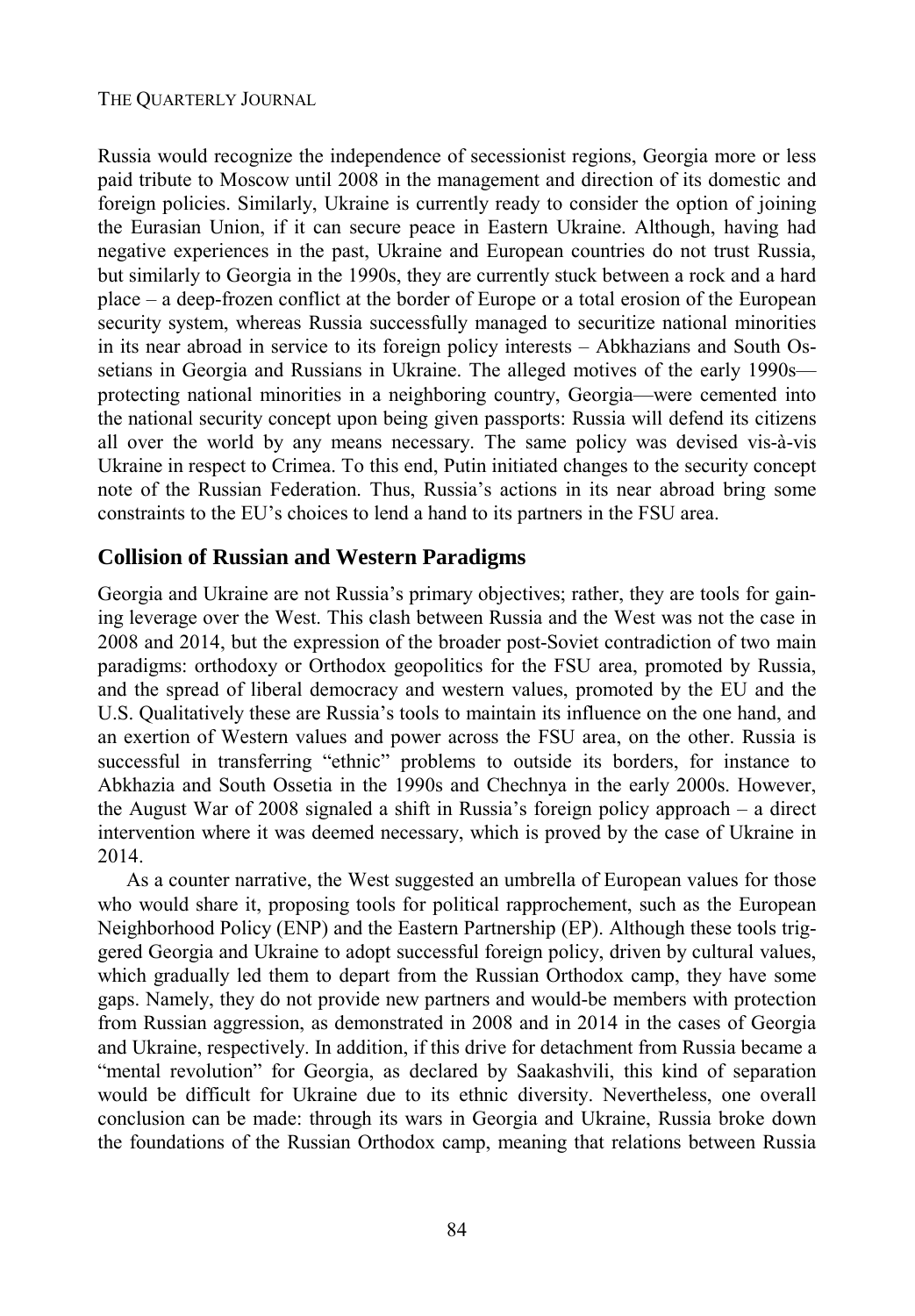and Ukraine would never be the same again. Nevertheless, it presented a serious challenge to the modern system of European security.

Still, this is not only an ideological and political problem. Russia's intervention in Georgia and Ukraine demonstrates that Russia could easily shift from applying soft power to hard power when it deems it necessary for the protection of its foreign policy interests. Russia will not tolerate the possibility of losing influence over the FSU area and will use soft or hard power to maintain it. It has demonstrated this in the gas war with Georgia and Ukraine following the velvet revolutions of 2003 and 2004 (soft power) and through the military interventions in Georgia and Ukraine in 2008 and 2014 (hard power). It could be claimed that these are not only problems for Georgia and Ukraine, as Russia staged these crises across the European periphery, which proved to be quite vulnerable. In turn, the EU found itself unable to foresee the real desires of Russia in the August War, thereby allowing for the Ukrainian Crisis, which were the first military inter-state conflicts in Europe after the Balkan Wars of the 1990s.

### **Conclusion**

The transformation of Russian foreign policy in the post-Soviet period in the near abroad and the subsequent developments in Georgia and Ukraine demonstrate some radical similarities. These are mainly issues that became represented, and later on securitized, both in Georgia and Ukraine. These include Georgia's territorial integrity and independence in the early 1990s and independent foreign policy choices since the 2000s. Following the Rose Revolution, in particular, Georgia became threatened by Russia within the framework of its post-Soviet foreign or strategic interests in the near abroad. The same problems emerged for Ukraine after 2004, when Ukraine's foreign policy choices became securitized by Russia and in 2014, when the division or partition of Ukraine became a real problem for the country.

In this context, the erosion of the Russian Orthodox paradigm is apparent: after the events of 2008 in Georgia and 2014 in Ukraine, Russia could not hope for the success of the Orthodox camp, but it is questionable as to whether this can be altered through military means. Arguably, the wars of 2008 and 2014 could be seen as reactions to the success of the velvet revolutions that encircled the Russian Federation in the region. The wars were aimed at altering the changing international realities in the near abroad. As for the domestic market, the Kremlin proposed the concept of sovereign democracy as an alternative paradigm to the liberal democracy promoted by the West. In addition, the aforementioned wars were not revenge for the velvet revolutions—a sign of the rude interference of the West in Russia's near abroad—but the reaction to Russia's international humiliation. The humiliation began with German reunification, continued through the precedent of Kosovo and concluded with the EU's eastward expansion to Ukraine's borders.

Thus, the soft power applied by the West was countered by military means by the Russian Federation. Russia's drive was aimed at creating buffer zones in Georgia and Ukraine by initiating "frozen conflicts," which could be used as indirect leverage in the hands of the Russian Federation to block the progress of Western aspirations in those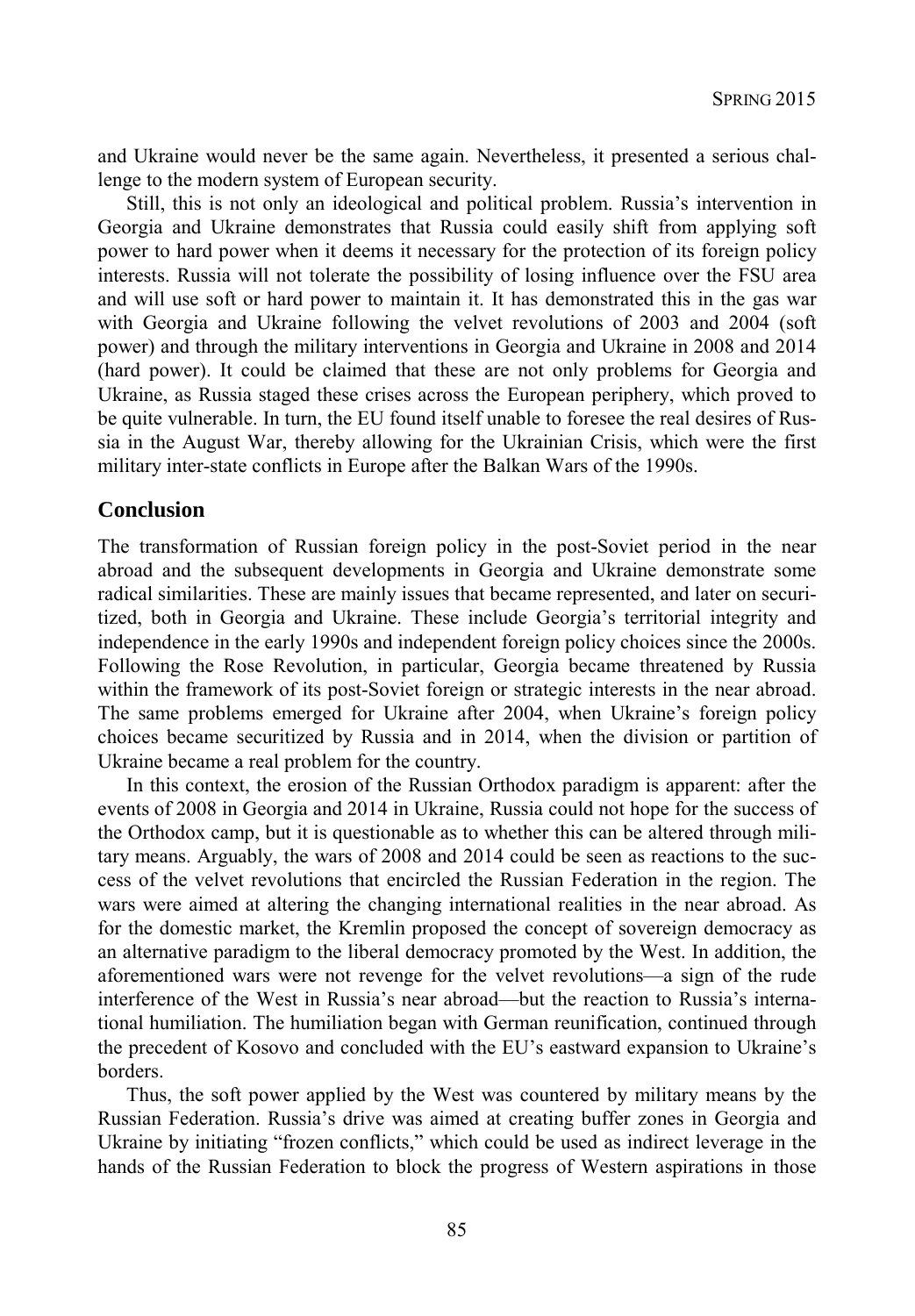two countries. The fact that both the EU and NATO are neither ready to provide meaningful tools for the resolution of these problems, nor accept any new member with territorial problems within the state, or with another state, is a testament to the regrettable reality: Russia has an indirect veto right on the EU's and NATO's expansion policy in its near abroad and no longer tolerates Western expansion into former Soviet states. Russia's use of military action to exercise its interests became visible through emerging security challenges at the borders of the EU, where the "termination of the eastward expansion of NATO may serve as a bargaining chip."<sup>25</sup> Whatever the final outcome, it is evident that solving these geopolitical and security challenges are at the top of the EU's current agenda.

 $25$  Bock, "Too Blind to See," 53.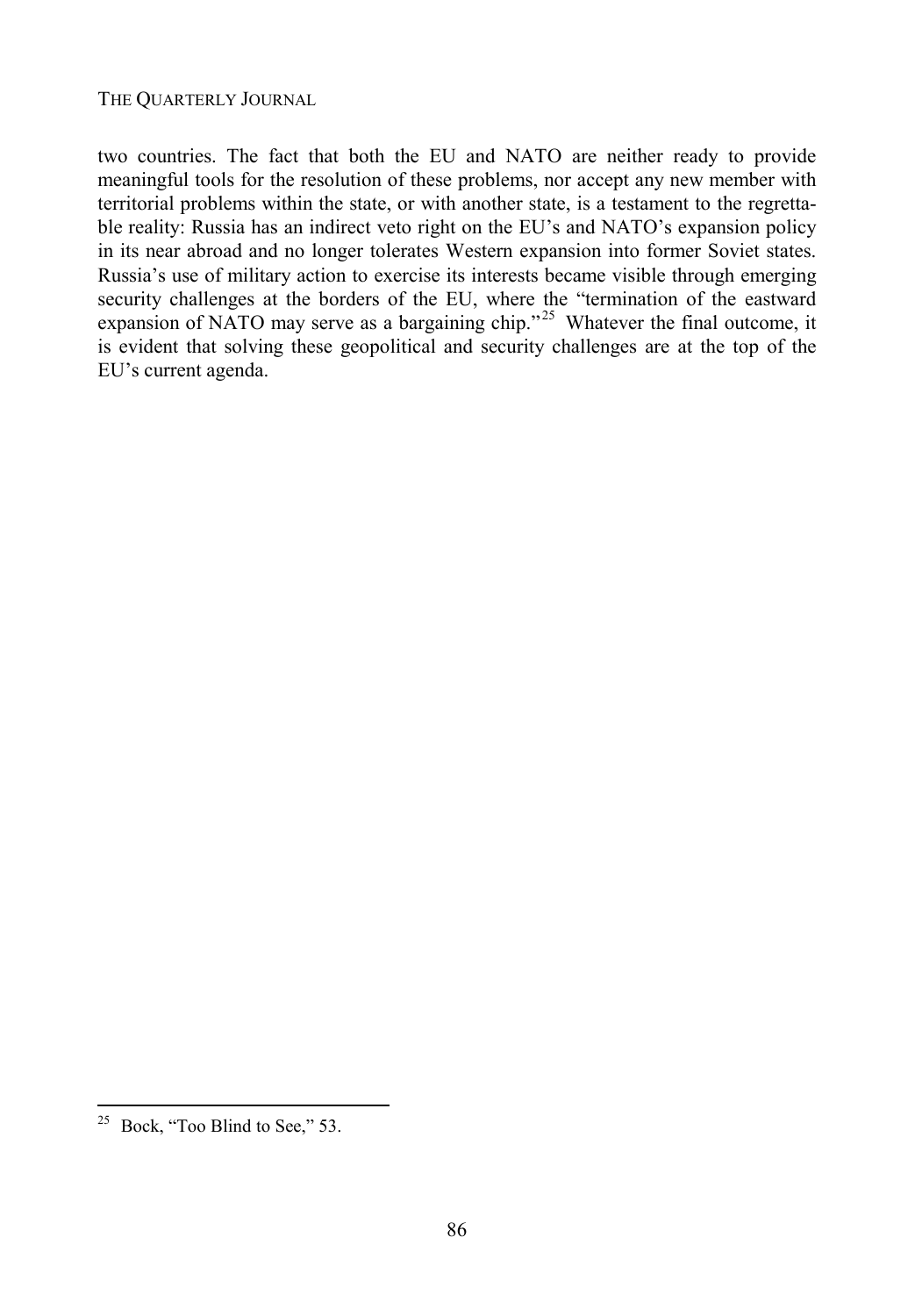# **Eurasian Economic Union and the Difficulties of Integration: The Case of South Ossetia and Abkhazia**

*Elizaveta Egorova and Ivan Babin* \*

*"And here comes in the question whether it is better to be loved rather than feared, or feared rather than loved."*  Niccolò Machiavelli, *The Prince*

# **Introduction**

l

The Ukrainian crisis of 2013, followed by the annexation of Crimea, has redistributed the balance of power among the political players of the world arena. Moreover, since Putin's return to the presidency in 2012, the concept of a shared neighborhood between the Russian Federation and the European Union (EU) becomes a strategic challenge not only for both but foremost for those post-Soviet republics struggling between two strategic decisions: to accept Russian protection or to choose Western development.<sup>1</sup>

The aim of this paper is to shed light on the forthcoming 2015 Eurasian Economic Union's (EEU) economic and political perspectives, on South Ossetia and Abkhazia's economic attractiveness, the sentiment inside those breakaway regions of Georgia and the Russian Federation standpoint in resolving or maintaining the situation in the disputed territories.

Originating in 2009, the Eurasian Customs Union or Customs Union of Belarus, Kazakhstan, and Russia (CU) came into existence on 1 January 2010 as an attempt to establish a defensible economic integration model. However, the EEU was also enthused by the creation of the Eastern Partnership (EaP), an initiative of the European Union to establish closer ties with the six post-Soviet countries in Eastern Europe and the South

<sup>\*</sup> Elizaveta Egorova is an expert at Niccolo M Strategic Communications Agency, specializing in international relations, international conflicts, political leaders' psychological profiling and their decision-making analysis. With a deep understanding of the former Soviet Union's domestic and foreign policymaking, Dr. Egorova has a long-standing interest in the Eurasia region. Dr. Egorova received her Ph.D. from the Institute of World Economy and International Relations. She worked as a researcher at the U.S.-Russia Business Council, analyzing the U.S.-Russia trade and economic environment and developments, as well as at the Fund for Peace in the Transnational Threats program, studying political, social, and security issues, including illicit trafficking and weapons of mass destruction smuggling in the South Caucasus. Ivan Babin, Ph.D. in Science of Policy, is Director of NGO "Center of Science and Social Innovations," Stavropol, North Caucasus, Russia. He has graduated the Military-Political Academy (Moscow, Russia). Dr. Babin has worked on various peacekeeping projects in the North and South Caucasus 1999-2015 (Coordinator, Project Director) performing research on ethnic conflicts, intercultural dialogue, public diplomacy, national and regional security. E-mail: ibabin@mail.ru

<sup>1</sup> Iris Kempe, "The Eurasian Union and the European Union Redefining their Neighborhood: The Case of the South Caucasus," *Caucasus Analytical Digest* 51–52 (2013): 2.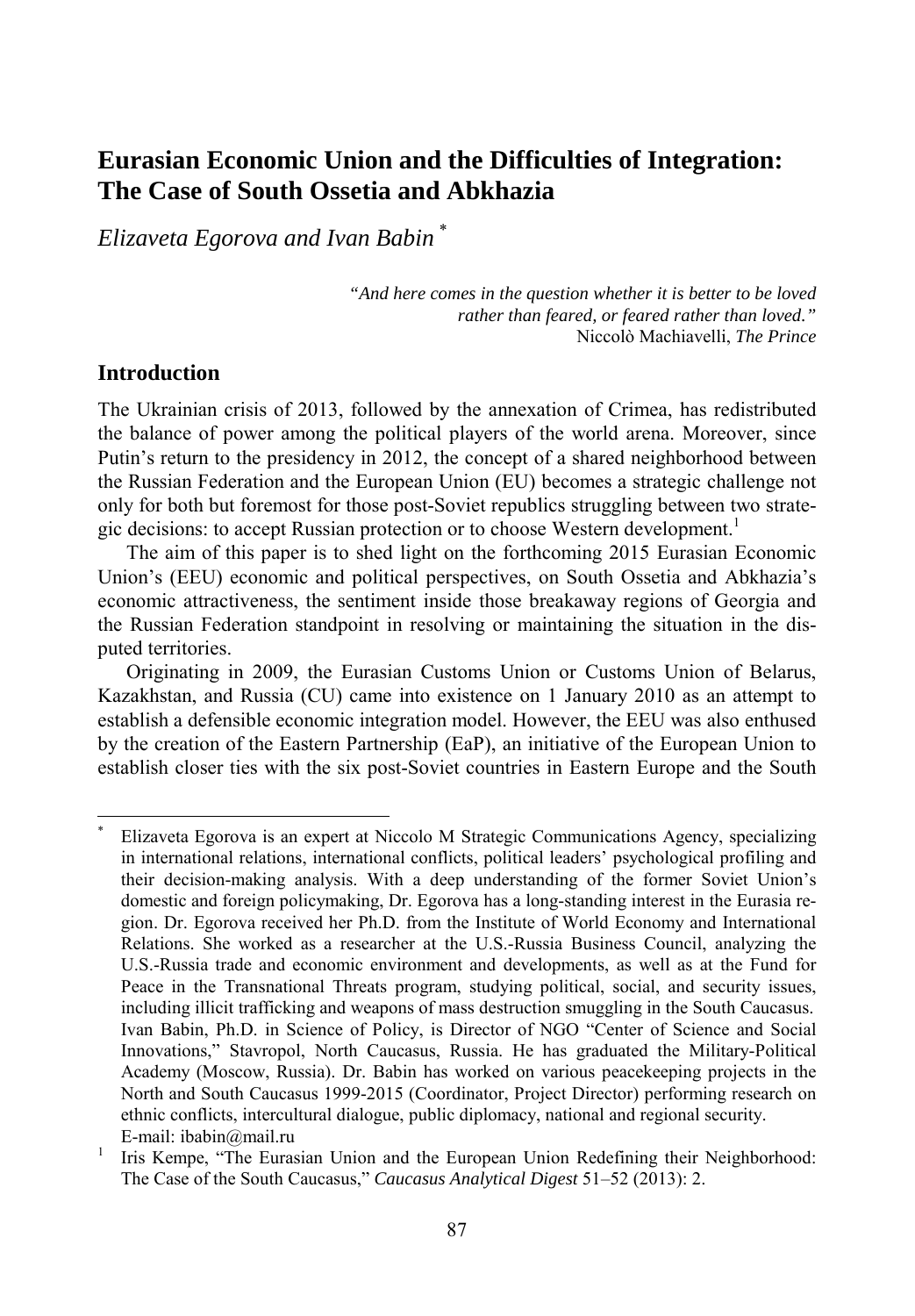#### THE QUARTERLY JOURNAL

l

Caucasus (Armenia, Azerbaijan, Belarus, Georgia, Moldova, and Ukraine), designed to promote regional stability between the EU and its Eastern neighbors trough trade and economic agreements, and democratic institutions building.<sup>2</sup> Aimed at supporting these countries in overcoming economic and political challenges, the EaP was perceived by the Russian government as a platform for the European Union's (EU) enlargement, close to Russia's borders and its strategic "near abroad," thereby threatening Russia's national, geopolitical and security interests.

Since 1990, Russia has openly resisted any North Atlantic Treaty Organization (NATO) expansion towards its periphery<sup>3</sup> and reemphasized this rhetoric several times: in 2004 when Georgia declared its intention of Euro-Atlantic integration; during the war in South Ossetia in 2008 by "sending a strong message to Ukraine that its insistence on NATO membership may lead to war and/or its dismemberment"<sup>4</sup>; and, most recently, when Ukraine's fomented domestic crisis over the European Trade Association Agreement resulted in Putin's annexation of the Crimean peninsula as a means of securing Russia's strategic naval base in Sevastopol.<sup>5</sup>

Ukraine's importance to Russia has always been considered critical, even before the dissolution of the Soviet Union in 1991. Therefore Ukraine's choice to take a European path has meaningfully reshaped Putin's concept of the EEU integration.6

At the very beginning, the EEU was regarded as an economic foundation for prosperous shared dividends, a project of broader reintegration within the former Soviet area to cement Russia's influence within the "near abroad" and as a direct response to the EaP activities. Today, however, we face a new geopolitical reality in which Russia may amend the EEU with political and military agreements in order to tip the balance of power in the region in its favor and secure its borders. Nonetheless, this scenario is a critical topic when hypothesizing about Russia's possible reaction towards a rapidly changing foreign context.

<sup>2</sup> Jeanne Park, "The European Union's Eastern Partnership," Council on Foreign Relations, 14 March 2014, available at www.cfr.org/europe/european-unions-eastern-partnership/p32577.

 <sup>&</sup>quot;Putin's Prepared Remarks at 43rd Munich Conference on Security Policy," *Washington Post*, 12 February 2007, available at http://www.washingtonpost.com/wp-dyn/content/article/2007/ 02/12/AR2007021200555.html.

Ariel Cohen, "The Russian-Georgian War: A Challenge for the U.S. and the World," The Heritage Foundation, WebMemo 2017, 11 August 2008, www.heritage.org/research/reports/  $2008/08$ /the-russian-georgian-war-a-challenge-for-the-us-and-the-world.<br>5 Iohn J. Mearsheimer. "Why the Ukraine Crisis Is the West's Fault. The I

John J. Mearsheimer, "Why the Ukraine Crisis Is the West's Fault. The Liberal Delusions That Provoked Putin," *Foreign Affairs* 93:5 (2014), http://www.foreignaffairs.com/articles/141769/ john-j-mearsheimer/why-the-ukraine-crisis-is-the-wests-fault. 6

Doug Bandow, "Ukraine Crisis Reminds Americans Why NATO Should Not Expand: Not To Ukraine, Georgia, Or Anyone Else," *Forbes*, 28 July 2014, http://www.forbes.com/sites/ dougbandow/2014/07/28/ukraine-crisis-reminds-americans-why-nato-should-not-expand-notto-ukraine-georgia-or-anyone-else/2/; Vladislav Inozemtsev and Anton Barbasin, "Eurasian Integration: Putin's Futureless Project," *Aspen Review – Central Europe* 2 (2014): 71.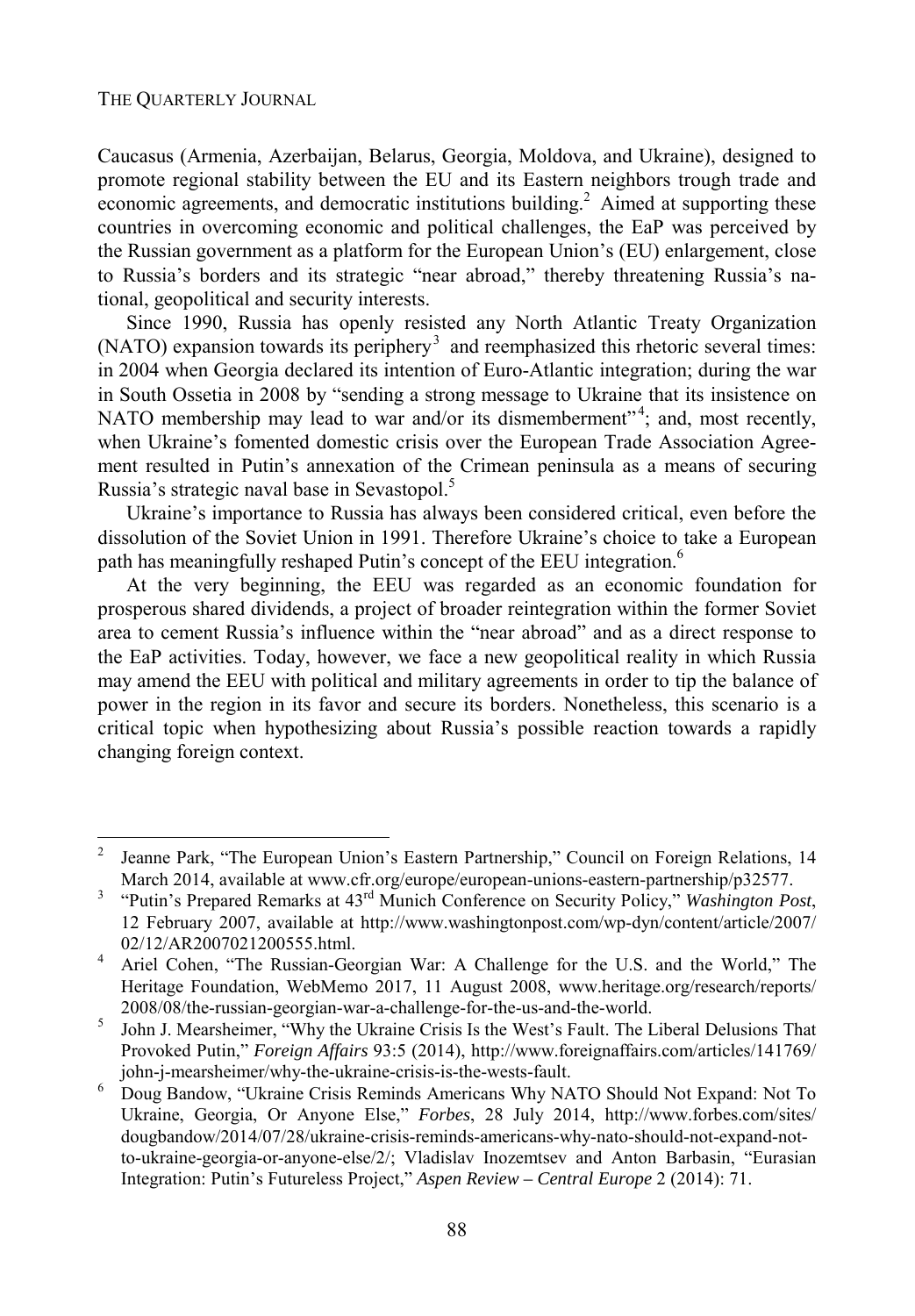## **Eurasian Economic Union: Perspectives and Drawbacks**

On 1 January 2015 the EEU, an economic bloc comprised of Armenia, Belarus, Kazakhstan and Russia, was launched. Founded on the basis of the CU, the EEU will continue the policy of reducing tariff barriers, establishing free trade zones in all economic sectors among member states, facilitating trade and allowing the free movement of goods and services. In addition, all members must adopt common external and internal economic and trade policies, free movement of citizens and capital and possibly a common currency.<sup>7</sup> Putin views the EEU as an efficient alternative to the EU, a choice the remaining post-Soviet republics should eagerly select. However, the international expert community doubts that the EEU is capable of becoming a center of economic power.<sup>8</sup> For example, Richard Giragosyan describes the concept of the EEU as "incoherent and undefined, marked with its lack of practical benefits and absence of substance."<sup>9</sup>

Moreover, Belarus and Kazakhstan are unconvinced regarding the union's enlargement and of Russia's sincere intentions to preserve this bloc from politicization.<sup>10</sup> Outside is Kyrgyzstan, negotiating the roadmap to access the new bloc.<sup>11</sup> At the same time. muddying the waters, there is an active discussion in the Russian government on the creation of free economic trade zone with Vietnam, Israel, India and Egypt.<sup>12</sup> This curious mix of minor and major emerging national economies, is comprised of countries that are already major arms trading partners of Russia.<sup>13</sup>

It is inevitable that the EEU will grow deeper and wider, thereby facing certain difficulties such as the balance of votes among members. For example, with loyal Armenia's accession to the EEU, Russia has essentially secured a second vote, thus two out of four votes, increasing its ability to counter or at least match possible resistance from Belarus and Kazakhstan.<sup>14</sup>

<sup>-&</sup>lt;br>7 Vugar Bayramov, "Considering Accession to the Eurasia Economic Union: For Azerbaijan, Disadvantages Overweight Advantages," *Caucasus Analytical Digest* 51–52 (2013): 14. 8

Inozemtsev, "Eurasian Integration," 68; Fyodor Lukyanov, "The Eurasian Union: An Experiment in Finding a Place in the New World," *Caucasus Analytical Digest* 51–52 (2013):  $9.9.9.$ 

Richard Giragosyan, "The Eurasian Union: A View from Armenia," *Caucasus Analytical* 

*Digest* 51–52 (2013): 11.<br><sup>10</sup> The President of Kasakhstan Spoke against the Politization of the Eurasian Union (President Kazakhstana vystupil protiv politizatsii Evraziiskogo Soyuza), http://gorchakovfund.ru/news/

<sup>9709.&</sup>lt;br><sup>11</sup> "CIS leaders will discuss the prospects of the Eurasian Economic Union at the Minsk summit (Lidery stran SNG obsudyat perspektivi Evraziiskogo Ekonomicheskogo Soyuza na sammite v Minske)," *TASS*, 10 October 2014, http://itar-tass.com/mezhdunarodnaya-panorama/1498286.<br><sup>12</sup> Ibid

<sup>13 &</sup>quot;Russian arms exports," *Sputnik International*, available at http://sputniknews.com/trend/

russian\_arms\_export. 14 "Two votes out of four – Armenia in EEU as a means of pressure on Kazakhstan and Belarus (Dva golosa iz chetyryeh – Armenia v EAES kak faktor davleniya na Kazakhstan i Belorussiyu)," *IA Regnum*, 12 October 2014, http://www.regnum.ru/news/1855929.html.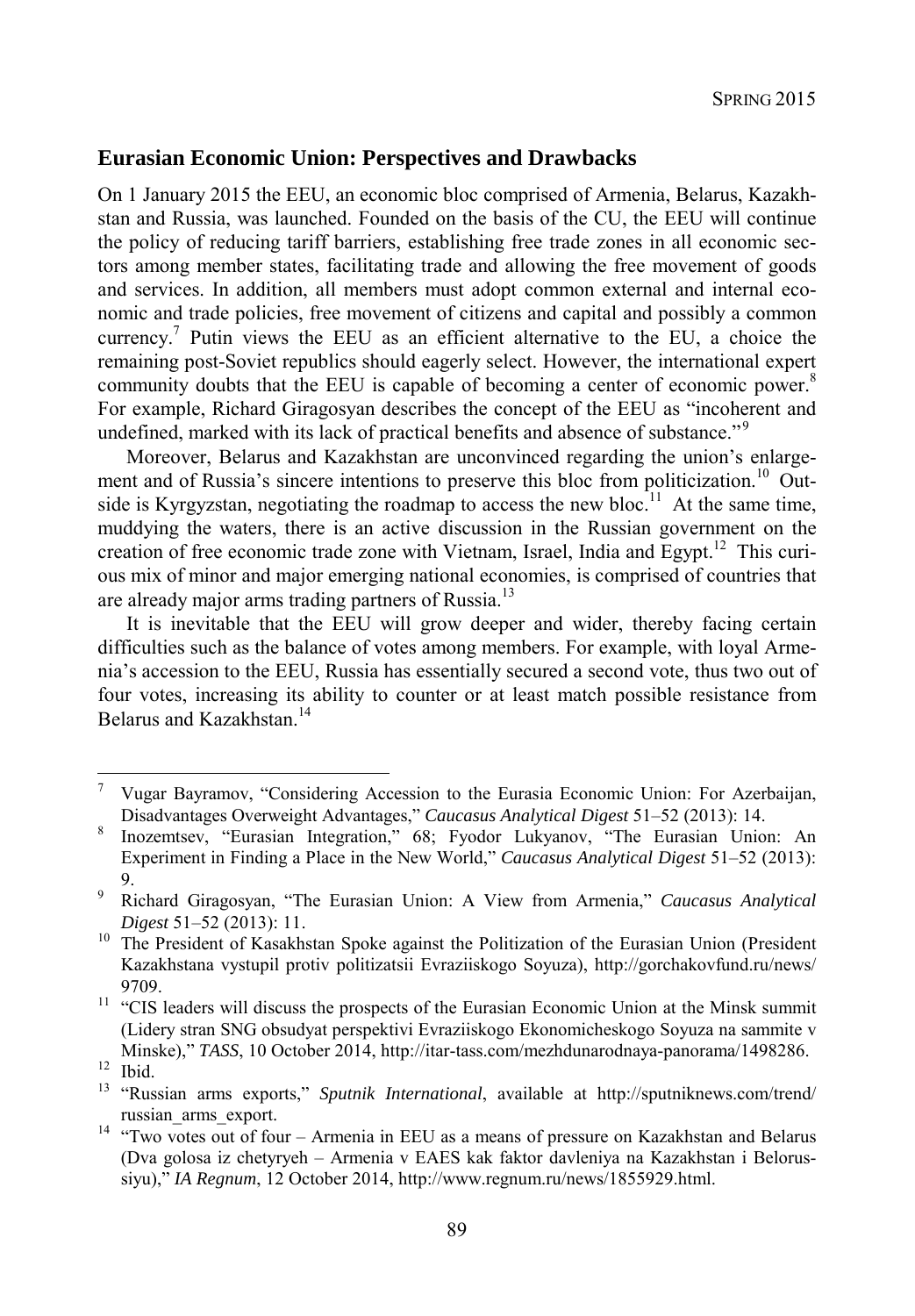#### THE QUARTERLY JOURNAL

In order to attract other post-Soviet countries to join the EEU, Russia offers a wide array of subsides to prospective members including liberalization and the opening of its labor market, which is substantial for the socio-economic stability of migrants, as well an increase in trade turnover and revenues. Nonetheless, the EEU, Putin's personal project, is still at an early development stage. There were 15 republics in the Union of Soviet Republics between 1956 and 1991. It is not yet clear what the optimal number of members for the EEU would be, especially taking into consideration the intransience of natural resource-rich Azerbaijan, Turkmenistan and Uzbekistan to any Russian integration project.<sup>15</sup>

Likewise, with the rapid enlargement of the EEU comes the constant need for financial aid and subsidies from the older to the newest member states. The intended viable economic benefit and prosperity of the founding members may wear away over time.<sup>16</sup> In the light of the Ukrainian crisis, the Western sanctions against Russian companies and officials and Russia's brittle economy, the EEU's enlargement may cost the Kremlin more than initially expected.

## **Economic Attractiveness and the Sentiment inside the Breakaway Regions: The Case of South Ossetia and Abkhazia**

When analyzing the breakaway regions of South Ossetia and Abkhazia, it is crucial to differentiate between the regions. The genesis, routes and history of their conflicts with Georgia and their relations with Russia are dissimilar. The regions cannot be viewed and evaluated symmetrically, nor can they be treated as one domain. There is a fundamental diversity between these two semi-recognized territories that has to be considered as a cornerstone to any study or approach.<sup>17</sup>

Georgian political expert, Ivlian Khaindrava, emphasizes a substantial difference between the South Ossetian and the Abkhazian national projects. The South Ossetian project can be characterized as an "irredentical"; it is designed to "join and reunite with North Ossetia and resolve the problem of divided peoples." The first "brick of aspiration" was cemented on 26 October 2013 with a signed agreement between the governments of South Ossetia and the Republic of North Ossetia-Alania of the Russian Federation on socio-economic, scientific, technological and cultural cooperation. In contrast, there is no desire in Abkhazia to join any part of the Russian Federation. The Abkhazian

<sup>&</sup>lt;sup>15</sup> Lukyanov, "Eurasian Union," 9.

<sup>16</sup> Nicu Popescu, *Eurasian Union: the Real, the Imaginary and the Likely* (Paris: EU Institute for

Security Studies, 2014). 17 Ivlian Khaindrava, "Asymetry: On the issue of Georgian-Russian Relations (Asimmetriya: k voprosu o gruzinsko-rossiiskikh vzaimootnosheniyakh)," in I. Khaindrava, A. Sushentsov, N. Silaev, eds., *Russian-Georgian Relations: In the Search of New Ways (Rossiisko-gruzinskie otnosheniya: v poiskakh novykh putei razvitiya)* (Moscow: Russian Council on International Affairs, International Center on Conflict and Negotiations, 2014), p. 21.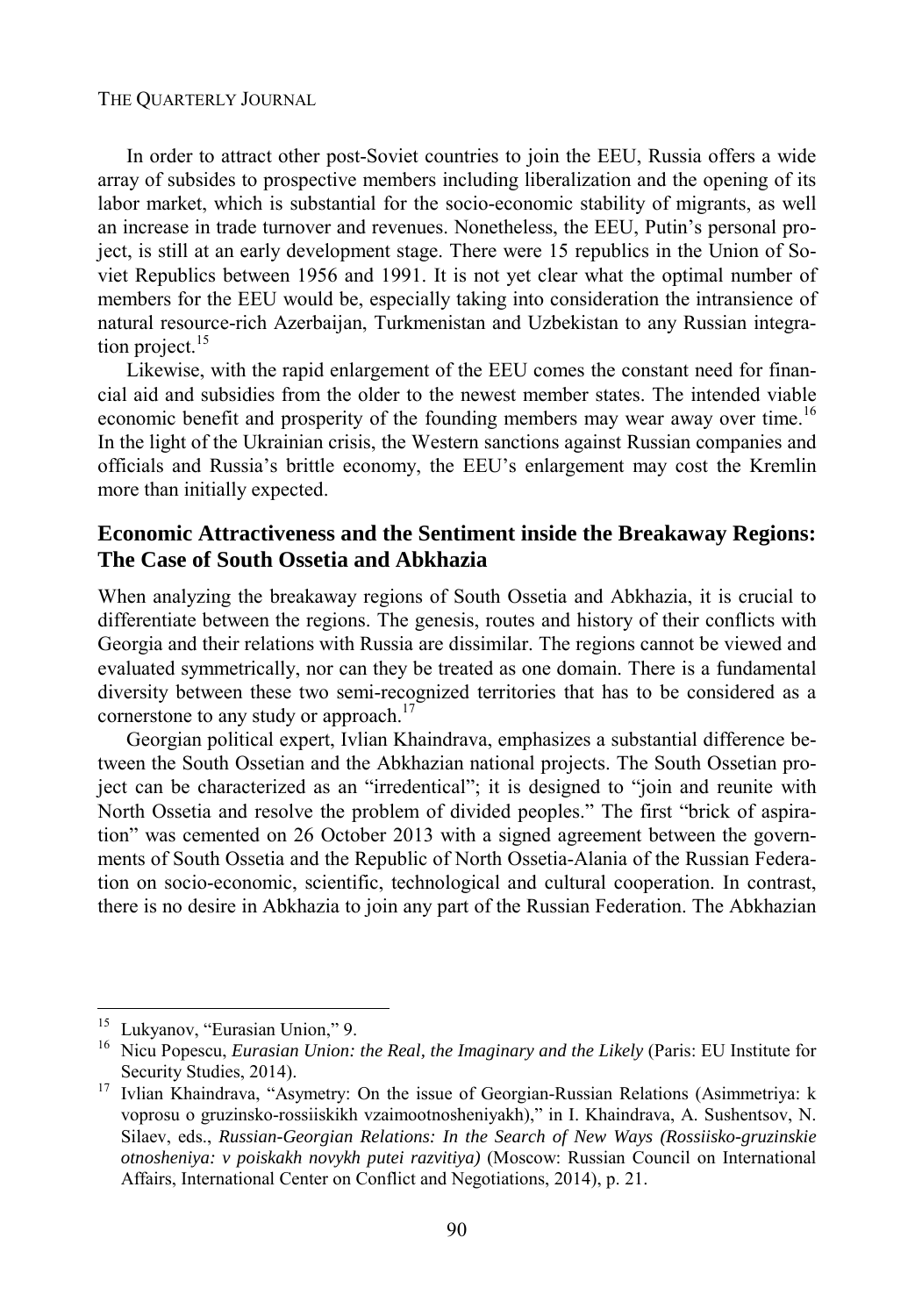national project rests on the idea of the creation of an Abkhazian independent state for Abkhaz people.<sup>18</sup>

### **South Ossetia**

Political and economic experts in South Ossetia highlight certain domestic issues affecting the region. Among them are a degraded economy, poor social and political development, ruined and inefficient infrastructure, corruption and youth unemployment.<sup>19</sup> More specifically, Yuri Vazagov, a journalist from South Ossetia, notes the lack of potential competitiveness and the economic unattractiveness of the republic. The "political-military context (the region's division into political-military blocs) and the threat of systematic destabilization in the Caucasus considerably narrow the corridor for prospective economic projects."<sup>20</sup>

Despite the recognition of South Ossetia's independence by Russia and four other UN Member States, the deplorable lack of socio-economic development is unchanged. Moreover, extensive financing was received for the development of these programs, yet they were neither developed nor implemented. $21$ 

South Ossetia's determination to integrate with North Ossetia and Russia, the Republic of North Ossetia-Alania being a federal subject of Russia (a republic), is widely expressed among the governmental officials of the region. Today, a proposed treaty on "alliance and integration" between South Ossetia and Russia is on the negotiation table. Anatoly Bibilov, President of the Parliament of South Ossetia, illustrating the leading goal of bilateral relations, explains that for the leading United Ossetia party, "joining the Russian Federation is the ideal."<sup>22</sup>

The South Ossetian government's encouragement of a national sentiment for the reunion of the Ossetian peoples also fosters a hope for the inclusion of South Ossetia into a Russia-led economic integration project, a project supported by the republic. Dmitry Medoev, Ambassador of South Ossetia to the Russian Federation, underlined that "together with the EEU project, a fundamental policy of achieving a new level of integration and security in the post-Soviet space was proclaimed, as well as the creation of an auspicious environment for profound development for each member-state."<sup>23</sup>

<sup>&</sup>lt;sup>18</sup> Khaindrava, "Asymetry," op.cit.

<sup>&</sup>lt;sup>19</sup> "Economy for South Ossetia – Issue of National Security: Expert (Ekonomika dlya Yuzhnoy Osetii – vopros natsionalnoi bezopastnosti: ekspert)," *IA Regnum*, 19 March 2013, available at http://www.regnum.ru/ news/polit/1780311.html. 20 Ibid.

 $21$  Ibid.

<sup>&</sup>lt;sup>22</sup> "Bibilov: The Treaty on Integration with the Russian Federation will Reflect the Interests of South Ossetia (Bibilov: Dogovor ob integratsii s RF otrazit interesy Yuzhnoi Ossetii)," *Ria* 

*Novosti*, 11 November 2014, http://ria.ru/world/20141111/1032752075.html.<br><sup>23</sup> Conference in the Diplomatic Academy on the Twentieth Anniversary of CIS. Report of the Ambassador Extraordinary and Plenipotentiary D.N. Medoev, "South Ossetia – Russia: Choice and Solutions" (Konferentsiya v Diplomaticheskoi akademii k dvadtsatiletiyu obrazovaniya SNG. Doklad Cherezvychainogo i Polnomochnogo Posla D.N. Medoeva: "Yuz-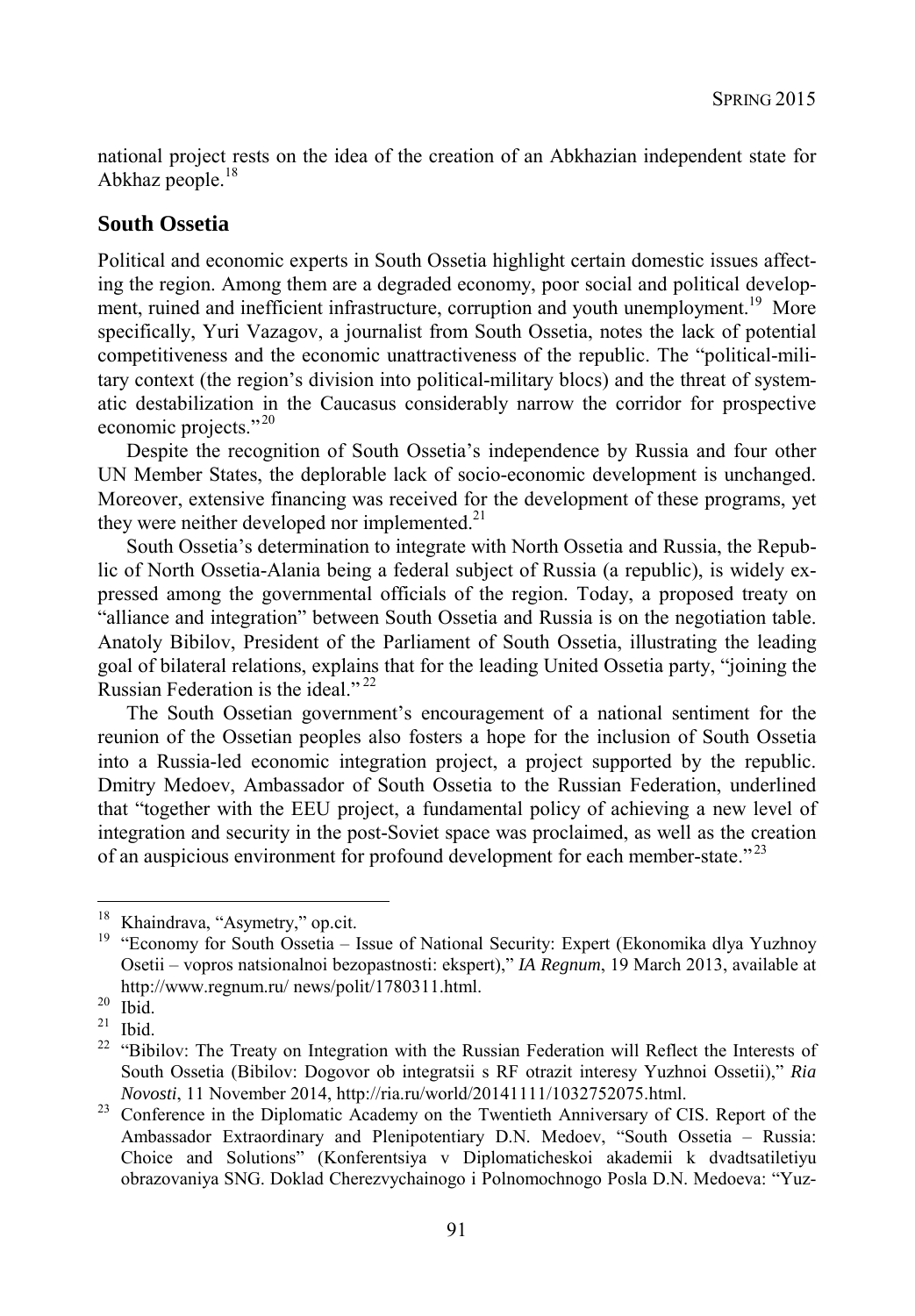Interestingly, the idea that "in order to avoid a conflict of interests, the great "geopolitical unions" seek to resolve their aggravated contradictions at the expense of "coercive decomposition of the post-Soviet space," while the subsequent division of the "post-Soviet-Russian" is still intact among South Ossetia's echelons and echoes the Russian attitude of all classes.<sup>24</sup> Moreover, South Ossetia's self-perception of being Russia's "strategic vulnerable point, which if triggered, may initiate the process of decomposition" was articulated in the Ambassador's report and reflected the national rhetoric of both peoples.<sup>25</sup>

Furthermore, a status of "exclusivity" is attributed to the Russian-South Ossetian relationship that provides an assurance that the republic will receive economic, political and moral support.<sup>26</sup> Thus, Russia undertook the mission of being a security guarantor and protector of South Ossetia from any external military intervention in the region.

While the friendly sentiment of the reunion of the Ossetian peoples and joining the Russian Federation persists inside the breakaway region, the Russian perception of South Ossetia's foreign policy direction slightly differs. According to a 2014 poll conducted by the Russian Levada Center, a majority of the Russian population insists that South Ossetia has to be an independent state (51%) rather than a part of Russia (24%) or a part of Georgia (8%). Describing South Ossetia, the majority of respondents named it as an independent state (55%), fewer regarded it as a part of Russia (22%) and even fewer associated it with being a part of Georgia (11%).<sup>27</sup> However, some experts expressed the opinion that the independence of South Ossetia is not taken seriously, not only in Moscow, but also not earnestly even in Tskhinvali.28 The tables below reflect the results of the surveys conducted for the present research.

South Ossetia has already declared its readiness to join the established Customs Union and the newer Eurasian Economic Union, yet there is no clear understanding of how Minsk and Astana could vote in favor of Tskhinvali's accession, taking into consideration the disputed status of the territory.<sup>29</sup> The future development of South Ossetia's integration trajectory hangs enigmatically in the air.

hanya Ossetiya – Rossiya: vybor i resheniya"), *IA Res*, 22 December 2011, http://cominf.org/ en/node/1166490880.<br>
<sup>24</sup> Ibid.<br>
<sup>25</sup> Ibid.

 $rac{25}{26}$  Ibid.

<sup>26</sup> *The Prospects of Development of South Ossetia after the Recognition of Its Independence (Perspektivi razvitiya Yuzhnoi Ossetii posle priznaniya ee nezavisimosti)*, Russian Institute for

Strategic Studies, 20 May 2009, http://riss.ru/actions/2876. 27 Russians on the Status of Abkhazia and South Ossetia (Rossiyane o statuse Abkhazii i Yuzhnoi Ossetii), Press Release, 21 August 2014, Levada Center, http://www.levada.ru/21-08- 2014/rossiyane-o-statuse-abkhazii-i-yuzhnoi-osetii.<br><sup>28</sup> Khaindrava I., "Two Ossetias in the Context of Russian-Georgian Relations (Dve Ossetii v

kontekste rossiisko-gruzinskih otnoshenii)," in *Russia nd Georgia: In the Search of Solution (Rossiya i Gruziya: v poiskah vyhoda)*, Gergian Foundation of Strategic and International Studies, 2011, pp. 114–128.<br>
"Ideas of Erasian Integration of South Ossetia and Re-unification with North Ossetia Dis-

cussed in Vladikavkaz (Idei evraziiskoi integratsii Yuzhnoi Ossetii i vossoedineniya s Sever-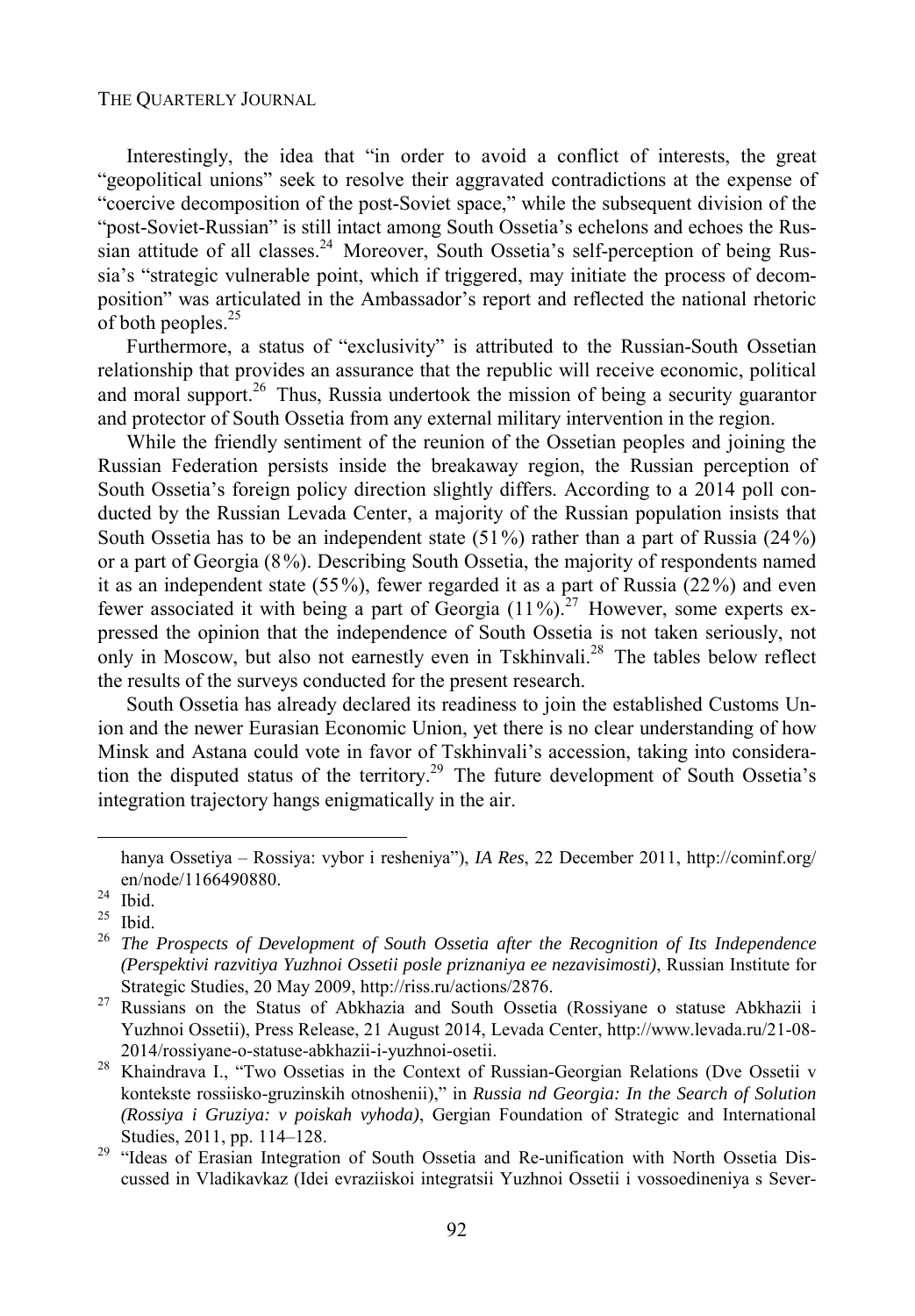|                                | July 2004 | 2006 | <b>2009</b><br>July | <b>June 2011</b> | July 2012 | <b>July 2013</b> | July 2014 |
|--------------------------------|-----------|------|---------------------|------------------|-----------|------------------|-----------|
| Should be a part of Georgia    | 12        | 13   | 6                   | 6                | 8         |                  | 8         |
| Should be a part of Russia     | 34        | 40   | 35                  | 23               | 35        | 29               | 24        |
| Should be an independent state | 30        | 26   | 40                  | 53               | 43        | 43               | 51        |
| It is difficult to answer      | 24        | 22   | 19                  | 18               | 15        | 20               |           |

*What do you think, should South Ossetia be a part of Georgia, a part of Russia or an independent state?*(\*) 30

*South Ossetia is…*(\*)

|                           | 2004<br>Sep | 2006<br>Feb | 2009<br>Aug | 2010<br>Aug | <b>2011</b><br>June | 2012<br>Mar | 2013<br>July | July 2014 |
|---------------------------|-------------|-------------|-------------|-------------|---------------------|-------------|--------------|-----------|
| <b>Part of Georgia</b>    | 17          | 18          | 8           | 13          | 11                  |             | 13           |           |
| <b>Part of Russia</b>     | 46          | 36          | 29          | 29          | 27                  | 30          | 27           | 22        |
| <b>Independent state</b>  | 17          | 22          | 51          | 43          | 47                  | 43          | 45           | 55        |
| It is difficult to answer | 21          | 25          | (2)         | 15          | 15                  | 16          | 16           | 12        |

noi Ossetiei obsuzhdayut vo Vladikavkaze)," *IA Regnum*, 25 February 2014, available at www.regnum.ru/news/polit/1771335.html; "In South Ossetia it is necessary to raise the Question of Hystorical Reunification of the Ossetian People (V Yuzhnoi Ossetii nyzhno stavit vopros ob istoricheskom vossoedinenii osetinskogo naroda)," *Caucasian Politics*, 10 November 2013, http://kavpolit.com/v-yuzhnoj-osetii-nuzhno-stavit-vopros-ob-istoricheskom-vossoedinenii-osetinskogo-naroda.

<sup>&</sup>lt;sup>30</sup> The poll indicated with (\*) was conducted on 18–21 July 2014 on a Russian representative sampling of urban and rural populations among 1600 people aged 18 and older in 134 communities in 46 regions of Russia. The distribution of responses is given in percentage of the total number of respondents, together with data from previous surveys. The statistical error of the data from these studies did not exceed 3.4%.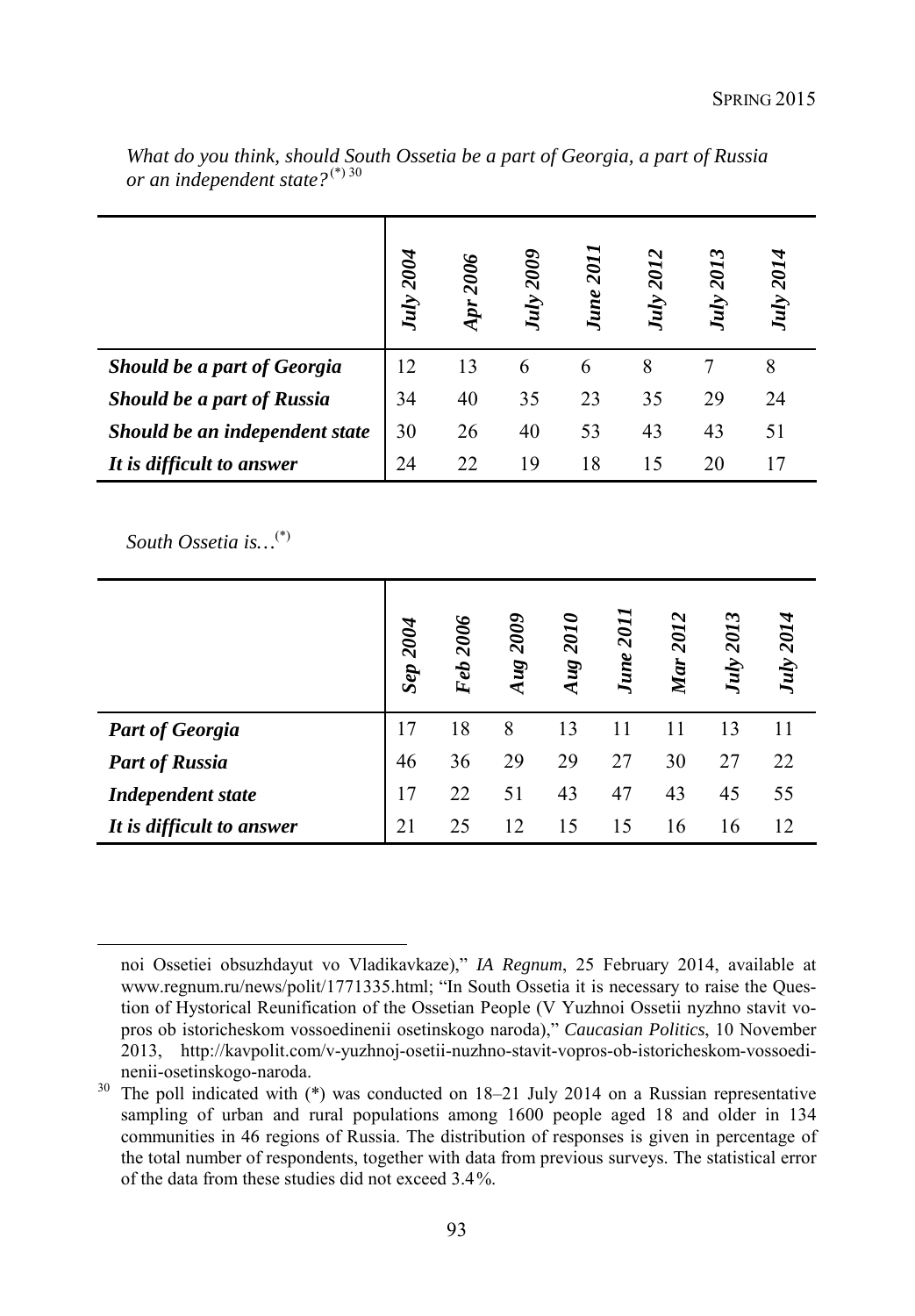### **Abkhazia**

The aforementioned state of South Ossetia's economic unattractiveness is incomparable to Abkhazia's potential of being an economic self-sufficient republic.<sup>31</sup> Unlike landlocked South Ossetia, Abkhazia's key advantage lies in its access to the Black Sea, making it less dependent on Russia and open to international trade. However, its socio-economic, political-military, infrastructure and agricultural development require significant improvement.

In the last two years, the semi-recognized territory has experienced moderate economic growth. Russia's donations to Abkhazia comprise 25% of the republic's annual budget. Moreover, the support to the breakaway region spreads far beyond the subsidies and includes financing of infrastructure programs such as roads, governmental buildings, schools and agriculture.<sup>32</sup> Today, the republic's government admits an urgent need for the implementation of political, economic and social reforms to overcome the crisis in its society.

Abkhazia's unwavering trajectory towards independence is the nation's most meaningful maxim. It appears in every quarter as the motto for civil society's strengthening and mobilization. Unlike South Ossetia, Abkhazia is wary of Russia: "There is no interest to become an appendix of the Adler region of Sochi."<sup>33</sup> A widespread anxiety is associated with the population's feeling of being less independent after Russia's recognition of their republic. The Kremlin's intention to monopolize and dominate in every sector is the foundation of Abkhazian fears of being "swallowed" by Russia.

Yet both neighbors recognize mutual benefit in their alliance. Russia provides security and economic guarantees to Abkhazia in exchange for ensuring Russia's geopolitical and national interests and maintaining the balance of power in the South Caucasus region.

In October 2014, Sukhumi was offered a treaty of "alliance and integration" with Moscow. However, Abkhazia's government altered the treaty and returned it to Russia for the settlement stage as a treaty on "alliance and strategic partnership." Its key pillars touch upon the creation of a "shared security framework," the establishment of a Joint Group of Forces from the Russian Federation's and Abkhazia's armed forces to repel aggression (Abkhazia corrected it to "integration of select troops into the Joint Group of Forces"), harmonization of Abkhazia's customs laws with the EEU and, finally, the formation of a shared social and economic space.<sup>34</sup> Additional alterations to the treaty

<sup>&</sup>lt;sup>31</sup> "Economy for South Ossetia - Issue of National Security," IA Regnum, 19 March 2013.

<sup>&</sup>lt;sup>32</sup> "Tensions Rise in Georgia's Breakaway Regions," *Radio Free Europe – Radio Liberty*, 26

August 2013, www.rferl.org/content/georgia-breakaway-abkhazia-south-ossetia/25086522.html. 33 Markedonov, S., *Russia and Abkhazia: Alliance and Integration (Rossiya i Abkhaziya: soyuznichestvo i integratsiya)*, Center for Political Technologies Politcom.ru, 14 October

<sup>2014,</sup> http://www.politcom.ru/18185.html. 34 "The Government of the Russian Federation launched a discussion on the Treaty of Alliance with Abkhazia (V pravitelstve RF nachalos obsyzhdenie dogovora o soyuznichestve s Abkhaziei)," *The Caucasian Knot*, 20 November 2014, available at http://www.kavkaz-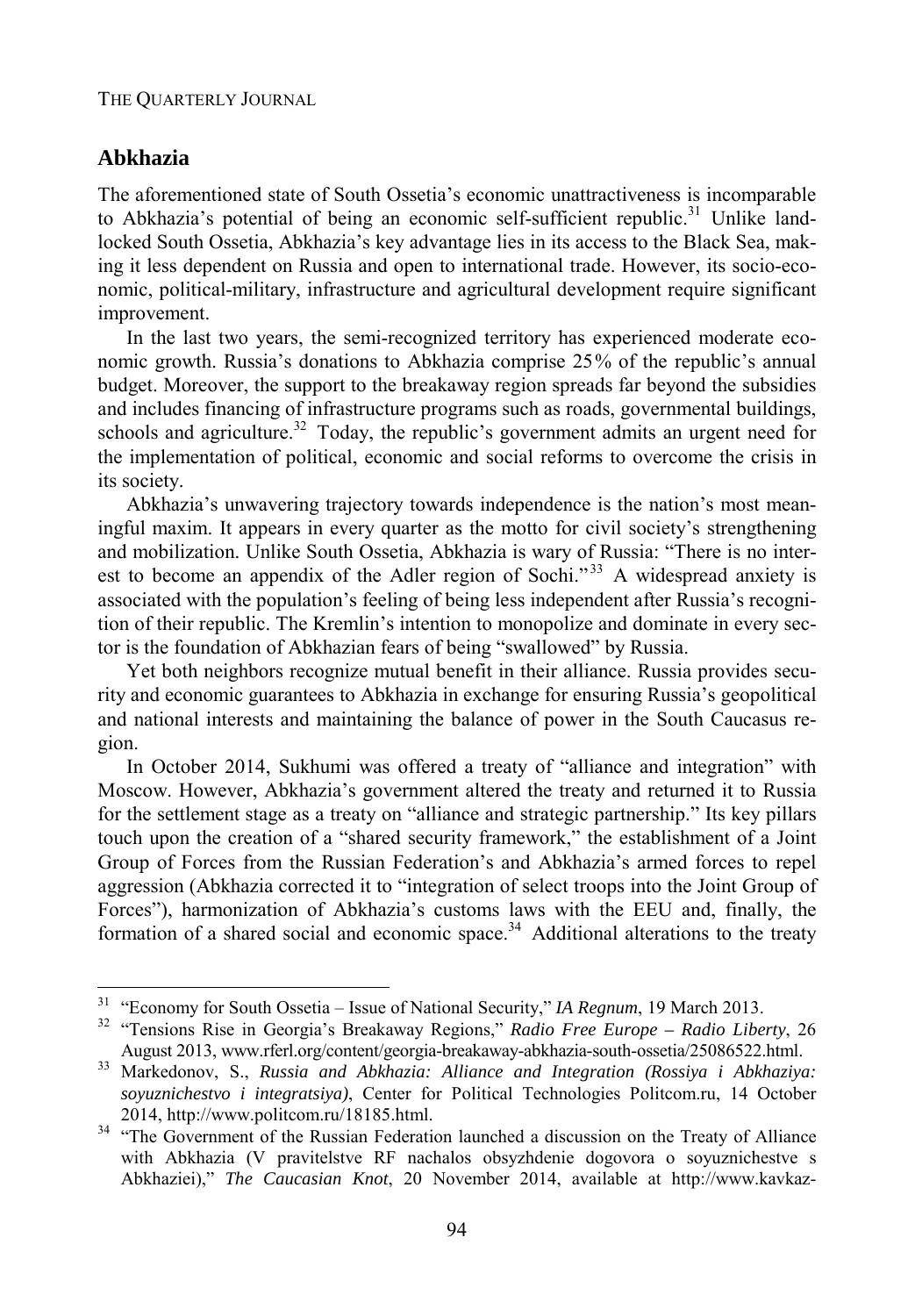by Abkhazia's government send a strong and important message: Abkhazia wishes to safeguard its domain from Russian dominance.

Consequently, there is certain anger among Russian political elites at Abkhazia's attempts to show its independence.<sup>35</sup> Moreover, in light of Russia's economic volatility, the Federation's population is irritated about the subsidies paid to the breakaway regions.36 Similarly to the case of South Ossetia, Russians' perception of Abkhazia as an independent state as well as its choice to be an independent state, rather than a part of Russia or a part of Georgia, has increased within the last several years.<sup>37</sup>

|                                |          |          | July 2004 | Apr 2006 | July 2009 | <b>June 2011</b> | July 2012       | July 2013 | July 2014 |
|--------------------------------|----------|----------|-----------|----------|-----------|------------------|-----------------|-----------|-----------|
| Should be a part of Georgia    |          |          | 14        | 13       | 6         | 6                | 9               | 9         | 8         |
| Should be a part of Russia     |          |          | 32        | 41       | 35        | 25               | 34              | 30        | 25        |
| Should be an independent state |          |          | 29        | 27       | 41        | 53               | 41              | 42        | 52        |
| It is difficult to say         |          | 26       | 19        | 19       | 17        | 16               | 19              | 15        |           |
| Abkhazia is                    |          |          |           |          |           |                  |                 |           |           |
|                                | Sep 2004 | Feb 2006 | Aug 2009  |          | Aug 2010  | <b>June 2011</b> | <b>Mar</b> 2012 | July 2013 | July 2014 |
| <b>Part of Georgia</b>         | 27       | 22       | 9         |          | 14        | 10               | 9               | 11        | 9         |
| <b>Part of Russia</b>          | 32       | 31       | 26        |          | 27        | 25               | 28              | 28        | 22        |
| <b>Independent state</b>       | 17       | 21       | 52        |          | 44        | 49               | 45              | 48        | 58        |
| It is difficult to answer      | 24       | 26       | 13        |          | 16        | 16               | 18              | 14        | 10        |

*What do you think, should Abkhazia be a part of Georgia, a part of Russia, or an independent state?*(\*)

uzel.ru/articles/252669; "Putin, Abkhazian president to meet, sign Strategic Partnership Treaty [sic]," *TASS*, 24 November 2014, http://en.itar-tass.com/russia/761293. 35 Khaindrava, Asimmetry, 24.

<sup>36</sup> Russians on the Status of Abkhazia and South Ossetia (Rossiyane o statuse Abkhazii i Yuzhnoi Ossetii), Press Release, Levada Center, 21 August 2014. 37 Ibid.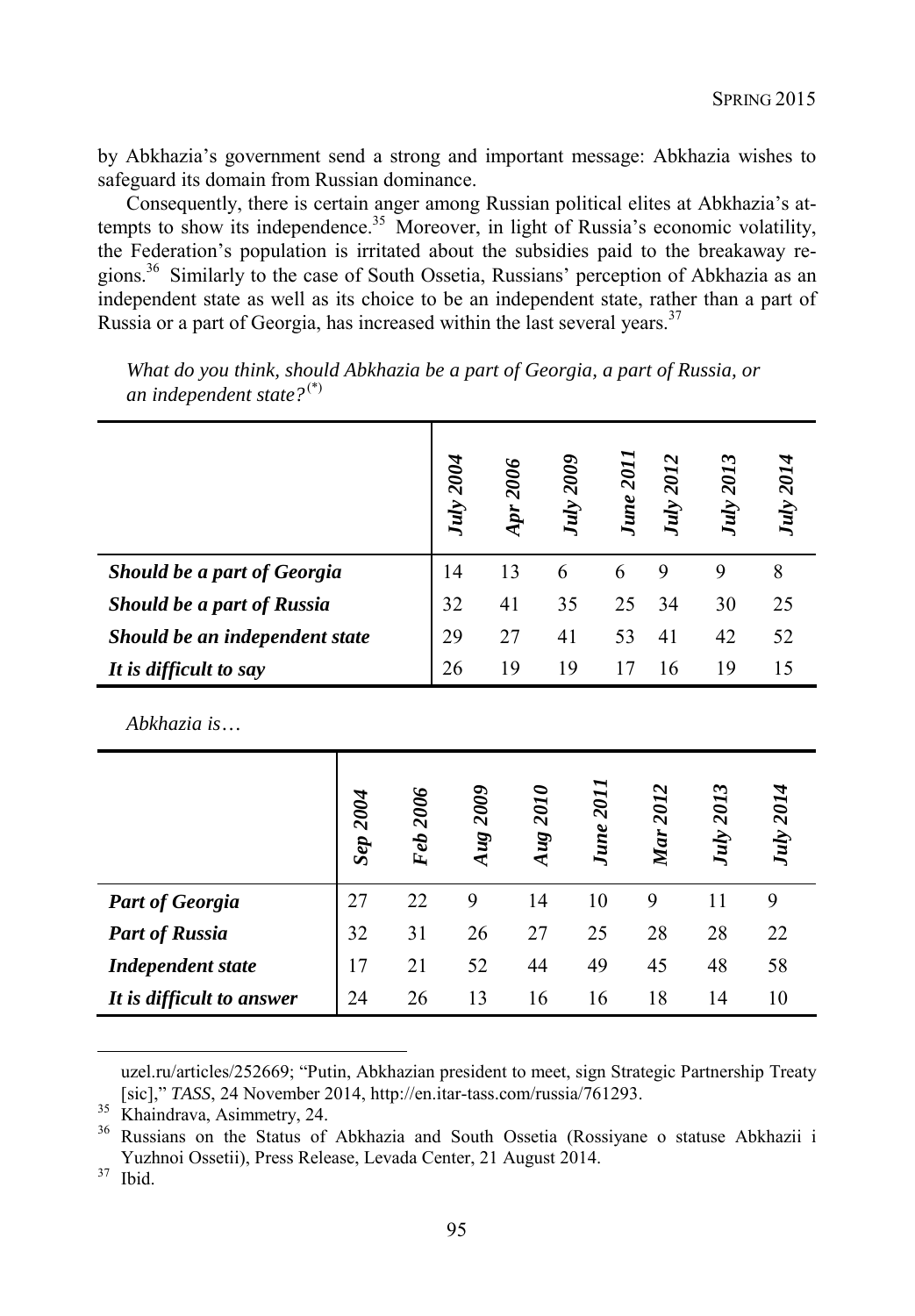#### THE QUARTERLY JOURNAL

|                           | .2013<br>Sep | July 2014 |
|---------------------------|--------------|-----------|
| Definitely yes            | 14           | 8         |
| <b>Mostly</b> yes         | 44           | 43        |
| <b>Mostly</b> not         | 18           | 23        |
| Definitely not            | 8            | q         |
| It is difficult to answer |              |           |

*Do you think that Russia is doing right by providing financial aid to Abkhazia and South Ossetia?* 

Although Abkhazia has expressed strong interest in joining the CU and its successor, the EEU, as reflected in the recent report on bilateral relations by Minister of Foreign Affairs Viacheslav Chirikba,<sup>38</sup> Russian experts doubt this scenario will become a real $itv<sup>39</sup>$ 

### **Conclusion**

l

Although there is active discussion in the Abkhazian and South Ossetian breakaway regions in favor of joining the CU and the EEU, there is neither a corresponding ambition nor a clear understanding among the founding member states of these unions of how to accomplish such scenarios in the foreseeable future.

Russia's enthusiasm to actively promote Abkhazia and South Ossetia's independence in the world community has slightly waned. While the status of semi-recognized republics grants the Kremlin an "exclusive" position in the regions, this luxury has a hefty price tag.40 Physically, the Abkhazian and South Ossetian territories play crucial roles in Russia's strategic geopolitical interests. Both republics are used as outposts for Rus-

<sup>&</sup>lt;sup>38</sup> Report by V.A. Chirikba to the roundtable on "Russian-Abkhazian Relations: Outlines of a New Level of Integration" (Doklad V.A. Chirikba na kruglom sole "Rossiisko-abkhazskie vzaimootnosheniya: kontury novogo urovnya integratsii"), Ministry of Foreign Affairs of the Republic of Abkhazia, 10 November 2014, available at http://www.mfaapsny.org/news\_rus/ detail.php?ELEMENT\_ID=3063.<br>Sushentsov, A., Silaev, N., "Russia and Georgia: What Red Lines? Towards a Long-term

Agenda of Russian-Georgian Relations (Rossiya i Gruziya: chto za krasnymi liniyami? K dolgosrochnoi povestke dnya rossiisko-gruzinskikh otnoshenii)," in I. Khaindrava, A. Sushentsov, N. Silaev, eds., *Russia nd Georgia: In the Search of Solution (Rossiya i Gruziya: v poiskah vyhoda)*, Gergian Foundation of Strategic and International Studies, p. 54. 40 Markedonov, Russia and Abkhazia.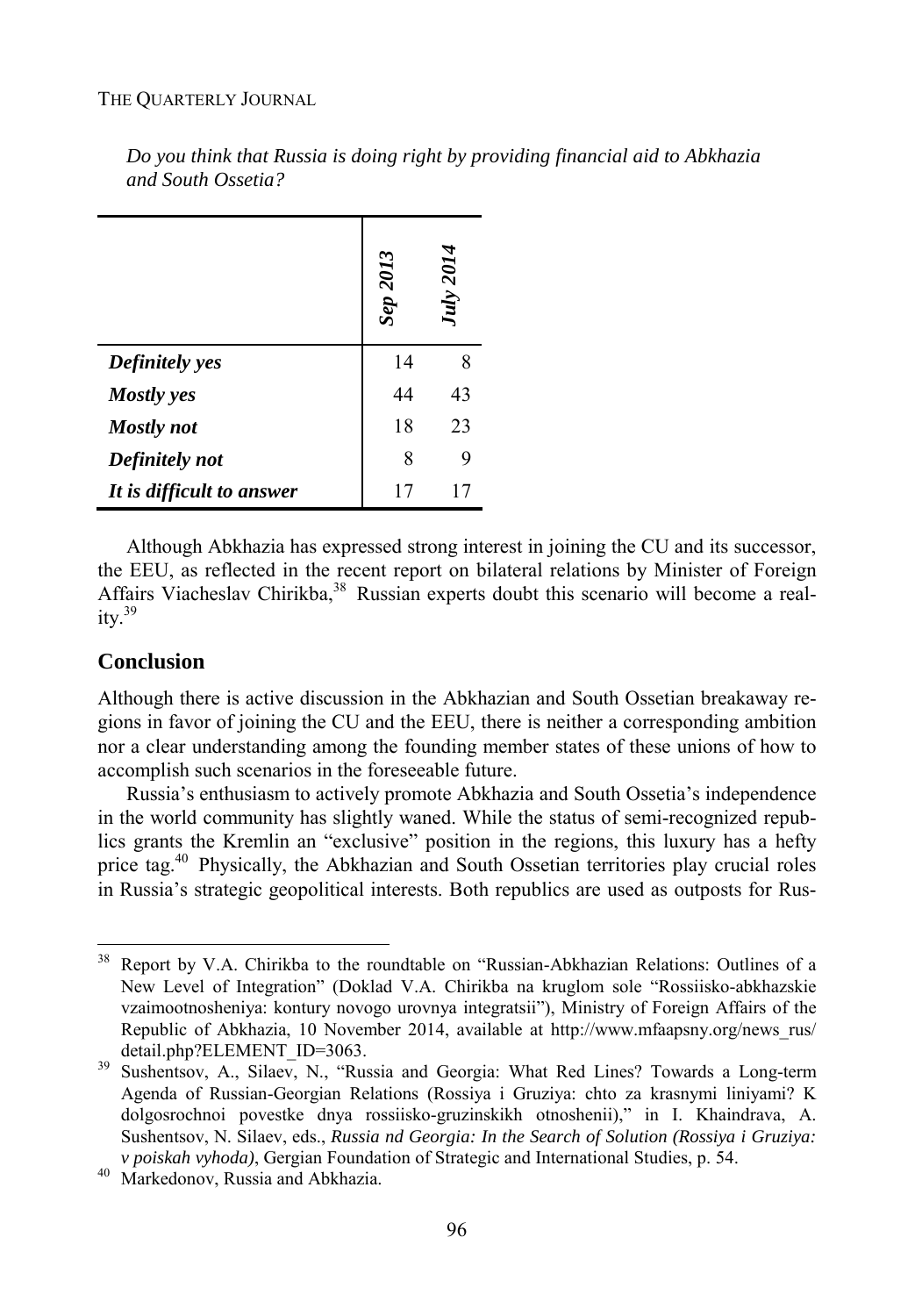sian forces to maintain the balance of power in the South Caucasus. Georgia's persistent rhetoric on its Euro-Atlantic aspirations only fortifies Russia's roles in South Ossetia and Abkhazia. Therefore, the Georgian-Ossetian and Georgian-Abkhazian "frozen conflicts" are unlikely to be resolved in the near future without Russia's direct interest.

The South Caucasus has become a stage for geopolitical and economic battles between Eurasian Moscow-led and Western Brussels-led blocs. Moreover, Russia's strategic "near abroad" is also facing challenges (e.g. Ukraine and Moldova). The ongoing Ukrainian crisis, which developed from domestic Ukrainian disagreements over Kiev's decision to adopt a full-scale "competition" strategy toward geopolitical influence, demonstrated Russia's firm resolve to defend its strategic geopolitical interests in its periphery. Feodor Voitolovsky, a Russian political scientist, emphasized that today's crisis between Russia and the West is acute and deep. Neither the attack on Yugoslavia in 1999 nor the Russian-Georgian conflict in 2008 instigated such coldness in relations between Moscow and Washington as we observe today. $41$ 

Therefore, taking the changed geopolitical context into consideration, the strategic importance of the EEU to Russia has increased significantly. In order to have an accurate assessment of the EEU's efficiency and its future developments, it is vital to monitor the motives of its member states and prospective members with regard to compatibility, economic development and political stability. The cases of South Ossetia and Abkhazia demonstrate the difficulties of joining the EEU. Although both republics have strong security ties and a shared border with their major benefactor, Russia, neither Russia nor other EEU member states have shown a willingness to assist the republics in their accession processes. However, if the balance of power shifts away from Russia in the South Caucasus, Moscow would strongly encourage South Ossetia and Abkhazia to proceed with the Russian-led integration projects.

Interview with an Expert: "By worsening the relations with Russia, it won't be possible to normalize the situation in Ukraine" (Intervyu s ekspertom: "Ukhudshaya otnosheniya s Rossiei, normalizovat situatsiyu na Ukraine ne ydastsya"), *Lenta.ru*, 16 May 2014, http://lenta.ru/ articles/2014/05/16/usacrisis/.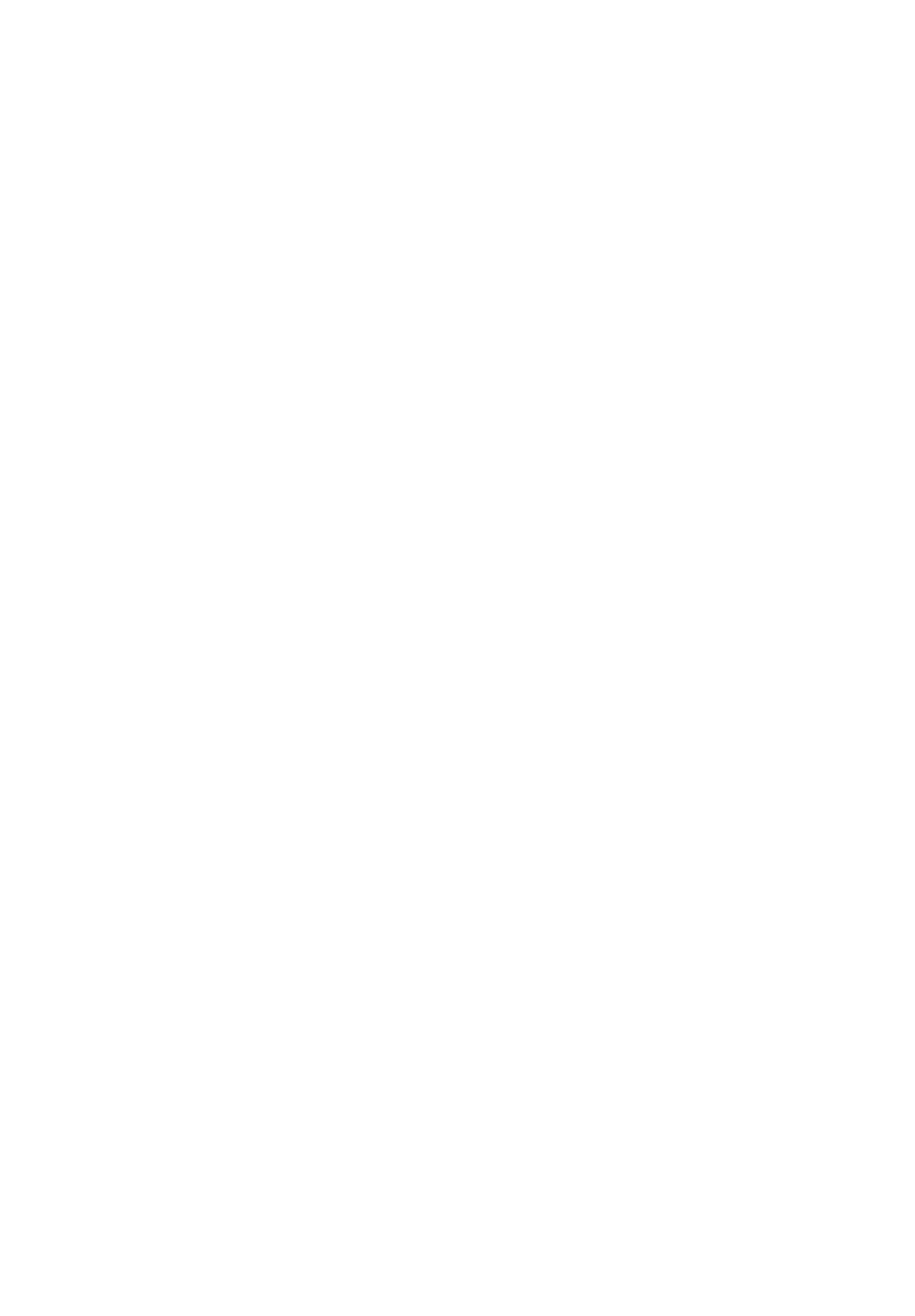# **Return to Babel: The Race to Integration in the Southern Caucasus**

# *Heidemaria Gürer* \*

When talking or writing about the (Southern) Caucasus, I usually like to start by illustrating the diversity of its three countries when it comes to their cultural, linguistic, historical, economic and religious composition. This is due to the heavy migration in the region and the century-long influence of surrounding regional powers and to the fact that it is located in a strategic triangle between Iran, Russia and Turkey, with additional geopolitical interest coming from the European Union and the United States. There is a significant background of existing conflicts to take into account. For those who know the region this may seem redundant; however, for "newcomers" it is a good start in describing the (Southern) Caucasian Babel.

I will begin by explaining the most significant features that lead me to believe that the Southern Caucasus is a modern-day Babel. With new developments in the context of the European Union (EU) I will demonstrate that these features are present in and inherent to the region.

## *Original features of Babel:*

l

- *Nations*: Three states with different titular nations and minorities
- *Languages*: From Indo-Germanic (e.g. Armenian, Ossetian) to different Caucasian ones (e.g. Georgian, Abkhaz), Turkic (e.g. Azerbaijani) and Russian as a long-time lingua franca
- *Scripts*: From Latin (e.g. Azerbaijani variant) to Armenian, Georgian and Cyrillic (e.g. Ossetian variant)
- *Religions*: Armenian apostolic, Georgian Orthodox, Islam (Shia, Sunni), Russian Orthodox, etc.
- *Boundaries*: After the collapse of the Soviet Union there were three independent states, three autonomous republics and two autonomous regions. Autonomous units were often disconnected from the "motherland" (e.g. Nagornyi-Karabakh, Nakhchivan Autonomous Republic) and nationalities were divided along borders (e.g. South and North Ossetia) – which were arbitrary Soviet border drawings.

This "Babylonian spirit" is reflected to an even higher degree in the Northern Caucasus (comprising seven autonomous republics: Dagestan, Chechnya, Ingushetia, North-Ossetia, Kabardino-Balkaria, Karachay-Cherkessia and Adygea). These are populated

<sup>\*</sup> Heidemaria Gürer follows developments in the Southern Caucasus since 1993, most of the time as Roving Ambassador to the whole region or leading the respective department in the Austrian MFA.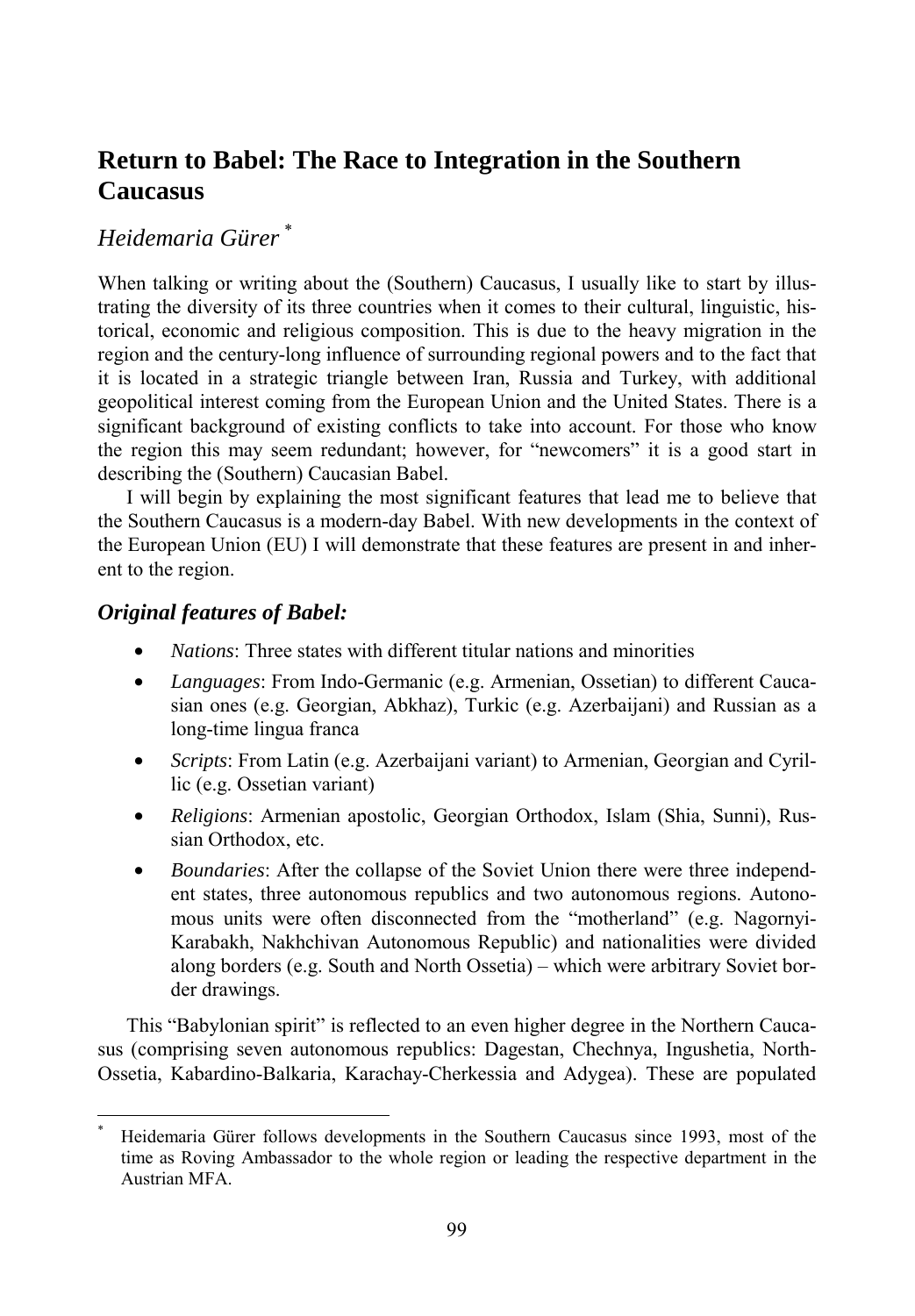by different ethnicities (approximately 30), which are primarily but not exclusively Muslim and have different points of view concerning their relationship with the central Russian government. This was perhaps also one of the reasons for the demise of the Soviet Union, among others: the conflict of nationality in the Southern Caucasus (Nagornyi-Karabakh), followed by others (e.g. Abkhazia, South Ossetia), reinforced the split in the region.

# **Today's Babel:**

Since the aforementioned "original features of Babel" were not confronted and changed, the development of the region continued in dissonance after the collapse of the Soviet Union.

- 1. *Foreign presence*. Russian troops are still present in Armenia (Gyumri), Abkhazia and South Ossetia.
- 2. *International peace efforts/presence*. The OSCE, stationed in Armenia and Azerbaijan, had to stop work in South Ossetia (Georgia) after the 2008 Georgian-Russian War. The OSCE Minsk Group was established for the settlement of the Nagorno-Karabakh conflict. The UN peacekeeping presence in Abkhazia (Georgia) had to cease after the 2008 Georgian-Russian War. The European Union Monitoring Mission (EUMM) has been present along the border with Abkhazia and South Ossetia since the Georgian-Russian War in 2008. The Geneva Peace Talks try to solve the Abkhaz and South Ossetian question (Participants are Abkhazia, EU, Georgia, OSCE, Russia, South Ossetia, UN, USA).
- 3. *Economy*. Azerbaijan is the clear winner here. Due to its substantial gas and oil reserves, Azerbaijan has developed into the richest country in the region, investing in huge infrastructure projects and the military, among other things. However, huge parts of the population in rural areas remain very vulnerable and poor, thus contributing to an ever-growing income gap. Due to its wealth of natural resources, Azerbaijan plays a significant role in energy supply, also for the European Union.

 Armenia can be found at the other end of this spectrum, having no natural resources and the border with Turkey still being closed, which has negative effects on the Armenian economy.

 Georgia is somewhere in the middle, leaning more towards the Armenian situation – no resources, territorial disputes, but strategically important as a transit corridor for energy and the only coastal country in the region.

4. *Foreign relations*. The three countries of the region are all members of the EU Eastern Partnership program, alongside Belarus, Moldova and Ukraine. Created in 2008, it is the most ambitious cooperation offer the European Union has made to the countries of the region so far, and initially offered equal advantages, rights and opportunities to all participating states. The goal was to sign an EU Association Agreement comprising political and trade components.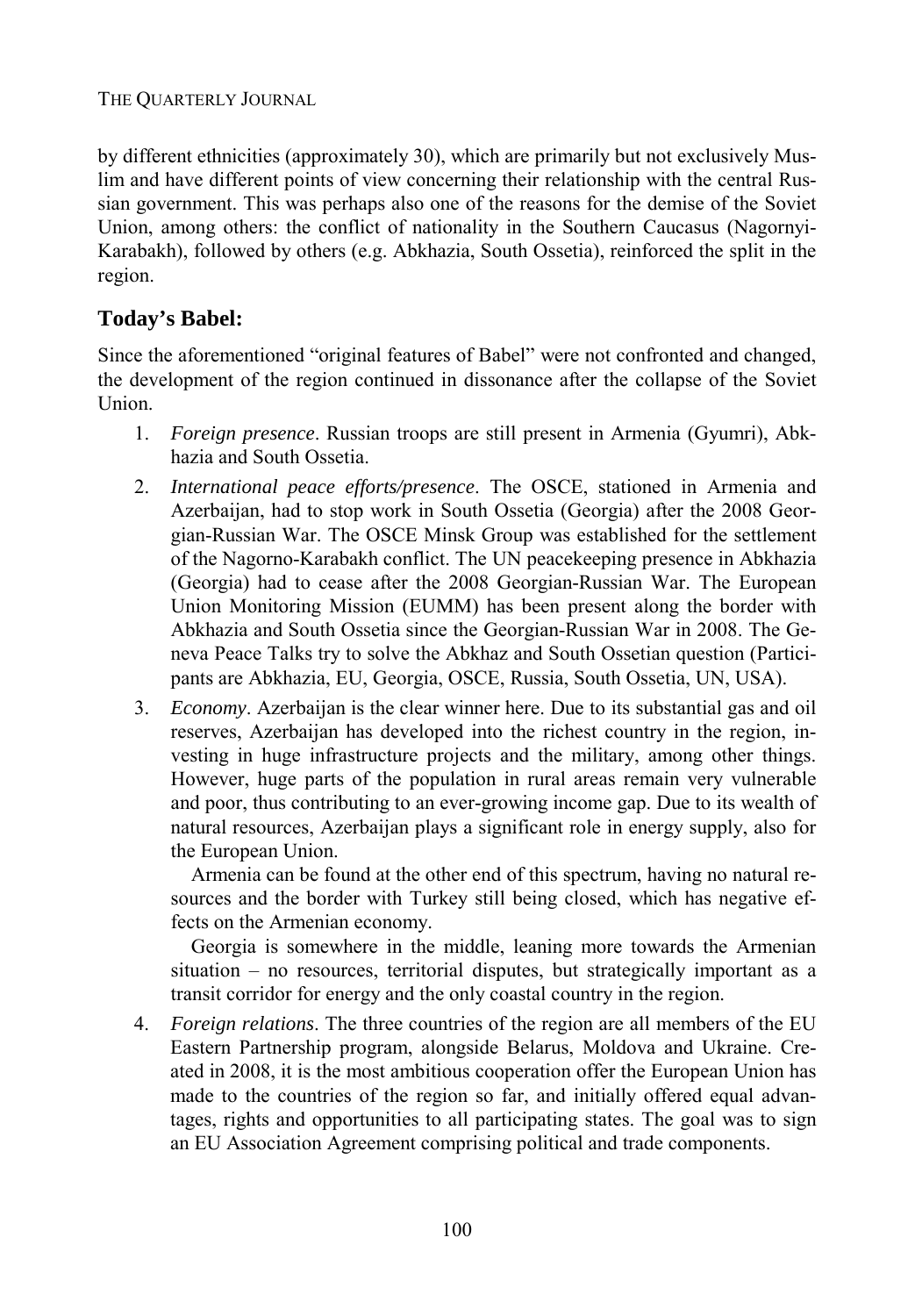From the outset, Azerbaijan was not interested in concluding a simple Association Agreement, but saw itself as becoming increasingly important to the EU, compared to the other five members of the EU Eastern Partnership program. With 42% of its foreign trade going to the EU, Azerbaijan saw its potential for energy trade – for example with TANAP, the Trans-Anatolian Gas Pipeline. The country also hoped for more EU support in the Nagorno-Karabakh conflict and therefore suggested a Strategic EU Partnership like the one the EU had been negotiating with Russia. For the time being, the EU and Azerbaijan are negotiating a Strategic Modernization Partnership, as Azerbaijan is also interested in cooperation to promote education, culture, arts and science, as well as energy. A Visa Liberalization and Readmission Agreement with the EU have already been signed.

Russian advances towards Azerbaijan to convince it to join the Customs Union/ Eurasian Union have failed so far. Russia's offer to liberate some occupied Azerbaijani territories adjacent to Nagornyi-Karabakh apparently did not satisfy Azerbaijan's stance in the Nagorno-Karabakh conflict. So it seems that Azerbaijan oscillates between the EU and the Customs Union/Eurasian Union primarily because of the unresolved Nagorno-Karabakh conflict. While Russia is needed to resolve the conflict, the EU is the most important trade partner. However, of all the countries in the region, Azerbaijan seems furthest away from European standards of human rights and democracy.

Analyzing the integration efforts in the region, Georgia seems to follow an opposite path to that of Azerbaijan. Georgia is the only country in the Southern Caucasus that already ratified the EU Association Agreement on July 18, 2014, making it not only the EU frontrunner in the region, but also, together with Moldova and Ukraine, among the six EU Eastern Partners, and an EU Visa Liberalization Action Plan is in the course of being implemented. Georgia is perhaps the country that has been hit hardest by territorial and ethnic conflicts in the region. After the 2008 Georgian-Russian War, Russia recognized both Abkhazia and South Ossetia as independent countries, whereby recent Russian suggestions for deeper cooperation with both entities could be interpreted as Russian moves towards annexation. However all recent Georgian governments unanimously gave clear preference to an EU orientation and not Customs Union/Eurasian Economic Union. Also, the only country of the region to do so, Georgia ceased its CIS membership and broke diplomatic relations with Russia. The outspoken policies of the present government that show greater interest in pragmatic (economic) collaboration with Russia do not break with Georgia's stance, but are rather a pure expression of neighborly necessity. Though the Georgian-Russian economic ties show trends of growing importance, the Georgian-Russian War of 2008 also brought about a rather successful reorientation of the Georgian economy towards other (European) markets (trade with Russia at ca. 4 % compared with ca. 22 % with the EU; only ca. 10 % of Georgia's energy originates in Russia; remittances of Georgian workers in Russia constitute only approx. 4 % of its GDP).

Georgia is not only the frontrunner when it comes to EU relations or democratic development, but also in terms of its NATO aspirations. Georgia is the most outspoken of all the three countries in the region and clearly aspires towards NATO membership as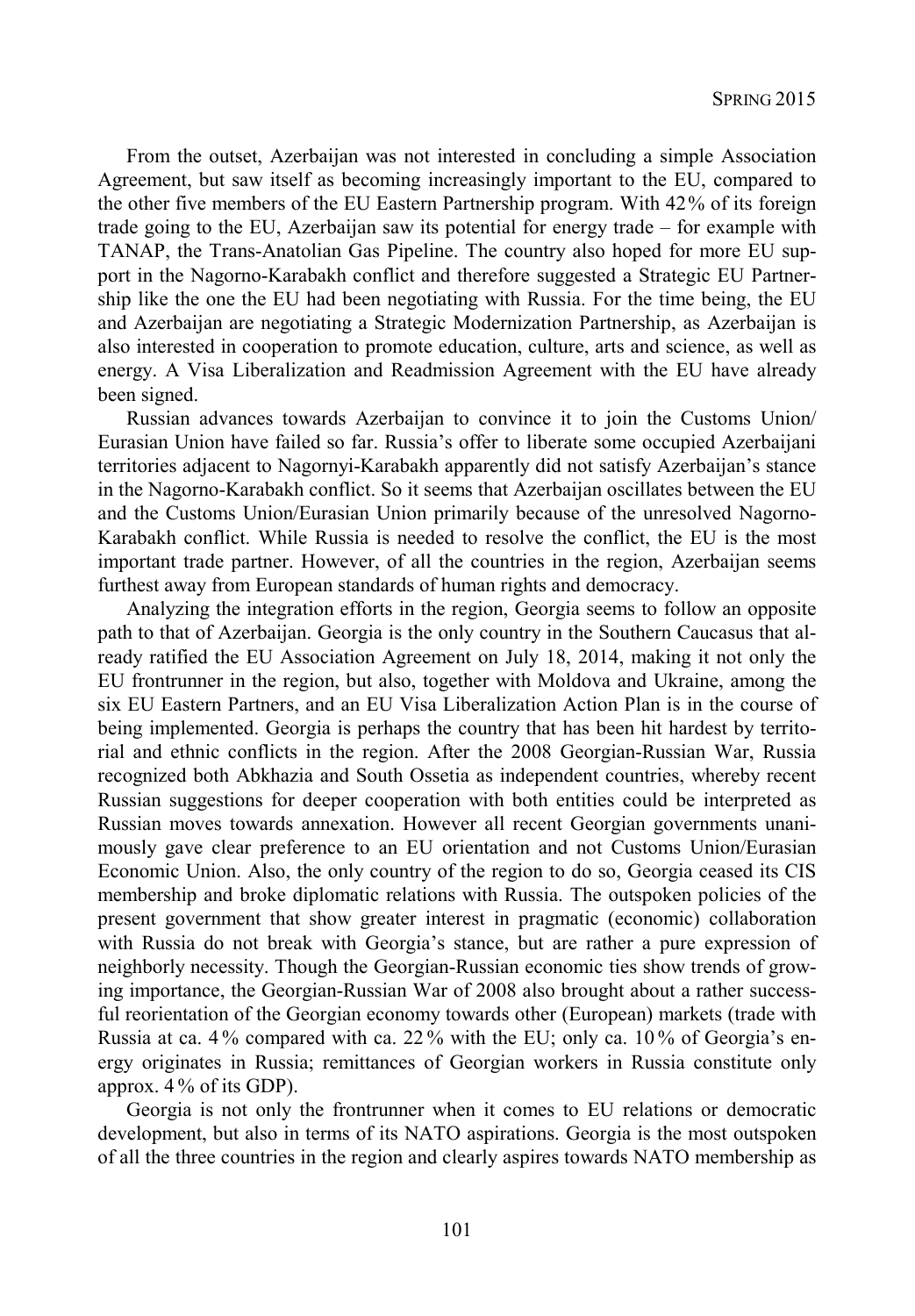soon as possible, although neither NATO nor EU membership are options at the time being.

On both fronts, Armenia can be found on the other end of the spectrum. Armenia had been engaged in preparations of its EU Association Agreement by the middle of 2013, scheduled to be signed on the occasion of the EU Eastern Partnership Summit in Vilnius on November 28, 2013. However, Armenia was to become the first country of the EU Eastern Partnership members that was obliged to abstain from signing the EU Association Agreement. Russian pressure linked to the economic and security situation in Nagornyi-Karabakh made the signing impossible. These first EU Eastern Partnership shock waves were to be followed by the Ukrainian crisis, which is still felt today. According to Armenia, it would have been impossible to sign the Deep and Comprehensive Free Trade Agreement (DCFTA), part of the EU Association Agreement, though the EU is Armenia's first trading partner with a 27% trade volume. Remittances from Armenian workers in Russia contribute substantially to the Armenian budget, namely 16% of GDP, while 80 % of the Armenian pipeline system and national gas company are owned by Russia's Gazprom. Armenia, nevertheless, showed interest in signing the political component of the EU Association Agreement, stressing democratic development and human rights. In the summer and fall of 2013 this was not seen as appropriate and feasible by EU institutions and EU Member States. As Armenia opted out of the EU Association Agreement, it opted to become the first South Caucasian member of the Russia-led Customs Union/Eurasian Economic Union, joining it after Belarus and Kazakhstan (Nagornyi-Karabakh was not officially a member of this integration format). Today, Armenia and the EU are seeking ways to cooperate more closely in specific areas, with Armenia stressing its primary interests to strengthen its democratic development, human rights standards and the rule of law. A Visa Liberalization and Readmission Agreement entered into force on January 1, 2014.

Armenia can therefore be considered Russia's closest ally in the region, with Russian troops (ca. 5,000) stationed in Gyumri. There is no Russian army in Azerbaijan and Georgia proper, though there are troops in Abkhazia and South Ossetia (ca. 5,000), making Armenia Russia's top security partner in the Southern Caucasus – this is of course linked to the Nagorno-Karabakh conflict. Whereas Armenia's economic and security interests are closely linked to Russia, Armenia underlines that it strives for closer links with the European Union when it comes to democracy standards, thus setting it apart from Azerbaijan, which lags behind in this specific field.

# **Conclusion**

In analyzing this final feature of different approaches, preconditions, relations and integration options of the three South Caucasian countries, one can easily say that the positions differ significantly when it comes to relations with the EU, NATO and Russia (though the EU remains the most important trading and investment partner for all three countries) – so Babel continues: Armenia is tied to Russia as the only South Caucasian country with Customs Union membership and a Russian army presence, but is interested in developing stronger political ties with the EU.